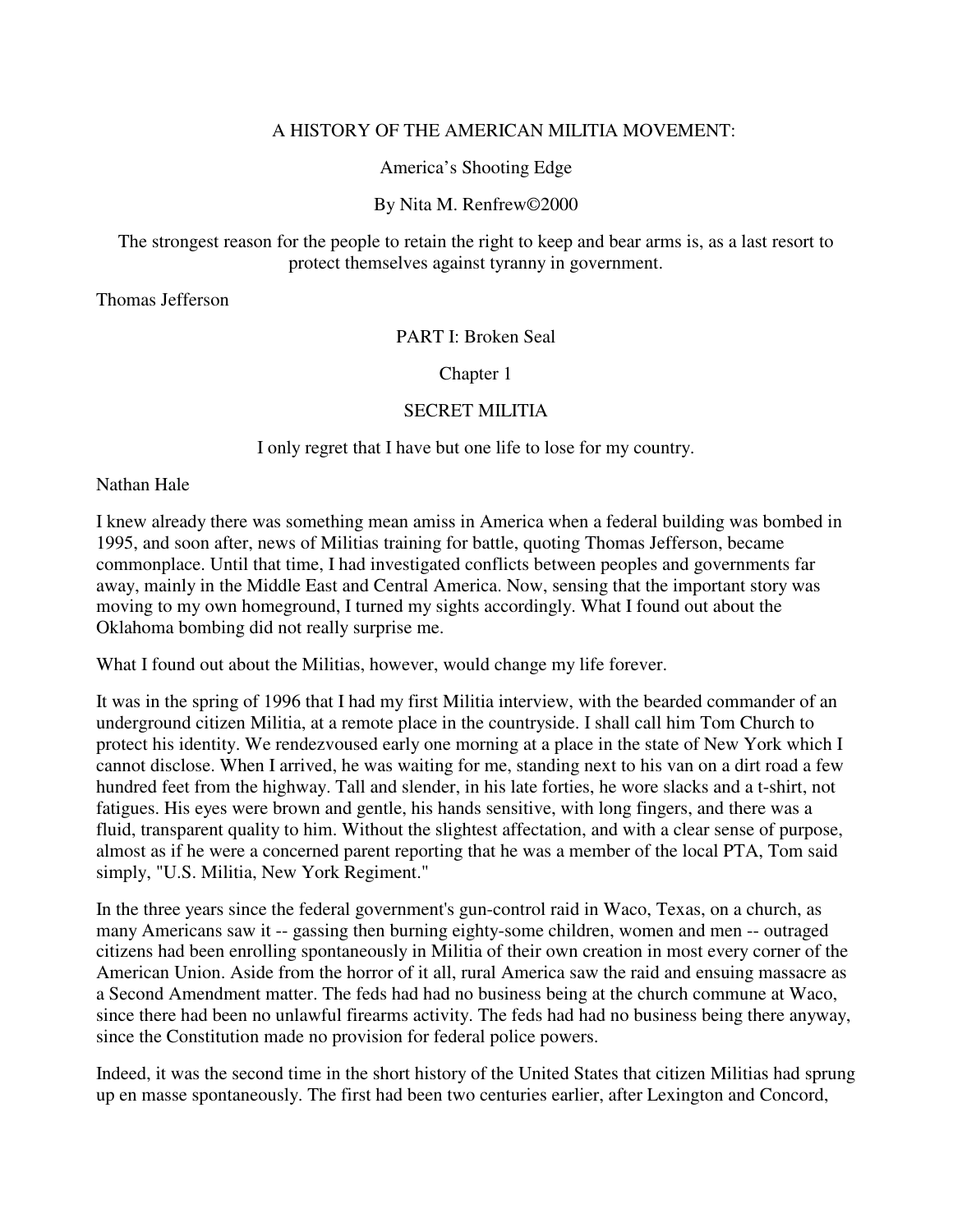outside Boston, where, also in a weapons raid, and also at a church, one of the king's men had fired "the shot that rang out around the world." In 1775, the local pastor and his flock had been defending their Militia arsenal from the Redcoats on the village green in front of their church when they took eight fatal casualties. Immediately, with most patriots already enrolled at that time in some form of citizen Militia, they had begun furiously to prepare, from one end of the Colonies to the other, to fight for independence.

The day that Lexington happened was April 19—long known as "Patriots Day" to commemorate the start of America's Revolutionary War. It was also known as "John Parker Day," after the local minutemen commander, who had said presciently before the shooting began, "Stand your ground. Don't fire unless fired upon; but if they mean to have a way, let it begin here."

Two centuries later, the government's heinous deed at Waco, curiously, would take place on that same day, April 19, in the spring of 1993. It was not lost on 20th-century patriots that, as at Lexington earlier, government troops at Waco also fired on members of a local church and their pastor, also with the intention of disarming them and confiscating their lawful weapons. And so, in the nineties, well-aware of Lexington's place in the nation's short history—even sometimes to the point almost of confusing the two incidents—mostly-rural Americans went about furiously enrolling for a second time in the Militia.

From the start of today's Militia movement, the historic date that marked the start of the Revolutionary War, April 19, had been manipulated by shadowy forces to no good end. But, the movement, as I was fast learning, had quickly managed nevertheless to rise above it all -- something that had gone unreported in the mainstream media -- in its best moments achieving an authentic, noble, grassroots expression of the people nationwide. It was as though the Revolutionary War and everything it had come to stand for, as embodied in the Declaration of Independence, Constitution and Bill of Rights -- like scripture—was in the end so sacred that anything to do with it was destined to a certain purity of spirit that could not be sullied, despite the many efforts to do so.

At the time of Waco in early 1993, throughout the nation, tensions ran high, with jobs being downsized out of existence or moved overseas in deference to the recently-declared "New World Order"—later changed to "global economy," or "globalization." Myself a Democrat at the time, I was horrified by what I saw at Waco, watching with the entire nation a Democratic administration slaughter people—many of them, such as the children, plainly innocent. (It was worse for me than if it had been Republicans, the so-called party of big business, as had been the case during the Persian Gulf War, when I had agonized over the killing of a half million-plus Iraqi civilians.) As if the slaughter of innocents weren't bad enough, my fellow Democrats had remained silent simply because it was a Democratic president, when in my mind, we were supposed to be the party against government abuses—the party of Thomas Jefferson, for individual rights and justice. The Democrats, I had thought, if anything, should be held to higher standards than others.

That was what I had been taught by my parents in the '50s when I was growing up. But clearly it was no longer the same party. When I thought about it, I realized that this was because slowly during the '60s and '70s it had become the party of special-interest, group-rights and collective solutions. No longer the defender of individual rights, that were what had made Americans different from other nations, that had been emphasized in the Constitution and Bill of Rights. In the aftermath of Waco, it was as if the shades fell from my eyes as I began painfully to realize that fellow Democrats had only beat the drums of Watergate and Iran-Contra because they were crimes of Republicans, not out of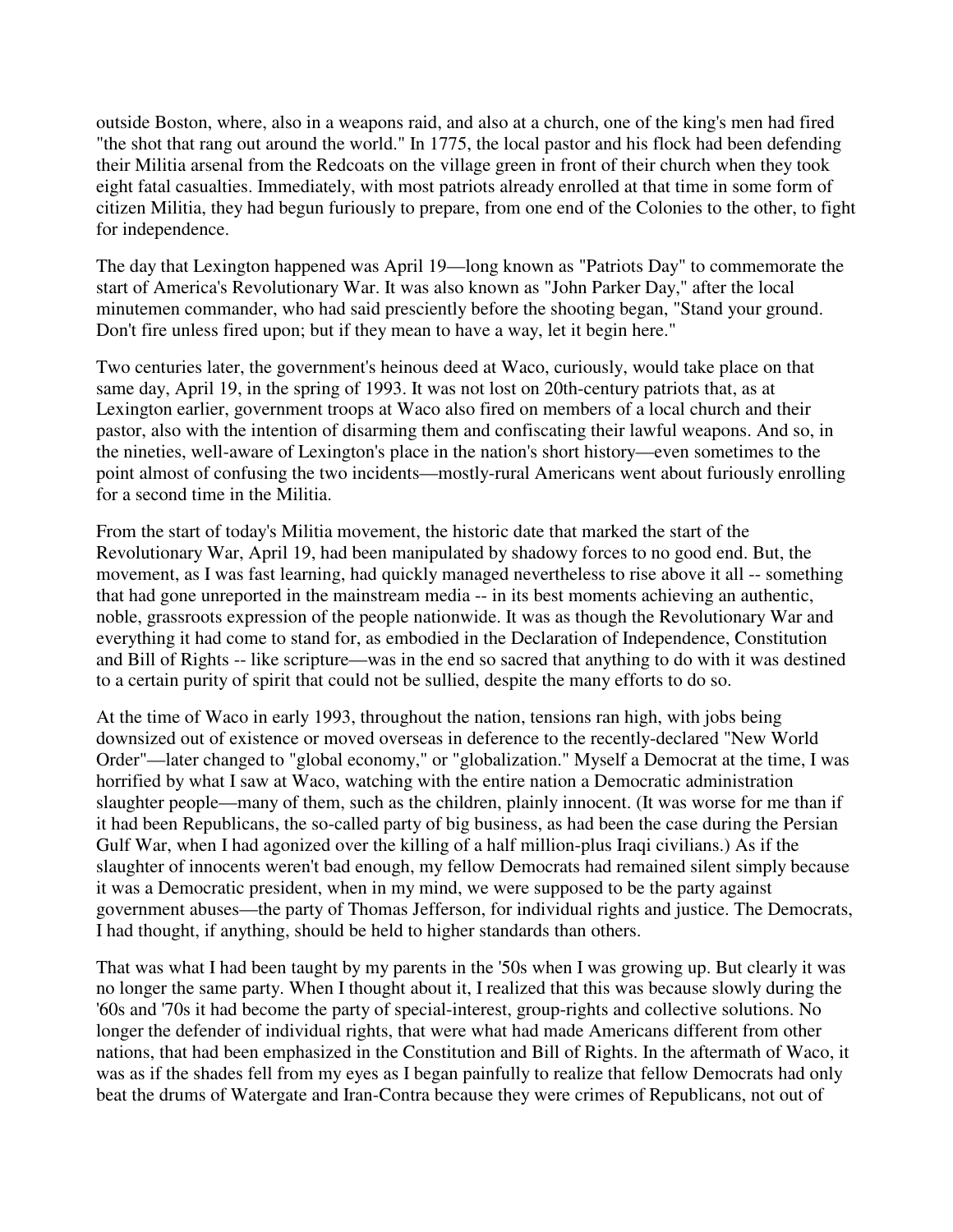some basic principle of decency, or rights, or justice. And there was no getting around the fact that Democrats had looked the other way during Waco simply because those under siege happened to be of a different political persuasion. Something had gone terribly wrong in the nation, and although I did not see it then the way "patriots" did, the immorality of it all, at the time, I found it no different from how the Nazis had started. I had immediately thought, "If they can do it to them, they can do it to me -- us."

In my search to try to understand how this could be in the United States of America, at first, I never imagined that my quest, in the last years of the millenium, would consume me. Slowly, though, I would come to understand—albeit with great difficulty—that Waco, whatever else it might have been, was the embodiment and result of a gun control policy that had started during the Depression, now tightening its vise, not on criminals, but on the general, law-abiding population—in full breach of the Bill of Rights—difficult as it was for many Americans to understand, and that if the Second Amendment did not survive, neither would our other rights. What we were living was the sundering of the very foundations of the nation—one paid for in full in the 18th century with the blood of Americans yearning to be free of a European order that had its roots in feudalism, where land often was not privately owned and there was little freedom for ordinary people (especially when there was peace—in wartime, ironically, there was often greater freedom in the chaos), and government police power was highly centralized. It was an order that at the time had sat badly in this vast new world, and it continued to do so.

For this was how it all looked to the newly-pledged Militiamen and women I encountered in my quest, who believed they could change things back to the way it was meant to be in the Constitution—through a purely educational process. In the beginning, so certain were these patriots that all that was needed to awaken their fellow Americans was to teach them their history and their rights, that many Militias were highly visible and held public meetings, going so far as to advertise in the local papers. For them, it seemed only natural to use the tools that were the legacy of the Founding Fathers—the First and Second Amendments in the Bill of Rights: the rights to freedom of expression and assembly, and to keep and bear arms, for all to see, as a reminder of who held the power under the Constitution. These early Militia people fully expected that, combined with the right "to petition the Government for a redress of grievances," which came at the end of the First Amendment, this would enable them peaceably to turn the government around. And so it was that in the mid-1990s a flurry of angry petitions reminiscent of those that preceded the Revolutionary War went out from patriots and the Militias to the Congress.

Others of the Militias, however, though they were visible, already had begun to hold meetings by invitation only. Still others, as if cognizant of the far-harder times to come, were entirely secret from the start, or had quickly become secret. These invisible, underground Militias planned to make themselves known only when the time came for open war—if, indeed, it came to that, only after all other means were exhausted, as they said—against the new government tyranny. Such was the U.S. Militia, that reached across the nation from coast to shining coast, of which Tom Church was New York commander.

It was a chilly day, and Tom invited me into the front seat of his van. We sat looking out past a shed, over a wide-open field about to turn green, and it struck me that the earth was impatient after a long winter's wait. Tom told me he had never been interviewed in his capacity as a U.S. Militia commander. Nor had any other member of the U.S. Militia. He talked to me for four hours.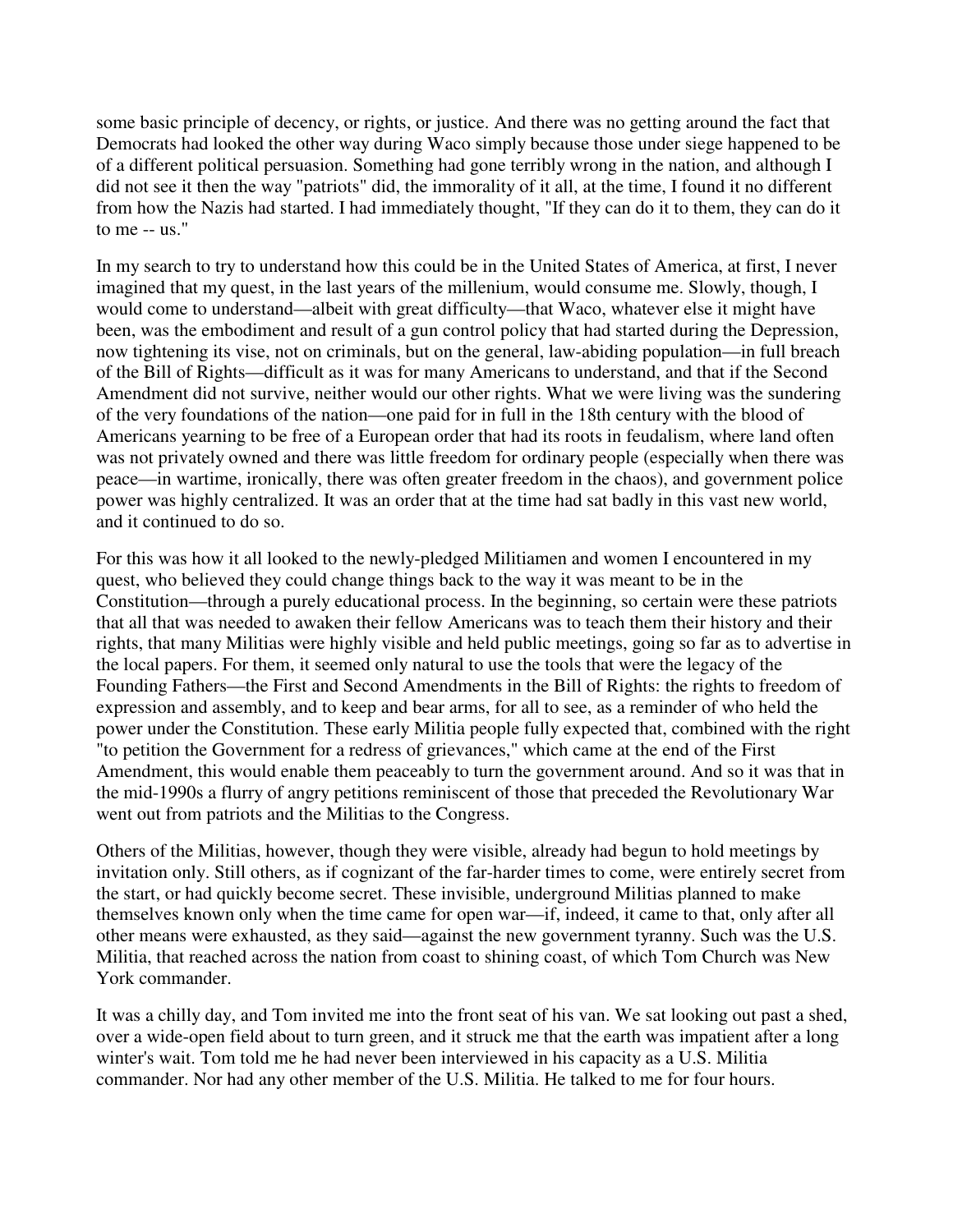The first thing he did was recite for me the current federal law on the Militia -- Title 10 United States Code, Section 311 -- which every Militiaman knew by heart:

(a) The militia of the United States consists of all able-bodied males at least 17 years of age and, except as provided in section 13 of Title 32, under 45 years of age who are, or have made a declaration of intention to become, citizens of the United States...

(b) The classes of the militia are: 1) the organized militia, which consists of the National Guard and the Naval Militia; and 2) the unorganized militia, which consists of members of the militia who are not members of the National Guard or the Naval Militia.

In plain language, what this meant was that in the United States every able-bodied male between the ages of seventeen and forty-five who was not a member of the regular armed forces, was by federal law a member of the "unorganized" Militia, subject to call-up. Under the Constitution, in Article II, Section 2, the president was "Commander in Chief of the Army and Navy of the United States, and of the Militia of the several States, when called into the actual service of the United States." Otherwise, the body of the Militia remained at large, autonomous, merely a potential fighting force that was nevertheless a living symbol of liberty and a check on government, as meant by the Founders.

State constitutions being more inclusive, most everybody not enrolled in the government armed forces was by law and by right a member of the state Militia at the place of residence. Tom pointed out to me that I also was a member of the New York Militia, albeit a non-enrolled member. Article XII of the New York constitution stated:

[Defense; militia,] The defense and protection of the state and of the United States is an obligation of all persons within the state.

The question of what the Militia was, and the distinctions within it, I was fast learning, had been blurred in the public perception during the years since the late 18th century, when the intention had been to form a citizen Militia along the lines of Switzerland—invincible to the outside world, a bulwark against tyranny. The Founding Fathers had meant for there never again to be a standing army on American soil, and accordingly, it had been made a requirement that any army that came into being, and any funding for it, be reauthorized every two years by Congress. Today this was done routinely, as a matter of course, as if it were the normal thing to have a paid, standing army in the land of John Adams, James Madison and Thomas Jefferson.

The Militia Act of 1792, immediately following the 1791 drafting of the first ten Articles of Amendment, better known as the Bill of Rights, had called for every able-bodied white male citizen between the ages of seventeen and forty-five to enroll in the Militia within six months and obtain a musket, bayonet and 24 rounds of ammunition. This had been federal law until (shortly before) 1903, when the Efficiency of the Militia Act had been passed, known as the Dick Act. It was this piece of legislation that had become the basis for a permanent standing army, appropriate to war overseas, interestingly, as the Militias liked to point out, just as World War I was approaching in Europe. There would, in the months and indeed years to come, be so many connections and information that I hadn't previously thought of, or known, that the Militias alerted me to in making their case that there was tyranny, that often I would find myself numbed by information overload.

Tom, after citing the federal law on the Militia, proceeded to quote the Second Article of Amendment—better known simply as the Second Amendment—in the Bill of Rights, the bedrock on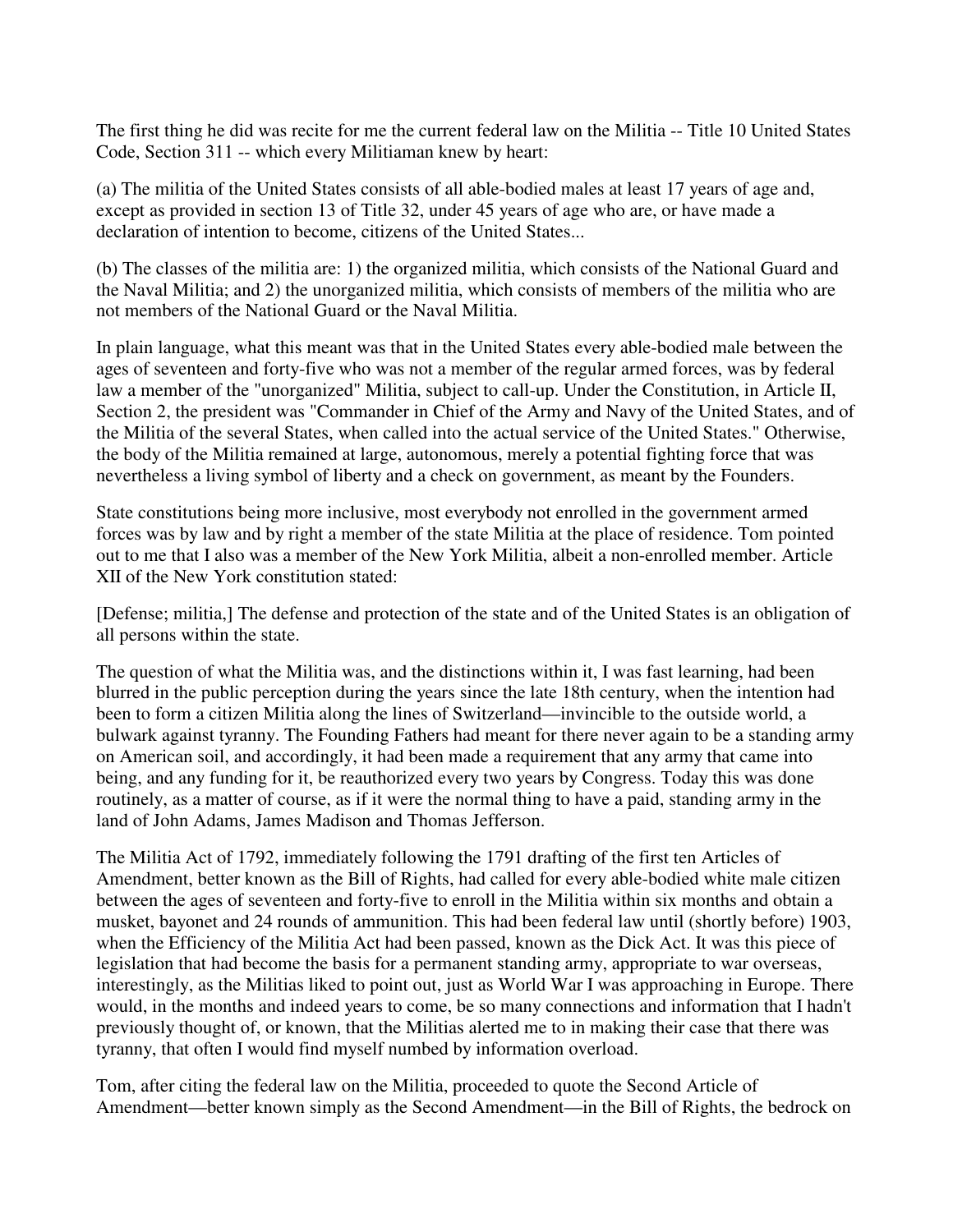which the "unorganized" Militias rested their existence:

A well regulated Militia being necessary to the security of a free State, the right of the people to keep and bear Arms shall not be infringed.

There had come about a great deal of controversy over what these words were really intended to mean. Gun control advocates today argued that the first half of the sentence—"A well-regulated Militia being necessary to the security of a free State"—was the "preamble," and therefore the dominant clause. They said this meant that the second part, having to do with "the right of the people to keep and bear Arms," did not mean an individual right at all, but fell, rather, within the context of the collective, states' right to Militia—characterized as the National Guard.

Rereading my American history, however, I found that James Madison, in an early draft, had placed the part about the "right of the people," now in the so-called preamble, before the right to "Militia" (something that gun controllers conveniently failed to mention), thereby invalidating the gun controllers' own argument. The original draft, that came to be the Second Amendment, had said:

The right of the people to keep and bear arms shall not be infringed, a well-armed and well-regulated militia being the best security of a free country;

Madison had never intended to suppress the individual right. There was a great deal more evidence that, from the beginning, the founders had meant to affirm the individual as well as the collective right to "keep and bear arms." In fact, the Founding Fathers had all believed without question that the individual right "to keep and bear arms" was God-given, or "natural," as indeed they believed all rights were. In the opening paragraph, the Declaration of Independence made reference to the "Laws of Nature and of Nature's God," with the statement:

When in the Course of human events, it becomes necessary for one people to dissolve the political bonds which have connected them with another, and to assume among the powers of the earth, the separate and equal station to which the Laws of Nature and of Nature's God entitles them, a decent respect to the opinions of mankind requires that they should declare the causes which impel them to separation.

Staunch believers in "natural rights," it was important to bear in mind, had included the Antifederalists and Federalists alike -- both Founding factions -- including those Federalists who would later argue against a Bill of Rights on the grounds that the body of the Constitution was sufficient in and of itself. The Federalists (who favored a strong central government) argued, among other things, that since the people would always be armed, they would outnumber any army the government might have in the future, making tyranny impossible. (And if today's patriots and Militias were right, indeed, these Federalists had been proven wrong.)

I had always taken rights for granted, and it had never occurred to me to ask whence they came, or how rights were defined as such. But the Founding Fathers, it was clear, had had to ask these questions frequently as they framed the original documents. Rights, they said, were "natural" and antecedent to the Declaration of Independence, and they came from God or "the Creator"; the Constitution and Bill of Rights were meant, not as a granting agent but simply as an affirmation of the God-given, "natural" rights that already existed. Freedom of speech, of religion, the right to assembly, and to keep and bear arms, were all considered "natural" rights.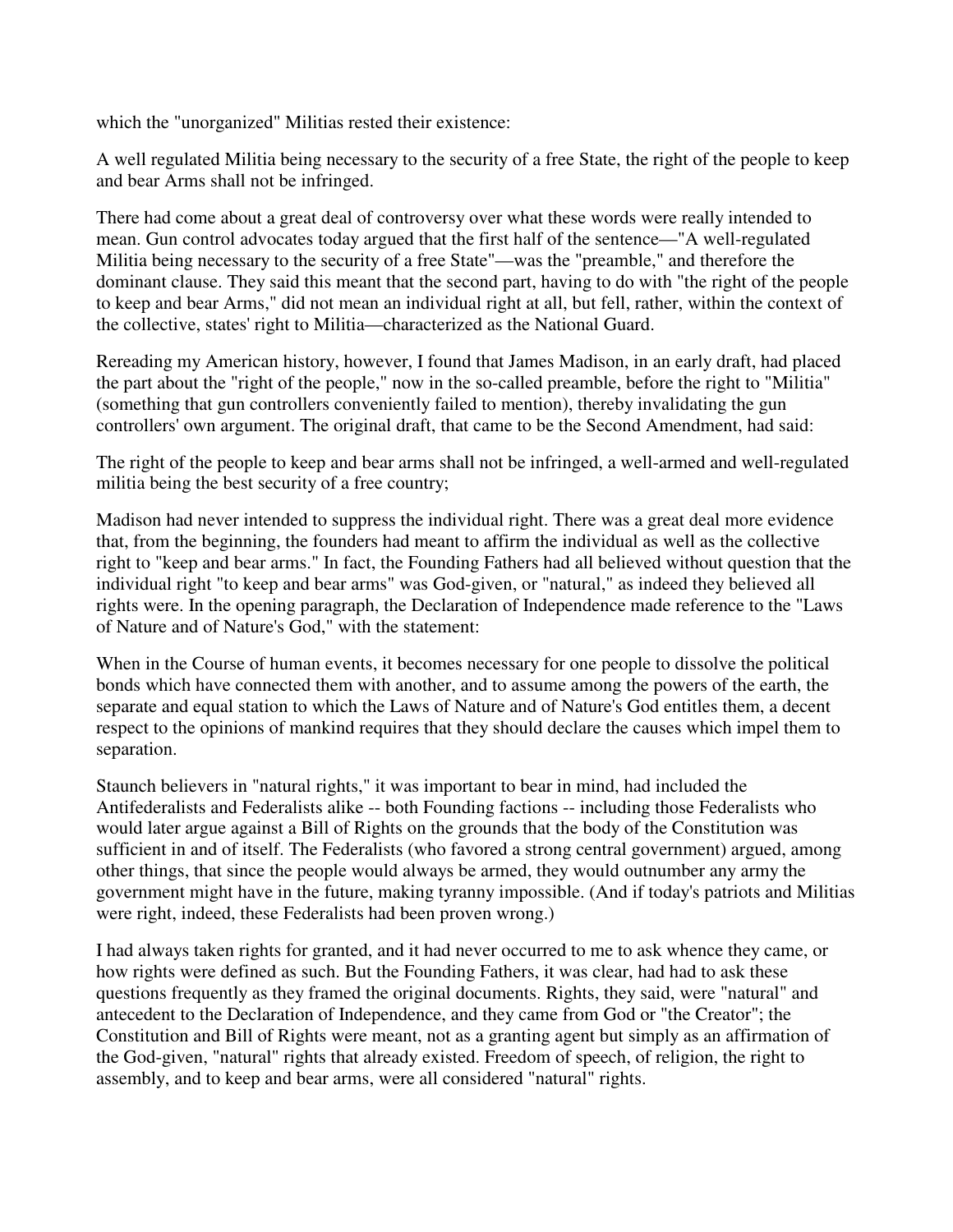Early Americans, I learned, believed furthermore that the Second Amendment was the basis for all our freedoms and rights, stemming as it did from the very basic "right of self-defense," be it from a common criminal or a foreign invasion, or even from the government itself. The "right to keep and bear arms" could be traced in documented form back to seventh-century England at the time of the Saxon government, but it had existed, unwritten, long before among the Celts. This right had preceded by several centuries any recognized right to freedom of speech and assembly, and religion. Without the right to keep and bear arms spelled out in a Bill of Rights, many of the Founding Fathers had believed there could be no guarantee of any other right. On this, Samuel Adams, a founder of the Sons of Liberty in Boston, at the fore of the fight for independence, had written:

Among the natural rights of the colonists are these: first, a right to life, secondly to liberty, thirdly to property; together with the right to defend them in the best manner they can.

In the eighteenth century in the Colonies, the English philosopher John Locke was widely read, and it was he who best articulated this right to self-defense, taking it even farther, to include the "right to rebellion." Locke believed there was a natural morality in pre-social man, and that the best way to secure its benefits was by contracting into civil society, surrendering some personal power to magistrates and a ruler. But if the ruling body offended against this "natural law," the population retained the right to depose it. In 1776, it was thoughts of this right to rebellion that suffused Thomas Jefferson when he wrote in the Declaration of Independence:

We hold these truths to be self-evident, that all men are created equal, that they are endowed by their Creator with certain inalienable Rights, that among these are Life, Liberty and the pursuit of Happiness. That to secure these rights, Governments are instituted among men, deriving their just powers from the consent of the governed. That whenever any Form of Government becomes destructive of these ends, it is the Right of the People to alter or abolish it, and to institute new Government...

Jefferson and Samuel Adams (along with his cousin John Adams, the second president) had differed on the matter of the right to property. John Locke, in his Second Treatise on Natural Government, had talked about the natural right to "life, liberty and property." Jefferson, however, had substituted for property, "the pursuit of happiness," for he believed property was a "civil" not a "natural" right, with the matter of slavery close at hand. But many in the property rights groups today subscribed to the natural-right-to-property tradition, and interpreted the pursuit of happiness as being that right. Land ownership, I was fast learning, along with the Second Amendment, was one of the main issues of contention in today's nascent rebellion. It was for this reason that, so long as there remained a belief in private land ownership, the citizen Militias would not easily go away.

My growing understanding of the concept of the right to rebellion, through my interviews with the Militias and their associates, and that it was the bedrock upon which my country was founded, was also bringing me to the realization that if, as a country, we continued along the present road, at the end there could be only armed confrontation. If you will, a second Revolutionary War, which many patriots already foresaw. An unarmed citizenry in the United States of America, as I was fast learning, in the eyes of the Founding Fathers would have been a contradiction in terms.

The question now was: Who were these Militiamen, preparing to take on the government by force of arms?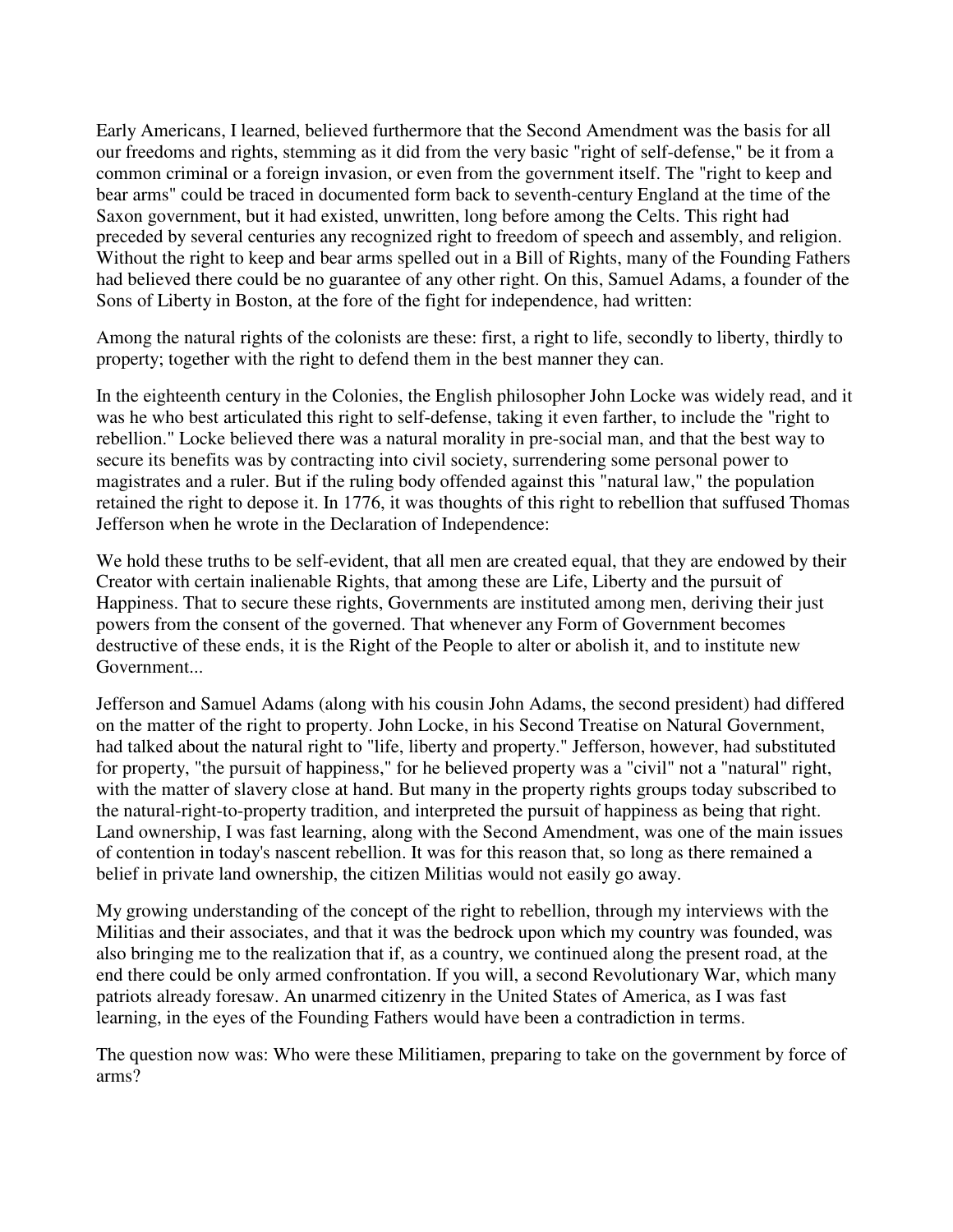One of the first questions I asked Tom Church was why he had agreed to the interview with me when the U.S. Militia was a secret organization. His answer was, "I feel that I may be called upon soon to give my life for my country, and I want the historical record preserved." Also, he added, unlike some of his associates, he recognized that when the time came, they would need public support, and for that, the Militias would need media coverage.

The son of a decorated World War II veteran who had commanded a heavy-artillery battery at Normandy and the Battle of the Bulge, Tom told me he had been born in 1949 (this made him 46 or 47), growing up in upstate New York with a drawerful of his father's medals and decorations. In his youth he had been an athlete -- a football tackle and end, and a wrestler. He was also an awardwinning classical musician; he played the cello, as well as the piano and the drums. Tom told me proudly that he had been "first chair" in the All-State Symphony. But he had had to abandon all hope of continuing on this path professionally when there was no money for college.

From a young age, Tom explained to me, his parents had exposed him to patriot-type Americans who were concerned about the U.S. going into the United Nations. "I have a perspective of thirty-five years of watching this thing develop, this New World Order. People were telling us thirty, thirty-five years ago that these things would come to pass. They were like a voice crying in the wilderness. I can see they were prophetic. I haven't seen them wrong on a single point. They knew the UN would become a vehicle, if not exactly, where one-world government would reside, that we would move into a cashless society, which we are doing right now. Squandering our resources and young people on foreign wars that have little to do with our Constitutional principles."

Tom had been far ahead even of many of his fellow patriots, for whom the subject of the New World Order had become a matter of concern only after President George Bush's speech at the United Nations. There, in the fall of 1990, Bush had gone about setting the stage for the Persian Gulf War under the rubric of "a New World Order"—a shocking term for those who had lived through World War II and Hitler's proclaiming of "Die Neue Ordnung" ("the New Order"). As it had turned out, Bush's talk about the New World Order had been the prelude to arriving at what was now being referred to inside the UN itself, no longer simply as the "United Nations," but rather, as the "United Nations System." This new UN, it was becoming evident, was to be empowered globally by a permanent peacemaking, peacekeeping force—be it official UN or loosely-affiliated NATO forces which the UN attack on Iraq had been meant to establish. As events unfolded, it was becoming apparent that the UN's Peace Force (and soon NATO) was merely a euphemism for a supranational standing army with police powers, beholden to no electorate. It had not been long before the budget for the peacekeeping forces exceeded the entire rest of the UN budget, by 1994 absorbing a full two thirds of it.

The "UN System," it was not hard to figure out, simply meant the increasingly powerful combination, mainly of the World Trade Organization (WTO) in Geneva, enforcing the General Agreement on Tariffs and Trade (GATT), and the World Bank and International Monetary Fund (IMF) in Washington—later would come the Multilateral Agreement on Investment (MAI) (defeated, for the time being, in '98) and a slew of other new UN control agencies, such as the UN world court in Rome (with no jury trial or right to habeas corpus and other such guarantees), and the equivalent of a world central bank (proposed in 1998 by the same global robber barons that had just finished plundering a number of the world's economies, so they would have full control over what was left). The forces behind these organizations were working together to engineer a global economic society, with the capability to enforce decisions, to be followed eventually, of course, by a global political society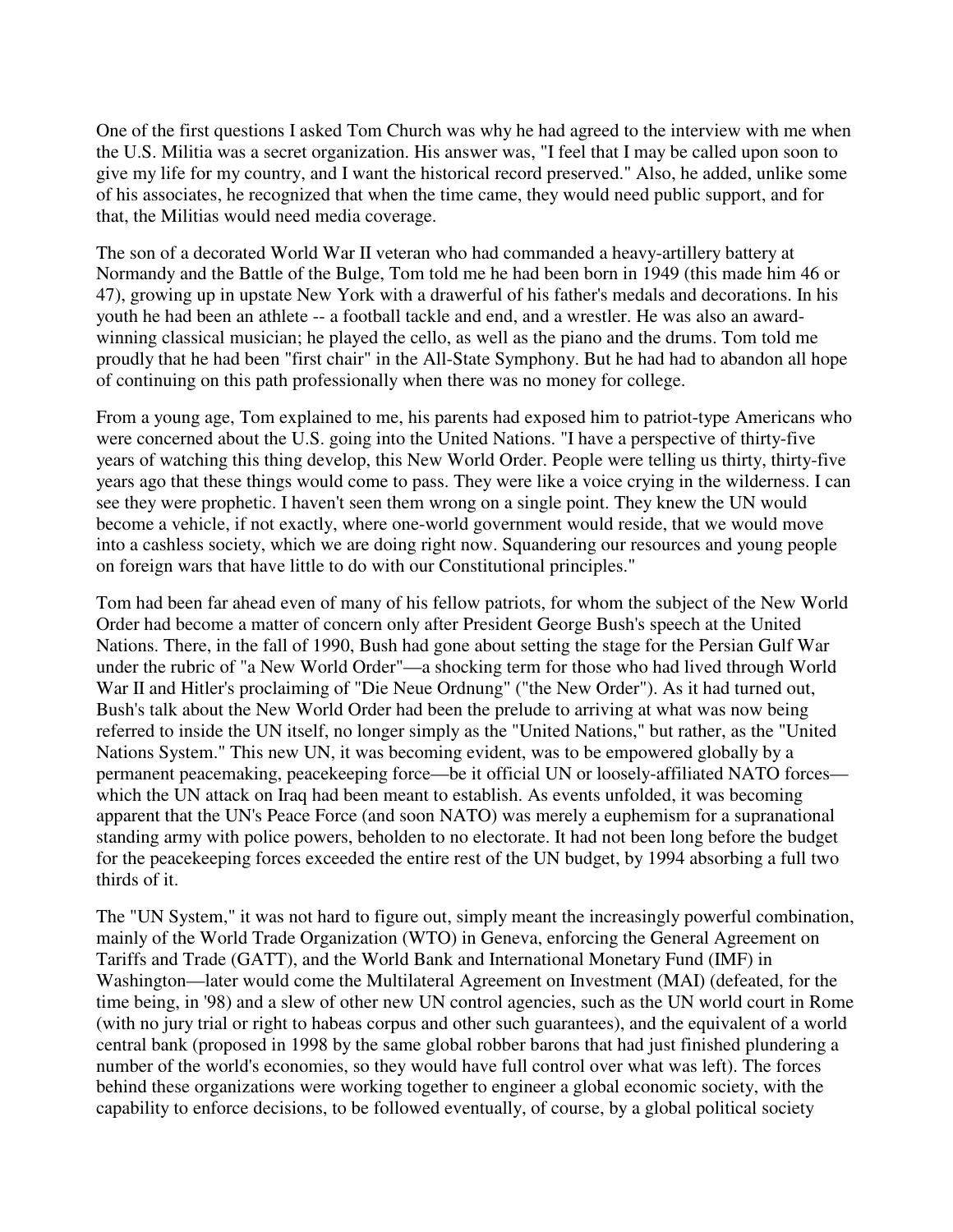governed by one body. (A major think-tank economist I knew explained to me at the time that economists had realized that what had gone wrong in the former Soviet Union was that the political system had been changed prior to changing over the economic system. Having made that mistake in Russia, obviously, these players were not about to make it again in the global theater.)

A civilian UN staff member with the Peace Force, talking to me off the record that year, acknowledged that -- contrary to what the UN was saying publicly -- there were discussions underway where it was clearly being planned that the UN would be the seat of one-world government. He explained it thus: "It will be composed of committees in different parts of the world, so that decision-making is decentralized. The decisions will be enforced by the peacekeeping forces. I agree that it will be terrible, but there's no other way—with the overpopulation in the world and the dangers to the environment. China will accept it because they will have representatives on the committees." ("Overpopulation," as I was yet to learn, was the important code word here, and "decentralized" meant, decentralized only so far as the general populations were concerned.)

Militiamen and women believed that this was too much power for one "government" body. The way they saw it, today it was an American president making the big decisions, what to do with this military might—even though he did so at the behest, not of the American people, but of the same big business and banking interests that were directing and staffing the UN System's regulatory, trade and financial organs. But who would make the decisions tomorrow, when there were to be no more national armies, and individuals had all been disarmed? For this was the ultimate, shocking goal of the UN disarmament program, which the U.S., as was pointed out to me over and over by Militiamen, had officially subscribed to in the early '60s with President John F. Kennedy's three-stage Program for General and Complete Disarmament in a Peaceful World. JFK had presented it to the UN, and shortly afterwards, it had been passed into U.S. law. Still, in the spring of '96, I had yet to read this "Program" or the U.S. law, and I remained skeptical of the many points being made by the Militias regarding the UN and its intended use.

"Korea was the first UN war," Tom explained. "It still hasn't been taken care of. The story I was told then was that the UN doesn't want wars to be ended, just stopped, so we have foreign war zones around the world, and that eventually foreign troops would come in here and begin to police us. It is almost here. The average person working doesn't have time to consume reports thousands of pages long. A lot of people fault the American people, but I don't. You have to give credit to every working person, working long and hard. It is masterful. The media have hidden the truth. So it is not easy to see these things. But it was possible for me, so it is possible for more people to do what I did. My neighbors, however, weren't at all interested. I can't understand. Lots of people today say they know what I'm talking about, but they don't want to hear. They don't know what they can do. It turns out, they have to keep their jobs like, with the municipal government or whatever. They are like a whipped puppy dog. There is a lot of pressure in the United States on political dissidents.

"There were guest speakers in Syracuse at the American Opinion Library, a bookstore—some of them war refugees from Eastern-Bloc, Communist countries. I heard people talk who had had to walk for miles and miles, eating rodents and frogs, to escape to the West. I met some of them. That left an impression. I understood the value of liberty."

Tom said he figured that if he pursued his music studies, he would end up being a public school teacher, which he didn't want to do. And so, since there was no money for college anyway, and there was a war and a draft on, Tom and his father decided that he should sign up with the National Guard.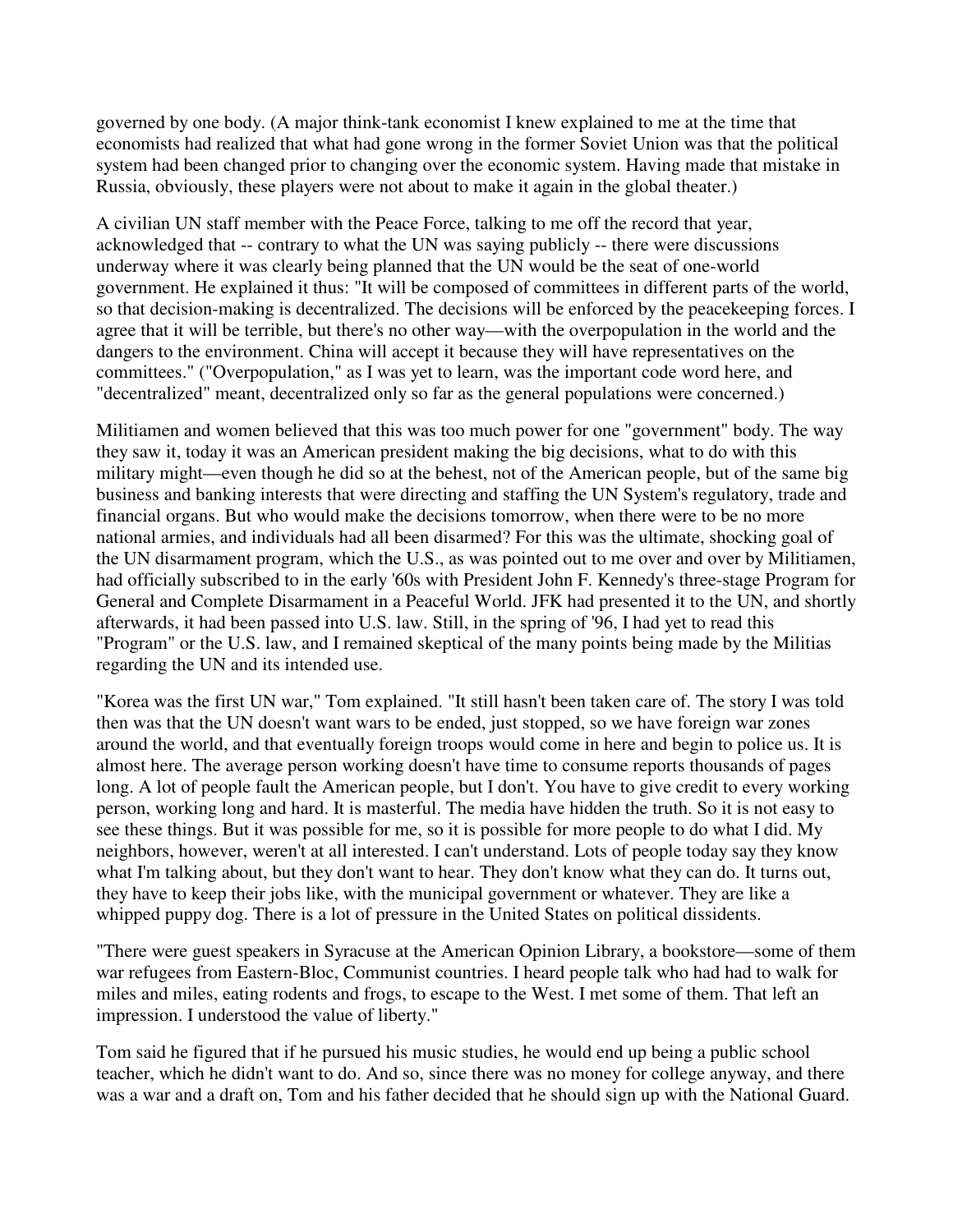"My father was aghast at what he saw in Korea," Tom said. "He got first-hand stories of how we were being held back, and the UN was instrumental in passing information to the Koreans through the Russians. There is always a Russian or Soviet Bloc commander of the UN military section at the UN, by agreement. When my father saw the Viet Nam war, he stated that it was not a war to protect this country, that it was a war to involve us. It was a UN war, through SEATO. Americans don't understand this." (The South-East Asian Treaty Organization (SEATO), indeed, like NATO, in its charter was bound to UN principles.)

"My father did not want me to go into active service and squander my life on Viet Nam. Yet, I was a patriot. I couldn't see myself being a coward. He understood that, and looked around and found a unit of the New York Air National Guard. In 1966, my junior year, I took the test and passed, and was on the waiting list. It was a vehicle for people who didn't want to go to Viet Nam. Within six days of graduation I was in basic training at Lackland Air Force Base, Texas. My duty station was New York. I was a technician, flight line equipment. There was the Pueblo incident, and many National Guard units were activated. Mine was not. I never feared going to Viet Nam, though, and would have gone if called. If I went, I was sure I would return. I fulfilled my six-year term, and reenlisted for an additional term, and received an honorable discharge."

A voracious reader from the time he was ten and eleven, Tom said he had begun spending his study periods in the library, reading the New York Times and local papers cover to cover, as well as history books. He also listened to radio and network news, and quickly found that not everything in the news accounts was the truth. "Today you see events unfold, and two days later, accounts in the paper scarcely resemble what you saw," he explained. He began to wonder if what they read in the history books was accurate, and this led him to "look into the layers beneath the facade."

One subject that Tom said he had looked into when he was still in school, surprised at first me since he was a Northerner, though I was soon to find that it was pertinent to the entire Militia movement. He had attended a "Union free school," he explained, "where we're told the War Between the States was to abolish slavery" (he used the Southerner name for the Civil War). "But slavery only came into the picture halfway through the war. I believe it was over control of resources and manpower. The bankers had a role in it. The war was over issues of states' rights. Even though we are told that slavery was abolished, I believe that one form of slavery was abolished and another instituted. After the War the blacks still lived on the same piece of land they had before, picking cotton. The owners of the property extracted a share of the crops so that the family was left with little to exist on. Today, we blacks and whites are having the same type of thing forced upon us. The government gets bigger, and needs more of our substance."

I was to learn in the coming months that many "patriots" and Militia members considered the "War Between the States," as they often referred to it, a major turning point in the consolidation of power into one centralized government, to make it easier for the big banks and big business in the North (now become the Eastern Establishment) to exert power over all Americans. One, the North had wanted control of the cotton exchange. First, they had instituted high tariffs to force the South to use the proceeds from sales of cotton in Europe to purchase goods made in the Northern factories. But when Southerners reduced their imports, Europe had retaliated, reducing purchases of the South's cotton. Big business and the banks, ever since, had gone back and forth between supporting protection and supporting free trade, depending on which of the two best served their interests of the moment. At that time it was protection; now that companies were "global," it was open borders, with managed trade -- the so-called "free trade."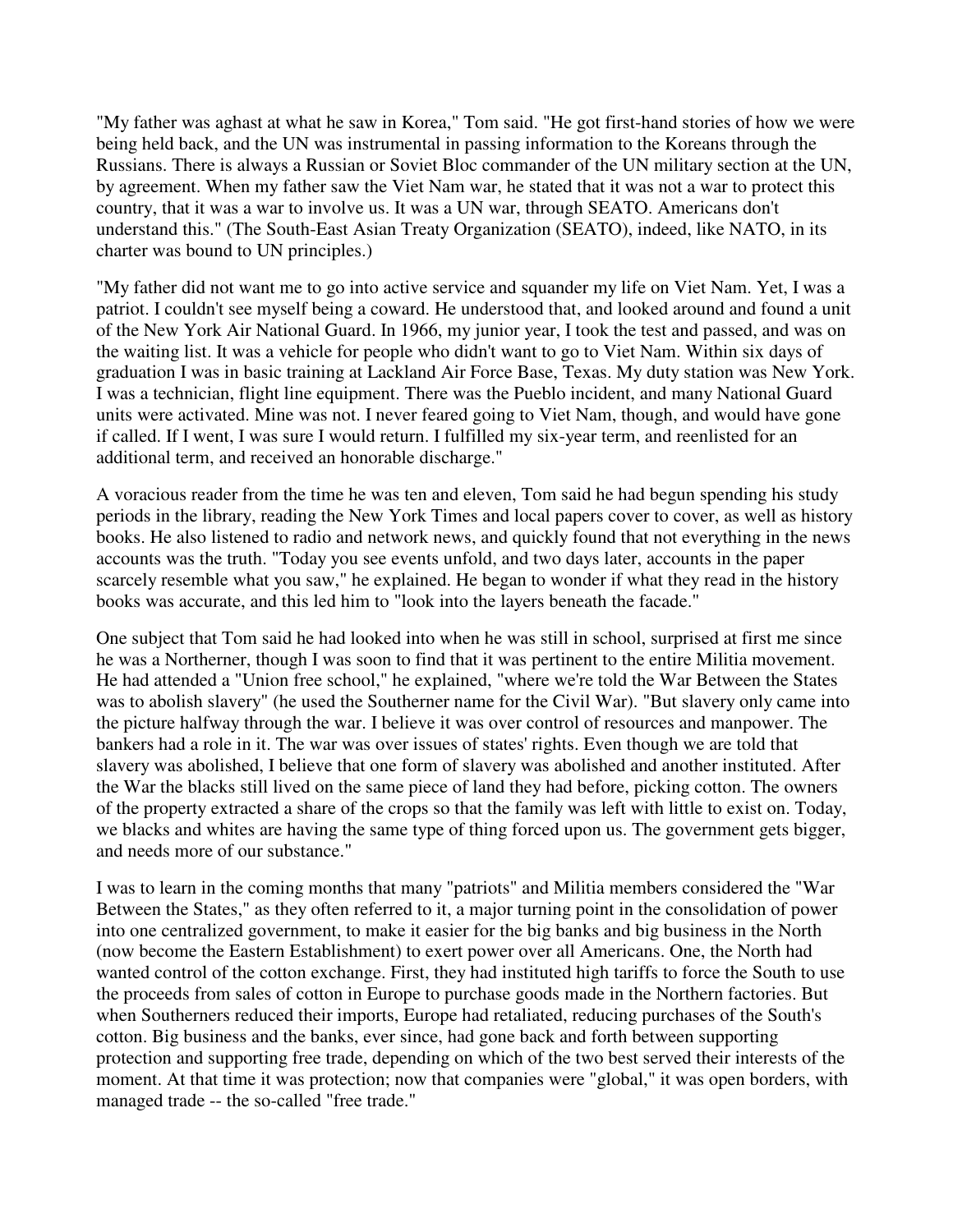The Justice Department—responsible for so many injustices today in the eyes of many—I learned, had been created during Reconstruction following the war, when the South was under military occupation, and it was this that had first made it possible to have a federal police force, leading eventually to the creation of the IRS, DEA, FBI, ATF and all the other federal police agencies still coming into existence. The Founding Fathers had meant to guard against this by keeping police powers within each individual state. Too much power in the federal government, they had believed, would corrupt it. In the same vein, today's patriots generally believed the country was too big and too diverse to be governed by one set of laws and one police. As they saw it, without a strong federal government, there would still be corruption and abuse of power in the smaller, localized and state governments, but not all under the control of one group. You could still, up and leave a place. But with only one, overarching world administration (government), in the future, no more would there be there any place to go.

The all-pervasive, still-growing federal power in the U.S., patriots believed, had furthermore become as corrupt as any local goverment ever was. (For example, as I read in a New York Times article, it was revealed in the secret documents of the tobacco companies that in the early '70s, when the matter of the warning label on cigarettes had come up, it had been clearly stated that they were certain to get a better deal from the U.S. Congress than from the numerous state legislatures, since they could "control Congress." Indeed, it was the individual states, not the federal government, in the late '90s, that exposed the big tobacco companies' practice of using additives such as ammonia to make cigarettes more addictive, and of targeting children with their ads.)

With Tom Church, I was being given one of my first glimpses into the "patriot mythology" -- that complex body of beliefs and information shared by the Militias and the various other "patriot" movements, on subjects—in addition to the United Nations, the New World Order, the Civil War and land ownership—as diverse as: the Federal Reserve System, the Internal Revenue Service (IRS), the Bureau of Alcohol Tobacco and Firearms (ATF), and the important relationship between these three Treasury Department creatures (all of which, the Militias pointed out, had come into being directly or indirectly as a result of World War I); along with Social Security and individual sovereignty and citizenship; driver's licenses; and indeed, the entire judicial system.

They called themselves patriots, as I was learning, because they harked back to the beliefs and principles of the eighteenth-century American Revolutionaries who had thrown off British rule when taxes became oppressive, the legal system arbitrary and, most important, the Redcoats attempted to confiscate the Militias' weapons. The parallels with today's state of affairs could not be more obvious.

At the start of the Revolutionary War, the Militias were quick to point out, only some three to six percent of Colonists supported independence, and at the height of the war, this support was never greater than 30%; the remaining 60% were evenly divided between pro-British and neutrals. Clearly, if it had not been for the insistence on their "natural rights" by a handful of Colonial leaders backed by the Militias (preceding the Continental Army), Americans would have remained subjects beholden to the British crown—not citizens.

Within the larger patriot community, today's Militias, by and large, were considered to be the armed branch of the patriot movement. The Militias' early members, more often than not, already subscribed to patriot causes, seeing themselves as tax protesters, Common Law advocates, sovereign citizen and jury and land rights activists, and a wide variety of Constitutionalists. Some of them were religious "fundamentalists" and "religionists," of the sort found in religious Jewish and Moslem communities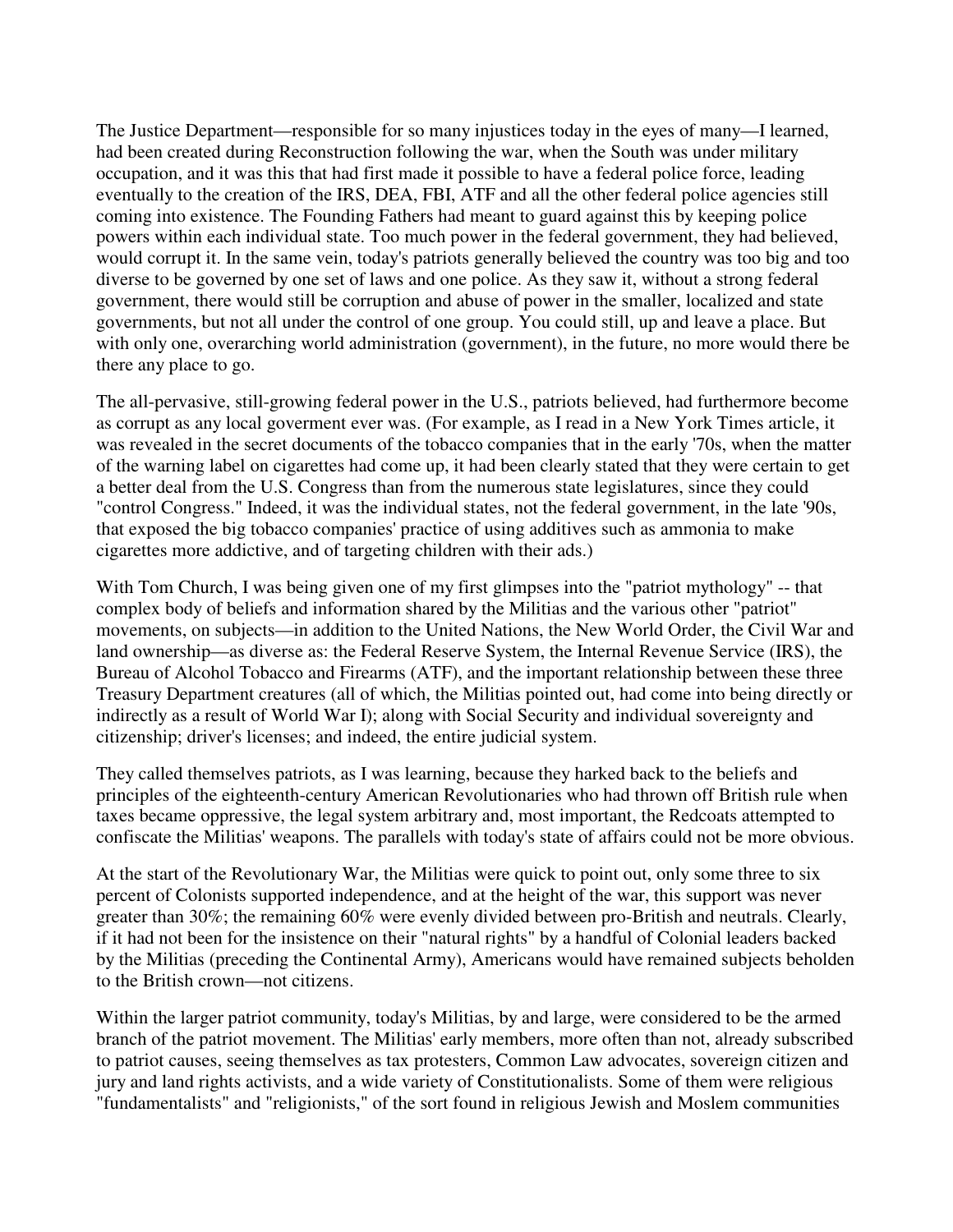that believed in a system of law based on religious scripture, in this case a Protestant Christian government. Most patriots, however, were not any one thing. But in their search for solutions to the growing sense of alienation from the government that they shared with many Americans, they had taken bits and pieces from here and there. And so, today's patriots were was as disparate a movement as the eighteenth-century American Revolutionaries, ironically, playing out many of the same differences. Because the early history and founding documents of the nation had been required reading in the patriot movement already in the '80s, it was not surprising that the next step in the '90s was: arms and the Militias.

Thus, in '93, '94, there developed out of the patriot movement a full-fledged "citizen Militia movement" in its own right, with its own distinctive characteristics and differences of opinion. There was today a core, mainstream "Constitutional Citizens Militia Movement," with a common purpose that rested firmly on the principles of the Declaration of Independence, the Constitution and the Bill of Rights. Militiamen believed the Constitution was being violated; indeed, many pointed to compelling evidence that the Constitution had been suspended altogether, without the knowledge of the general public. (This, I would learn, was not as farfetched as it sounded at first.) The stated, universal aim of this mainstream Militia was to defend against tyranny and restore the Constitution and Bill of Rights to their rightful place as checks and balances. Checks and balances on a government "by the People." Their principle means of so doing, the Constitutional Militias saw as being the exercising of their First and Second Amendments—freedom of speech and assembly, and to petition the government for redress of grievances, and backing this up, the right to bear arms and form Militia.

#### A deterrent to war.

When the patriots and Militias spoke of the Constitution, they generally understood it to include the Bill of Rights as the last word. As was pointed out to me by one Militia member, in the "Preamble" to the Bill of Rights itself, it said the "further declaratory and restrictive clauses" had been "added" to the Constitution expressly "to prevent misconstruction or abuse of its powers." (This, of course, meant that, should there be any difference of interpretation, the Bill of Rights ruled.)

Not to be confused with the Republican Party's so-called "conservatives" among the Washington elite—or with other, separatist and paramilitary groups that called themselves patriots and "militias" (such as the neo-Nazi and white supremacist armed groups like the Aryan Nations)— most Militia members considered themselves "conservatives" simply because they adhered to the country's traditional values, as espoused by the likes of: Samuel Adams, Benjamin Franklin, Thomas Paine, George Mason, Patrick Henry and Thomas Jefferson—all, Founding Fathers and Antifederalists. It was not surprising that the patriots and Militias gravitated to the Antifederalists, who had fought for the addition of the Bill of Rights to the Constitution when those of a Federalist persuasion (such as, especially, Alexander Hamilton, but also John Adams, and even James Madison, who, ironically, was Jefferson's protegé— Jefferson was in Paris) had argued that a Bill of Rights was unnecessary. George Washington had been more a soldier than a thinker. (In a sense, however, he had also been a Federalist, assuming many of the monarchical trappings of government that Hamilton and Adams urged on him. But he had also made that grandest of "republican" gestures by stepping down from office, leaving his place in history unassailable.)

In modern times, "federalism" was often used to mean a decentralized system of government, but in the 18th century it had been the other way around, with the Federalists favoring a strong centralized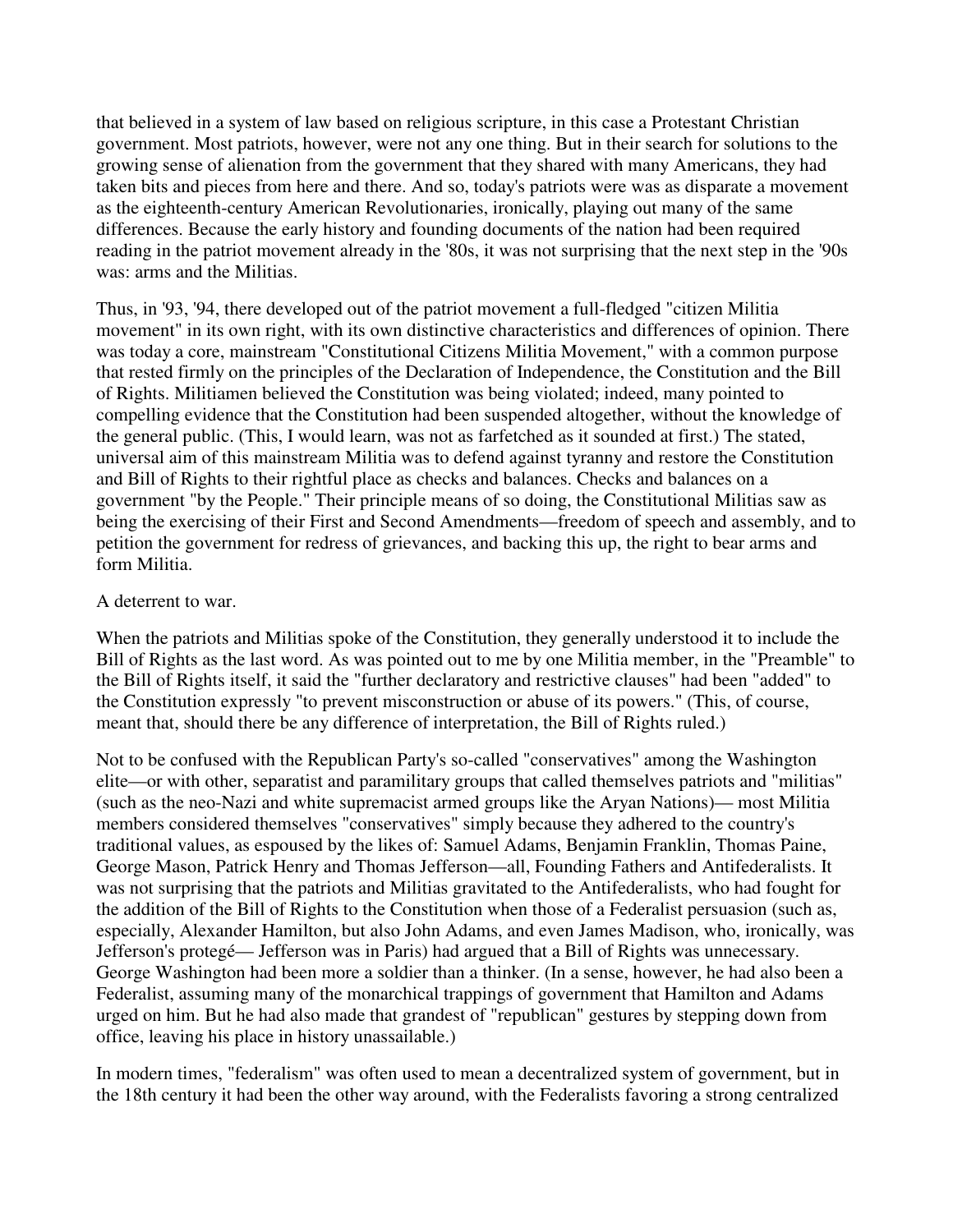government, and the Antifederalists a weak federal government and strong states. In the 18th century, the principles of freedom, as embodied in the founding documents, had been radical and progressive, and still were today, judging by the efforts to vitiate them. It was undeniable to anyone who read their writings, that most of the Founders we consider great today fought for and envisioned a true separation of power in government, and an absolute regard for the Bill of Rights. Although today it had become fashionable in what passed for American mainstream culture, to justify breaching (though they didn't call it that) the Bill of Rights, along with the main body of the Constitution, while saying that times were different, the Militias, like the Founders, professed the Bill of Rights to be inviolable—or as Thomas Jefferson would have said, "inalienable." These principles of individual rights and liberties, while still "radical" today (in the sense of "going to the root"), with the passing of time, had also become "traditional" (in the sense of conserving past traditions), and, went the argument, were therefore "conservative" in the truest sense of the word.

Patriots considered themselves also populists and antiglobalists— to further differentiate themselves from the capital's elitist, "internationalist" conservatives (whom they saw simply as pro-big business, and its derivative, the global economy—not real conservatives at all). Although the Newt Gingriches might say many of the right things, they could never be "conservative" in the true American tradition so long as they embraced gun control and globalism. (Indeed, in the '98 elections, Gingrich and his policies would be overwhelmingly rejected by a multitude of the nation's true conservative voters.) Ronald Reagan had made many of the right noises, but as one disillusioned Militiaman who voted for him pointed out to me, it was under his presidency that many of the screws were tightened. Reagan's name, I found, though many of them clearly loved him, rarely came up at all among the Militias.

Tom continued, "The Declaration of Independence spoke of hordes of British officers being sent out, eating of the substance of the people."

It was the second time that Tom had referred to the "substance" of the people when referring to present-day conditions, paraphrasing the language in the Declaration of Independence, which, I was finding, was something the Militias did often. Thomas Jefferson had put it thus:

He has erected a multitude of New Offices, and sent hither swarms of Officers to harass our people, and eat out their substance.

"Taxation," said Tom, "at the point when 50% accrues in taxes, you are no longer the majority stock holder, and you are an indentured servant, or a slave or whatever. Taxes, if you add up all forms of taxes— some of them are called user fees— are in excess of 50%. For the purpose of this conversation, I will use the word 'income' as defined for legal purposes by the government, but normally I don't use it, in order not to give the IRS a leg up. Off the top of my head, for them, income is something of a profit that one gains. This is not the definition in Black's Law Dictionary. Wages are not income, but property."

Patriots often referred to Black's Law Dictionary and certain court judgments to support their arguments. Two court decisions concerning wages as property not income, which they cited, were:

[The IRS] taxes only income "derived" from many different sources; one does not "derive income" by rendering services and charging for them. (Edwards v. Keith, 231 Fed. Rep. 113)

and,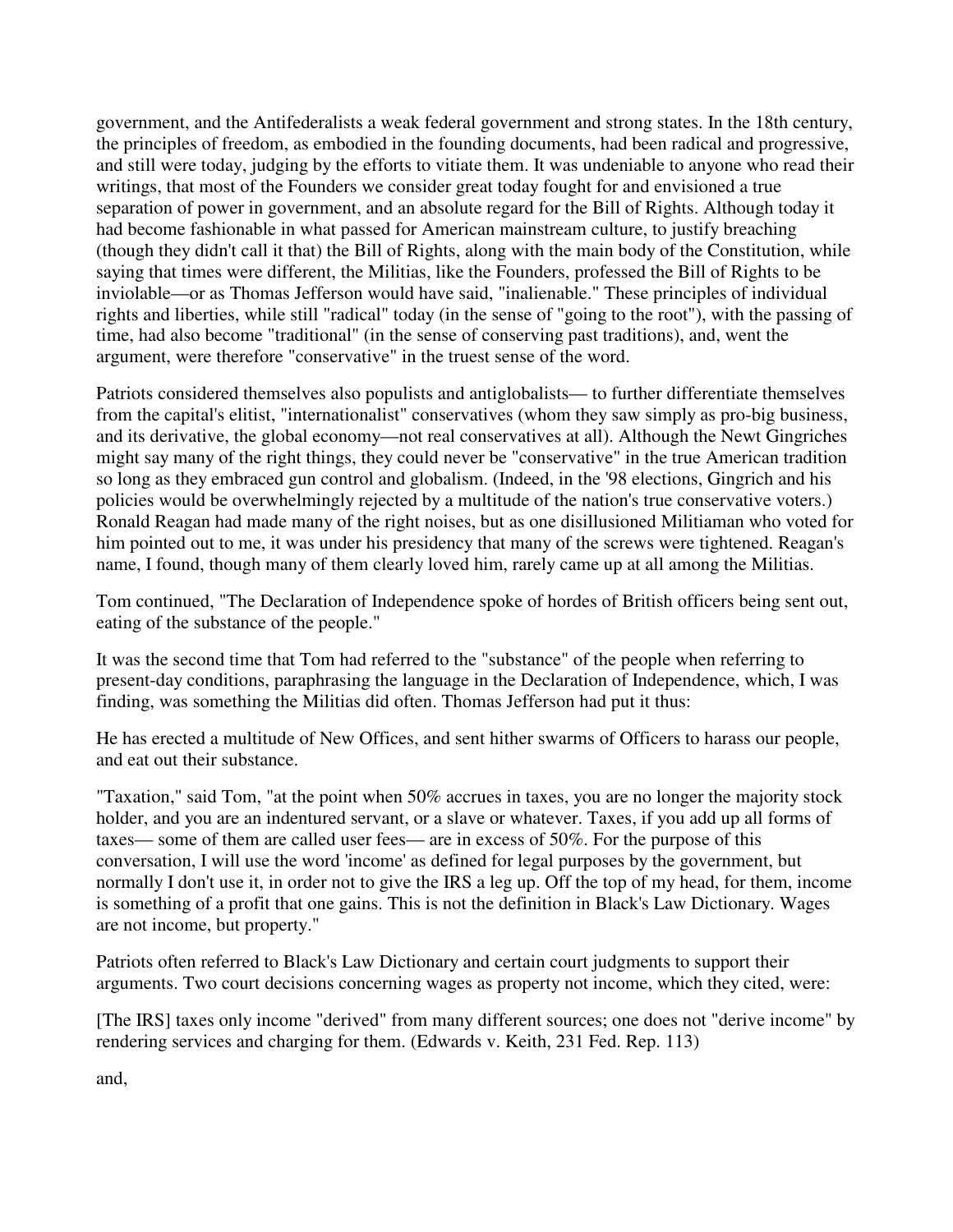Income excludes wages, salaries, tips. (Graves v. People of N.Y. exrel O'Keefe 59 SCt (1939)

"Very early on," said Tom, "in the New York state constitution it stated that a person's labor shall never be considered a commodity. Every person has a certain number of days on the earth. While you're here, there are certain things you need—sustenance and shelter. You trade a day's worth of labor for a day's worth of sustenance. There is not a profit made here. I know of very few working people with banking accounts in the Federal Reserve or Switzerland. It is a trading process; your labor is your property. Your signature is your property. You sign your name to a book and it is your property."

Patriots believed that income taxes were unconstitutional, and that the IRS, in any event, was not a legitimate government agency, since, along with the FBI and certain other agencies, it had never been formally chartered. I would struggle mightily with this over the coming months. It was one of the most difficult subjects for me to understand.

Tom continued, "In my civilian life, I was married at the age of twenty to a local girl. We had three children, two girls and a boy. I have one grandson, two years old. I worked blue-collar jobs—truckdriving and mechanics, sales work in hardware. Once, I rose to a managerial position. I raised a family and continued to think about those things. My wife was not interested, and thought too much of my time was consumed by such matters. After twenty years we separated.

"With my truck-driving, I was out and around the country a lot, and was seeing that the news media was controlled as several units. News from one area would not get a hundred miles away unless it was approved. There were certain types of stories: for example, in one community a man had used a legally-owned gun to stop a rape in progress, and this story did not make it eighty miles. On the other hand, there would be a shooting over drugs, and it would make it all over. What was politically correct would make it down the road in either direction. What was not, was bottled up as a local interest story.

"I got to know a cross section of the country east of the Mississippi. I was talking to people. Even in Canada, people recognized the same symptoms, of a loss of liberty and a march toward a police-statetype of society where individual liberty was laid at the feet of the all-powerful state.

"One of the wakeup calls was the Gordon Kahl incident. He was a tax protester in one of the Dakotas. Federal agents staked him out on his way back home—he was with his wife and son, and a friend of the son—and they were ambushed by several marshals. The son was riddled with gunfire, and Gordon Kahl returned fire and killed more than one federal agent. He ran. They went into a manhunt. They caught up with him down in Arkansas a few months later and killed him along with a law enforcement officer named Sheriff Gene Mathews. Jack McLamb did an in-depth, multi-year, policestyle investigation on Kahl's execution. His son is still in jail. A man named John DeCamp, who is a former Nebraska legislator, has also been investigating, and is close to getting them to reopen the case and bringing some indictments."

Gordon Kahl had been a sixty-three-year-old tax protest leader in North Dakota. A well-respected farmer and highly-decorated former Air Force officer in World War II, Kahl had begun speaking out in the mid-'70s at public meetings and on local television about the unconstitutionality of the Federal Reserve and IRS enforcement of the income tax. Taking a lead from the Internal Revenue Code, where the income tax was characterized as being "voluntary," Kahl advocated "non-compliance." (In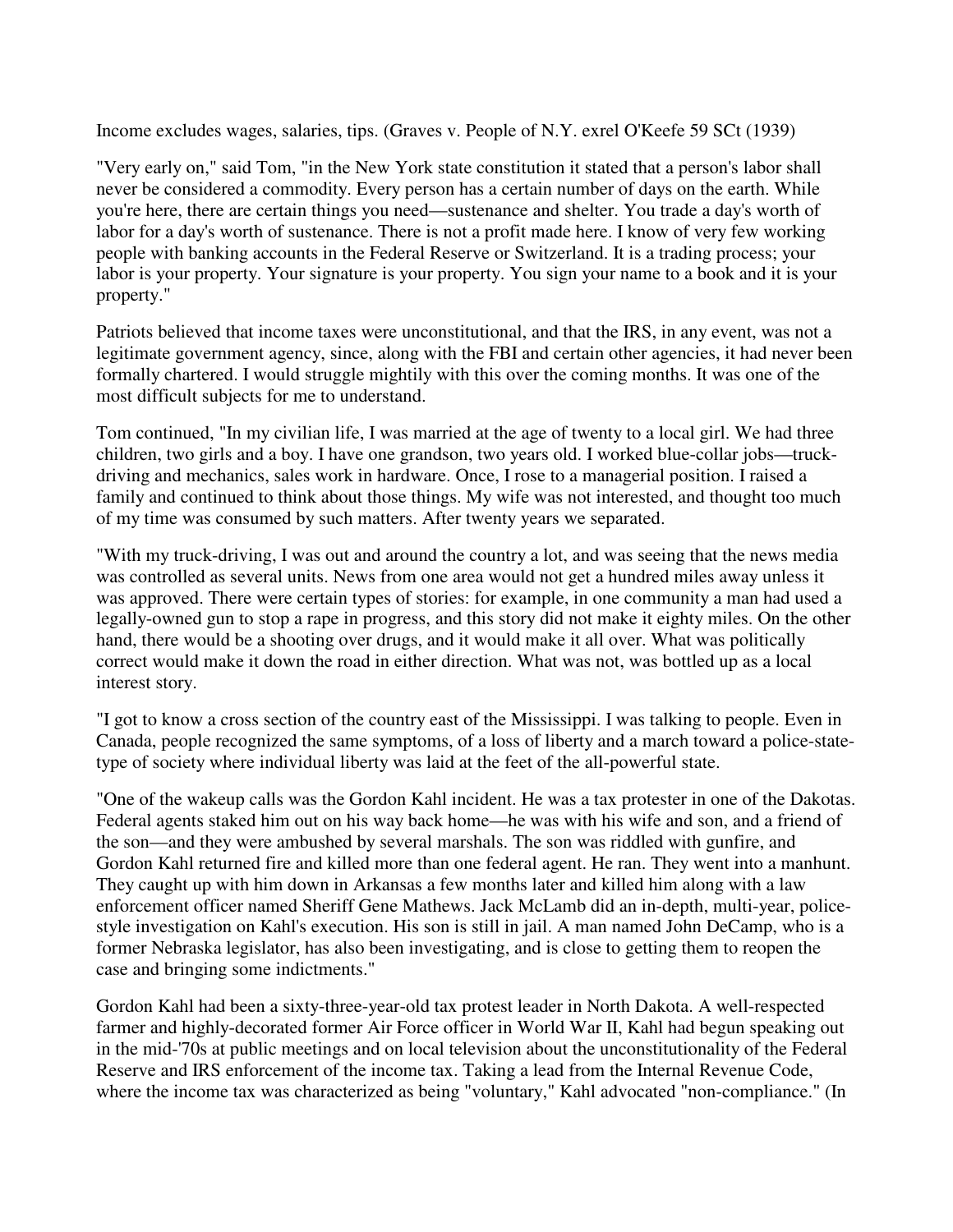Webster's dictionary, as patriots liked to point out, "voluntary" was defined as: "done, given, or made in accordance with one's own free will or choice," never under coercion.) The "tax rebellion" had quickly spread, and in 1977 Kahl had been identified by the IRS as the prime leader, and targeted for prosecution as a means of shutting down the movement. Kahl was convicted, however, only of two misdemeanors, under the IRS rules and laws for "failure to file a tax return." He was nevertheless subjected to felony prison and probation terms—that fell outside the law, Tom pointed out.

After serving a year in prison, Kahl made an effort through the legal system to resolve his differences over the remaining illegal probation terms. Believing that he had done so successfully, during the bad times for farms in the early '80s, he had resumed speaking out publicly, traveling around the country. Farmers, seeing their livelihoods threatened by what they considered unjust conditions imposed by the government, increasingly, had begun to speak of themselves as twentieth-century "patriots," harking back to the Revolution, invoking the First and Second Amendments.

Rather than as a tax protester, Gordon Kahl was now generally portrayed in the mainstream media more often as having been a member of the "extremist" Posse Comitatus movement, to which many tax protesters in fact subscribed. The Posse Comitatus (meaning, "Power of the County") organization had emerged in the '70s and '80s in rural America during the various farm crises, in response to heavy-handed banking and government farm policies (toward small farms). Adherents believed that under the "Republic" of the Founders, it was the "county" that was meant to be the citizens' true "seat of government," deriving its authority directly from "The People."

The argument went that the states were not subdivisions of a central government (as they were often being treated), nor were the counties subdivisions of the states. On the contrary, the state derived its authority from the counties, and the federal government, in turn, derived its authority from the sovereign states. Therefore, the sheriff, who was the "first man of the county," elected to serve the people, and under oath to uphold, preserve and defend the Constitution of the United States of America, had the duty to protect citizens from unlawful acts, including by government agents. Permission to enter a county, they argued, especially by federal law enforcement, was required under the Constitution, from the sheriff.

Rural America being highly religious—no different from most of the world's rural societies—the Posse Comitatus movement, naturally, was heavily imbued with Christian fundamentalism. And it was on the most extreme of their religious beliefs—never the Constitutional issues—that the media regularly focused. Thus, Posse Comitatus adherents were made out to be a bunch of religious extremists, when there was much more to the movement. The movement peaked in the '80s, and its strong ideology of government power emanating from the grassroots greatly influenced patriots, and later, the early Militia movement.

On February 13, 1983, Kahl and his family had been ambushed by U.S. Marshals in plain clothes, using a road block, as recounted by several witnesses to the terrible deed. The marshals apparently did not know what Gordon Kahl looked like, and had only the description of what he had been wearing earlier that day. Prior to the ambush, however, at a tax-protest meeting that Kahl and his son and a friend had attended, Kahl had exchanged his jacket and hat with his son Yorie. At the road block, the group of officers, aiming their guns at the Kahl group, according to witnesses, yelled, "We're going to blow your goddam heads off," and, "You're going to die." Without any pretense of arrest, they proceeded to shoot son Yorie—thinking he was his father—in cold blood, four times with a .38 Special revolver and twice in the stomach with a shotgun.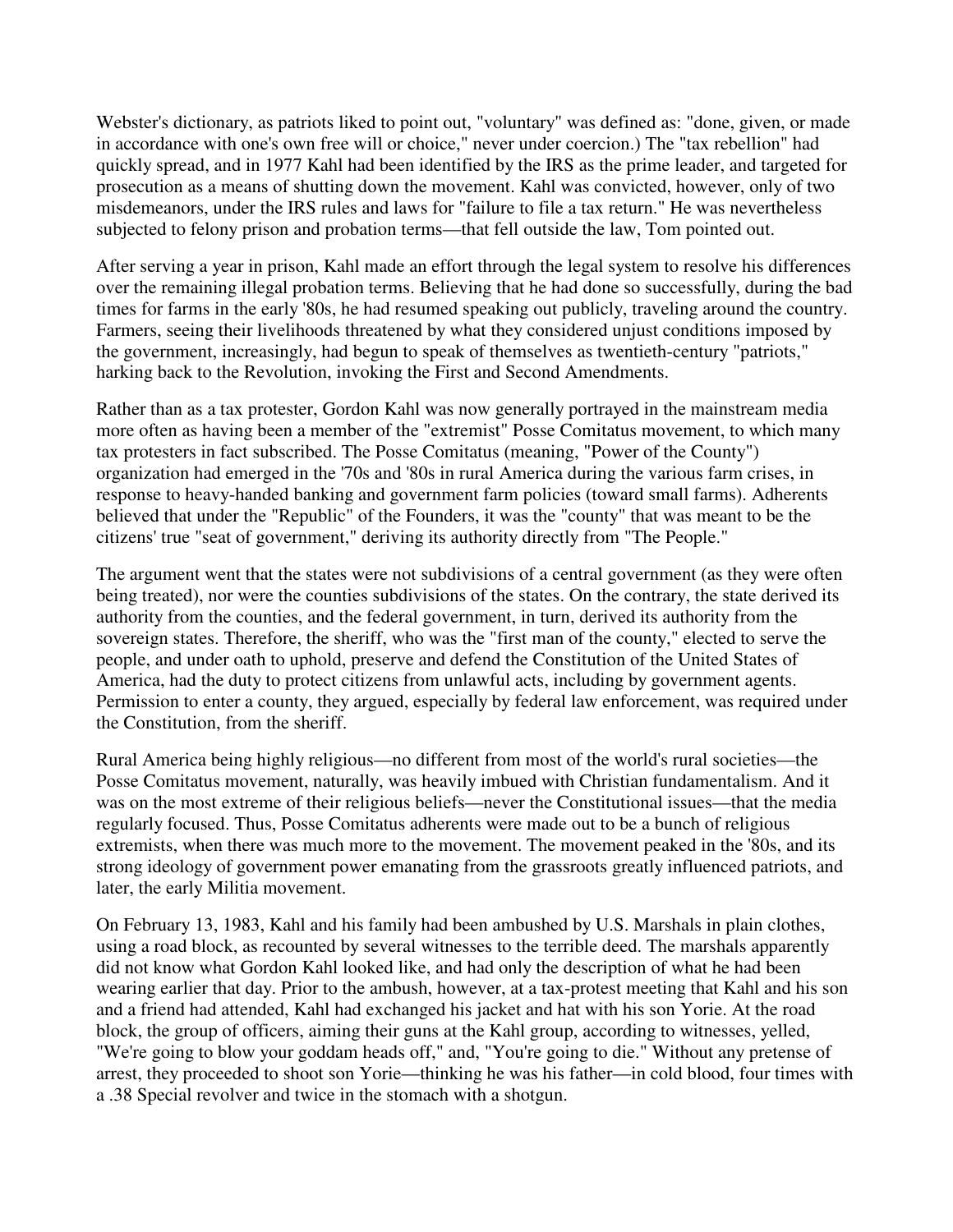Believing his son was dead, Gordon Kahl shot back, along with Yorie's friend, who had attempted to escape and been cut off wth gunfire. After killing two marshals and wounding the others, Gordon Kahl and the friend took Yorie to a hospital. Then, the elder Kahl fled. Several months later in Arkansas, the authorities caught up and executed him, along with the local sheriff. The house was burned down. Although the officials said the two men had been killed in a gun battle, Officer Jack McLamb, a former policeman, now a patriot leader, in an independent investigation, had recently concluded that Kahl had been shot in the back of the head with a .41 Magnum revolver while sitting at the dinner table (watching television for news about Yorie's trial) [with his friend] Sheriff Gene Mathews. When Sheriff Mathews had tried to leave the house, he also had been killed, by friendly fire. (It seemed that he had disregarded warnings to call off an investigation of Iran-Contra-related drug trafficking at the Mena, Arkansas airport, which I would learn more about later.)

The owners of the house, who were hiding Kahl, meanwhile, had been lured outside earlier, by an FBI special agent and the sheriff, and handcuffed to a police car. They watched as the bloody events unfolded. After hearing the gunshots, they watched the FBI and U.S. marshals, assisted by the local and state police, burn their house by inserting fuel through the roof vents and lighting it with smoke grenades and tear gas canisters. Evidence of accelerants was later found in several places, including on Kahl's charred body. Gordon Kahl's plight while he was on the run, had become a rallying cry for rural Americans protesting the IRS and its methods, and the authorities had been determined to destroy him and his cause. But the opposite happened: Kahl became a martyr.

Son Yorie Kahl, meanwhile, in what attorney John DeCamp described as amounting cumulatively to a kangaroo court—presided over by the same judge who had presided over the now-discredited, Wounded Knee-Leonard Peltier trial—was convicted of second-degree murder and conspiracy. Both Yorie and his friend were sentenced to life in prison. As part of a request on April 16, 1996 for a new trial for Yorie Kahl, DeCamp included a "Statement of Facts" describing how the "first testimony" before the jury at the trial had been "from the grieving widows of the dead marshals presenting studio photos of their husbands and telling of their children." At the same time, he pointed out, much exculpatory evidence had been disallowed, including the shoulder-holstered pistol that Yorie had worn, where it could be seen that Yorie's gun had been hit by the first bullet fired, by law enforcement, while it was still in the holster.

Yorie Kahl, argued DeCamp, had been represented by an "inexperienced civil attorney" appointed by the magistrate, who wasn't even in town during most of the time he was supposed to be preparing for the trial. Moreover, a lawyer who had traveled there to offer his services to Yorie, after meeting with the family, had been denied access to the defendant, and along with his paralegal-investigator, had been "harrassed, intimidated and threatened by federal and local law enforcement officers." The two had left, fearing for their lives. After son Yorie's trial, it said in the Statement of Facts, the lead prosecutor had declared, "We did everything in our power to make sure that they did not wind up having tax protester lawyers."

Attorney John DeCamp was an interesting figure in his own right; he was acquiring a high profile in the patriot community as a defender of their rights. A Nebraska state senator from 1976 to '86, before that he had been an Army captain in Viet Nam, where he had served with the CORDS pacification program under John Paul Vann and CIA Station Chief Bill Colby (with whom he had remained a close friend). In 1975, he had initiated "Operation Baby Lift," evacuating 2,800 Vietnamese orphans, and had been decorated and honored at the White House for his outstanding service. DeCamp had come to the attention of the patriots with his book, The Franklin Cover-Up, which described the links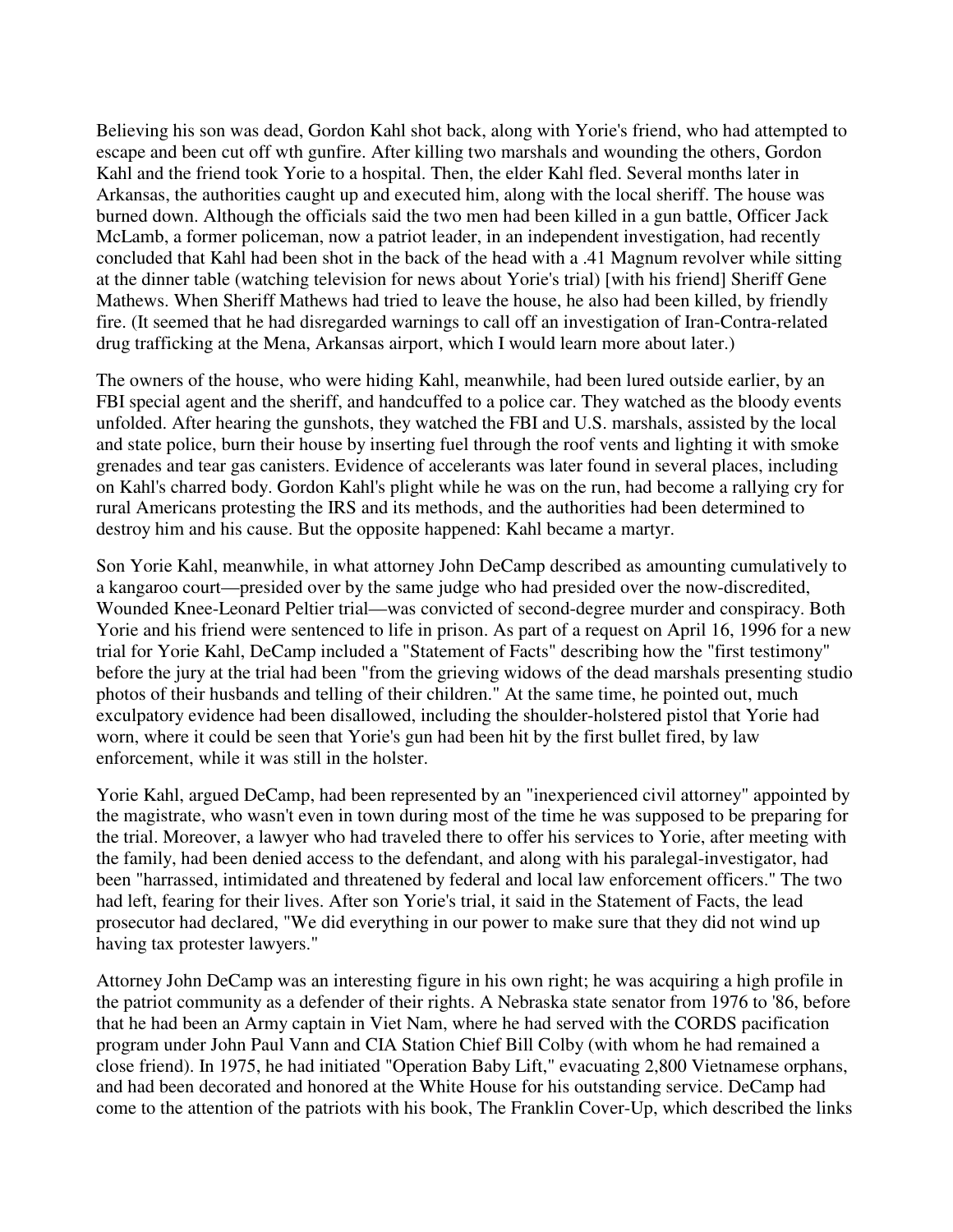between the Franklin Credit Union, an Omaha bank that had collapsed in 1988 (during the savingsand-loan scandal), and drug-peddling, organized child abuse and satanic activity, involving prominent government and private-sector figures in Nebraska and Washington, D.C., along with the CIA. Colby had secretly helped with the investigation. I was to read this book later as part of my research, and would find it truly shocking.

Officer Jack McLamb (to whom Tom Church had also referred, as having conducted an independent investigation of the Kahl affair) had been one of the earliest supporters of the Militia movement. His own story as a patriot leader went back to the late '70s, early '80s, when he had been the most-highlydecorated police officer in Phoenix, Arizona. (He was forced into retirement in the mid-'80s due to injuries sustained during a drug bust.) McLamb today headed two national police associations: The American Citizens and Lawmen Association, and Police Against the New World Order. In the '90s, he had become a vocal opponent of the UN and the "New World Order." A charismatic Officer McLamb, looking something like a golden-haired, pink-skinned cherub in a policeman's uniform, exuding love and sounding like a New Testament Apostle, traveled around the country giving lectures to the police, calling for them to uphold their oaths of office to serve the Constitution. He regularly called for the police to support the People, not the system, which was corrupt.

McLamb raised his voice regularly in support of the Militia movement (indeed, many policemen secretly belonged to Militias). In 1995 McLamb had written an article in his newsletter, Aid & Abet: Constitutional Issues for Lawmen and the Military," bearing the title, "Now is the Time for the Militias." The fomer policeman had begun, stating flatly, "The militia's legal function is to stop tyranny in government." What the Founders had called "citizens militia," "general militia," and "a well-regulated militia," he explained to his mainly-law enforcement audience, confirming what every Militiaman knew, "was the PRIVATE non-government-controlled militia, sometimes referred to as the 'Unorganized Militia.'"

The "unorganized" Militia, codified as such after the passing of the Dick Act in 1903, in Title 10, 311 (which Tom had quoted to me), as I was learning, had in fact come about largely because the U.S. had failed to create the intended, Swiss-style Militia. Unlike Switzerland, U.S. borders were not threatened, and citizens had been loathe to make the commitment; there simply hadn't been the will. Before the turn of the 19th century, the country had been under the strong pressure of the greedy, post-Civil War corporate robber barons, stirred by thoughts of further economic imperialism (that went beyond defeating the South)—much the same as today—in stark contrast to the sentiment that had prevailed at the time of the Founders, for a defensive force only. The Spanish-American War, with the venture into Cuba by Teddy Roosevelt's Rough Riders in 1898, and the occupation immediately afterwards of the Philippines, must have shown the fast-expanding new industrialists and financiers with roving eyes the limitations of a citizen Militia in any sustained, European-style foreign occupation. It would have been quite clear that a Swiss-style Militia could be viable only on the home front.

Just as important, while the requirement for all men between the ages of 17 and 45 to enroll and purchase weapons had been formally dropped under the Dick Act in 1903, it had also divided the Militia into today's "organized" and "unorganized" Militia. It was with the Dick Act that the National Guard had been created, defined as the "organized Militia," meant to be able to substitute for the regular army. Still, the National Guard was allowed to do so only on American soil; in 1912, just prior to World War I, the U.S. Attorney General ruled that the Constitution did not authorize foreign service by any of the Militia—"unorganized" or "organized." The predator barons would have to find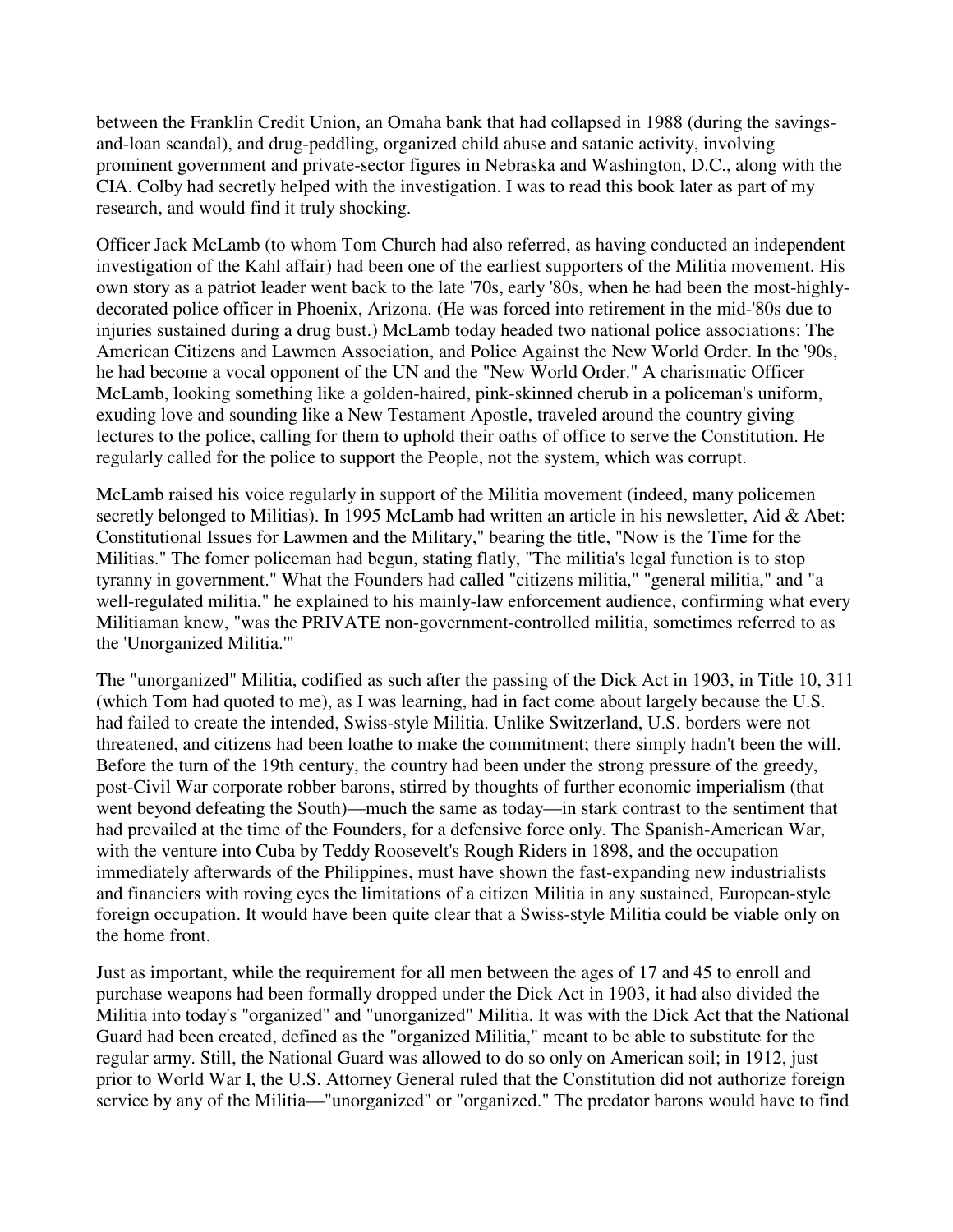another way to create a standing army suitable to war in Europe, and eventually the entire globe. Predictably, in 1916, with World War I already underway, a way had been found to get around the limitation, with The National Defense Act, which gave the president the power to draft members of the "organized Militia," or National Guard, into the regular army in wartime.

At first, the National Guard was administered under the Constitution's "Militia clause"—Article I, Sec. 8—which conferred on Congress the power "To provide for organizing, arming, and disciplining the Militia," rather than under the "army clause," which authorized the Congress "To raise and support Armies." Soon after President Franklin D. Roosevelt took office in 1933, however, this power was transferred, with the National Guard Act, to the "army clause," which meant that, just as the forces for another world war were beginning to make themselves felt, there was at last a sizeable standing army that could be sent overseas at any time. It could, in fact, for the first time, be sent overseas even in time of peace.

Soon, World War II was fought, after which, U.S. military interventions over the next half century followed in: Korea, Viet Nam, Grenada, Panama, Iraq, Somalia, the former Yugoslavia, and so on, none of which countries threatened America, along with numerous other, U.S.-made "low intensity" conflicts around the globe—all contributing to the creation of a parallel, U.S. national-security state that in the end served only global financial and corporate interests. (This, as I was learning, was the way the Militias saw it.)

Appropriately ambiguous, so as to satisfy the 1933 National Guard Act's opponents, House of Representatives Report No. 141, at the time, justified the transfer of the National Guard to the "army clause" in the Constitution, saying:

The primary purpose of this bill is to create the National Guard of the United States as a component of the Army of the United States, both in time of peace and of war, reserving to the States their right to control the National Guard or Organized Militia absolutely under the Militia clause of the Constitution in time of peace.

It was an oxymoron, of course, to say that the National Guard was both a component of the (regular) "Army" in time of peace, and at the same time, that the states retained the right to control it absolutely. In fact, today the National Guard could be federalized by the president at any time, taking it out of the control of the states, with or without their consent. (This was done in 1993 during the L.A. riots, patriots believed, to test public sentiment.) With the "organized" Militia now part and parcel of the regular Army, it was clear that only the "unorganized Militia" remained "the Militia" of citizens referred to in the Constitution and Second Amendment. It was clear from the Founding Fathers' writings, as well as the Dick Act, contrary to much of today's conventional wisdom coming from highly-regarded Constitutional scholars, that what the Militias were asserting was correct -- "unorganized" simply meant, "unorganized by the government."

Officer McLamb proceeded in his article on the Militias, to quote that most controversial of Thomas Jefferson's statements:

The tree of liberty must be watered from time to time with the blood of tyrants and patriots.

McLamb, however, asserted that "The formation of militias may prevent the necessity of their use." "Militias," he explained, "were part of the system of "checks and balances" within the United States. "And we as Officers of the Law have sworn to protect the Constitution and the People's rights. The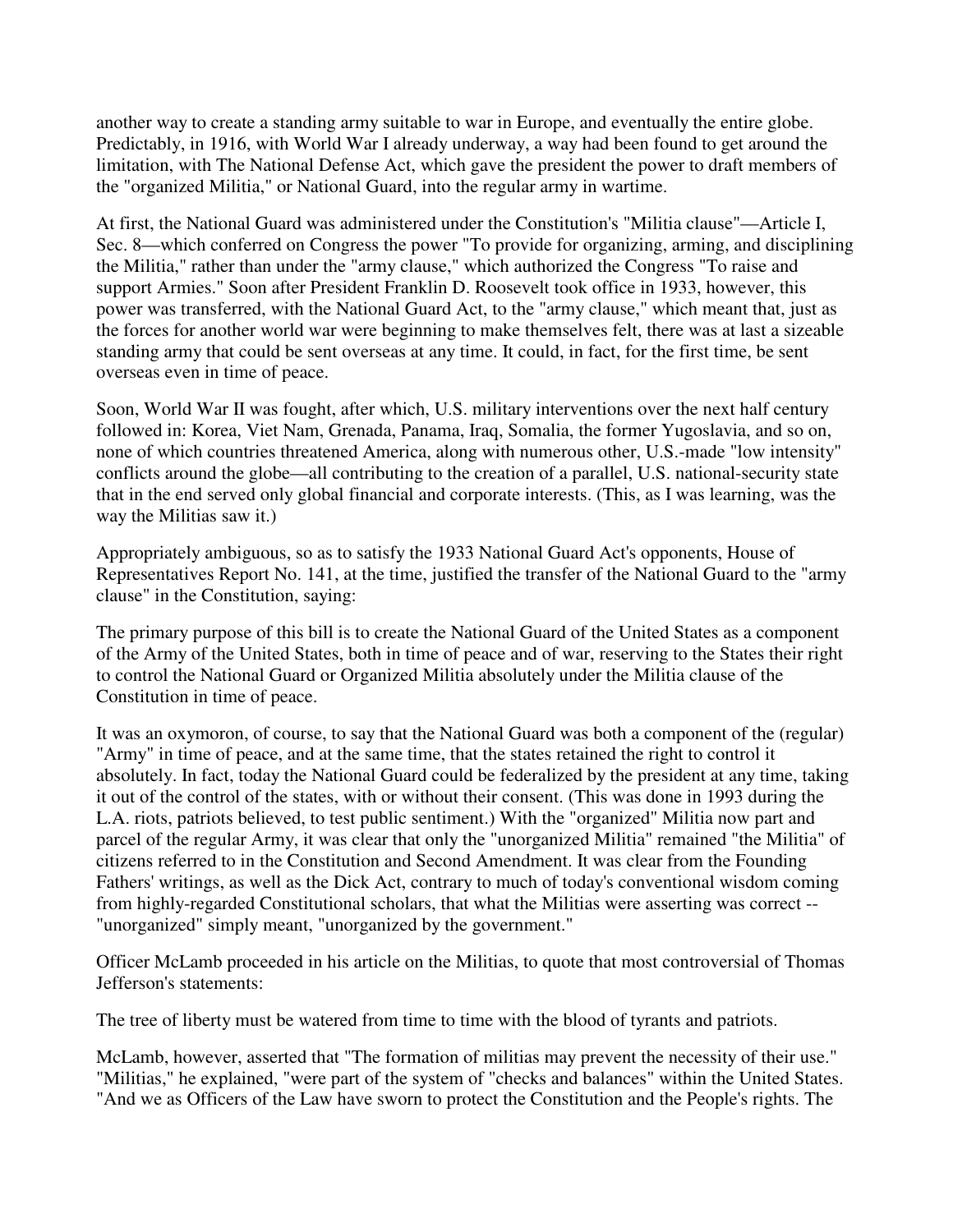militia is one of those rights."

McLamb, in his Aid and Abet, noted also that the Militia was being demonized as "White Supremacists," "Anti-Semites," "Neo-Nazis," "Gun-Nuts," "Radicals" and "Right-wing Extremists," which, he explained, was an old tactic to "make believe" patriots were "criminals or EVIL." The powers-that-be, he explained, were worried because if law enforcement and soldiers "took the time to actually know these folks," they "would support most of them in their stand against the anti-American gangsters presently in control of our beloved Republic."

While it was indeed not true that the citizen Militias were neo-Nazis and anti-Semites and such (though there were surely some of these individuals among them), what made it easy to label them "right-wing extremists" was many of the patriots' strong fundamentalist Christian beliefs, which were the legacy of the Puritans and Calvinists who had come to America as settlers seeking freedom from oppression, but who, ironically, were themselves highly intolerant. Today, among modern-day revolutionaries, it was this, in its various guises, with the strong anti-abortion and prayer-in-schools bent, that often made its presence felt in the public eye; today's American patriots, moreover, could be as intolerant as their Colonial forbears. Like the Puritans earlier, today's "religionist" minority saw America through the lense of the Bible, as God's Promised Land after the Exodus from bondage in England—their "Egypt." And because these minority religious zealots were often the most vocal among the patriots, the media paid them greater heed, which only served to make them even more vocal.

The more reasonable voices among the patriots and Militias, however, as I was finding, were routinely given short shrift. Some of these other voices were nevertheless quick to point out that the religious groups in the eighteenth century had eventually given way, with the Constitution, to Thomas Jefferson's idea of a separation between state and religion, which he had considered his crowning achievement. Unlike some of the other Founding Fathers, Jefferson had believed that outside the broad, general terms, religion was a private matter and its practice had no place in the conduct of public office. (Prayer, however, was not something he had thought should be banned at public functions, and although today, prayer had been abolished in public schools, interestingly, no one - publicly, at least—had yet advocated banning prayer at the opening of Congress.)

It would take me many months of intensive study to understand all this, with the many subleties and nuances. Sometimes I thought that what I had before me in my quest to understand the Militias submerged as their core beliefs often were in a sea of secondary issues—was more akin to an exotic cult to conspiracy, with no rhyme or reason, complete with its own dogma and articles of faith. It often seemed that logic played no part.

This was until I began researching these beliefs, and going far, far back, deep into the history of what was taking place. There, I found that many of the Militias' beliefs were not so farfetched after all. Slowly, as I sifted through the Militia charges of a concerted pattern of government misconduct, and the various theories of means for redress of grievances, a whole new world opened up that I had not known existed. The Militias, it became clear to me, through their educational efforts, were putting the entire system on trial. Clearly, if they continued, today's system, as it had evolved—or been engineered, as patriots would say—could not survive. It was either the system, or the Militias.

Once I knew what the Militias knew, I was a changed person. And I realized I could never go back.

Officer McLamb, in his article, called eloquently on the police to do their own checking before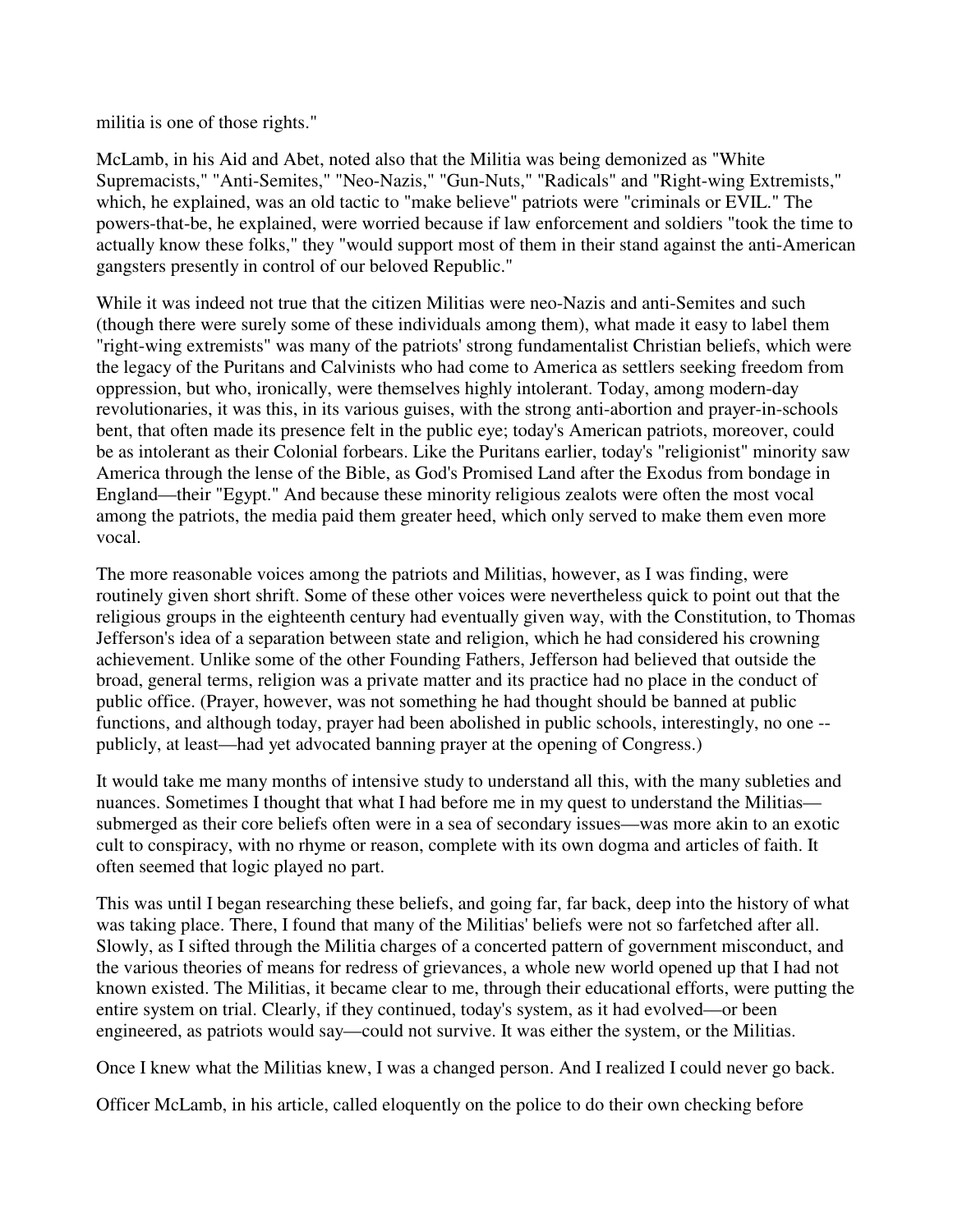following orders to "start shooting" or participate in any "dynamic entry." He ended with a warning to the "Globalists," saying:

Throughout our Constitutional history in America, no lawmen or soldier has feared good countrymen bearing arms, just the opposite. It is only when a government begins to enslave the people that the "leaders" rightly fear guns in the hands of citizens. 70,000,000 plus, GOOD AMERICANS (militia) own guns. And most, including, many of us in uniform... will see that those who would try to take them, DIE IN THE TRYING.

"Fire was used to conceal the crime," said Tom Church of the Kahl-Mathews execution. "The son was just a kid at the time. He survived the injuries and is maimed. He didn't do anything, but he's got a lifetime federal gig ahead of him in jail. He's a political prisoner. It is horrifying to see the types of things the government has done, mainly because of retribution. They had some of their hired guns killed, and there had to be retribution. They have to make the people fear them. When the federal guns come to your place, you'd better lay down. If you don't, they're gonna hunt you down like a dog and kill you. No trial. They're just gonna kill you. That was what was done to Gordon Kahl.

"Then, there was a situation in Philadelphia in 1985 with a group called MOVE. Fire was also used against MOVE. In so doing, the city, by bombing them from an aerial platform, started a fire, and blocks and blocks of the city of Philadelphia burned to the ground. This was a horrific event. Once again, it showed that the government, if you resist them, they will kill you. Flat out, no trial, they will beat you. If you don't get the learnin' from that, they will kill you. This was covered in the propaganda pushed out by the Establishment media. J.J. Johnson, in his newsletter, recently told the story."

J.J. Johnson was a black founder and leader of the Ohio Unorganized Citizens Militia, who, with his wife Helen, published a popular Militia newsletter by the name of E Pluribus Unum (in Latin, "From Many One" -- the motto on the U.S. coat of arms). MOVE had been a tenants' rights movement, whose followers had been African nationalists living in a vacant building they had fixed up in Philadelphia, where they were squatting. In 1985, when they refused to leave, the City had evacuated everyone on the block, and had proceeded to bomb the MOVE house from a helicopter. Eleven men, women and children were killed. Several blocks burned down, leaving a whole neighborhood homeless. (While it was generally described as a local government operation, as it turned out, there had been assistance from the FBI, which explained why the Justice Department had declined to launch an investigation. Interestingly, former FBI agent (who, earlier, had personally infiltrated the Weathermen, Black Panthers and Students for a Democratic Society, or SDS, during the FBI's COINTELPRO operation) Frank Keating—governor of Oklahoma at the time of the "Oklahoma bombing," where there was also more to the story than met the eye—was Assistant Attorney General at the time.)

Tom continued, "Then there was the Randy Weaver story."

In the opinion of many, the single most important historical event leading to the emergence of the Militias had been Ruby Ridge—as the 1992 action by the federal government against the Weaver family in Idaho was generally known. More than anything else, the Weaver saga had set the immediate stage for the Militia movement, followed by Waco a few months later.

At the time of Ruby Ridge, the tinder for a nationwide movement of armed American dissidents was just waiting to be ignited. All across the country, already, future Militiamen were outraged over the deceptive gun-control measures by the government, especially since Kahl's execution, which included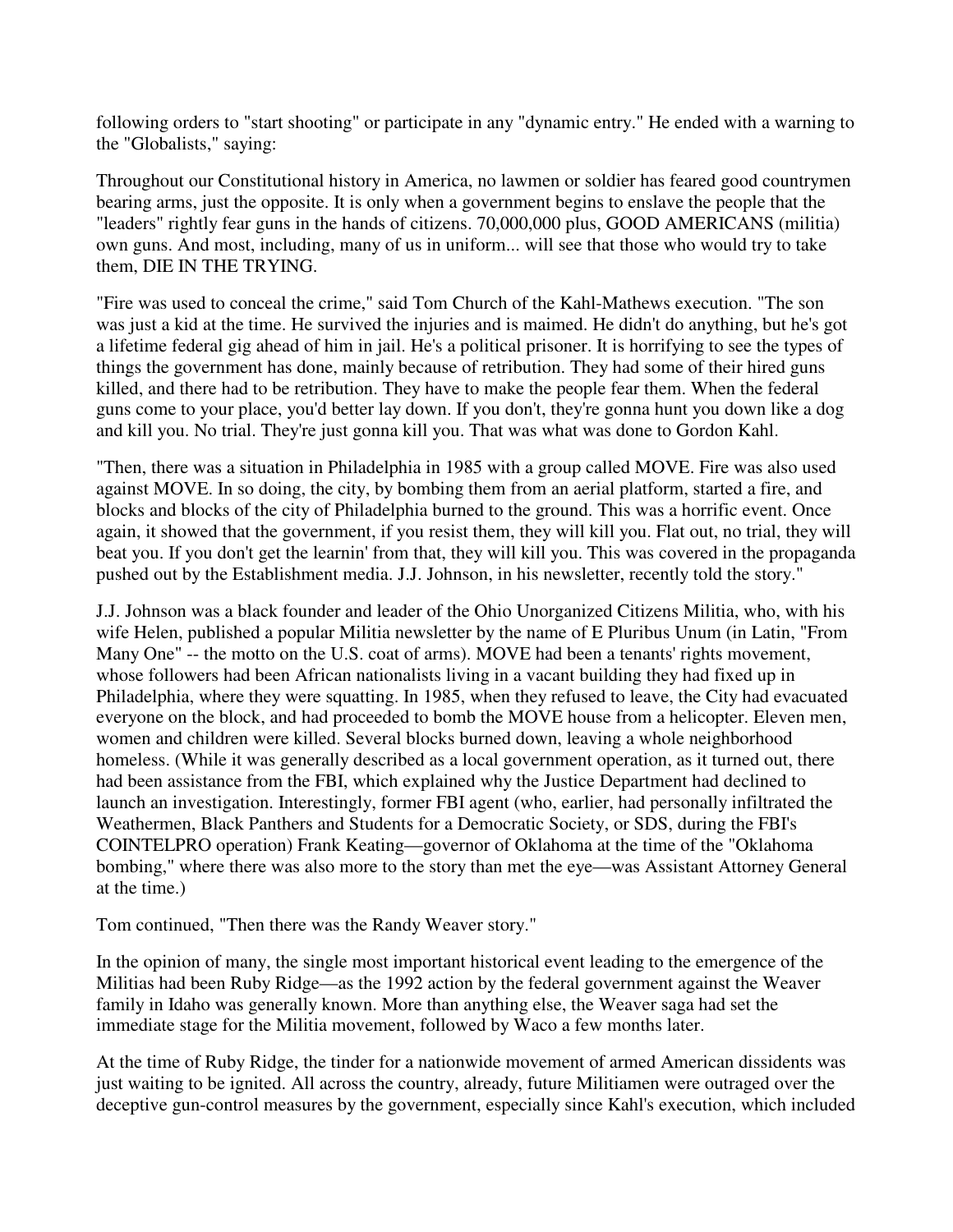widespread efforts to entrap gun owners, with undercover ATF agents regularly inciting ordinary people to break the law on some minor point, to force them to become informants. Federal law enforcement was systematically developing a countrywide network of Americans informing on their friends and neighbors, and patriots liked to point out that this was the way it had been in the Soviet Union.

There was smoldering outrage also at the increasing militarization of law enforcement; in the '90s, the police were being given military equipment that included tanks and armored personnel carriers and helicopter gunships. With these new toys, the police were also being given training by the military in the methods of outright war. Patriots believed there were secret plans to use them against the general population whenever it got out of line with whatever happened to be politically correct at any given moment—politically correct, that is, for the authorities and their masters, those powerful globalists beginning to unmask as the end of the millenium approached.

# Chapter 2

# *FEAR IN THE LAND:*

#### RUBY RIDGE, WACO, OKLAHOMA

A free people ought not only to be armed and disciplined but they should have sufficient arms and ammunition to maintain a status of independence from any who might attempt to abuse them, which would include their own government.

#### George Washington

The way the story began, in the summer of 1992 a federal marshal was killed in a gun battle on the remote Idaho mountaintop of Ruby Ridge, in circumstances that were never fully accounted for. It happened during surveillance by a team of U.S. marshals on the property of a man named Randy Weaver, where he lived with his wife, son, three daughters, and a young friend he considered a son. The death of the U.S. marshal had resulted in an eleven-day siege by some 500 federal law enforcement officers. Randy Weaver, a former Green Beret who made his living as a logger, earlier, had attended meetings of the Aryan Nations—one of several heavily-armed, religious, white supremacist groups that had spread through the Midwest during the '80s farm crises and industry downsizing; many white working and middle-class people in that part of the country had lost their means of earning a living, or found it much reduced, which had fueled the movement. At the same time, an altogether other America, highly-publicized in the media—mostly already in the upper reaches of the economy—had been experiencing a boom for a decade.

As a woodcutter, Weaver's finances were never good even in the best of times, and so it was that he was chosen to be set up by an undercover government informant he had met at an Aryan Nations meeting. For several months in 1990, the informant had assiduously cultivated this close-knit-family man's friendship, visiting him frequently in his wilderness cabin, then offering to pay him to saw off two shotguns at a fraction of an inch below what was allowed by law. When Weaver came back with the first sawed-off shotgun at regulation length, the government agent badgered him into making it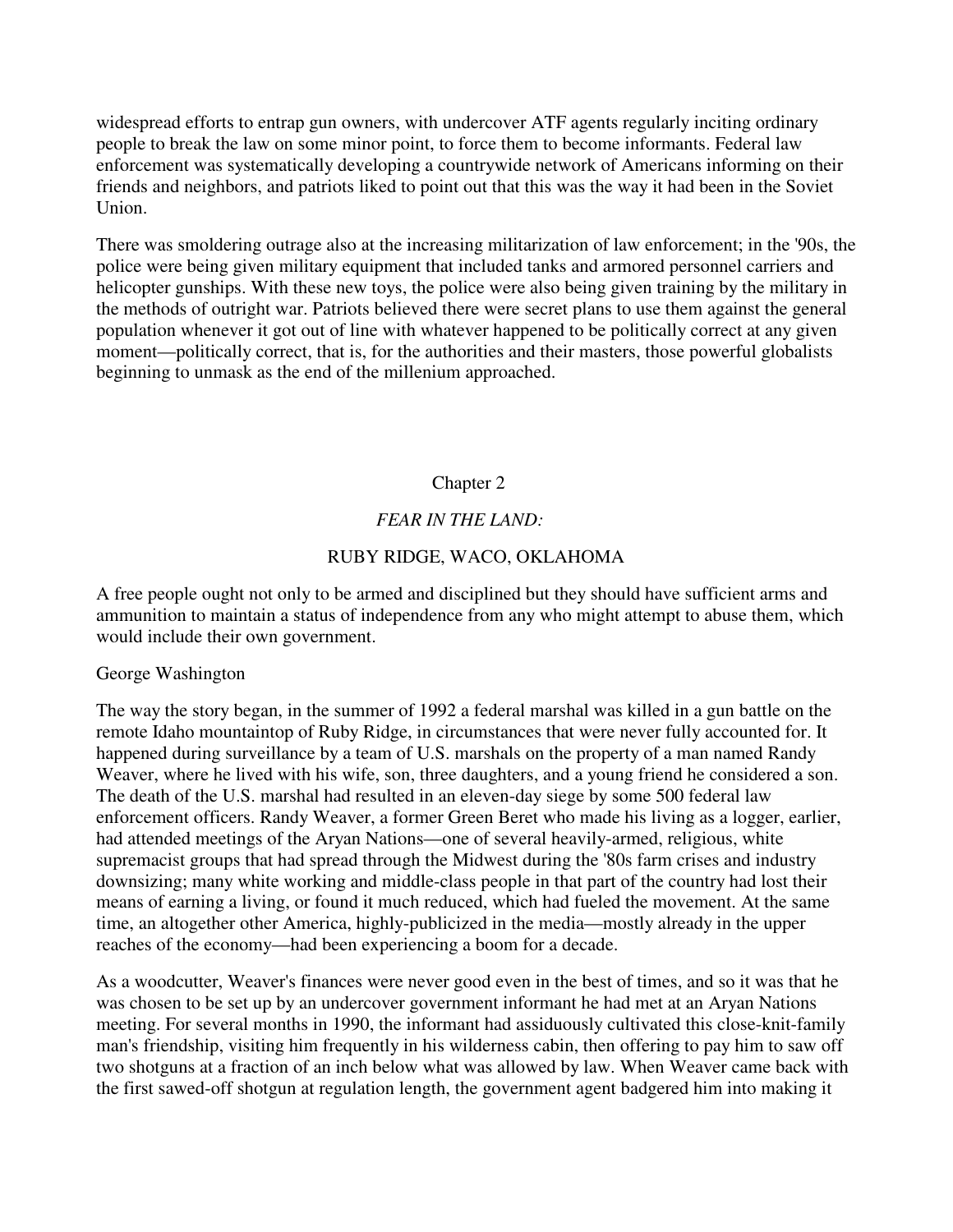shorter. Wanting sorely in his finances, the woodsman complied.

The federal agency behind this episode turned out to be the Bureau of Alcohol, Tobacco and Firearms, or ATF, whose prime reason for existing was now gun control (though it also presided over such things as liquor licenses and taxes, and arson). Although the ATF had since come to occupy a prominent position in the news, at the time of Ruby Ridge it was relatively unknown to the general public. Earlier in the century, during Prohibition, an earlier version of the ATF had been just as unpopular in rural America, raiding stills and confiscating moonshine. When Weaver was arrested, the ATF had quickly revealed its intentions, offering to drop the charges if, like the man who had set him up, he became a government informant. Weaver said he refused.

Feeling terribly wronged, he then failed to appear in court to respond to the gun charges, and for a period of 18 months, stayed holed up on his property with his family, his wife Vicki in the lead, vowing to fight to the death if the authorities came after him. At one point, an ambitious, local U.S. Attorney—wanting to emphasize a supposed threat from white supremacist groups, it was thought in order to score some points with the media for his own political purposes, rather than go after one of these heavily-armed groups, gave the order to federal marshals instead, to do whatever it took to arrest Weaver. The marshals began prowling around the heavily-wooded property at Ruby Ridge in small groups dressed in camouflage, with stockings over their faces.

On August 21, 1992, Weaver's fourteen-year-old son Samuel and young-friend-like-a-son Kevin Harris heard Sammy's dog Striker barking furiously and ran outside. The Weavers often hunted for food, always carrying rifles outdoors, and they followed the barking Striker down a dirt road. Harris said later they had thought it was a large animal—a deer, or perhaps even a bear. As they closed in on the camouflaged marshals hiding in the woods, one of them shot Striker, and the bloodied dog, his back broken and yelping pitifully, dragged himself back along the ground toward Sammy. A gun battle ensued. Harris testified in court that the U.S. marshals had not identified themselves, and he and Sammy had not known it was the police. When the gun battle was over a few minutes later, both Sammy and one of the marshals lay dead.

The government claimed that the dead Marshal William Degan had shot Striker to keep the marshals' location from being revealed, and then Sammy had shot Degan. Harris and Randy Weaver had quickly joined in the shooting, went the marshals' story (although Randy was out of sight), and there had been an intense firefight, with the marshals simply defending themselves. But Sammy had been shot in the back.

Marshal Degan, also, as it turned out, had been shot in the back, which raised serious questions.

In the wee hours of the morning that followed, several hundred FBI and ATF agents surrounded the cabin. The FBI brought in its prestigious Hostage Rescue Team, or "HRT" (as yet untried), which had been trained as part of a new program, by Randy Weaver's very own Green Berets—the Army Special Forces. Under the deadly-force rules, normally, the police were allowed to shoot only if there was "imminent danger" to them or someone else. But on this occasion, the rules were modified at FBI headquarters in Washington, and the snipers in the field were issued a convoluted order that amounted to, "shoot on sight" any armed adult. While it was still dark and the Weavers lay asleep, on the pine-covered hill overlooking the rustic mountain cabin and shed, the HRT took up positions behind the tree trunks and bushes, and waited. As dawn came, Randy Weaver emerged with his oldest daughter Sara, who was sixteen, and young-friend Harris, all three carrying rifles.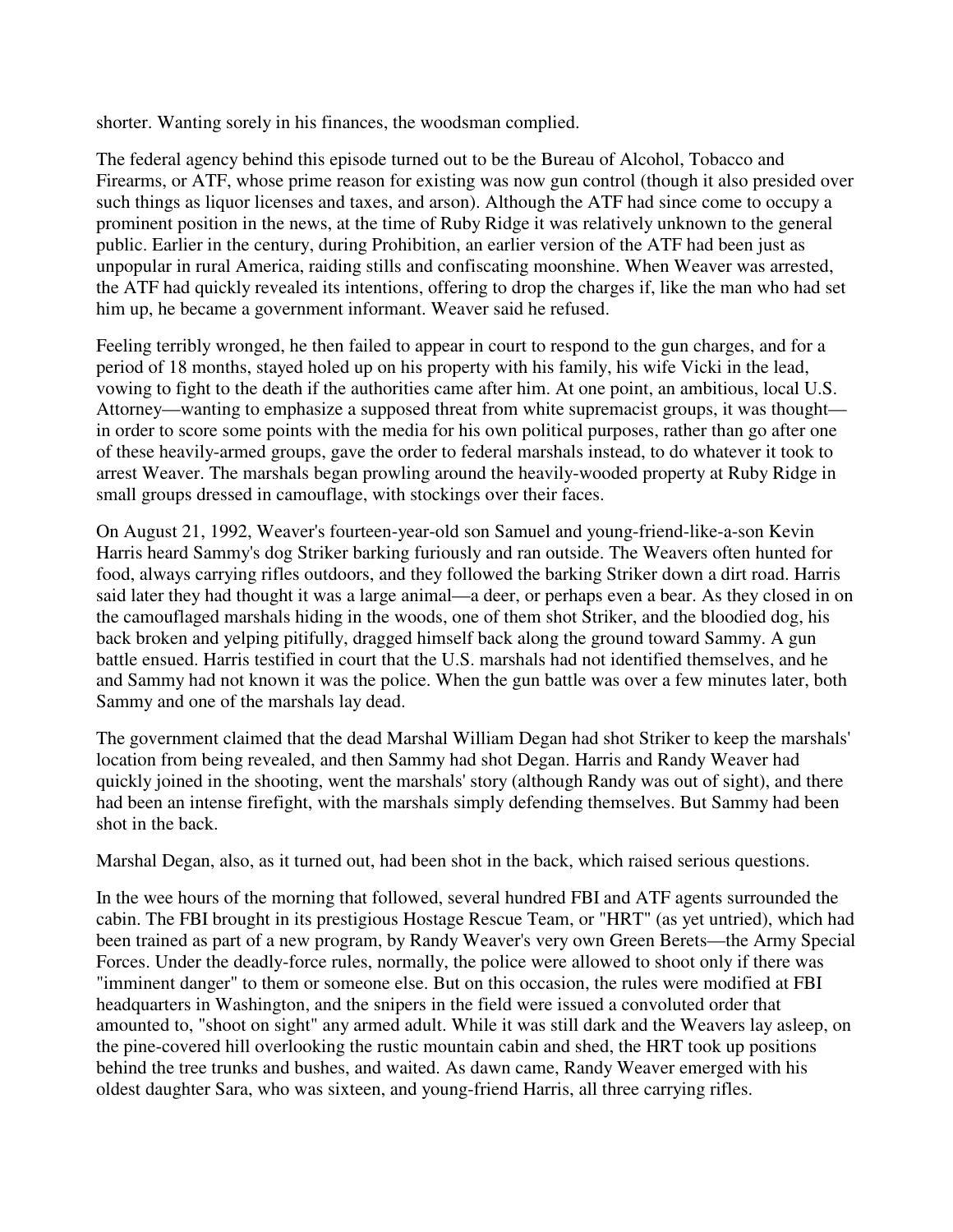While the friend and daughter disappeared behind some boulders in front of the house, Randy proceeded along the path at the side of the cabin to the shed where the body of his son lay, in direct view of the snipers. FBI senior sniper Lon Horiuchi, according to the official story, aimed with his rifle through the powerful telescope at Weaver; according to another argument, it was not Horiuchi at all, but his second in command. In any event, the woodsman, not being in a hurry, would have been moving slowly, allowing plenty of time for the sniper to aim, and whoever that member of the FBI's HRT was, when Weaver had his arms lifted to slide open a bolt on the door to the shed, that officer squeezed the trigger. In all versions of the story, Randy Weaver was shot through the back of the shoulder and he yelled. Weaver and the daughter and friend, from different directions, all ran towards the cabin as fast as they could. Randy's wife Vicki, their ten-month old daughter Elisheba in her arms, held open the front door, calling out to them to hurry.

Lon Horiuchi, it appeared, by this time was already aiming his rifle at the window in the cabin door; the window had red and white check curtains neatly tied back to let the daylight in. This recent graduate of West Point—for that was what Horiuchi was—with his highly-honed marksmanship skills that qualified him for sniper on the FBI's Hostage Rescue Team, for the first time, or again, proceeded to pull the trigger, blowing off half of Vicki's face, barely missing the 10-month-old baby. Randy had already made it inside, but Harris was wounded by the same bullet as Vicki. Sara, pushing up against him, barely missed being hit.

Only then did the FBI call over the loudspeaker for the Weavers to come out and surrender. Understandably, they refused. For eleven days the siege continued, with over 450 law enforcement personnel surrounding the area, and the FBI taunting the Weavers over the loudspeaker with such things as asking the dead Mrs. Weaver what she had had for breakfast. There was no phone in the cabin, and at one point the FBI sent a remote-controlled robot up the hill with a telephone. Weaver refused to come out and talk because, strapped to the robot also, was a high-powered rifle pointed at the door.

Meanwhile, the media were reporting that the U.S. Marshals had been deliberately ambushed by the Weavers, with the marshals claiming they had been pinned down by gunfire for nine hours. Ruby Ridge, the media described as being a well-fortified compound, probably with underground bunkers and sophisticated booby traps put there by Weaver using his Special Forces training. The Weavers were "white separatists," "white supremacists," "neo-Nazis," "anti-Semites," and clearly, "dangerous" to the public.

It was only after retired Colonel James "Bo" Gritz, a fellow former Green Beret, living in Idaho also, arrived on the scene with Officer Jack McLamb, and they persuaded Randy Weaver that he and the friend would have a fair trial, that the Weaver family agreed to give themselves up. Bo Gritz, who was the most-highly decorated American soldier to come out of the Viet Nam war and had been the inspiration for the film Rambo, took the credit, but Weaver said later it was the gentler McLamb who had convinced him to come out. Gritz also was able to persuade the legendary Wyoming lawyer, Gerry Spence, who dressed in buckskins and cowboy hat and boots, to accept the Weaver case. And eventually, both Weaver and the friend were acquitted by a jury of all the charges relating to the firefight and death of the marshal. Randy Weaver was awarded \$100,000 in damages, and his three daughters a million each. He was, however, found guilty of the initial gun charges, even though it was clearly a case of entrapment by the ATF, and for having failed to appear in court, even though it was shown that he had deliberately been given the wrong date.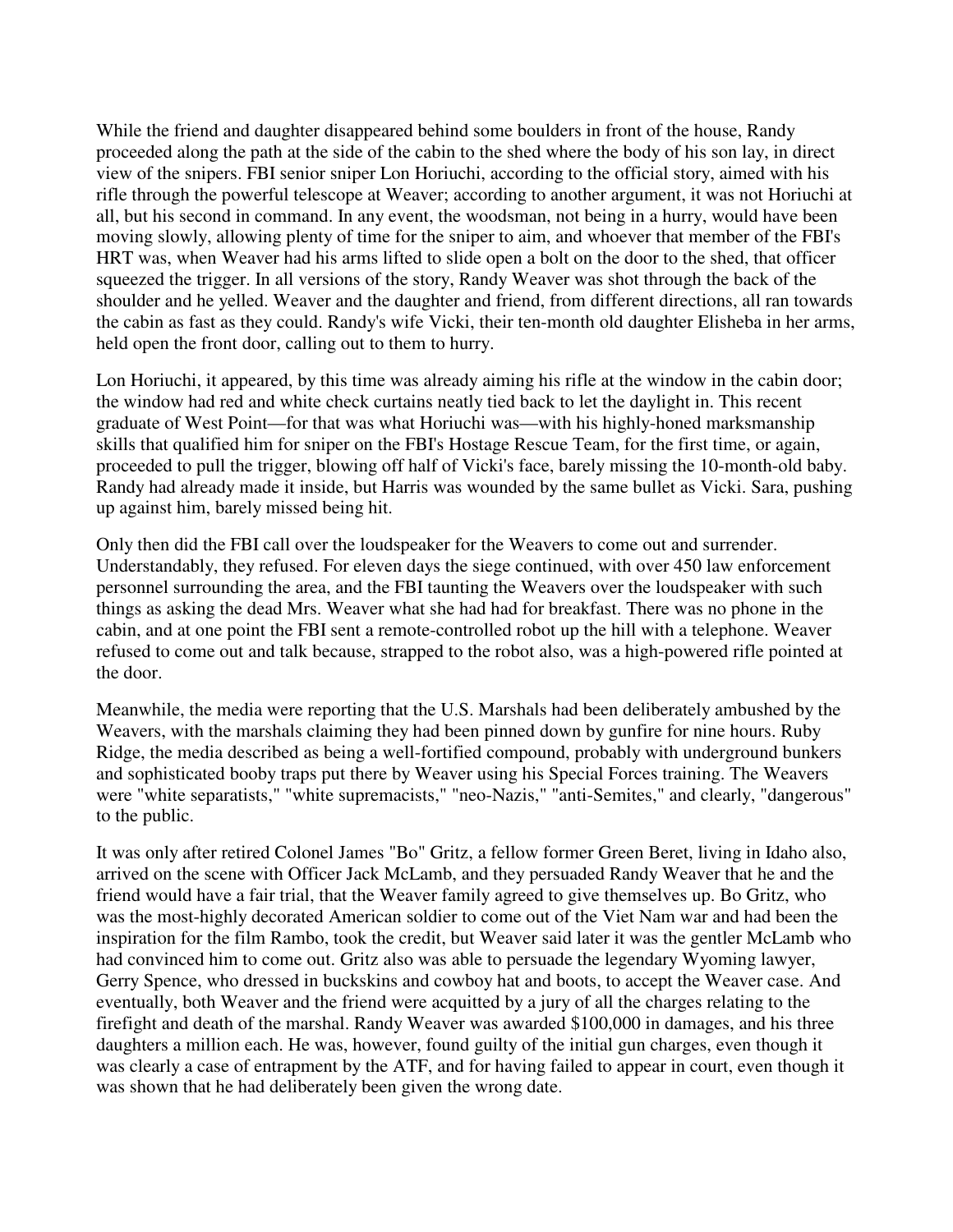It was during the standoff at Ruby Ridge that the country as a whole had its first glimpse of the nascent Militia movement; most people did not know that was what it was. Crowds of angry neighbors, and people from many parts of the country and even Canada, congregated outside the police perimeter to protest the methods of the ATF and federal marshals, and government abuse of power in general. This was the other America, that had been left out of the much-touted boom in the '80s economy, carefully swept under the rug by the media. These angry citizens could be seen on the evening news during the siege, carrying signs and shouting insults at the authorities. Among them were a number of skinheads and other angry white supremacists, but many of them were farmers and such, struggling desperately to hold on to their family farms and way of life in the New World Order. When they were not in front of the cameras, some of these people had begun taking another look at the Constitution and Bill of Rights, and at the Declaration of Independence.

One was a man named John Trochmann, with his family, from nearby Noxon, Montana. The Trochmanns were stalwart members of the burgeoning patriot community, and friends of the Weavers. One of the boys dated Sara. It was the Trochmanns who were to launch the high-profile, public wing of the "Militia movement" soon, when they founded the Militia of Montana, or M.O.M. The Trochmanns, a year and a half later, in early 1994, would compile a manual on how to start a Militia, filling orders from all over the country, sending it out with a catalogue of Militia and survival-related publications, videotapes and cassettes, urging people to claim their Second Amendment rights—to arm themselves and form Militia units. The Trochmanns urged people to prepare for the day when, like the Weavers, they might have to defend themselves from government tyranny.

During televised Senate hearings later on Ruby Ridge, contrary to what the marshals said, the picture that emerged was of a fourteen-year-old Samuel Weaver being shot in the back when he turned to run—by which marshal, it could not be established conclusively (the bullets had disappeared). At one point, the marshals even advanced the theory that Randy Weaver had killed his son by mistake. The problem was, Randy had been on the other side of thick woods, half a mile away. Gerry Spence called it a case of another "magic bullet," recalling the single-bullet theory in the JFK assassination. It was nevertheless clear by now that although several shots had been fired from the dead marshal's rifle, Marshal Degan himself had been killed by a fellow marshal. An FBI forensic expert reported that the dead marshal had been hit in the back of the head with a bullet from a .9 mm handgun, which only the marshals carried. Sammy and Harris carried rifles. (Randy Weaver, with his .9 mm pistol, which he fired into the air, was a quarter of a mile away on the other side of thick woods.)

About the FBI killing of Vicki, the FBI said that sniper Horiuchi had not meant to shoot her, that the curtains had been drawn on the window in the door, and he couldn't see who was behind it. But all the inhabitants of the cabin stated that the curtains were always kept open, to let light into the dark interior where there was no electricity during the day. Also, there was no bullet hole in curtains. And it was clear that even if the curtains had been drawn, Horiuchi would have known that the only people inside the house were Vicki and two daughters, one of them an infant; so if it hadn't been Vicki holding open the door, it would have been the younger daughter Rachel, age ten. In the first drawing Horiuchi made of how the window looked when he aimed at it, he had drawn two heads. Later, he drew only one. It was established during the hearings that the ATF had considered Vicki the driving force behind Randy Weaver, and had believed that her presence made him more difficult to deal with. Although the FBI denied that it had known prior to the surrender that Vicki Weaver was dead, Bo Gritz said he had been told so by an FBI agent soon after he arrived on the scene.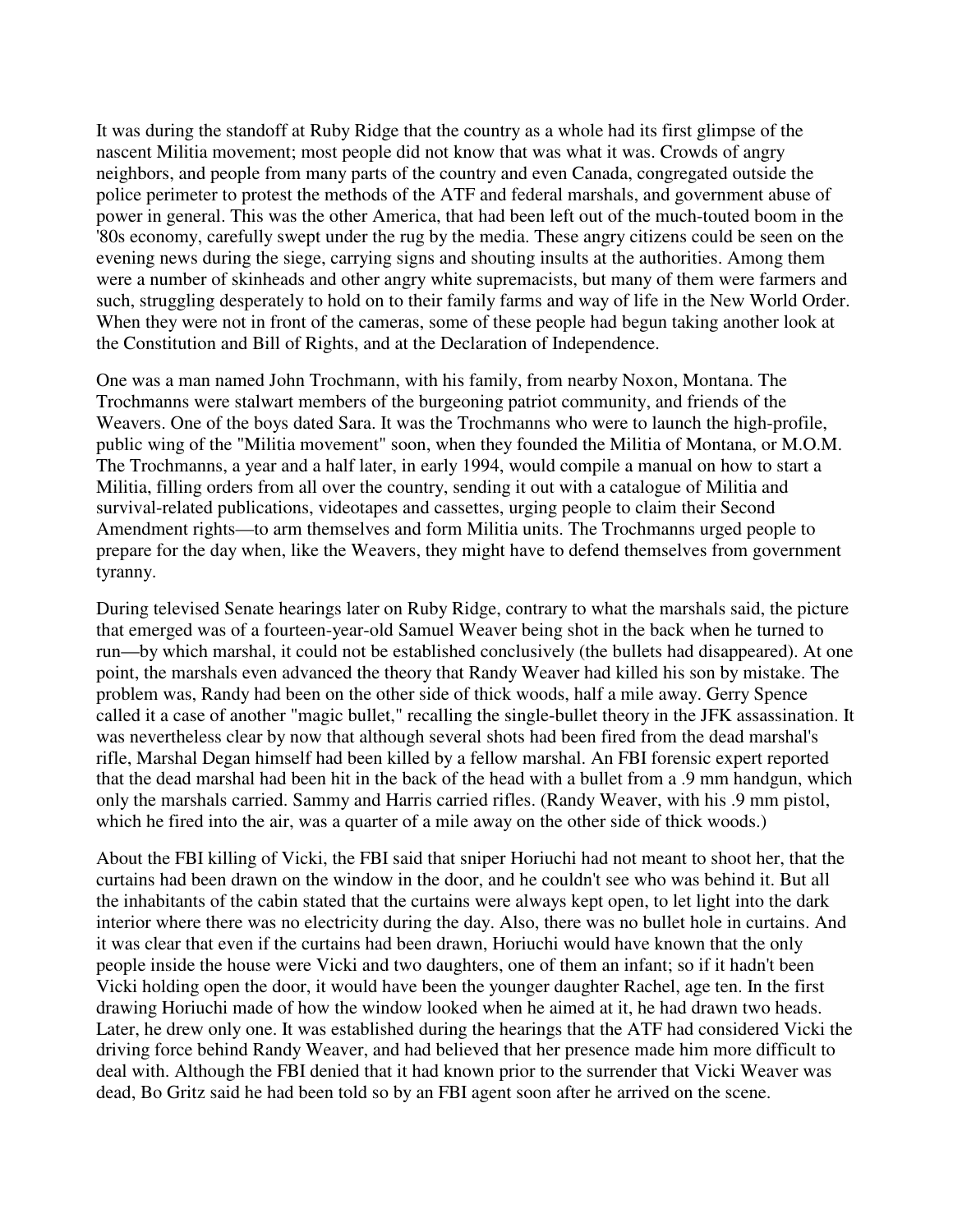"I swore to God," wrote Gritz in his newsletter, "and said under penalty of perjury, that Richard Rogers, Special Agent in charge of the Hostage Response Group, stated to me immediately upon my return from the 1st session with Randy Weaver: 'Bo, we targeted Vicki Weaver because the psychiatrist profiled her as the maternal head of the family who would kill her children before allowing her to surrender.'"

A sign in front of the FBI camp on the site, wrote Gritz, read "CAMP VICKI."

The FBI said Horiuchi (who took the Fifth Amendment, refusing to testify) had been aiming at Weaver and Harris, and that they had only come into sight as they reached the door. But it was proven that both men were clearly in this crack sniper's line of sight some yards before they arrived at the cabin. In any event, the question remained, why had Horiuchi shot at two men who were clearly running away? As for shooting Randy Weaver in the back at the shed, the FBI said Horiuchi had done so because Weaver was aiming his rifle at the police helicopter overhead. But the pilot testified that he had been on the other side of the ridge, out of sight.

As earlier, in the initial firefight, when Sammy and the marshal had both given up the ghost, the crucial bullets had disappeared. Bo Gritz, who examined Weaver's and Harris's wounds as well as Vicki's dead body before the surrender, said that in his opinion, the reason the missing bullets had never surfaced was:

The projectile that shot [U.S. Marshal] William Degan dead... was a 9 mm Parabellum. The marks confirm that it came from the barrel of a Colt submachine gun fitted with suppressors—fired by Lawrence Cooper, U.S. Marshal. There was never a question about Sammy. He was shot in the arm and back by a .224 caliber fired from an M-16 rifle with a 3-round burst control device. Arthur Roderick pulled that trigger. Vicki and Kevin were hit by Hor[iuchi]'s 7.62 mm bullet. Weaver was hit with a .223. Why haven't they recovered that round? It would prove that Horiuchi was aiming purposely at Vicki. Randy was shot by Horiuchi's #2 (observer, security, commo) firing an M-16... Too bad that all the dead were cremated (but convenient for the government).

During the Senate hearings, There was heated discussion of changing the rules of deadly force—or "rules of engagement," as they were beginning to be called by the FBI, using a military term. The Supreme Court had said that deadly force could be used by law enforcement only in the case of "imminent" danger; the changes being suggested, presumably, were meant to further tighten the rules, so this could never happen again. In fact, as Senator Charles Grassley (R-Iowa) pointed out, the new wording offered by Louis Freeh (the FBI's new director) only served to broaden the definition of "imminent," to mean an unspecified time in the future. (The FBI argued that there had been imminent danger at the time that Horiuchi had shot at the fleeing Weavers, because once back inside the cabin, the Weavers would have been able to shoot at the FBI through the windows.) Interestingly, under Freeh's proposed changes, what had happened at Ruby Ridge would have become perfectly legal.

The marshals were all given medals for their "heroic" participation.

The same press, meanwhile, that had once shown a keen appetite for exposing police brutality when it was against the left (during the Viet Nam war and civil rights movement in the '60s and '70s), showed little interest now that it was the so-called right that was the target. It was as if when the police abuse was against what were perceived to be unsavory characters, somehow, it was not worthy of media attention. The entire matter soon died in the media.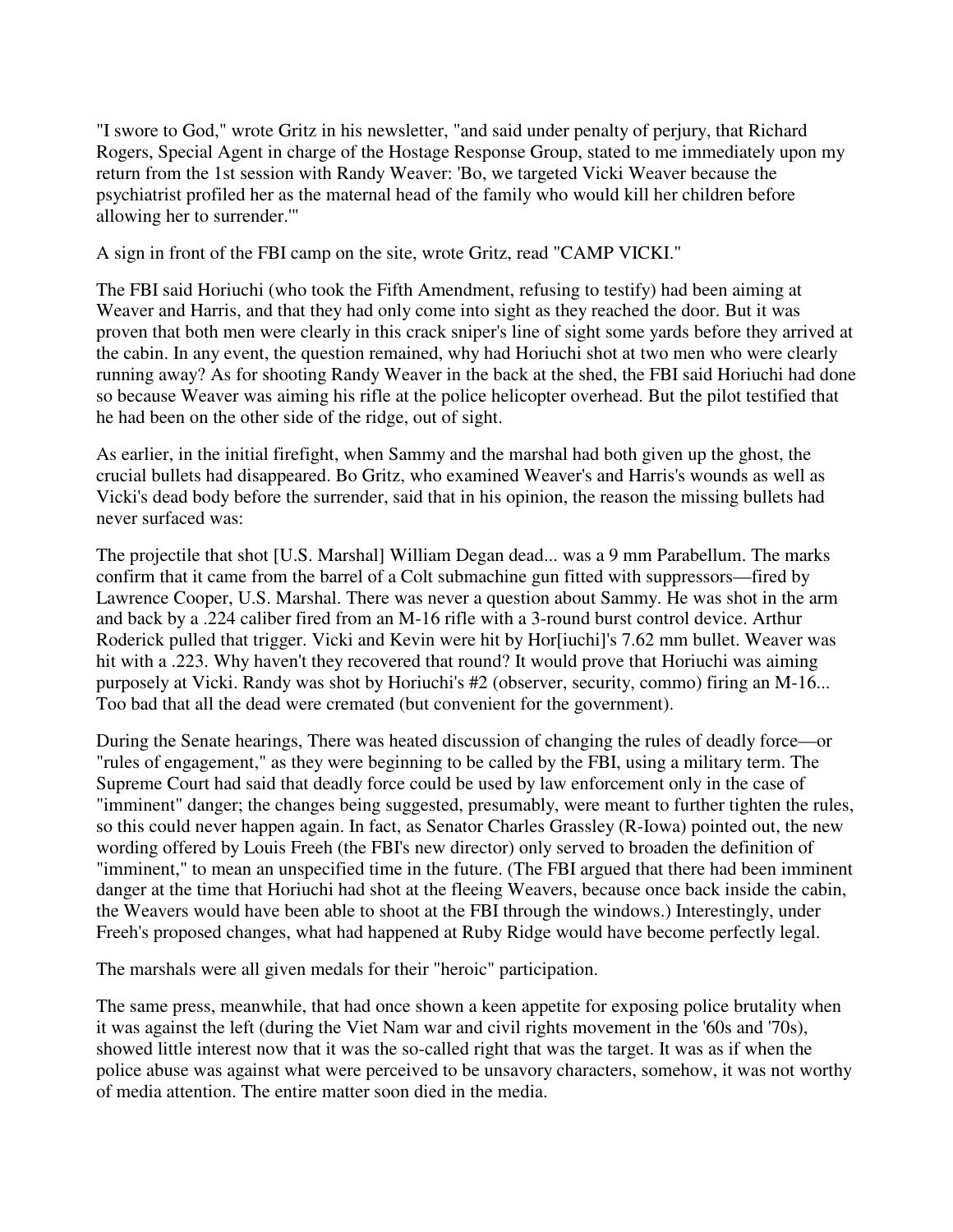Interestingly, FBI sniper Lon Horiuchi, being a graduate of West Point, had been trained, not as a policeman but as an Army officer (and a gentleman), with entirely different rules of deadly force. Soldiers, imminent danger or no, were trained simply to "kill" the enemy. Which only served to illustrate the militarization of the police that was gradually coming about, that the patriots were so angrily denouncing. Officer Jack McLamb said he thought Horiuchi ought to be in prison. (The state tried to bring charges against him, but they were disallowed by a federal judge, who remanded it instead to a federal court, where the charges were dismissed.) McLamb's good friend, Bo Gritz, was running for president that year, and began publicly calling for people to form civilian Militias.

As I sat with Tom Church, overlooking the serene farm valley far away, Tom continued, "I was aware of the fact that there were other Militias in the country, that this was an important movement to reestablish 'unorganized Militia.' When I was in the National Guard they told us we were part of the Militia, and they were right. The National Guard is the 'organized Militia.' We the People are the 'unorganized Militia.' So I started to organize people in central New York.

"As I had traveled, I had established friendships, and we had information flowing across state lines, ideas, developments. And then we came to Waco. Of course, Waco was a long ways away. Even for those of us in the Militia, the idea of coming to the aid of a—at least, the way the government presented him—a child molester, a child abuser, wasn't very palatable. We felt sure that we weren't getting all the truth, given what the media was doing, but still, in all, it seemed as though there was enough smoke to the fire on David Koresh, that we just didn't think this was anything that we wanted to rally around. It would give the Militia a bad name, you know.

"Then, I remember that day—I didn't see it right off when it happened, but when I saw the replays, they were on constantly all day, of the fire—as soon as the fire was on the screen before me, I knew what the deal was. It was like all the scales dropped from my eyes. This was the same enemy that I had seen use fire in the past to cover up their crimes—Gordon Kahl, MOVE. With Randy Weaver, as I understand it, there were plans to use fire, and they didn't get that far."

Ruby Ridge had been followed, after only nine months, by the even-more-terrible ordeal of citizens at the hand of the government—known simply as "Waco"—on the outskirts of the city by that name in Texas. Waco, like Ruby Ridge, also involved federal gun control by the ATF, and a lengthy standoff with the FBI that ended badly for all concerned. This time, the number of innocent people killed rose to over eighty. More than anything, it was due to Waco that the Militias emerged as a full-fledged, nationwide, grass-roots citizens movement, although they did not yet call themselves a movement.

The Waco story began when a hundred and some members of an offshoot of the Seventh Day Adventist Church, known as Branch Davidians, set up a religious commune they named Mount Carmel, on the outskirts of Waco. They followed a man named David Koresh, and lived there in a two-story wooden building, or church complex, that they built with their own hands. As it turned out, they had not done a very good job; it was a flimsy structure. During the seven-week standoff with the feds, following the unsuccessful initial ATF raid, the media nevertheless made such frequent reference to it (as they had earlier to the Weaver cabin) as a "well-fortified compound," that the word "compound" itself, in the minds of the general public, came to mean a heavily-manned fortress, by dangerous, anti-goverment radicals. But it was a plain wooden building with no military features whatsoever. The so-called, "reinforced concrete bunker" that the media continually trumpeted turned out to be simply a concrete basement storage room that was the foundation of the building. Moreover, it was commonplace in Texas for people to have guns, and buy and sell them at shows, and this was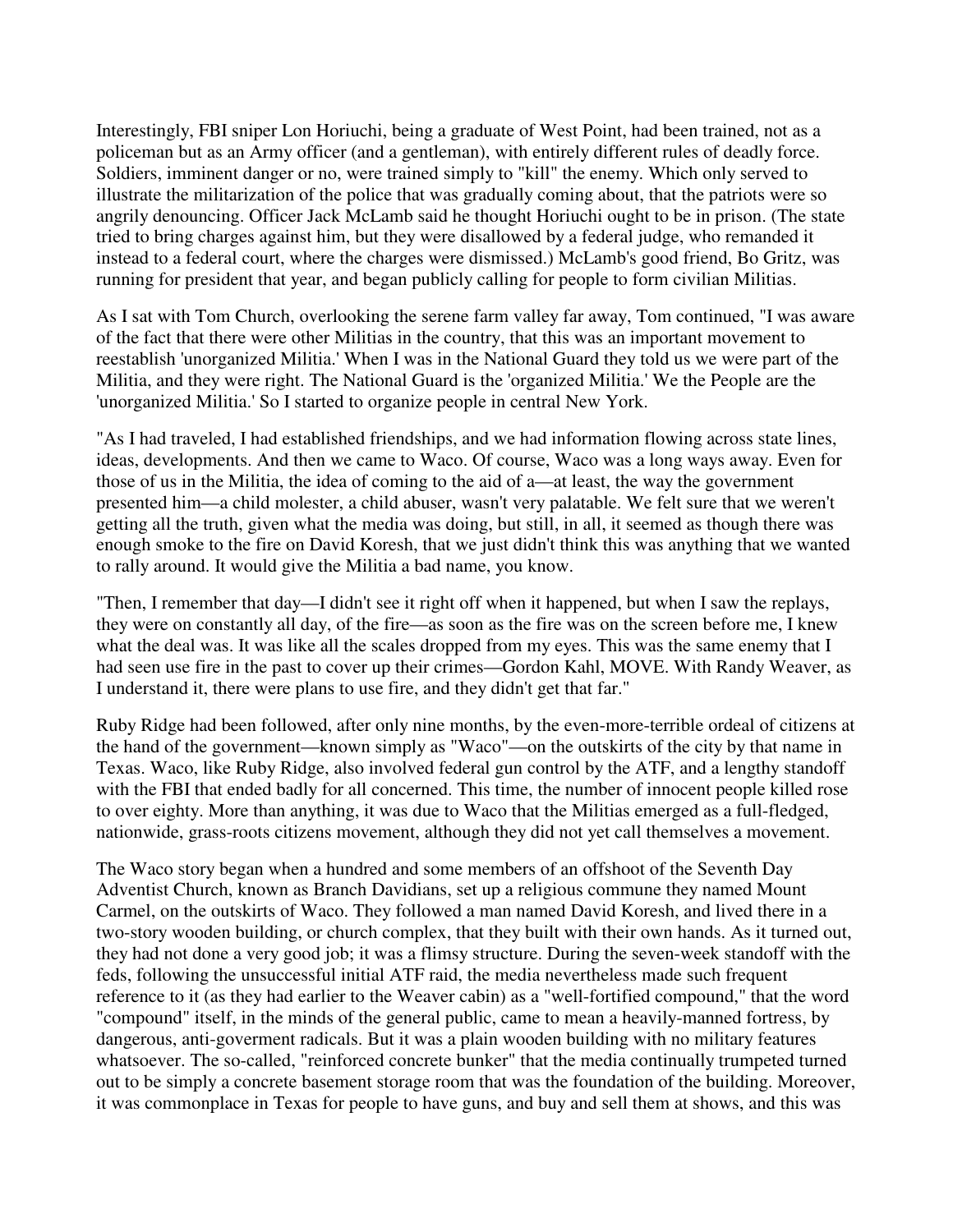one of the ways the Mount Carmel community supported itself; several of Koresh's followers living there had licenses to sell firearms.

It had all started in the days immediately after the badly-bungled operation at Ruby Ridge the previous fall. Inside the ATF there had been worries that the agency might be phased out and its police duties given to the Justice Department, and it was felt that the gun control agency needed a spectacular success to ensure its continuing existence. (If the ATF was successful at Waco, they would be seen as heroes rescuing children from child abusers and religious gun kooks.) The ATF began intense surveillance of the Branch Davidians outside Waco, renting a house across the way for undercover agents posing as students, who frequently visited Koresh and his followers and read the Bible with them. Religious communes with controversial religious practices and apocalyptic beliefs, the government well knew, could be easily demonized. The ATF's rationalization to the public for the operation was that David Koresh was "stockpiling weapons." In fact, the number of weapons in the complex—which the ATF said, for effect, was four hundred but turned out to be roughly three per adult—was half the average per capita in Texas.

Since, in itself, stockpiling weapons was not illegal, the ATF added that the group was converting semi-automatic weapons to automatic, and converting deactivated hand grenades sold as paper weights (which were popular at gun shows, and of which, indeed, there had been an order placed) to live ones. But there was never any evidence produced of this. Nevertheless, the ATF began planning a raid to arrest Koresh. They requested special assault training from the Army's Green Berets, as well as the use of three military helicopters, under the pretext that there was also a methamphetamine laboratory. This, they made up completely out of thin air: Under the guidelines for military participation or the use of military equipment in any domestic law enforcement operation, it was necessary for there to be drugs.

On February 25, 1993, some seventy-five to a hundred ATF agents arrived hidden in cattle cars at Mount Carmel, and even though they were alerted by one of the undercover agents living across the way that the Davidians had found out they were coming, the ATF went forward with what they claimed was meant to be a surprise assault. Koresh was standing outside the front door waiting, and tried to talk to them. As several ATF agents moved toward the front door, presumably to serve an arrest warrant on Koresh, a firefight broke out when shots were fired into the roof from an overhead, ATF-manned helicopter. The agents on the ground quickly retreated to regroup. Koresh himself was wounded in that initial firefight after he ran back inside, by a bullet that went through the door. During the several-hour standoff that followed, six (some said eight) of the Koresh people inside, including a nursing mother, were killed by bullets that went through the walls and the roof. Four ATF officers died. (Patriots claimed they had been able to trace their names, and they were all former Clinton bodyguards—presumably, ones who knew too much. Certainly, if this was true, they joined some twelve of the president's former bodyguards and associates who had died or would die in suspicious circumstances by mid-'98—most reported as suicides or plane crashes.)

As had happened earlier at Ruby Ridge after the death of another fed, immediately, the FBI was called in. Within hours, the same highly-trained Hostage Rescue Team that had shot Randy Weaver in the back and the young friend fleeing, and had killed Vicki Weaver carrying her baby, arrived at Waco. What followed was a 51-day standoff, where Koresh kept promising to come out—first, after certain requests were fulfilled, such as providing milk for the children, and later, after he finished a manuscript having to do with the seals in the Book of Revelation.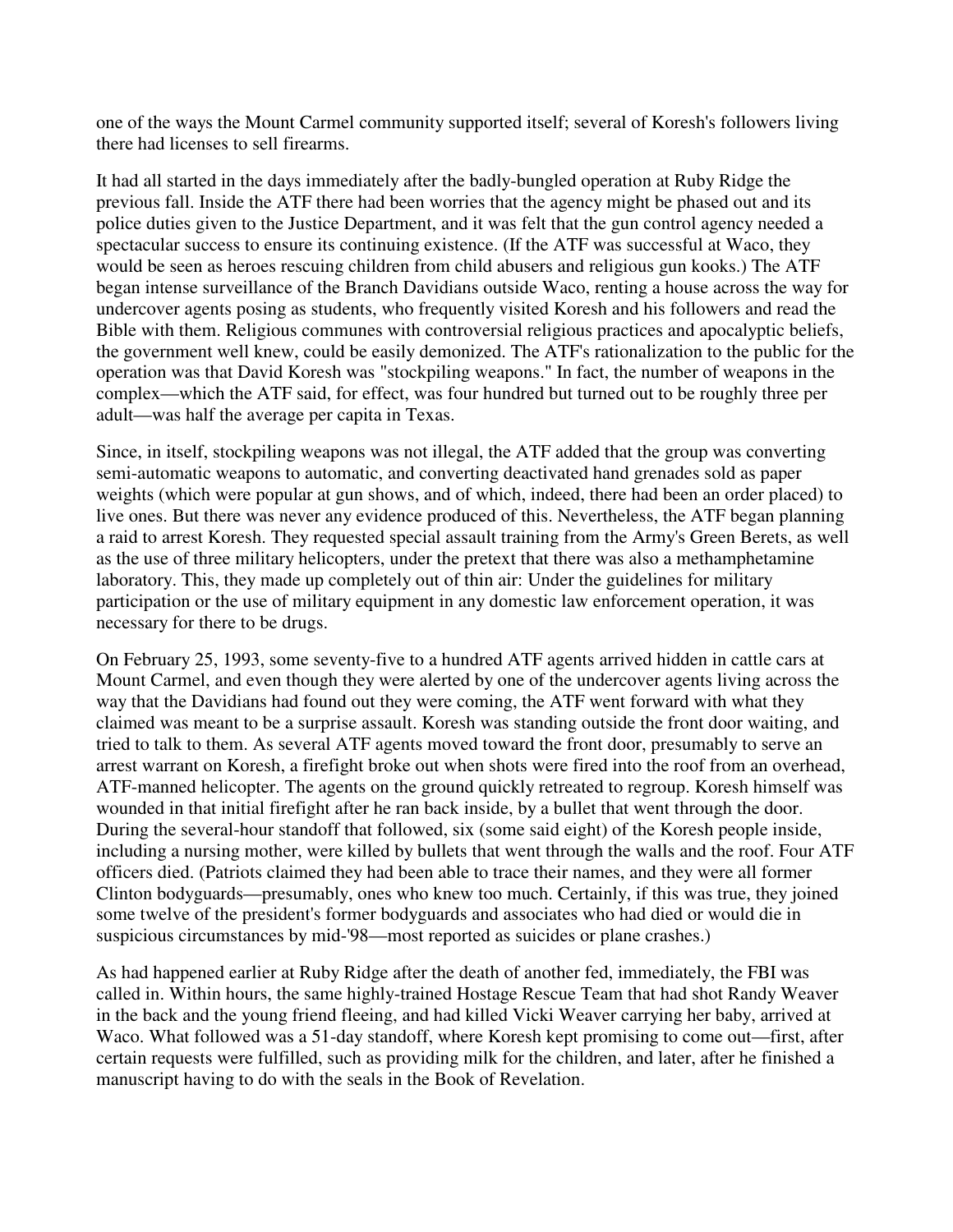On the news, the media played over and over a video clip where Koresh could be heard saying, "I must be God," reinforcing the image in the public mind that he was crazy. His followers later claimed that when Koresh had said that, he had simply been replying to an accusation that he had impregnated a sixty-nine-year-old woman, and his complete sentence had been, "And if I did that, I must be God." Since nearly half the inhabitants of the complex were Hispanic or black, it was not possible for the media to describe Koresh as a white separatist or supremacist. There were instead charges of child abuse, that included his having sex with underage girls (whom the Branch-Davidian religion allowed Koresh to take in multiple marriage). Clinton's newly-appointed attorney general, Janet Reno, declared publicly that children were being beaten, which turned out not to be true. At night, the FBI flooded the house with bright spotlights and played loud music and the sound of dentist drills and rabbits being killed, purportedly, to make it so unpleasant for Koresh and the other adults that they would release the children and surrender. But the real effects must have been on those same children, who, when they did sleep, must have had terrible nightmares.

On April 19, in the fifth week of the siege, in the early hours, an FBI agent began to intone over a loudspeaker outside the complex again and again, "This is not an assault, this is not an assault," while at the same time, M-60 tanks, CEVs and Bradley fighting vehicles began rolling up to the big house and ramming it. The FBI-U.S. Army tanks punched large holes in the wooden structure, causing the walls to collapse in some places, including over the main staircase, making it almost impossible to get out. They inserted CS gas—a tear gas that was illegal for use by the military under the Geneva Conventions because it was known to be lethal, especially in closed areas; it was especially dangerous to sick and older people, and children, and was classified as a chemical weapon. (As the patriots saw it, the same U.S. government that was prepared to go to war with Iraq because of its chemical weapons, thought nothing of using such weapons of mass destruction against its own citizens.)

A fullscale firefight erupted between the Branch Davidians and law enforcement. Then, suddenly, fire burst out in several places as the building rocked. With the wind blowing at some thirty to forty miles an hour, the wooden structure quickly burned to the ground. Inside, by the Branch Davidians' count, were eighty-two charred souls, nineteen of them children, two yet unborn. Only a few adults made it out. The government charged that Koresh and his followers had set fire to the building to fulfill the prophecy in Revelation. But serious questions were raised about this when the people who managed to escape said the kerosene lamps inside had been knocked over by the tanks crashing into walls (the electricity was cut off), rocking the flimsy building from end to end. The wind, blowing through a hall that ran the length of the entire front of the building, they said, had caused the fire to spread quickly.

As it turned out also, CS gas was flammable. Although the FBI argued that it was impossible for CS gas to catch fire in these circumstances, in 1997 the San Diego Union Tribune reported that in a drug raid in San Diego, after law enforcement had used CS gas, the official report had stated that the CS had caught fire and caused the house to burn down. It was, moreover, known that when CS gas caught fire, it turned to cyanide gas. As the Militias often put it, the people at Waco died of cyanide gas poisoning, "like the Jews in the Holocaust."

The front and back doors, meanwhile, had been blocked in the damage done by the tanks, and the six men and three women who did make it out, apparently did so under heavy machinegun fire coming from the FBI armored vehicles. The government's FLIR (infrared) film footage, shown in late 1997 in the documentary, Waco, Rules of Engagement, which was nominated for an Academy Award,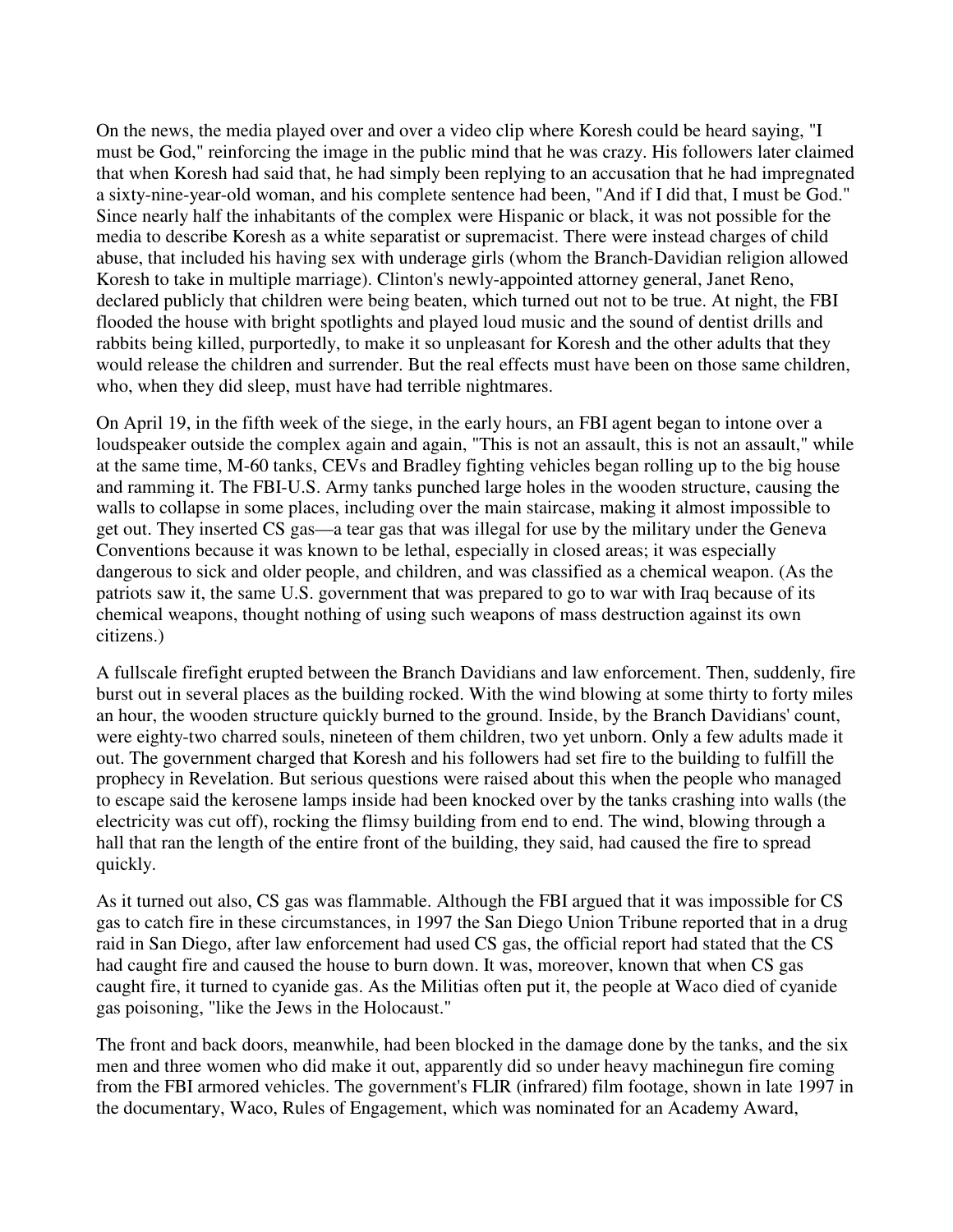showed this clearly. On camera, the inventor of infrared film stated that the FLIR footage showed unmistakable gunfire traveling from the location of the FBI troops toward the building's exits. Although the FBI said it had anticipated the possibility that Koresh would set fire to the complex (which the government claimed he and his inner circle had done), there were no firefighters on hand. The fire department was called only after the fire started.

There was a bus buried under the complex, where the FBI claimed in the Senate hearings, it had expected the children to take refuge, away from the gas. But during these same hearings, it was clearly established by one FBI agent that they had filled the bus with CS gas deliberately to keep people out. Furthermore, as it turned out, the entire quantity of gas, that the Justice Department said was meant to be pumped into the complex over a period of many hours, had been inserted during the first half hour. The reason for the "dynamic entry" (another military term that had crept into law enforcement jargon), rather than waiting the Branch Davidians out, the FBI claimed, was that the Hostage Rescue Team was tired and needed to be relieved, and there were no more of these highlytrained agents with "perishable skills" to take their place.

As Newsday columnist Jimmy Breslin put it the day after, "They were totally exhausted from doing absolutely nothing... people of such superior skills were required for the job of keeping a farm surrounded that the bureau simply had no way to replace those men out there in Waco." And after all that, added Breslin, "the case against Koresh was for simple gun possession."

The Koresh followers testified in court hearings and before the Senate that during the initial raid the ATF had fired first. Helicopters had fired through the roof while the agents at the front door fired at Koresh, who quickly ran inside. The ATF had continued firing at the closed door, which was how Koresh had been wounded. Wayne Martin, one of the leaders, had dialed 911 for help, and on an audiotape released later, with gunfire in the background, he could be heard pleading, "There's women and children in here. Tell them to stop!" In answer to a directive from a deputy sheriff to put down his gun, he could be heard replying with a pathetic wail, "I have a right to defend myself. They started firing fist!"

Dick DeGuerin, a highly-regarded Texas lawyer who had acted as Koresh's lawyer and a mediator during the standoff, testified at the Senate hearings that on one of his trips inside, he had inspected the roof and the front door, and the bullet holes had clearly been made from the outside. One of the front doors, made of metal, bore the evidence of this and had disappeared. DeGuerin called on the authorities to find it, which they never did.

The commanding ATF officer testified, moreover, that he had left the arrest warrant in his vehicle when they had gone to the front door, where Koresh was, which belied ATF claims that they had merely been trying to serve the warrant. As for the charges that Koresh was converting semiautomatic weapons to automatic, although the FBI said they found several such weapons in the rubble, this was never satisfactorily established, so far as Dick DeGuerin and other knowledgeable observers were concerned. There were other serious questions, relating to the autopsy reports, which said that some of the people had been shot in the head. While many thought the beleaguered people inside had simply shot themselves and their loved ones in order not to suffer a slower, more painful death from burning, it was a measure of how far trust in the government had eroded, that among patriots and the Militias, many of the reactions were, "The evidence was faked," or, "They were shot by infiltrators who were inside." (There were theories about this, which I would learn more about later.)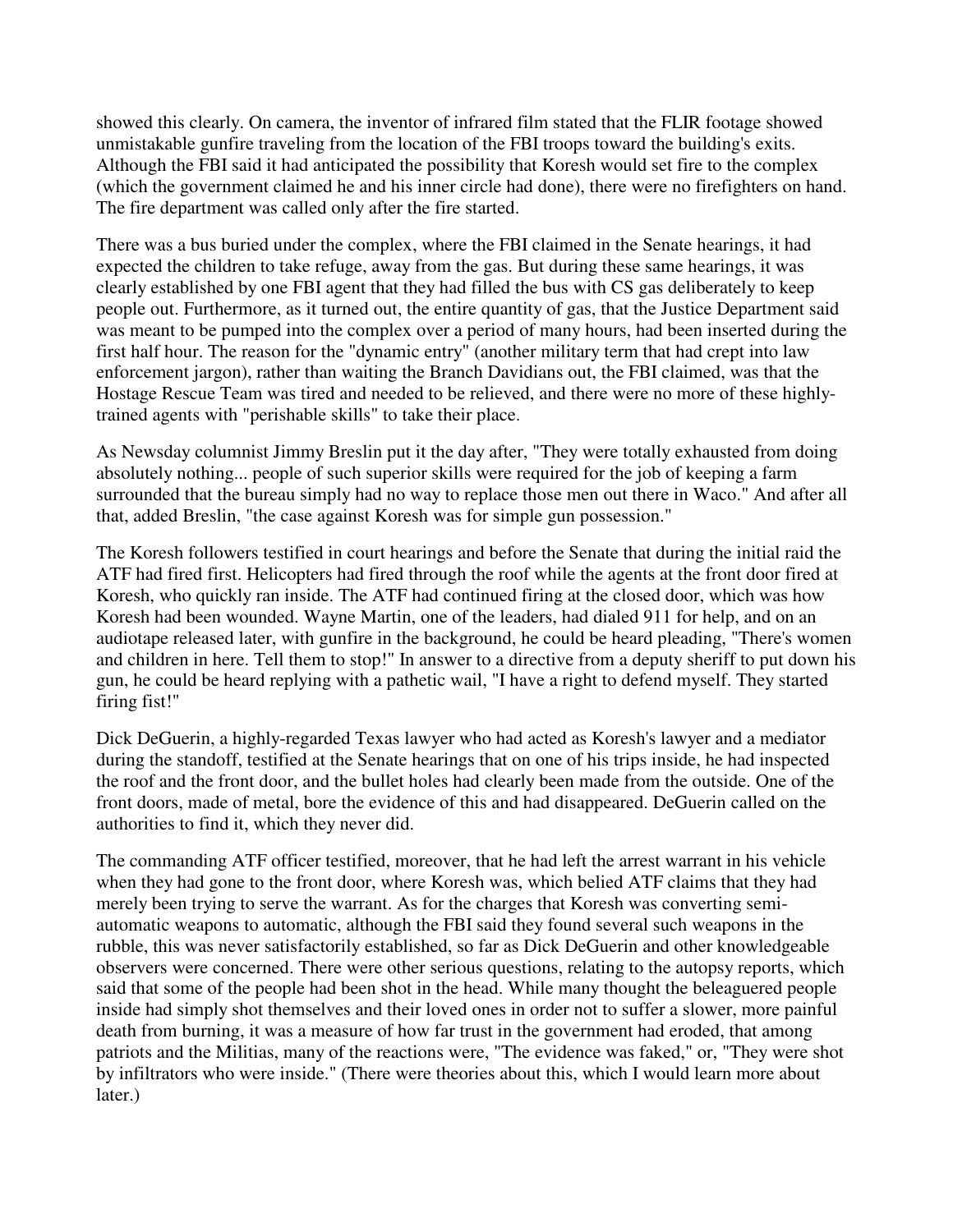With tears in his eyes, the local sheriff said on television shortly after it had all ended in fire and gas that he was certain Koresh would have come to his office if he had phoned and asked. The ATF could have arrested him there. Also, neighbors said that Koresh went out jogging regularly, and they had seen him alone on the road a few days before the ATF raid.

No one in the FBI or ATF, even after the Senate hearings, when both agencies were clearly found at fault, received more than a reprimand or a suspension from work, with pay, which for ordinary mortals, patriots liked to point out, would simply mean a paid vacation. The same had been the case with Ruby Ridge. Some of the agents were later given medals. Larry Potts, who had presided over the decision to shoot on sight at Ruby Ridge, and was a supervisor at FBI headquarters during Waco, was actually promoted to Deputy Director. The promotion was rescinded, however, after a public outcry from the patriot community.

Meanwhile, on the day after the gassing and burning, and whatever else had happened at Waco, the Justice Department orchestrated a public relations blitz of television appearances by Attorney General Reno. The phone calls and faxes, that initially had been ten to one against her decision to order the insertion of CS gas by tanks, by the end of the day were eight to ten, in favor. This was followed by public commendations for Reno's decision, by several members of Congress.

Although the Clinton administration chose to portray this as public acceptance for its actions, in fact, what all too often happened with such PR campaigns, was the clear perception by critics of heavyhanded pressure to support a particular opinion—in this case, support for the government's decision to insert CS gas with tanks rather than wait out Koresh. Those who disagreed with the official version would be discouraged from expressing their real opinions, while the media reports would be of widespread public support (this happened regularly with controversial policy matters). In fact, it would only mean that the voice of dissent had been stifled. The feelings of being gagged and outrage would remain, ignored by the media, without an outlet for expression. These feelings would then fester beneath the surface of supposed public approval, inviting a backlash in the form of an angry action at some time in the future.

As with Ruby Ridge the year before, the media showed little appetite for taking the government to task for police brutality at Waco. They focused on some of the individual police transgressions, but not on the larger, policy picture, and the mainstream media reports, rather than inform, simply confused people and caused many of them to turn away from the story. And again, the disgust and outrage felt so strongly by a goodly sector of the public at seeing how the new gun control measures were being applied, was given no voice. Liberals, in general, chose to remain silent.

The Treasury Department's own investigation of the conduct of the ATF, with all its omissions concerning the actual raid, in fact, yielded some eye-opening items for anyone who chose to read it. As part of a brief history of the ATF in its Appendix G, Treasury admitted:

In a larger sense... the raid fit within an historic, well-established and well-defended government interest in prohibiting and breaking up all organized groups that sought to arm or fortify themselves... From its earliest formation, the federal government has actively suppressed any effort by disgruntled or rebellious citizens to coalesce into an armed group, however small the group, petty its complaint, or grandiose its ambition.

This confirmed what many in the Militia movement had been claiming all along: that the initial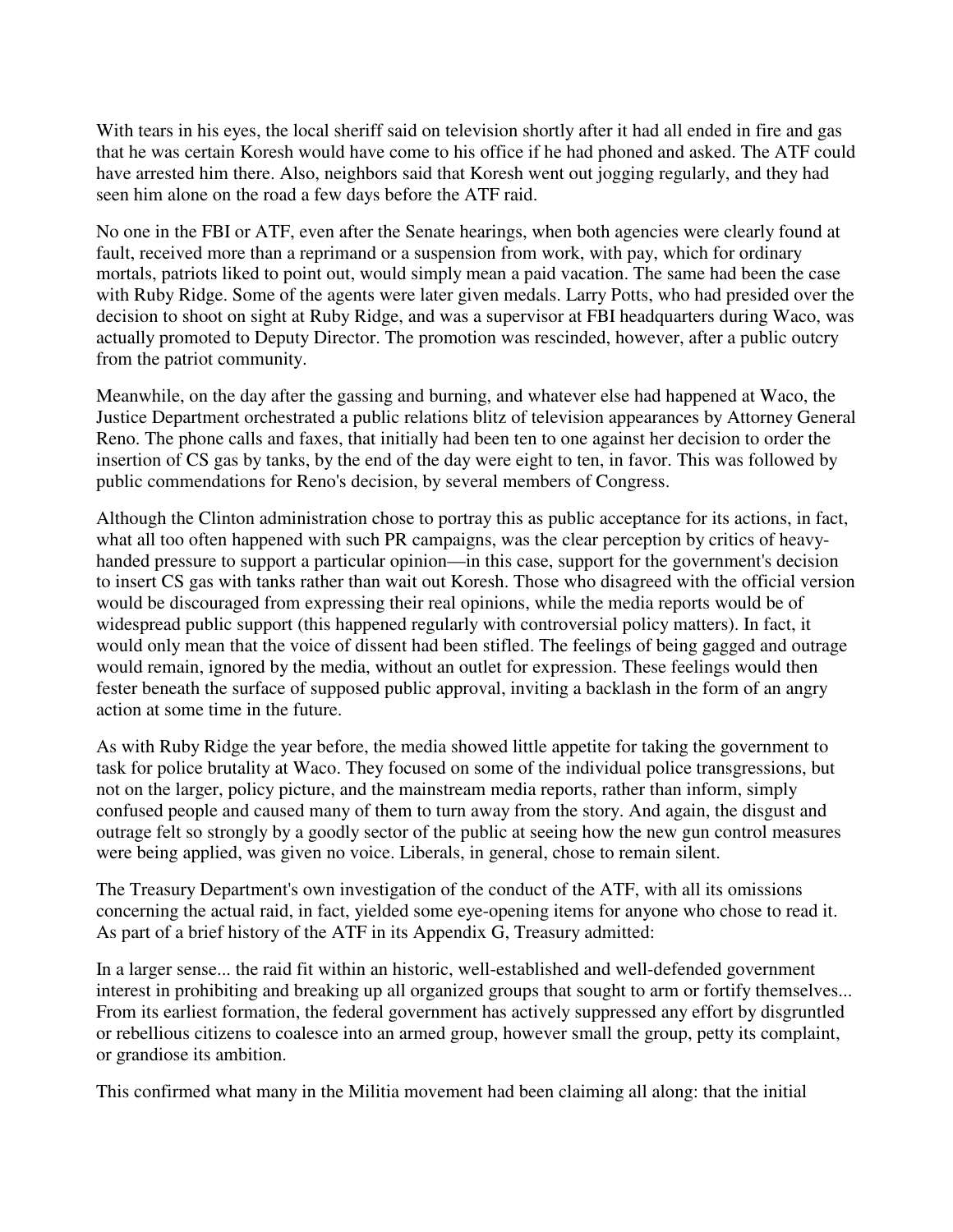assault on Waco hadn't been because of illegal weapons activity at all, but for political reasons. And so, for many of the seventy to eighty million gun owners in the country, both Ruby Ridge and Waco were the result of the government's agenda to do away with the Second Amendment and disarm the people—a question of civil liberties. Ironically, over a quarter century earlier, the Viet Nam war had roused another group of Americans—liberals then—to protest government tyranny and a loss of civil liberties. And although the protests had had to do with the draft forcing young Americans into a war overseas, on another important level, the protests had also been about the U.S. government denying the right to self-determination, in that case, to the North-Vietnamese. Similarly, the Militia movement today was the result of outrage at the government's denial of the right to self-determination and selfdefense of a people—this time on home soil, concerning meat-and-potato Americans.

Granted, many Militiamen came from the ranks of those who had not protested the Viet Nam war, but had, rather, been proud to fight in it. Nevertheless, as a group veterans had come to understand the war's terrible injustices; they felt they had been duped into believing they were somehow fighting for democracy and they now believed the war had been wrong. But today, with the draft gone, it was a moot question. The military now were all volunteers—a professional army (some called it mercenary). And so, the silence of the former Viet Nam protesters in the face of today's widespread loss of rights, or liberties, on the home front, raised the question of whether their loud protests had not been simply because they didn't want to be drafted, or for their loved ones to be—not from any principle or for any larger issue, as they had claimed. That as long as it was professionals committing the atrocities abroad (even if they were Americans), and now at home also, many former Viet Nam protesters would be willing to look the other way.

Ever since the draft had been done away with in the 1980s, these same liberals, full of righteousness during the war, appeared to have lost interest altogether in defending individual civil liberties. And so, the same people who had earlier protested so vigorously in support of the foreigners' right to selfdetermination, were not willing to apply the same standard to fellow Americans. The body of former Viet Nam protesters was vehemently supporting gun control, along with whatever anti-democratic measures it took for it to be enforced. (Hadn't President Clinton himself been a protester, and a draft dodger?)

Tom continued, "By the time we got to Waco, I said, the only way that we as a people are going to survive, other than becoming the slave of the system, doing whatever it was that they wanted you to do, irrespective of your rights coming from your Creator, the only way was if you organized to defend yourself. And so it was that I organized people that I knew from my long life in central New York. Many of them thought the concept of the Militia was pretty radical. And so it wasn't for everyone. I was aware of the fact that the Militia was something we were entitled to. After all, I'd read the Second Amendment.

"So at that point, things began very much more in earnest. There was a groundswell of information coming from alternative sources, patriot-type publications. Some of it was true and some not, but you could not get it in the mainstream media. I suggest that the Militias were the result of this groundswell, because Americans knew they weren't being told the whole truth, and they saw the government killing small children in the name of protecting them. It was quite obvious to any thinking person. The patriot-Militia movement—both of the movements—took off.

"It was late '92, early '93, when we first formed the Militia, before Waco. We just called it a Militia and knew we had to form ourselves into tight-knit groups—all law-abiding people, no drug users. We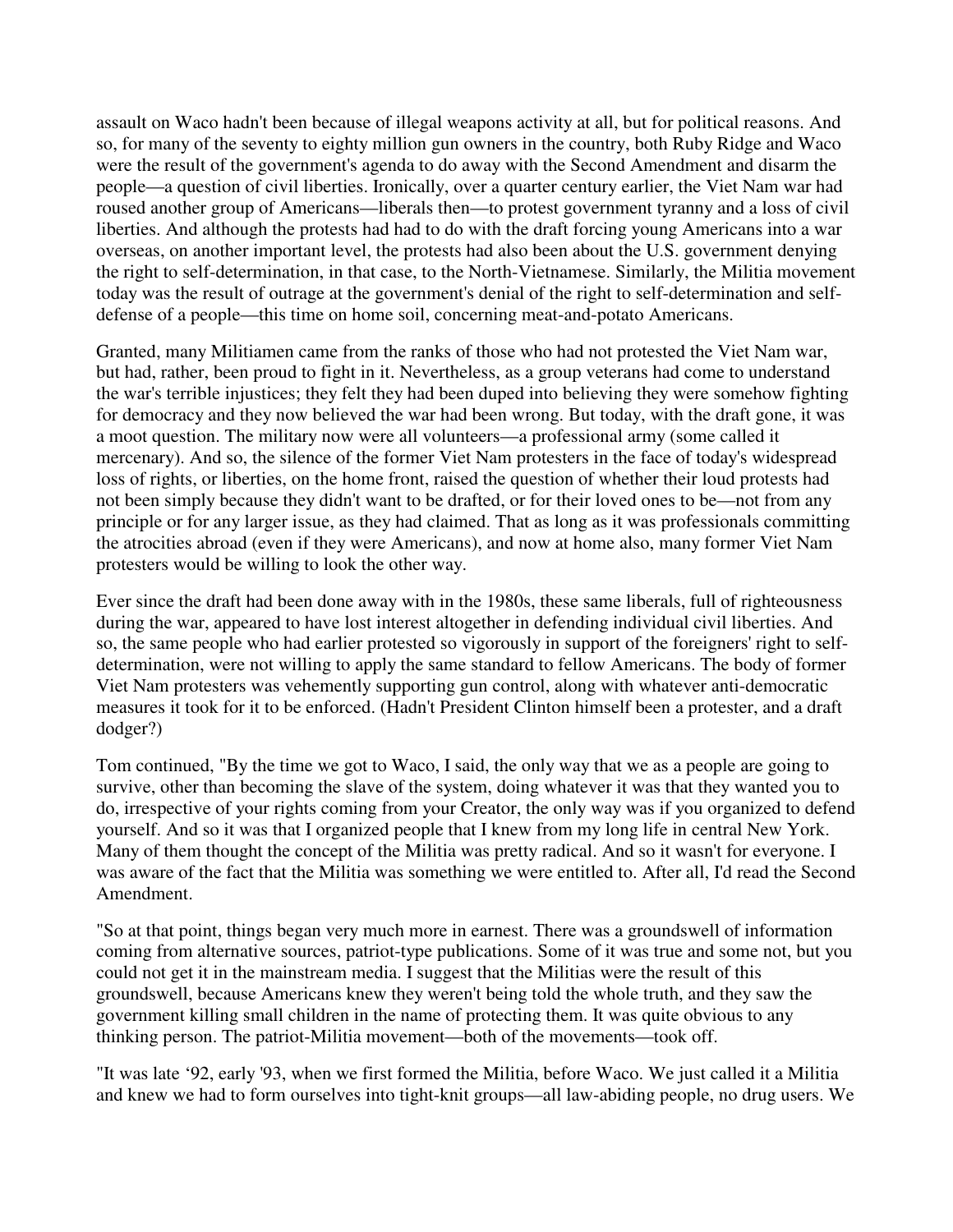knew that if there was that problem we would be vulnerable. We knew each other. It was very grassrootsy. It was very self-defensive. When it started out, it was like, on a volunteer-fire-department basis. Very localized, not statewide. We agreed to a mutual self-defense pact. We believed we could be required to defend against gun confiscation—search warrants, the result of wiretaps on how we were preparing to protect ourselves. They might want to come in and seize our war materiel, equipment. We thought it might be on some type of security violations, or drugs. We recognized very well that if the government wants to get you, drugs are a very easy thing to plant. A hunter can drop a few seeds on your property, and next spring they fly over with a helicopter, trespassing on your air space, and the government finds it." Motioning to the long slope of broken and bent pale-yellow stalks on the mountain where we were, Tom said, "You know, this field will be three foot in another couple of months." In the valley below were sprawled storybook farmhouses and barns, glowing in the morning sunshine.

He paused for a moment and said, "We knew the capacity of the government to do these things, to abuse their power. Your family didn't even know what the stuff looked like. People who had property began to patrol it. The stuff also grows wild." After another pause, he continued, "As I traveled, truck-driving, a place I went to a lot was Michigan. I came to meet Mark Koernke, Linda Thompson."

Mark Koernke and Linda Thompson had been two of the Militia movement's earliest and most vocal leaders during and after Waco. Koernke presented himself as a former career Army intelligence analyst and counterintelligence coordinator, who had also taught methods of foreign warfare in the military. At present, he had a job as head of maintenance in a dormitory at the University of Michigan. He had his own Militia, the Michigan Militia at Large. On his daily, one-hour program on shortwave radio, the "Intelligence Report," with co-host John Stadtmiller, Koernke billed himself simply as, "Mark from Michigan." He preached the coming of the New World Order, or "NWO," as it was commonly referred to by patriots, urging people to prepare, and to resist.

Koernke had put out several videotapes that circulated widely among the Militias, the best-known of which was America In Peril, made in 1993 during the Waco siege. On this tape, Mark from Michigan had described the takeover of the country by UN troops as being imminent. It was being heralded, he explained, by waves of unmarked black helicopters and white vehicles with the UN symbol and Russian heavy-military equipment being sighted across the country, of which he showed footage. There were Russian and other foreign troops on American soil, on joint training missions with American troops and law enforcement. These foreigners were members of the new, secret federal police forces—the Multi-Jurisdictional Task Force (MJTF) and the Financial Crimes Enforcement Network (FIN-CEN) police—being formed under UN authority. They wore black ski masks to keep their identities secret. So long as they didn't talk, no one would know who among them were foreigners. A large number of "concentration camps" were being built, and areas were being designated at the main airports for civilian collection and transshipment points. The patriots would be the first to be rounded up, with their families. Their guns would be confiscated, and they would be locked away and put to work as prison labor. The UN would become a world government—all this, in the manner of George Orwell's Nineteen Eighty-Four.

A wave of outrage and apprehension washed over patriots—prompting an explosion of gun and ammunition purchases, the likes of which had never been seen in modern times. To the general public, however, unaware of what was creeping up gradually across the nation, Koernke appeared to be an alarmist and a crackpot. While it was true that unmarked black helicopters were being spotted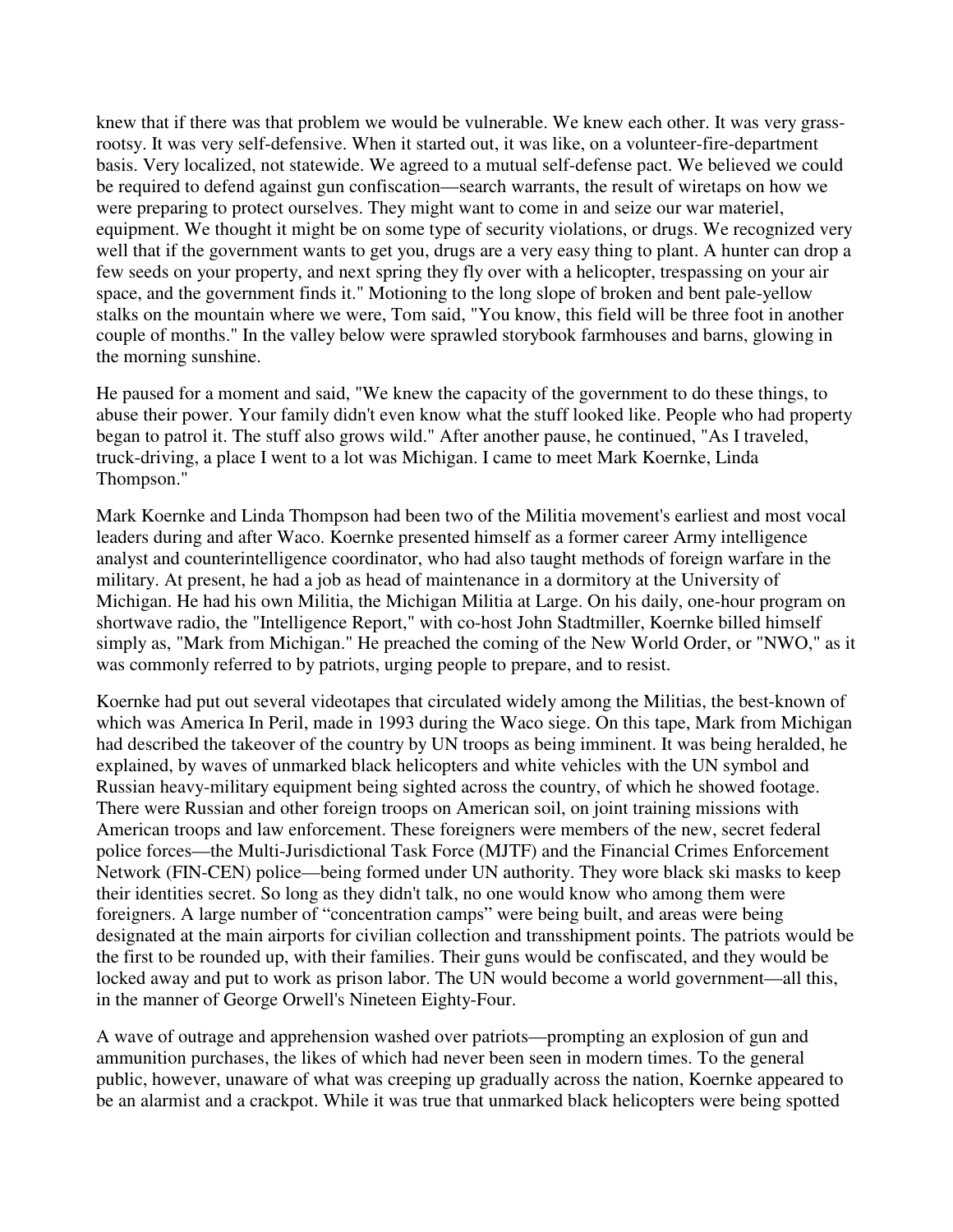across the country, they were not normally seen in waves so heavy that it was difficult to count them, as Koernke described one incident on the Canadian border. And it had never been established that they were doing anything wrong, or that they were in any way under UN authority. Likewise, while more and more raids on gun owners were being conducted by men in black fatigues and ski masks, they appeared, rather, to be Americans in the ATF and other federal, state and local police forces often "multi-jurisdictional," but not under UN authority. (It did, however, surface in the Waco hearings that, secretly, there were British military present during the siege, from the anti-IRA task force; the U.S. government claimed they were merely observers. Later, it surfaced also that there had probably been Israelis actually taking part in the last assault. Twenty-four spent .223 cartridge casings with "I.M.I." (Israeli Military Industries) on them were found near the scene in an FBI safehouse.)

One aspect of the trend toward militarization by the police was their new attire in the 1990s. They often wore black helmets and body armor, commonly referred to as "ninja suits," and were beginning to arrive in military personnel carriers and tanks—or at least practiced in them—while at the same time, the military forces were themselves increasingly being used for law enforcement. It was true that the distinctions between the police and the military were being lost. And while it was true also that commercial factories were being built inside prisons—owned by the private sector as well as the government—and prisoners were being put to work for corporations such as Victoria's Secret, manufacturing women's lingerie, and TWA, making reservations, and even political campaigns, canvassing voters, again, there was no evidence that this was being done in accord with some secret UN agenda.

That was the way it struck me in 1996, when I first watched Koernke's tape. After my own initial disbelief, however, I began finding out that a lot of what he was saying about the overall picture, in essence, was true, and I concluded that it was possible that Koernke had done what many people did when they felt an urgency to make a difficult point, greatly exaggerating and jumping to conclusions. If indeed he had information that such a plan did exist, it seemed that he had also grossly exaggerated its imminence. And Koernke had oversimplified the supposed methods being used, thereby appearing to discredit in the general public's eyes what was perhaps true in the larger picture. After the Oklahoma bombing, Koernke's tapes and broadcasts were widely reported on by the mainstream media, and his claims of a UN takeover being in the works and "black helicopters," which most people had not yet seen, were seized upon to show how wacky and paranoid the Militias were.

In most people's minds at the time, the UN was a pathetic, do-good organization that simply advocated saving children and the environment, and world peace, but couldn't get its act together not the instrument of powerful hidden forces bent on one world government, subject to New World Order rules. The American government, likewise, in most people's minds was made up of a bunch of inept agencies, where corruption, certainly, was to be deplored, but nevertheless was random, not part of some larger pattern or grand design to do away with the Constitution. Mark Koernke had jumped the gun. (It crossed my mind also that this was what agents provocateur often did, mixing in just enough untruth or exaggeration to discredit the overall message. And indeed, there were some in the movement, as I would learn, who thought this was what he was doing. I would ask him personally about this later.)

Many in the Militias, however, believed that by exposing the government's plans, they had brought about an actual change in the New World Order plans, or at least slowed them down. In early 1996, the Militias believed they had bought time to continue to educate the public and exhaust all peaceful means of achieving a return of the government to the Constitution.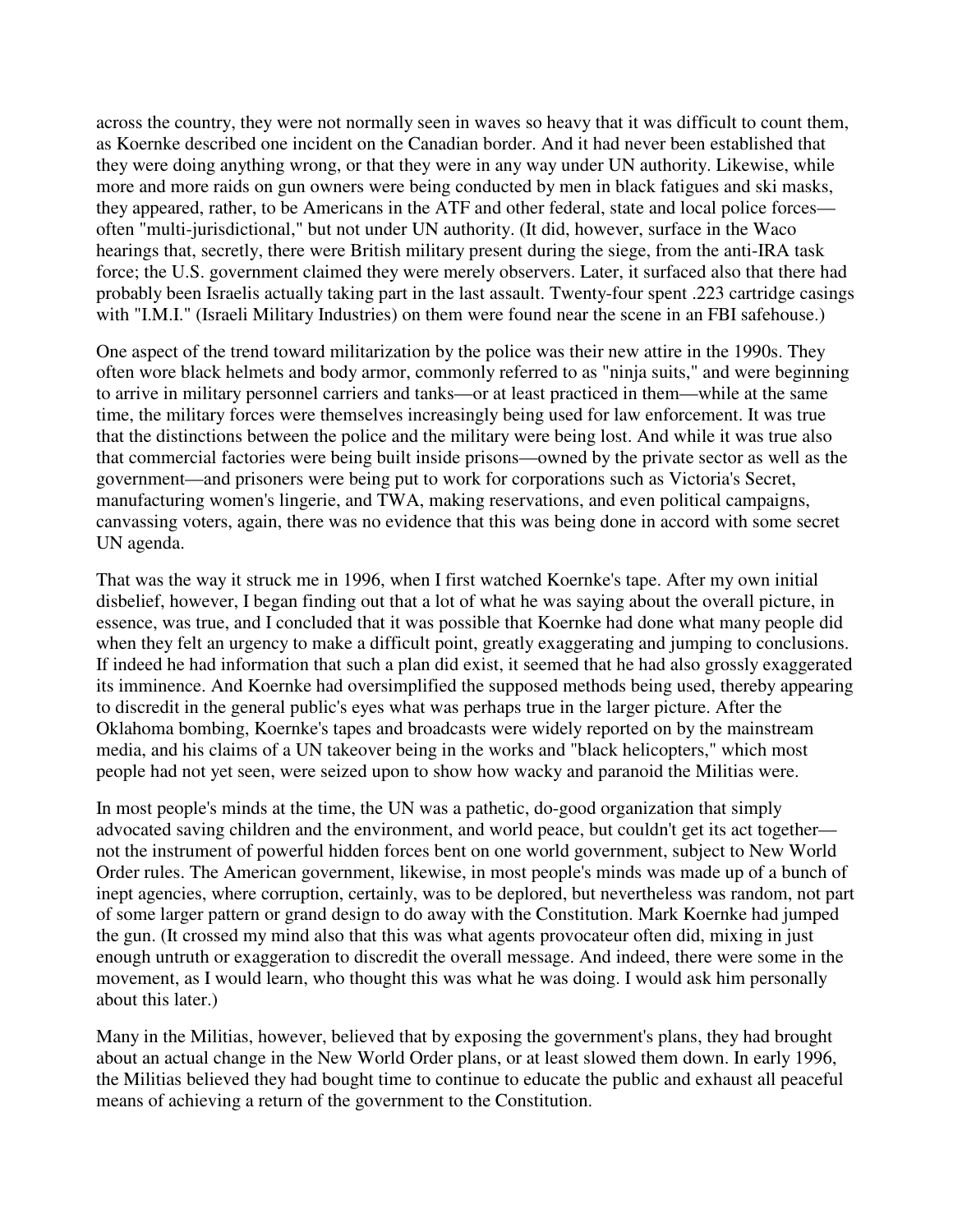Linda Thompson, whom Tom Church had said he had also met early on, was a former American Civil Librties Union (ACLU) lawyer who lived in Indianapolis. Like Officer McLamb with the police, she had discovered, as she explained it, that lawyers in general didn't know much about what was Constitutional or not. She had formed one of the early Constitutional Militias, naming it, "The Unorganized Militia of the United States of America." Not without a sense of humor I thought, she had assigned herself the grand-sounding title of, "Acting Adjutant General."

Thompson had been at Waco during the standoff in the spring of 1993, wearing camouflage and waving a rifle (for which she had been briefly arrested), denouncing the actions of the ATF, and calling for the formation of an "unorganized Militia." After the Branch-Davidian complex went up in gas and flames, she made some videotapes on Waco. One was a half-hour tape that was widely circulated, titled, The Big Lie, which showed footage of a tank knocking down walls, with bright flashes coming from what many claimed was a flamethrower. During the Senate hearings, it was argued by the FBI that these bright flashes were simply sunlight glinting off metal.

In 1994, Thompson issued an ultimatum and a call for a national march on Washington that September by the Militias, carrying their weapons, to arrest the Congress for a failure to uphold their oaths of office "to uphold the Constitution," and for their many unconstitutional actions. Amid much debate by the Militias as to whether or not they should take part, including extensively on the Internet, Thompson suddenly called off the march. Later, in an interview, she replied to a question about this that, "Calling attention to the Militias was a way of getting people to focus attention on the law that is available to us, because the Militia is the law, and people need to be taught that." She added that she saw herself more as a Constitutionalist activist than a Militia leader.

Thompson explained that she had realized during Ruby Ridge and Waco that she had gone all the way through law school "and didn't know a thing about the Constitution." Since that was the experience of most lawyers, she thought this "was an abysmal commentary" on the legal system as a whole. She believed, furthermore, that there was a struggle going on between the various federal intelligence and law enforcement agencies and branches of the military, for control of the country. It was the FBI and the military, in her opinion, not the CIA, that stood to gain the most from the passing of President Clinton's Anti-terrorism bill.

Ultimately, it wouldn't work, she said, because there were too many good guys on the inside—guys the patriots and the Militias were talking to—and they weren't going to let it happen. Amid reports in late 1995 that Linda Thompson had cracked up and was behaving strangely, and claims by her that the federal government was harassing her, zapping her with electronic wave frequencies and conducting a character-assassination campaign, she disappeared from public view. She would reappear on the public scene, however, in the spring of '97, when she brought suit against the government, backed by a massive amount of documentation on their efforts to destroy her.

Tom continued, "I met Mark through an associate who was a member of his group, and I went to a meeting. They were secret, once a month. I brushed up against McVeigh there, never met him. It's a true story of his involvement with Mark of Michigan. It was in the media briefly. It was clear to me that McVeigh was part of some sort of inner circle. I point this out not as a criticism of Mark, but for the purpose of historical correctness. I myself did not go to the meetings all the time. When I saw the composite picture come out, I thought, 'That guy looks familiar.' He was just sitting there. He was one of the bodyguards. Why security? There were security problems with government agents surveilling. We could be stormed by government agents. I asked the question if he was part of the organization I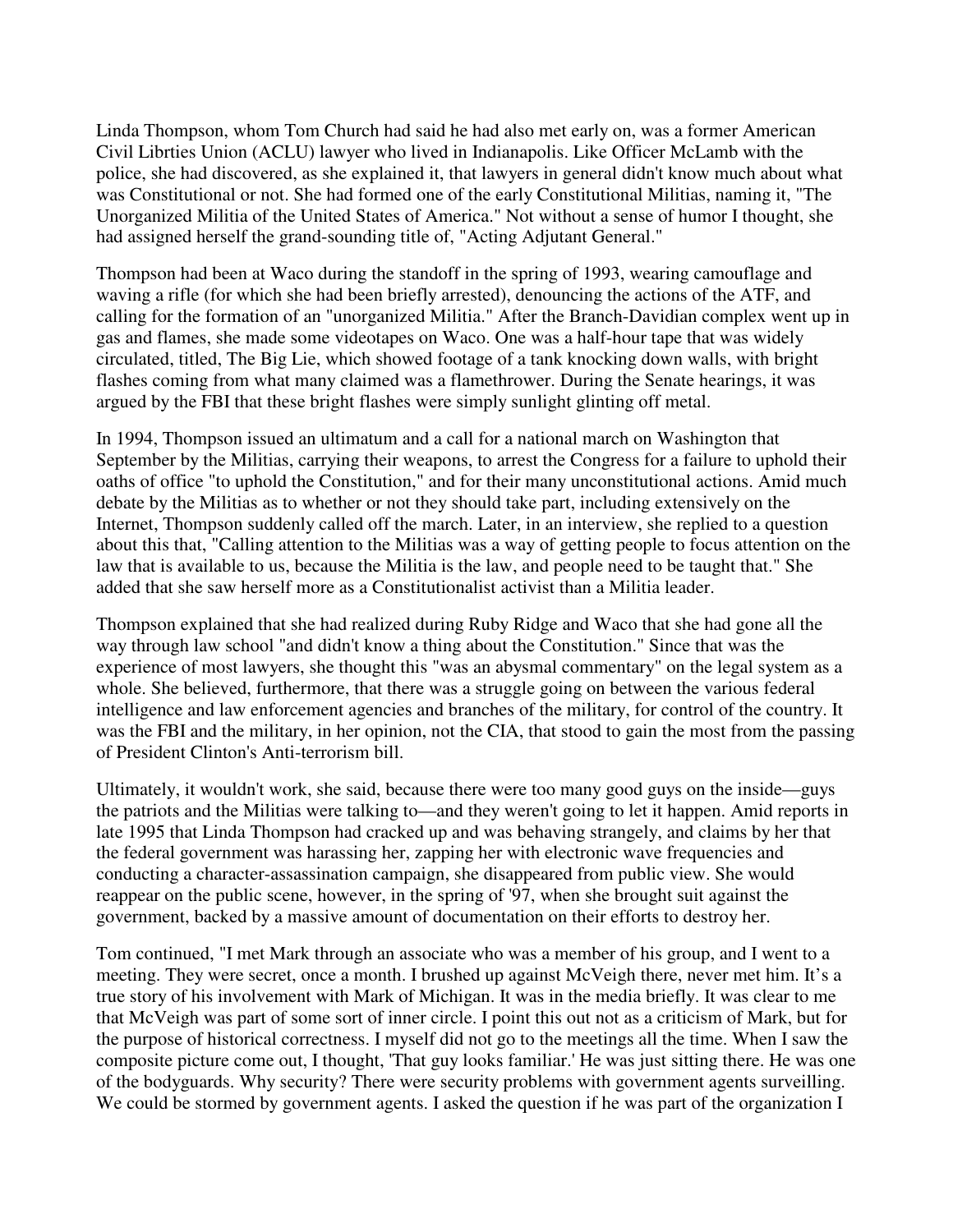was part of and was told he never did belong. I was told he was talking about things that were more radical than us."

Timothy McVeigh, as the entire country knew, was the prime suspect in the Oklahoma City bombing, that had taken place on April 19, 1995. The whole front of the nine-story, Alfred P. Murrah federal building had been blown off, the government said, by a car bomb made of 4,800 pounds of ammonium nitrate, or fertilizer, and fuel oil (ANFO), killing 168 people, including nineteen children in a day care center on the second floor. More than four hundred people were wounded. There had never been an act of terrorism of this magnitude in the U.S. For months afterwards, at every chance, the media ran footage of the mutilated bodies lying in the rubble, or being carried away, with heartrending, capsule biographies of the victims, especially the children and their families. People in the Militias often remarked that the media had never done as much for the victims at Waco, where the loss of innocent life, especially of the seventeen children (or nineteen, depending on whether you counted the two that were not yet born), had been just as much a tragedy.

The Oklahoma bombing had taken place, as everyone knew by now, on the second anniversary of Waco, causing a finger to be pointed at the Militias. The top floor of the Murrah building was headquarters to many of the ATF agents who had taken part at Waco. Many of the FBI at Waco were also headquartered in Oklahoma City, though not in the Alfred P. Murrah building. It had been widely reported that April 19, the anniversary of the battle in 1775 at Lexington which had set off the American RevolutionaryWar—dubbed "Patriots Day"—was therefore also "Militia Day"—in order to reinforce the idea of Militia links to the bombing. But it also happened to be the anniversary of the burning of the Warsaw ghetto in 1945, as Jews in the patriot community noted. Although at first, there had been heavy speculation in the media that it was Arab terrorists, after a few days the authorities had pointed a finger at the Militias, announcing that the prime suspect was Timothy McVeigh, describing him as a "right-wing," "anti-government," "extremist," "Militia member."

As it had turned out, McVeigh was a decorated Gulf War veteran who had received a number of commendations for outstanding service in the military, and even the Bronze Star. He had been a gunner on one of the Bradley fighting vehicles that the Army had used to mow down thousands of Iraqi soldiers in trenches, trying to surrender. Tanks had driven along the middle, their treads straddling both sides, while other vehicles had driven along the sides with mechanical shovels, burying the Iraqis alive. The gunners in the Bradleys had shot into the earth as it covered the Iraqis waving their arms. This had been reported on at length by Newsday a few months after the war. (I had shuddered at the time to think what the experience of killing men trying to surrender would have done to our own soldiers.)

McVeigh was arrested an hour and a half after the bombing, driving on a highway without a rear license plate. A traffic violation would not have been sufficient for an arrest, but he was carrying a concealed handgun, which he meekly handed over (an unusual action, noted patriots, for someone who knew he had just blown up a building, killing and maiming hundreds). Interestingly, there were reports that the arresting officer had stated that a brown vehicle pulled over in front of McVeigh's car and waited until the arrest was complete, though later the officer said he couldn't remember.

McVeigh, it was said, was a member of the Michigan Militia, he was a close associate of Mark Koernke. He was wearing a t-shirt with, on the front, a picture of Abraham Lincoln, and on the back, Thomas Jefferson's words in 1787: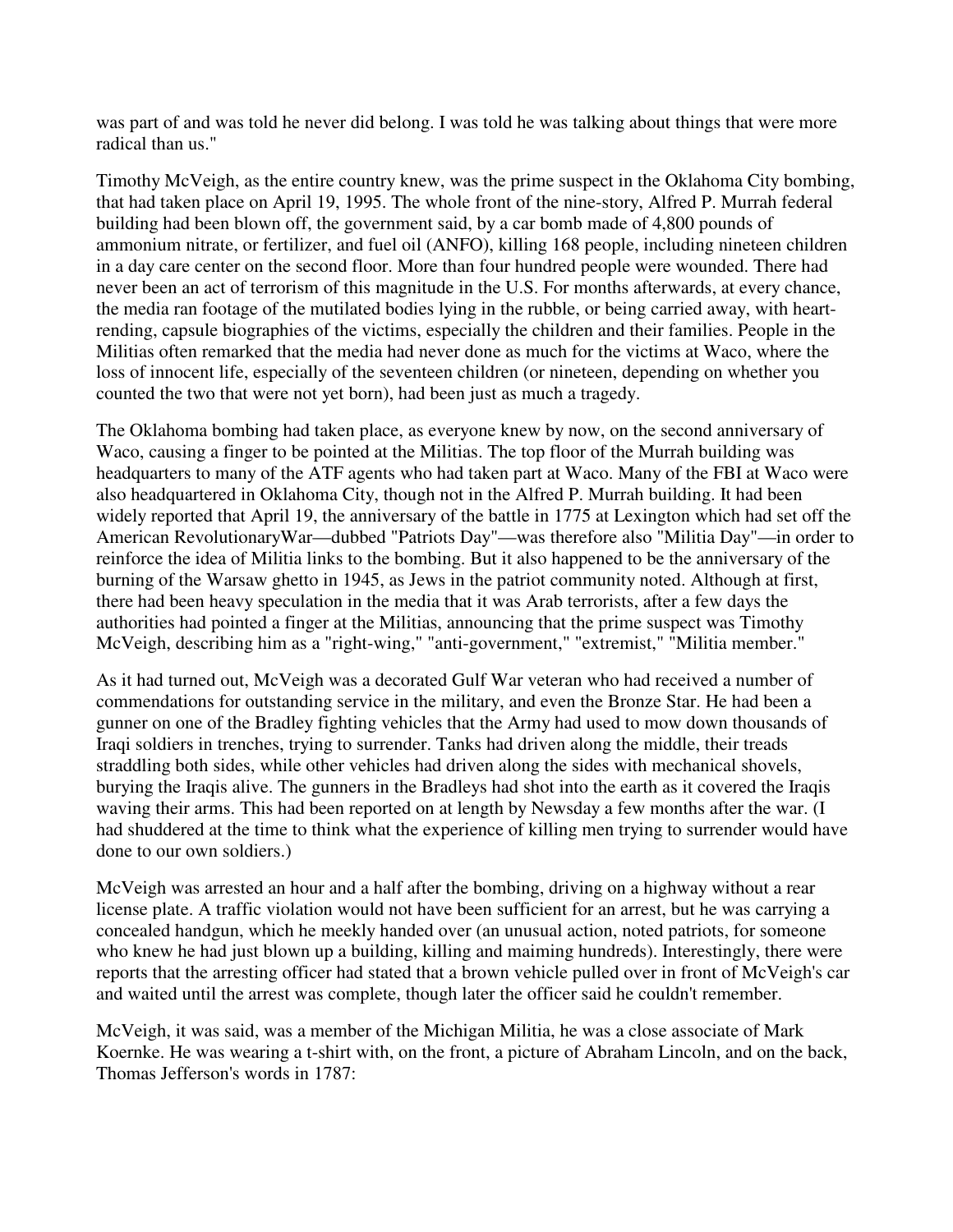The tree of liberty must be refreshed from time to time with the blood of patriots and tyrants.

The longer quote, from one of Jefferson's letters in late 1787, was:

God forbid we should ever be twenty years without such a rebellion. The people cannot be all, and always, well informed. The part which is wrong will be discontented, in proportion to the importance of the facts they misconceive. If they remain quiet under such misconceptions, it is lethargy, the forerunner of death to the public liberty... And what country can preserve its liberties, if its rulers are not warned from time to time, that this people preserve the spirit of resistance? Let them take arms. The remedy is to set them right as to the facts, pardon and pacify them. What signify a few lives lost in a century or two? The tree of liberty must be refreshed from time to time, with the blood of patriots and tyrants. It is its natural manure.

Patriots often wore t-shirts with quotes of the Founding Fathers, and while the selection of this particular quote was played up in the media as proof that McVeigh was a Militiaman and an example of right-wing extremism, no one bothered to mention that only days before, on C-Span, former Democratic governor of California and presidential candidate Jerry Brown—who was considered far to the left—had ended a speech about the dire straits the country was in, with that same quote by Thomas Jefferson.

The following year, former high UN official Conor Cruise O'Brien would publish a book on Thomas Jefferson that questioned the suitability of Jefferson's revolutionary beliefs in today's world. In interviews, O'Brien repeatedly likened Jefferson to Pol Pot, saying that the bloodthirsty Cambodian guerrilla general would likely be the person that Jefferson would most admire if he were alive today, and that Jefferson's heirs were the "far-right" Militias (he noted that Timothy McVeigh's t-shirt when he was arrested bore a Jefferson quotation). This way, even those who didn't read the book were sure to get the message.

One Militiaman, James Murray, after noting in an article in Race Traitor that O'Brien had "recommended that the writing of Thomas Jefferson be "removed from the American Canon," because he was "a racist" and "his writing tended to encourage rebellious elements to use violence to affect political change," wrote:

O'Brien complains that Jefferson accepted no limits on the holy cause of freedom—neither geographic boundaries nor conventional ideas of morality and compassion. O'Brien must believe that geographic boundaries can be placed on freedom (a system that has worked so well in his native Ireland)... Wild-eyed peasants in Chiapas and hicksville farmers in Montana still believe the "holy cause of freedom" is worth fighting (and killing) for. They possess a moral authority that O'Brien and his owners are not capable of comprehending.

O'Brien had said (concerning Jefferson's "tree of liberty" quote), "That is something very much like a Jeffersonian charter for the most militant segment of modern American militias, is it not?" And Murray had answered, "Yes, Mr. O'Brien, it is, and the charter cannot be revoked by foreign nationals..."

Recriminations of Jefferson's ideas on revolution were soon being echoed loudly throughout academia; in one book, even, Jefferson's role as the author of the Declaration of Independence was minimized, as if somehow he were unworthy of this place in American history. Indeed, one New York City highschool student told me that in his American history class they had been taught about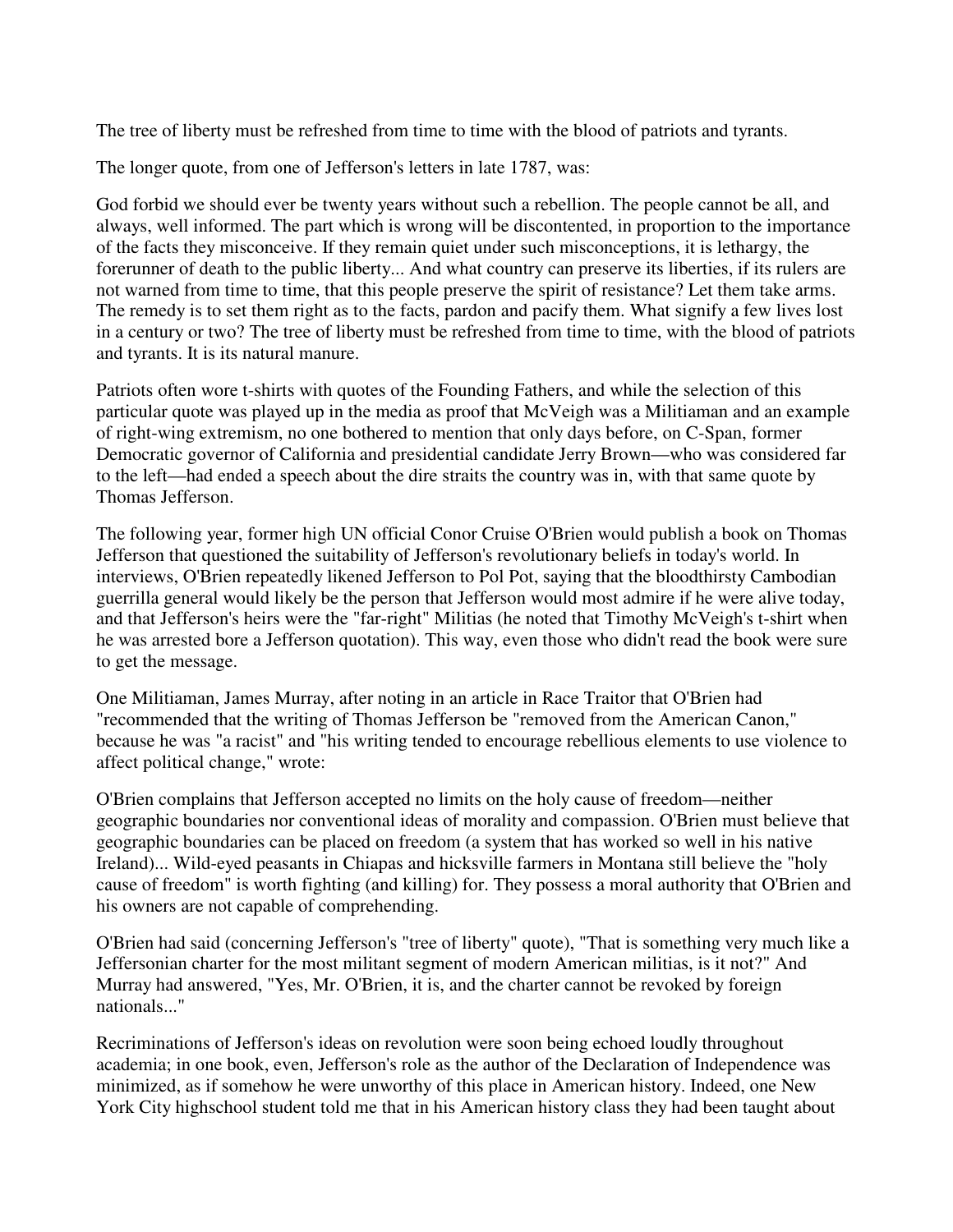Jefferson only that he was a "loose cannon" and "not well educated," when Jefferson was one of the most educated people of his time. A Militiaman said to me about all this, "They need to destroy our heritage, so Americans will submit to one-world government under the UN."

Stories in the press at first claimed that McVeigh had immediately invoked his right to be treated as a prisoner of war, giving only his name and rank, presumably in the Militia. But later the story was dropped. McVeigh, everyone who knew him said, had been obsessed with Waco, and on the first anniversary had returned to the burned-out site. He had known that the ATF team that had stormed the Davidians at Waco was headquartered in the Murrah building; he had done it—the Militias had done it—was being said, as retribution for Waco.

Immediately, however, the Michigan Militia, along with all the other "Constitutional Militias," as the "unorganized" Militias were calling themselves, had publicly condemned the bombing, as well as all acts of terrorism, stating that that was not what the Militias were about. Anyone could attend a Militia meeting, they pointed out, and indeed, already, the feds were infiltrating the Militias. Often they were agents provocateur, and there was speculation among the Militias that McVeigh had been such a one. The word among patriots was that the Michigan Militia had said that McVeigh had attended several meetings, as Tom had said, but had been asked to leave because his views were too extreme, and he had never been a member.

Two members of the Michigan Militia's Oakland County 6th Brigade claimed that McVeigh had attended one of their meetings at a truckstop near Detroit, on January 25, 1995, where Koernke was present, and again three days later at a smaller meeting on a farm. A member of the St. Lucia County, Florida Militia recalled that at a March 1994 meeting, a man who looked like McVeigh, wearing camouflage, who was upset about Waco, had been acting as Koernke's bodyguard. Both McVeigh and Koernke had denied this, and McVeigh insisted that he had never been to any of these meetings.

The outright charges of Militia involvement in the bombing, in any event, ceased, and indeed, it would be determined in the McVeigh trial that none of the suspects had ever belonged to a Militia. But in the minds of the public, the damage was done. Doubts about the Militias would persist, especially since, in the media, the Militias were being routinely lumped together with the Ku Klux Klan and neo-Nazi groups, despite Militia protests to the contrary. The vehement condemnations by the Militias of the bombing were lost in the noise.

Already the summer before the bombing, there had begun a relentless campaign against the Militias, with reports circulated to the media, government and opinion leaders, primarily by two special interest groups—the Anti-Defamation League of the B'Nai B'rith, or ADL, and the Southern Poverty Law Center (SPLC). After Oklahoma, these reports became more expensive and slick. They called loudly for something to be done about the Militias. Both these well-funded groups had long kept watch on the Ku Klux Klan and other anti-Semitic groups, and should have known better. The argument went that even if McVeigh wasn't formally a member of the Michigan Militia, he "mirrored" these "extremist," "right-wing," "anti-government" Militia people. McVeigh's was a "militia mentality." Even if the Militia hadn't done it, it was the sort of thing they "would" do. In the media, the ADL and SPLC reports were hyped at every chance; these reports multiplied and they kept coming. Soon, Oklahoma and the Militias were inextricably linked in the minds of the public. As a result, many people came to believe that even if the Militias had not been directly involved, with their strident denunciations of government corruption and abuse, they were inciting, or at least laying the ground for, such actions by society's malcontents, and were therefore responsible.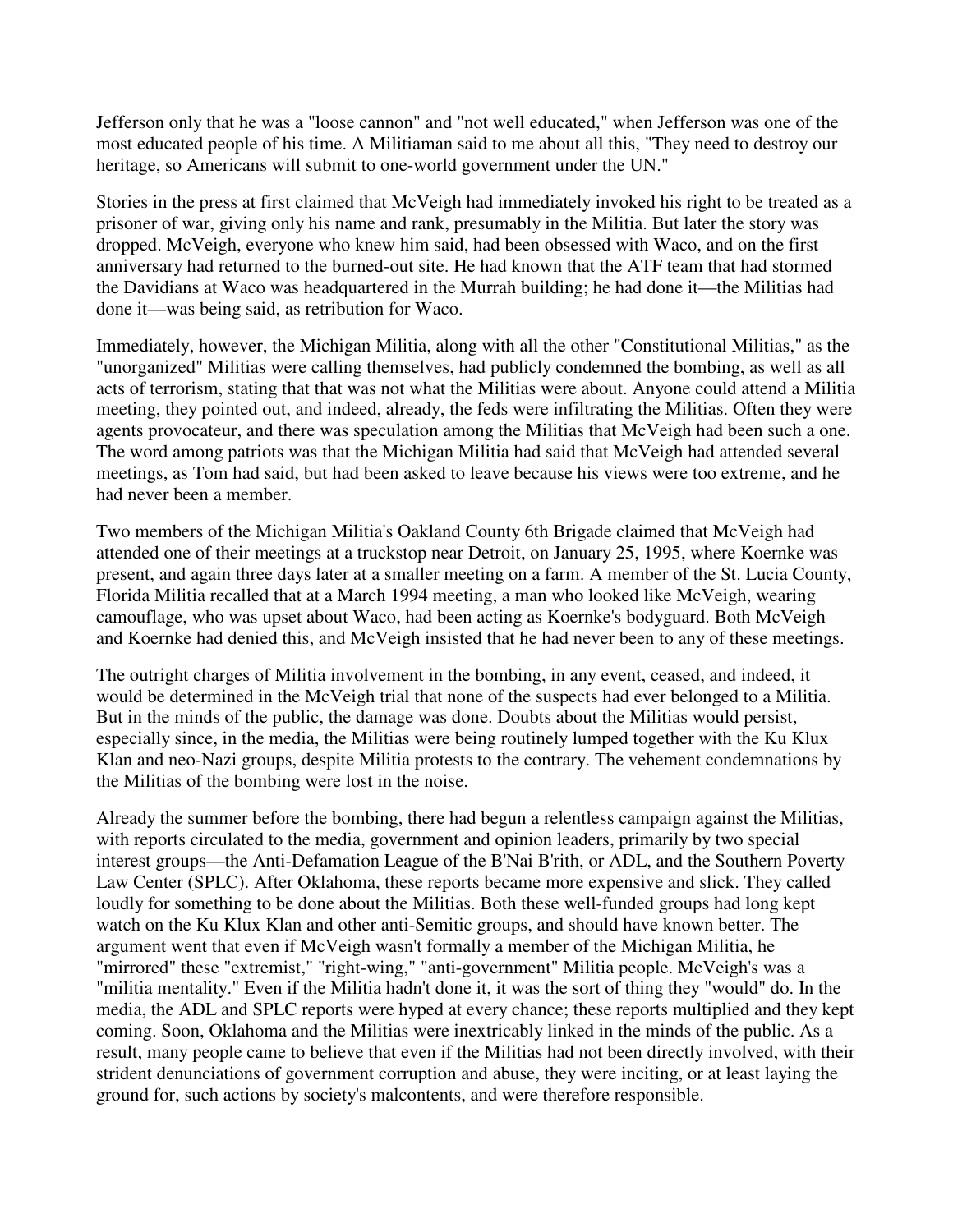Clinton's iron-fisted Anti-terrorism bill, "The Anti-terrorism and Effective Death Penalty Act of 1996," which had failed miserably to gain support in Congress that spring, because of serious concerns that it cut deeply into normal civil liberties with its provisions for drastically-increased surveillance without probable cause, and secret courts and such, meanwhile, was introduced immediately after the bombing, and passed. Many in the Militias saw a nefarious connection.

Tom continued, "This organization of mine, the U.S. Militia, is undercover. Within Michigan I'm aware of five Militias. There may be more. In the open is the Michigan Militia, with Norman Olson, Ken Adams out front, like Jerry Loper in Chemung."

Norman Olson was the outspoken Baptist preacher and gun store owner, who lived in Alanson, Michigan, and had started the Michigan Militia in the early days of the movement. The Michigan Militia had quickly grown to between seven and ten thousand members. Ken Adams was his Communications Officer. Jerry Loper was the gregarious, public-minded commander of the Chemung Citizens Militia in upstate New York, where I attended my first Militia meeting.

"Members of the public Militias are in the tens of thousands, in my estimate," said Tom. "But this is only the tip of the iceberg. Then, underground, you have succeeding layers with different levels of covertness, that usually correspond to the degree of seriousness of the group.

"Mark from Michigan does have a Militia—quite large, with significant military capability, helicopters, armored vehicles, communications, medical facilities. They have done wargames against the ATF. Mark occupies a very public role—public speaker, tapes. What did I feel about the Oklahoma bombing? I don't believe anything the government tells us, with its lapdog press. If the government told me it's snowing, I would have to look outside. I do not believe anything that the enemy tells me. They are my enemy.

"So, while I thought the bombing was a horrible tragedy, the day care center and all, as the story unfolded, the whole thing became increasingly preposterous. So I said to my flock, 'Reserve judgment until we have a chance to sift and sort all the information. This may take time.' Those of us in the Militia movement know what the movement is all about, and a bombing seemed an unlikely event at least, as far as 'unorganized' Militia are concerned. I believed at the time that the federal government or wayward elements of the federal government were involved in the implementation of that terrorist act.

"We know now that the building did not fall as a result of the truck bomb parked at the kerb, no matter what size they tell us that bomb was. Let's say that instead of 4,000 pounds it was 40,000 pounds of fertilizer material, such as they tell us was used. Looking at how the Murrah building was constructed, you have a skeleton of heavy, steel-reinforced concrete columns that are massive—three foot in diameter, maybe four, with one-inch size reinforcing steel bars woven into a matrix inside. For those things to be sheared off at a certain height—it is conceivable that the bomb in the truck could have completely denuded all of the attaching windows, doors, partitions, sheet rock, etc., from one side of the building to the other, front to back, without it doing what it did to those columns. That was a dead giveaway to anyone who has ever been involved in controlled demolition of buildings, which I have, in urban centers, where they had to be taken down very carefully, by a controlled explosion.

"I know what it takes, drilling holes in these columns and placing charges in them, to do the type of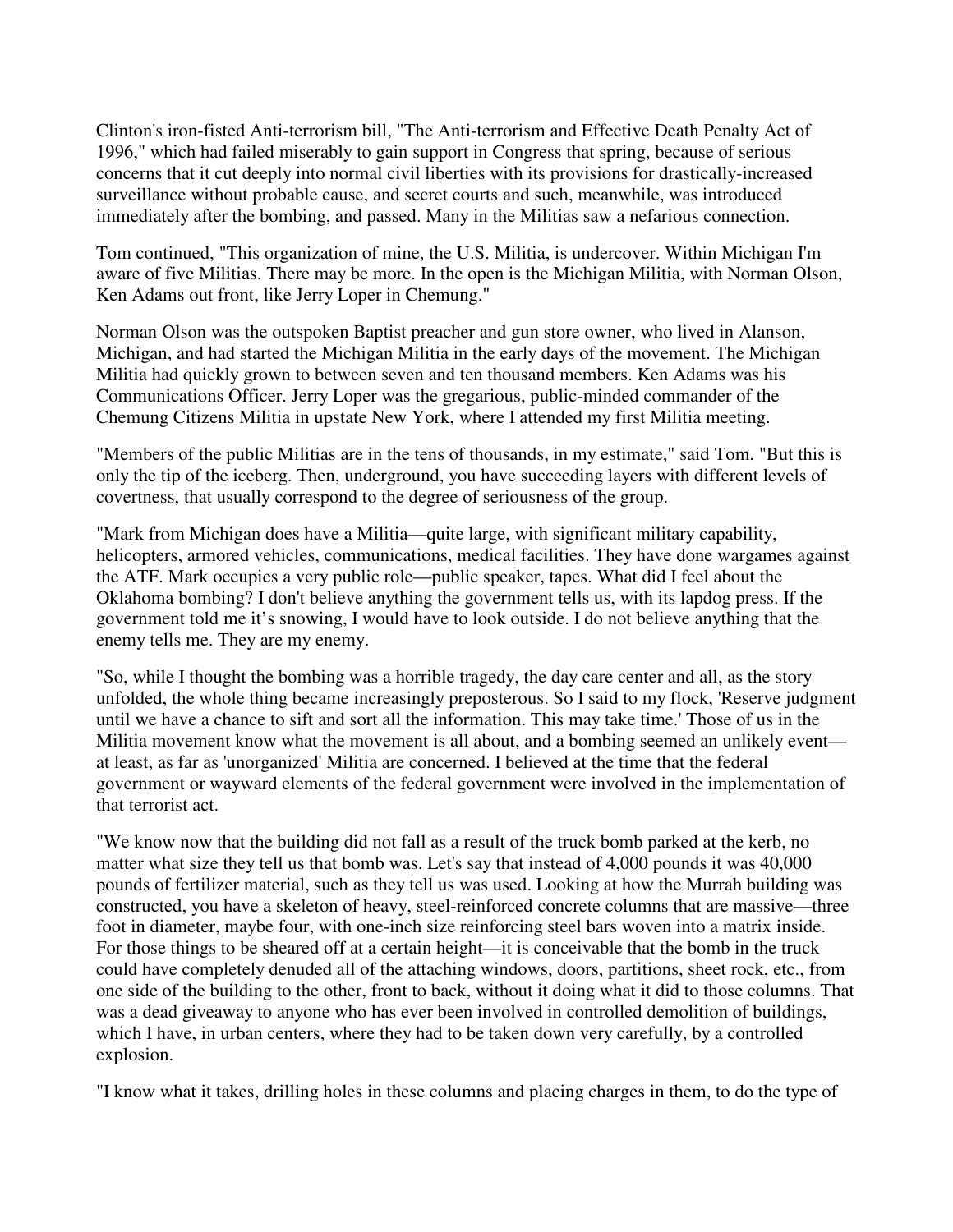thing that was done there. I knew what it would take with those columns. And who am I? Yet, there were other people who came forward with similar views, independent of me. People like the former special agent in charge of the L.A. branch of the FBI, Ted Gunderson, retired Air Force General Partin, and others, all with the same voice, said it didn't happen. The federal government changed the story numerous times. Frankly, I didn't pay a whole lot of attention, knowing that it was all just propaganda for the generally-dumb public, to incite them against Militias and patriots in general."

Brigadier General Benton K. Partin (USAF, Retired) had been the most vocal critic of the government's actions following the Oklahoma bombing. For this, he was eminently qualified. During his career in the Air Force, General Partin had commanded the Armament Technology Laboratory and was chairman of the joint services committee responsible for harmonizing air munitions requirements for the four services. He managed weapons testing of all types of explosives, engaging in extensive research and design, and was a Command Pilot and a Command Missileman. General Partin also had been awarded the Distinguished Service Medal, and the Legion of Merit three times. When it was decided by the government only a few weeks after the bombing to undertake the total demolition of the Oklahoma building, General Partin had written to fifty-one members of Congress, asking them to delay it until there had been an independent examination of the site.

In the letter he explained that it was technically impossible to have this pattern of damage unless supplementary demolition charges had been used at some of the reinforced concrete column bases. This could be easily determined, he said, upon inspection by an independent team of experts, which he proposed to lead.

Nevertheless, on May 23, little more than a month after the bombing, the entire building was brought down by the government, with explosives placed there openly this time. The rubble was hurriedly carted away to a landfill, where it was buried and put under guard, and not allowed to be examined. General Partin proceeded to declare that it was "a classic cover-up of immense proportions," and wrote a report based on a study of the test photographs of the site. He said the photographs indeed "proved" demolition charges had been placed on the columns, and that it was these, not the truck bomb, that had caused the extensive structural damage.

I had determined from the start of my research to use the same, mostly-alternative news and information sources the Militias based their opinions on, so I could see the world through their eyes and convey this to the general public. I felt that in this way I would be giving a clear sense of what these sources were, and how the information was presented. I wanted to maintain the integrity of the Militia view. The official view, which everyone knew already, I would pretty much leave to the mainstream media.

And so, the best account of the physical evidence surrounding the bombing of the Murrah building was contained in an issue of the weekly magazine, The New American. It was a special issue on Oklahoma, in the summer of 1995. Copies were given to me at various times by Militia people. In it were a summary and excerpts of General Partin'a 23-page report: Bomb Damage Analysis of Alfred P. Murrah Federal Building, Oklahoma City, Oklahoma. Included were several color photographs and a floor diagram.

The floor diagram of the rectangular building showed that its nine floors were supported by three rows of reinforced concrete columns rising from the ground to the roof. These three rows of columns ran parallel and lengthwise, across the front, middle and back of the building. On the left, in front of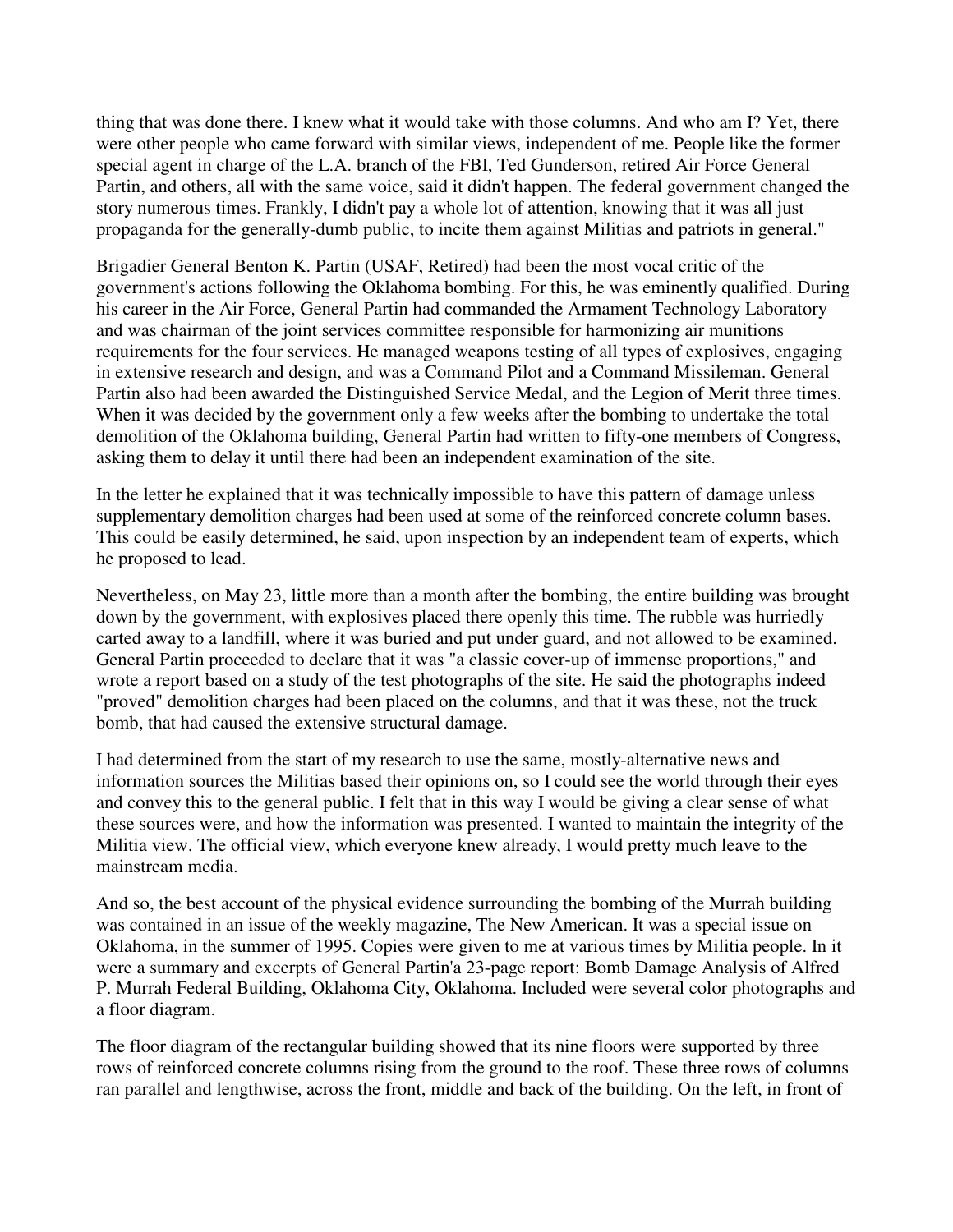the building in the drawing was a large red dot to mark where the truck carrying the bomb had sat, fourteen feet from the kerb. Around it were concentric circles indicating the blast waves. The diagram showed that seven columns had collapsed in the front, and only one in the center row: seen from above, the building appeared to have had two bites taken out of it, one larger than the other, on the far left, penetrating almost all the way to the back of the building. This was where the damage was deepest; in the photographs it appeared as an empty, gaping space from ground to roof.

It could be seen here that four of the front columns that had collapsed were on the right of the blast's epicenter, and three on the left. As Partin explained, this raised the question: Why didn't they collapse symmetrically? In the center row also, the two columns that were closest to the epicenter had remained intact, while one farther away had collapsed. According to the laws of physics, General Partin explained, this would have been impossible if there had been only the truck bomb.

The columns in the front row were not all the same size, with the base of every other column rising from a reinforced concrete beam header on the third floor. And moreover, the columns that rose from the ground level had been double the thickness of the others, to carry the additional weight. Two columns that had collapsed on the right were actually farther away from the blast epicenter than the columns in the center row that had survived. In addition, one was a larger one, double the thickness of the others, which made further suspect any notion of only a truck bomb.

General Partin's report said this all meant that there had to have been demolition charges attached to several of the columns. One telltale sign next to the center-row column that had collapsed, he noted, was that much of the sheetrock covering the adjacent columns was intact, while the columns "were not even chipped or scratched." There had to have been three other charges as well in the front row, said Partin.

The thick, reinforced header beam on the third floor—some three by five feet—had broken into three forty-foot sections that tended to be smooth and rounded at the junctures, which Partin said would indicate "a high-energy explosive in contact with that structural member," directly on the base of the columns. This, he said, showed that the charges had actually been placed on the third floor, which raised another question: "You don't just walk in off the street through security with explosives like this."

Furthermore, he added, 4,800 pounds of ammonium nitrate would have produced a blast wave with a mere 25 to 38 pounds of pressure per square inch on the farthest columns, when the yield strength of the concrete was around 3,500 pounds per square inch. In his opinion, the blast wave from the truck bomb could not have brought down the column in the center row, much less the seventh and eighth columns in the front row, especially the one that was double the thickness. Furthermore, all the columns that collapsed, explained Partin, rather than being "blown into the building," "went straight down," which was "consistent with demolition charges."

The New American pointed out that although two explosives experts who were queried for the article had said they were in complete agreement with General Partin's analysis, another two, one of whom was a consultant to the government at the Oklahoma bombing site, had disagreed. One (an Army Special Forces officer) gave as an example the Marine barracks in Lebanon, to which General Partin responded, "In the Lebanon barracks bombing, the truck was driven directly under the building, so that the explosion had maximum effectiveness against much lower and much smaller columns." Demolitionists, he pointed out, rarely dealt with the size of explosive charge used in the Oklahoma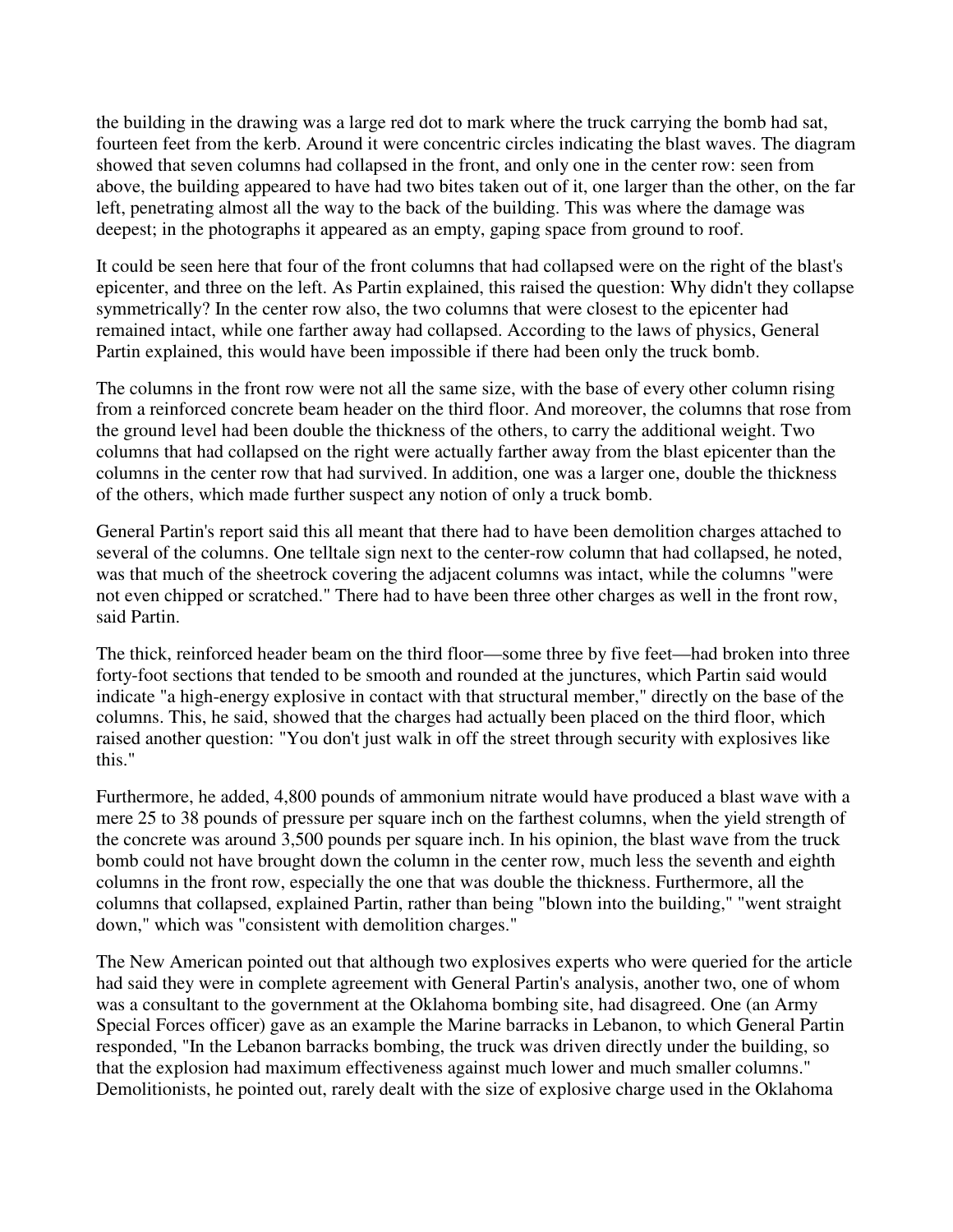truck bomb, and didn't know about the effects. They usually used a couple of hundred pounds of explosive in dozens of small charges placed directly on the structure. Just a few feet of air, General Partin explained, would cause the blast wave to drop precipitously and have very little effect on reinforced concrete.

Indeed, he pointed out, this was the reason that precision-guided munitions were so much more effective than ordinary bombs on hardened structures. Much of Partin's work in the Air Force had been running field tests using large-yield bombs, developing such weapons. He had worked on the "smart bombs" that were used in the Persian Gulf War, that burrowed their way inside buildings before exploding, to great effect on the newscasts.

The former Air Force general illustrated his point, explaining that "the entire building remains in Oklahoma City were collapsed with 100-plus relatively small charges inserted into drilled holes in the columns. The total weight of all charges was on the order of 200 pounds." To further support his argument, he pointed out that in the World Trade Center bombing, which was also done with a truck bomb, "the column in the middle of the bombed-out cavity was relatively untouched, although reinforced concrete floors were completely stripped away on several floors above and below the point of the bomb's detonation." This was why in Oklahoma, in the so-called "pit" area behind the two columns closest to the explosion in the center row, the first and second floors were blown out, but not the columns.

Partin also recalled how, in a local Oklahoma City news broadcast on the day of the bombing, an official had said that two other bombs had been found in the building and were in the process of being defused. Later, the government had said these were ATF "training aids," but, noted Partin, if this were so, they would have been clearly marked. Many wondered why live bombs would be stored at all by the ATF in an office building. Questions about ATF behavior continued when it became known that the ATF had been told not to go to work that day. No children of federal agents had been in the day care center. (Although the FBI offices were in another building, some of their children attended this day care center, but they had been told to keep them away that day, according to a woman who knew some of the wives.) At first, the ATF claimed that some of their own had been wounded in the blast, but this had been quickly disproven.

There were more questions as to why there was a day care center in the first place in a government building that housed police agencies, especially this building. Already in 1984, there had been a plot to blow it up, supposedly in retaliation for Gordon Kahl's death. One of the plotters, Richard Wayne Snell, had gone to jail. Interestingly, he was scheduled to be executed in Arkansas on the same day as the Oklahoma bombing. Snell, it was said, had breathed his last breath in the execution chamber shortly after watching the first reports of the bombing on television. For some reason, however, any speculation that there might have been a connection between the bombing and this execution was played down in the media, if it was mentioned at all, while unsubstantiated reports of "Militia ties" continued to be pumped up for all they were worth.

One, most-curious story that appeared soon after the bombing was that then-governor of Oklahoma Frank Keating's brother, Martin Keating, had written a proposal for a book the year before, that involved a group that was planning to blow up that same Alfred P. Murrah building, and there was a character named "Tom McVey." Governor Keating happened to be a former FBI agent and senior Treasury and Justice Department official (who had supervised the Secret Service, Customs and the ATF), and it was said that he had introduced his writer brother to some of his former colleagues in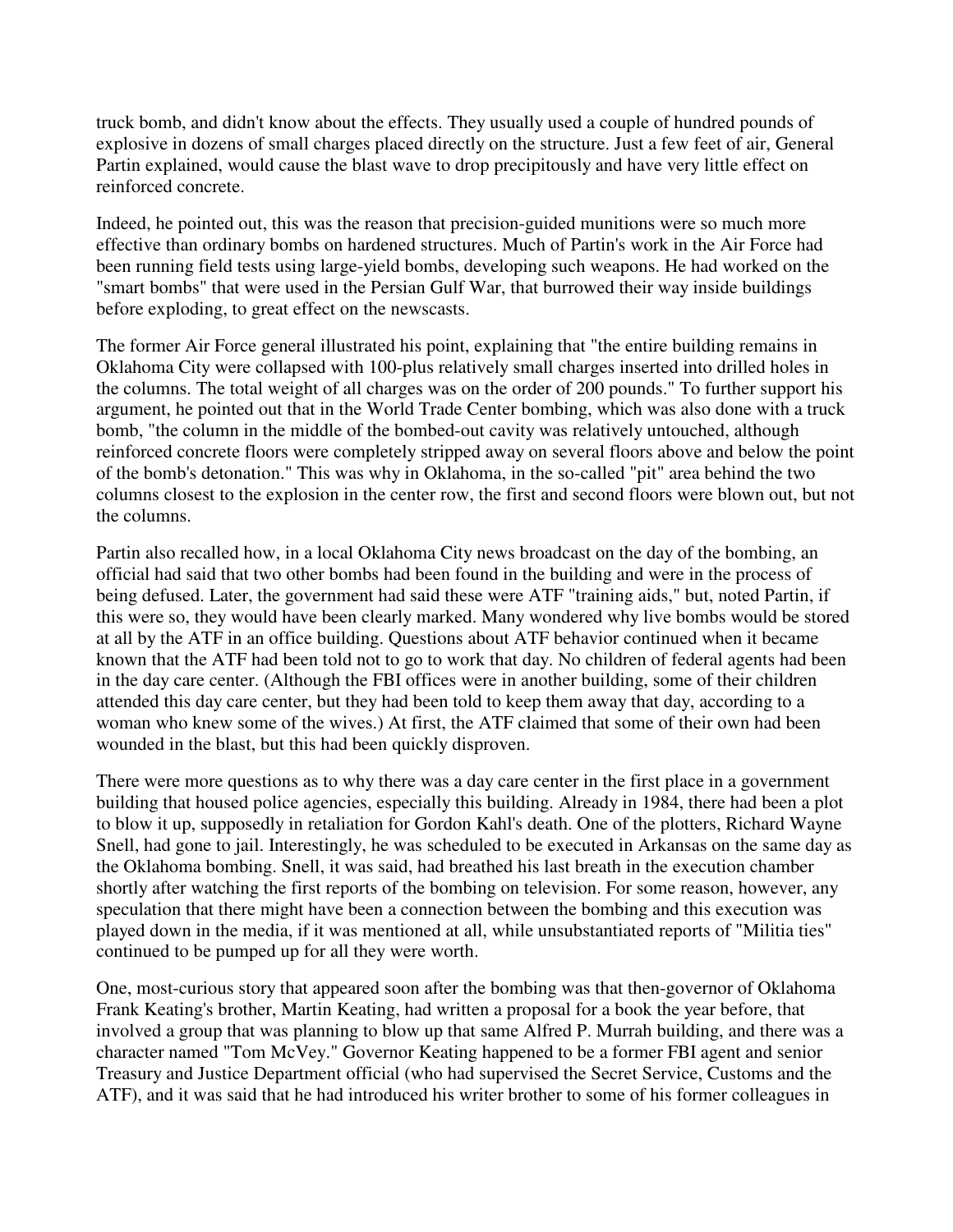Washington, and they had helped with suggestions for the book. Two other suggestions, it was said, had been removed from the manuscript after they had come true: One was the New York World Trade Center bombing. The book was eventually published in 1996 under the title, The Final Jihad, by an obscure California publisher. It received almost no attention.

Echoing General Partin's efforts to stop the Murrah building from being torn down, Nebraska lawyer John DeCamp and a group of families of victims and survivors, at the same time, had been getting ready to file a motion for an injunction to prevent the demolition, to preserve the evidence something normally done after a crime. McVeigh's counsel, Stephen Jones, however, had requested that he be allowed to take over this action, and DeCamp had turned over the paperwork to him. To his horror, McVeigh's court-appointed lawyer, after making a perfunctory inspection of the building himself over the weekend, told the government to go ahead with the demolition. They proceeded to begin preparations on Sunday, May 21, before the weekend was over, and before DeCamp could file an injunction on Monday, for the demolition on Tuesday—barely a month after the enormous crime.

Ordinarily, the fact that a lawyer was court-appointed would not have been an issue, but in the case of a high-profile political matter—such as an act of terrorism on this order of magnitude—who that court-appointed lawyer was could make a big difference. When I learned about Jones' transgression concerning the building's demolition, I couldn't help recalling a television interview I had seen immediately after he was appointed, where he had said something to the effect that national security could be a concern with him in the defense of a client. That, coupled with the fact that he had once worked for Richard Nixon's law firm (meaning that he had close ties to Washington and the Establishment), had caused me to think when I heard him at the time that I would not want him representing me in a case where Washington had a political stake in the outcome.

But General Partin's report was not the only damning finger pointed at the government's official account of the Oklahoma bombing. Immediately after the bombing, there had also been considerable confusion over the seismographic data collected at the University of Oklahoma by the Oklahoma Geological Survey (OGS), which appeared to show two separate explosions, ten seconds apart. To try to clear up this mystery, explained The New American, during the final demolition of the Murrah building, six seismometers had been placed at different distances, to determine whether separate air or ground waves traveling at different speeds could have caused the illusion of two blasts. In a press release put out after the test by the U.S. Geological Survey in Menlo Park, California, on June 1, 1995, titled, "Seismic Records Support One-Blast Theory in Oklahoma City Bombing," federal authorities had stated just that—that there had been the illusion of two blasts. With this press release and subsequent statements, the distant federal agency had caused considerable confusion over what the experts really believed.

Although it was made to appear in this press release that the Oklahoma agency that had made the original seismographs was in agreement with the federal agency, in fact, Dr. Charles Mankin, Director of the OGS, along with the lead scientist he had appointed to investigate the data, Dr. Raymon[d] Brown, said they continued to believe there had been two separate explosions. In an interview, Dr. Brown explained that they were considering five main scenarios for a final report at some unspecified time in the future.

The first three scenarios considered the possibility that there were two shock waves from the same blast traveling at different speeds, which appeared on the seismometer as two events. In the first of these, there would have been waves of different frequencies, which Brown said he didn't see as a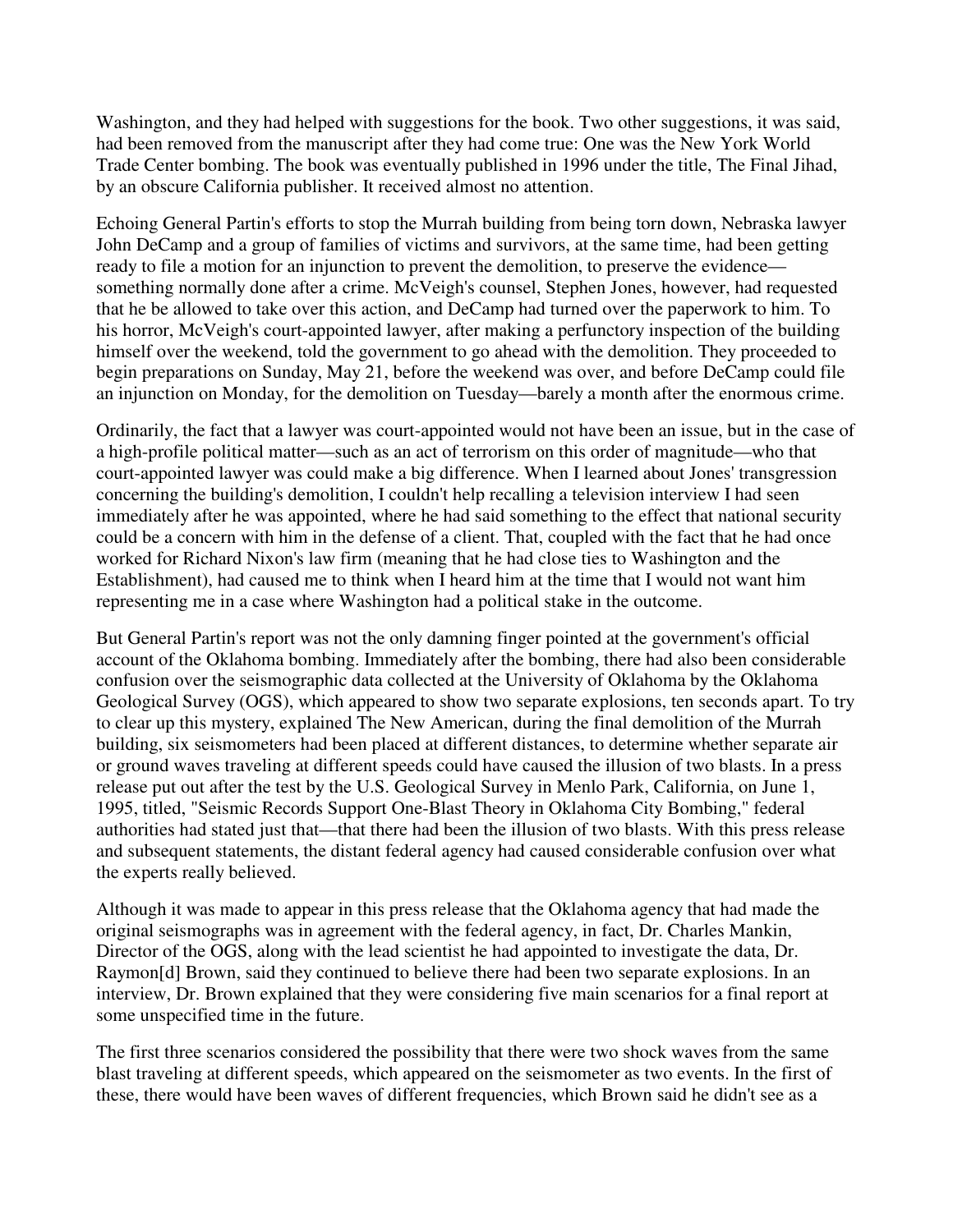possibility. The second scenario envisioned the possibility that the first event was a ground wave and the second an air wave, which Brown said was impossible because it would have had to travel at a supersonic speed to go the distance to their seismometer in ten seconds. The third model considered a phenomenon known as a Rayleigh wave, and the possibility that there was a second Rayleigh wave pushed by an air wave. Brown thought this was implausible because the air wave was felt mostly to the north of the blast, when the OGS seismic station was to the south.

In the two remaining scenarios, the view was taken that the seismic signals, indeed, had registered two separate events. In the first of these, the second event would be due to shock waves coming from the actual collapsing of the building, which, Brown said, was also unlikely. It would mean that the building only began to collapse ten seconds after the explosion. Also, the second signal was shorter, which would mean that the building had taken less time to collapse than the duration of the blast, an impossibility. This left only one scenario, which Brown said he believed was the simplest explanation—two explosions.

During the months that followed, as Timothy McVeigh's trial came and went, I would learn through the Militias and patriot literature, of many more inconsistencies in the government's version of the worst terrorist act ever to take place in the United States. (If General Partin and the University of Oklahoma scientists were correct, Timothy McVeigh's trial, even if he had been involved in the bombing, was a horrible travesty.)

"To get back to the people in Michigan," said Tom, "I met people in the U.S. Militia, Michigan Regiment. It was probably late 1993. I looked at the paperwork and talked to them, and they seemed to be on the same wavelength with what I was doing, and I brought that back and we formed what is now known as the New York Regiment."

# Chapter 3

# OF U.S. MILITIA, LAWYERS,

# VOTE FRAUD AND FREEMEN

The Constitution is a written instrument. As such its meaning does not alter.

South Carolina v. United States

265 Ct. 110, 111 (1905)

"The U.S. Militia was a very grass-rootsish organization," said Tom, "that believed in covertness, which all our members in New York did. It was late '93. We were all required to take an oath to do whatever was necessary to preserve the Constitution, without limitations and qualifications. It was a serious organization. We understood well that to do whatever may be required, you have to have all the tools necessary to do the job. We need to be undercover because our members believe that it is their right, if not their duty, to have all the military accoutrements and supplies that the military have, and of course, our government at this time will not trust our citizenry with those kinds of things.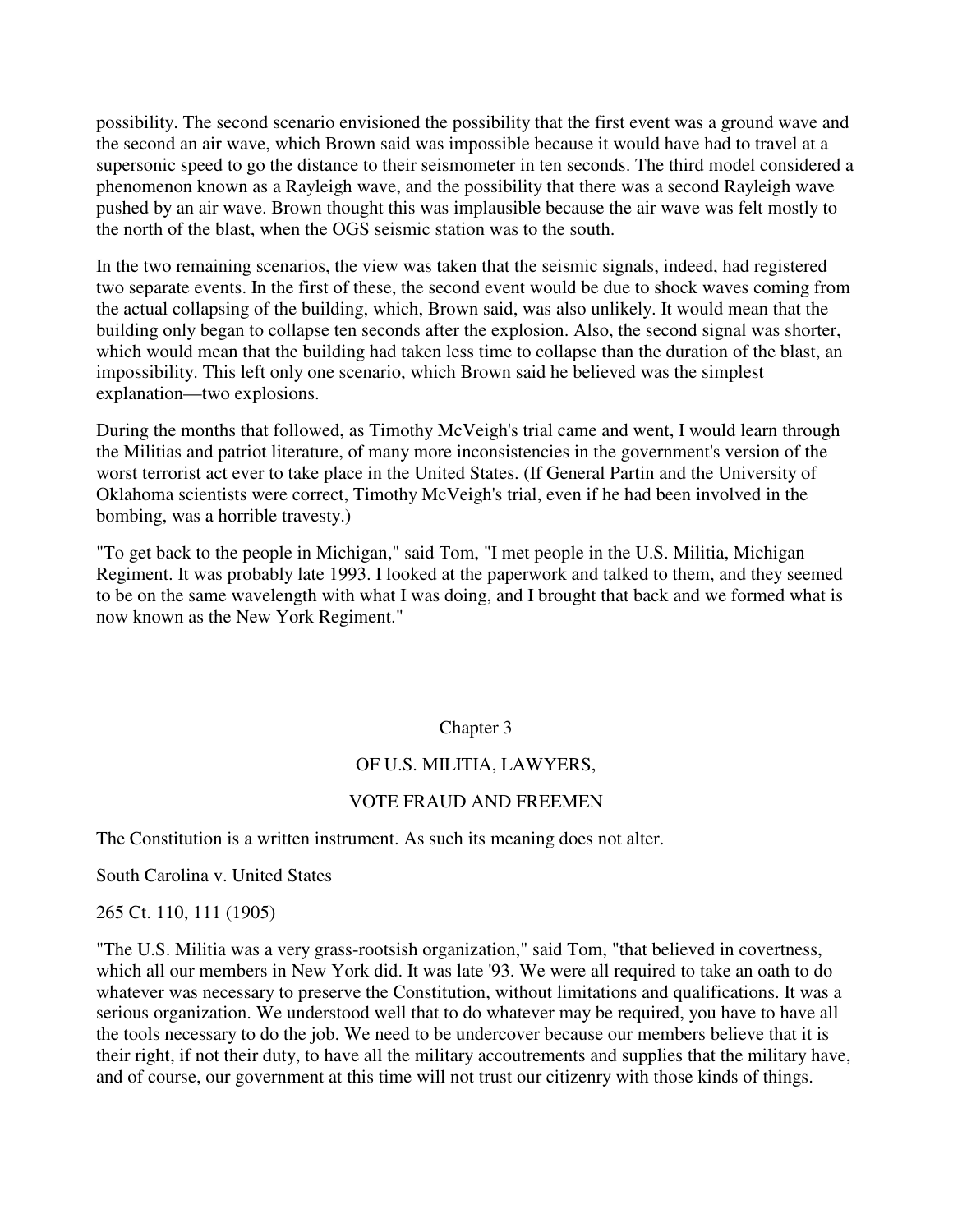"Of course, the people in our organization are no more a threat to the American public than an infant child would be. No one will ever be harmed by one of our unregistered handguns, unless they happen to be wearing black hoods, ski masks, with 'ATF' displayed on their back. Those fellows, they have a problem, because they're there to violate what we know to be our rights. Irrespective of what the Supreme Court says, irrespective of what the police think, we can read those documents. And we know what the word 'infringe' means.

"So, when we became U.S. Militia, we were then in a pipeline of information that comes via a grapevine. We became part of this chain of command. One passes to another, to another, and what I mean is, another and another units. These are small cells. So, wherever Unit A is, or 'One,' somewheres down the line there is Unit 492. 492 Unit probably, not necessarily, but may not know Unit 489. I could put information out and track it. It would be back in two hours, to the West Coast and back. In the event that we were to have the lights turned out by the government—I mean communication lines—Paul Revere still needs to ride. So this person here might have to ride a bicycle two miles to get the message to the next one, who jumps in his airplane that he has on his private strip, flies to pre-designated places, honks an air horn and drops off a bottle with orders. This is the resistance of today. This is within our U.S. Militia New York Regiment. We'll get the word through. Paul Revere will ride again."

The start of the Revolutionary War, as every American school used to learn in the "good old days," had been heralded by Paul Revere's ride from Boston on the night of April 18, 1775, to alert the Militiamen in Lexington and Concord that the British were coming to confiscate weapons and ammunition. There had been growing unrest in the Colonies starting in the 1760s, especially in the Boston area, over the increasing taxes, arbitrary court rulings and curtailment of jury trials by the British. Actions in 1775 to confiscate the Militias' weapons were the last straw (the importation of firearms to the Colonies had been halted by royal decree a few months earlier). Because they were warned ahead of time by Revere and the night riders, the Militias were able to repulse the Redcoats. The Militia at Lexington lost eight men in the firefight, which led to the grinding battle of Bunker Hill a few days later in Boston Harbor, and the eight-year Revolutionary War. The result was American independence.

I was trying to get a sense of the extent of Militia networking with groups that had existed prior to the current Militia movement, and I asked Tom whether they had any relationship with the Minutemen, an underground group that I knew had formed in the 1950s in the South, that espoused some of the same ideas about Revolutionary War principles, and was known to be heavily armed. (This group, I learned later, was believed by some to have been taken over at the top levels by government infiltrators, early on. Also, I learned that there were several underground groups across the nation that called themselves Minutemen.)

"We interface with the Minutemen," he answered. "Membership with them is by inheritance. They are a layer deeper than us. It is a grass-root connection. We coordinate. They don't come to our meetings, are not sure we are covert enough. A lot of them are descendants of the original American Revolution. I am not sure they would let me in. It doesn't mean we don't plan on being one thing at a certain time. We brief each other regularly. I have an idea that they are an insignificant number in this state.

"In general parameters, we are a renaissance of the Militia movement that existed in some states until well into this century. The last one was an armored unit in the unorganized Militia, in Massachussetts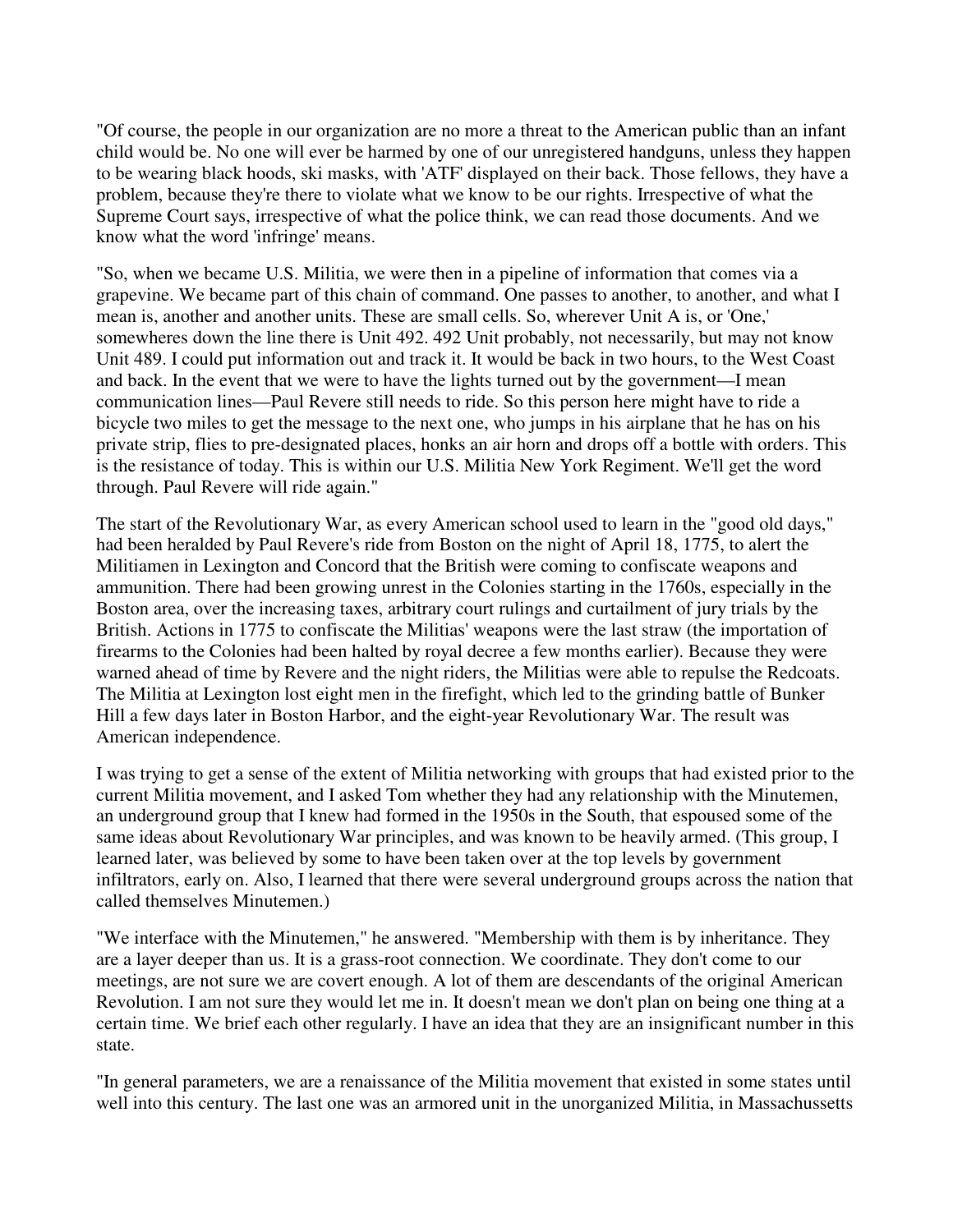or Pennsylvania. They had armored units. In about '56 or thereabouts it was scaled back. I believe the state funding dried up. The cost of keeping tanks, etc., became too high.

"The U.S. Militia does not have headquarters per se. It is a grapevine. We're trained to operate at the grass roots. If any of us is taken to prison tomorrow, it wouldn't affect us operationally. If I was taken out, it wouldn't affect New York at all.

"We all, nationwide, understand the same principles. The Constitution is, or was, the supreme law of the land. We know that the current government has enacted what we call a state of 'mixed war' against the people."

The legal term, "mixed war," was often used by patriots to describe the current situation. The definition in Black's Law Dictionary, widely used by lawyers as well as patriots, of "mixed war" was:

one which is made on one side by public authority, and on the other by mere private persons.

That guiding light of the new Republic of the United States of America and inspiration for the Declaration of Independence, John Locke, had once said about such a "state of War":

The people cannot delegate to government the power to do anything which would be unlawful for them to do themselves... Whenever the Legislators endeavor to take away, and destroy the Property of the People, or to reduce them to Slavery under Arbitrary Power, they put themselves into a state of War with the People, who are thereupon absolved from any further Obedience and are left to the common Refuge, which God hast provided for all Men, against Force and Violence. Whensoever therefore the Legislative shall transgress this fundamental Rule of Society, and either by Ambition, Fear, Folly or Corruption, endeavor to grasp over the Lives, Liberties, and Estates of the People; by this breach of Trust they forfeit the power the People had put into their hands, for quite contrary ends, and it devolves to the People, who have a Right to resume their original Liberty.

"They're not a legitimate government," said Tom. "The nationwide movement, we share common beliefs. The three branches of government were supposed to be independent of each other. Today that is not the way it is. Over the years, some of the things our Founding Fathers feared most, happened. They feared the federal judiciary. It has been a very big problem.

"What we have is a bridge between the three branches—the American Bar Association. Lawyers control the legislature. Naturally, the judiciary is the sole province of lawyers. We have a monopoly in the form of a lawyers union. The Supreme Court Justices are lawyers. And you have, increasingly, the executive branch occupied by a lawyer. Clinton and his wife are lawyers. To reestablish a government that is legitimate, we have to take the Founding Fathers' documents—the Constitution, Bill of Rights—and we have to reestablish them as Gospel.

"All these other rules and enactments—incidentally, there are two types of law: substantive, Constitutional; and administrative, procedural, which is what we have. Lawyer-instituted law. We need to reestablish the Constitution as the supreme law of the land. The Thirteenth Amendment, as people know it, has to do with emancipation. But at the time of the Civil War there was another Thirteenth Amendment that has been unearthed. It refers to something called 'titles of nobility.' It says that anyone who accepts a title of nobility loses their citizenship, and any acts they create of a governmental nature are null and void. Precious documents were removed from Washington in the Civil War, and the Thirteenth Amendment was lost. A fellow from Maine uncovered it in the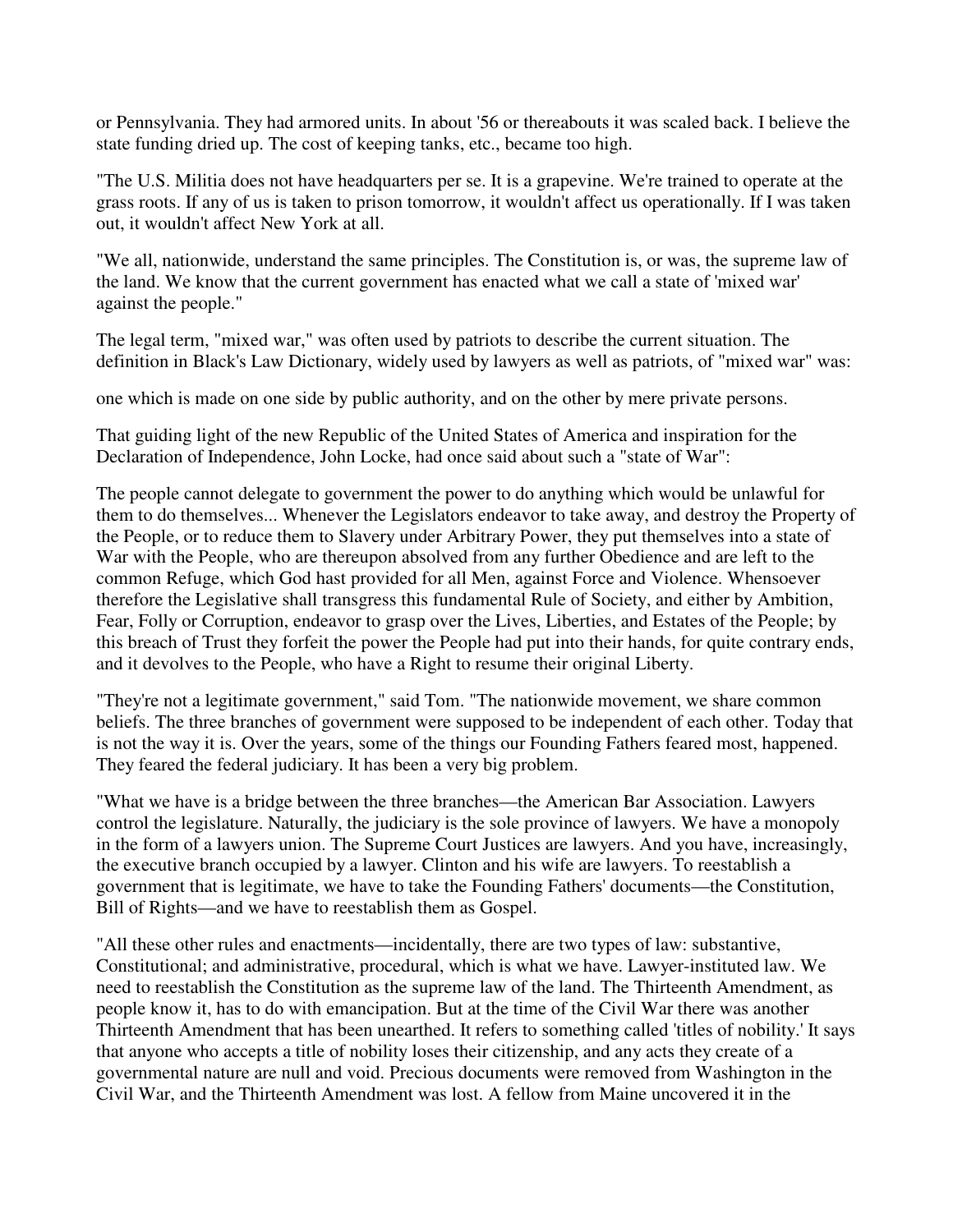archives."

I found to my surprise that indeed there had been another, earlier Thirteenth Amendment. Although the Constitution, in Article I Section 9, said, "No Title of Nobility shall be granted by the United States, and no Person holding any Office of Profit or Trust under them, shall, without the Consent of the Congress, accept of any present, Emolument, Office, or Title, of any kind whatever, from any King, Prince, or foreign State," the latter affecting only people who worked for the government, the first Thirteenth Amendment had expanded this to include all citizens. It said:

If any Citizen of the United States shall accept, claim, receive, or retain any title of nobility or honor, or shall, without the consent of congress, accept and retain any present, pension, office or emolument of any kind whatever, from any emperor, king, prince, or foreign power, such person shall cease to be a Citizen of the United States, and shall be incapable of holding any office of trust or profit under them, or either of them.

It would seem that, at the time, there had already been problems of abuse of power on these counts. While, in the body of the Constitution, it said that the United States would not grant any "Title of Nobility" and that no U.S. officials (or government employees) might receive anything from a "foreign State" without "the Consent of the Congress," in the lost Thirteenth Amendment it said, from "any foreign power" (which was broader than just, "any foreign state," and could be taken to mean also the early transnationals, like the British East India Company, which had its own army, and some of the international banking institutions). The lost Amendment said that "any Citizen" who accepted any thing, or "any title of nobility or honor" from anywhere "without the consent of congress," would lose his citizenship. This, however, explained patriots, was meant as a reference only to "national" citizenship, which, as I was learning, was distinct from "state" citizenship, the more important of the two until after the Civil War. Patriots believed, among other things, that this Amendment had been a move to keep lawyers, who were already becoming too powerful, out of the federal government.

Although Congress and the history books claimed that this first Thirteenth Amendment had never been fully ratified, others argued that it had, by the required thirteen states: Maryland, Kentucky, Ohio, Delaware, Pennsylvania, New Jersey, Vermont, Tennessee, Georgia, North Carolina, Massachusetts, New Hampshire and Virginia. In The Sovereign American's Handbook, by Johnny Liberty, which was widely read among patriots, it explained that the first twelve states had ratified the amendment between 1810 and 1812, at which time the "War of 1812" had broken out with England, interrupting the process. In 1819, however, the ratification process had recommenced, with Virginia signing on as the thirteenth state; the lost Thirteenth Amendment had gone into effect the following year. Although all traces of it had at one time been mysteriously removed from Washington, probably during the Civil War, it had nevertheless survived in official copies of the Constitution in several states.

"So, when we look at this problem of lawyers," Tom continued, "what they have done is they have made themselves a monopoly, and they have caused a diminution of our rights to contract with each other. Under the Constitution, we have the right to counsel of choice. You and I have a right to contract with each other and should be entitled to do so. The Founding Fathers had no Bar Association. Lawyers were apprenticed. Today you are not entitled to have someone else speak for you, like if you stutter.

"A Common Law court does not allow titled people there. 'Esquire' is a title of nobility. Kings, lords,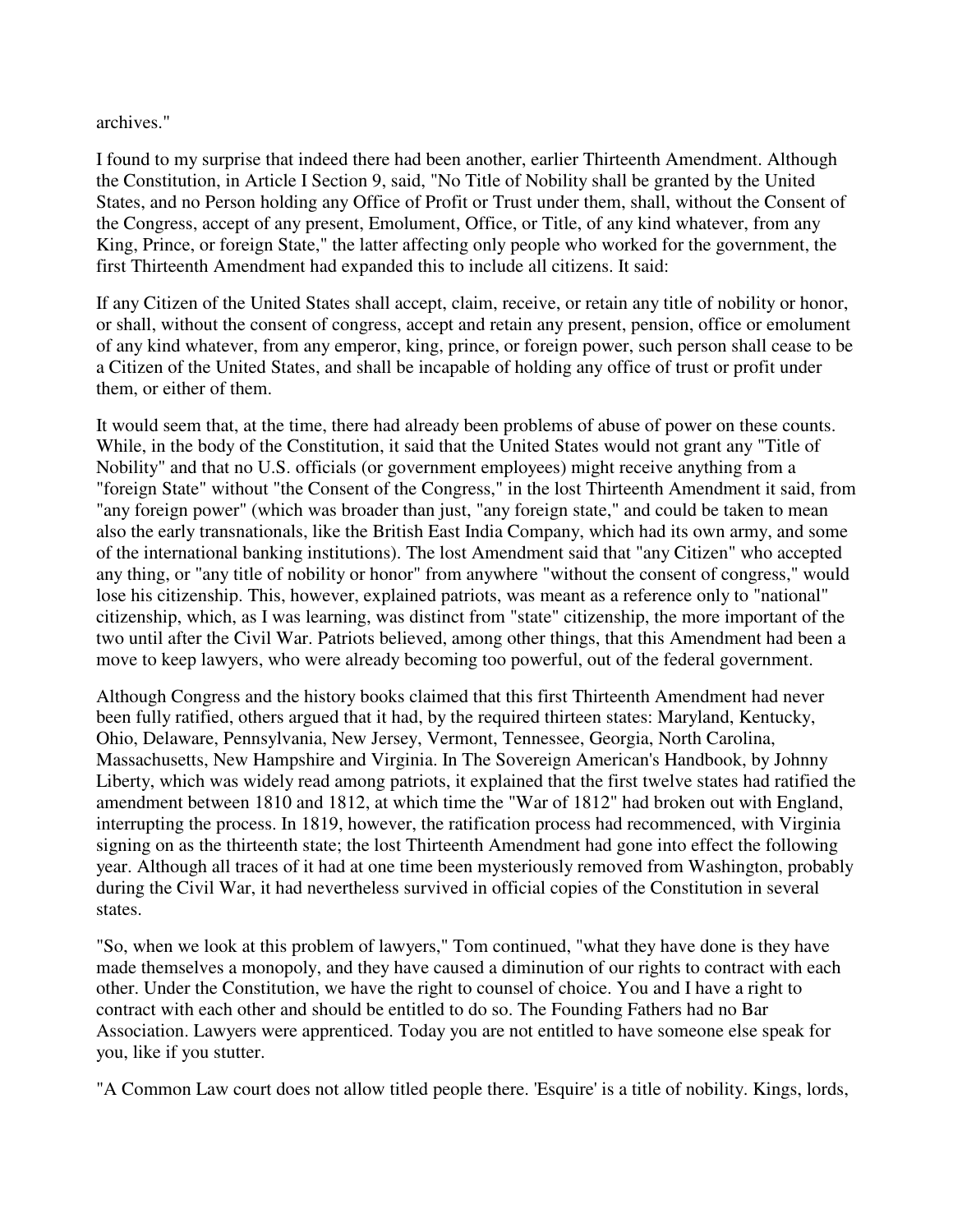dukes and duchesses, pages, and esquire are all titles of nobility. In the Senate we have pages. We brought this hideous thing—there is a higher class of controllers, which was hideous to the Founding Fathers—to the country. And it is woven into the fabric of the land in this time."

In an article I came across in the AntiShyster (a monthly, citizens' law magazine, published in Texas), that was widely read by patriots, the authority of the American Bar Association (ABA) to license attorneys was questioned. It was pointed out that in Texas, both state and local authorities had responded to letters of inquiry from the magazine that the ABA, indeed, was a private organization, which, of course, brought into question whether its licensing authority was aboveboard, since lawyers were also considered officers of the court, and therefore, public servants. The same authorities had been unable to explain how this was so.

Liberty explained that under the Bar Association Act of 1913, it was necessary to be licensed by the American Bar Association to practice law. In order to be licensed, it was required that a member be issued a "certificate" by the State Bar, signed by the State Supreme Court clerk. But, argued Liberty, this certificate under our Constitution would merely indicate membership in a fraternal, private organization. And besides, a state clerk had no power anyway to issue a license.

Although most lawyers had probably never thought of it this way, from the viewpoint of ordinary citizens, they had special privileges simply by virtue of being members of the ABA—if nothing else, because it had a monopoly of the legal business. These privileges, signified by the suffix, "Esq.," that only lawyers used after their names in the U.S., included being officers of the court, even though they were private citizens. If a "title of nobility" conferred special status or privilege, then the question arose: Was the designation "Esquire" the American equivalent of a title of nobility?

The first three articles of the Constitution governed the three branches of government, respectively: Article I, the Legislative branch; II, the Executive; and III, the Judiciary. What Tom had said about the two types of law—"substantive, Constitutional," and "administrative, procedural"—was something the public at large mostly never considered, but was common knowledge among patriots. Articles I and III in the Constitution dealt with the courts. Article I governed "all legislative Powers" and had a provision for "Tribunals inferior to the supreme Court" (governed by statutes rather than Common Law); therefore, Article I governed what patriots referred to as the "legislative tribunals," or "legislative courts." It was Article III, however, patriots liked to point out, that governed the true Judiciary; it provided that:

The judicial Power of the United States, shall be vested in one supreme Court, and in such inferior Courts as the Congress may from time to time ordain and establish... The judicial Power shall extend to all Cases, in Law and Equity, arising under this Constitution...

The "Law" referred to in Article III, patriots argued, was meant to be understood as the "Common Law," which was the legal system at the time of the Constitution and well into this century. (In fact, however, the term "law" in the English system, according to the Oxford English Dictionary, included common and statute law; "equity," it said, was a separate system of law based on general principles of "natural" justice, to "correct or supplement the provisions of the law," superseding common and statute law in the event of a conflict between the two.) The Judiciary referred to in the Constitution, and indeed, the American legal system, patriots were quick to point out, had been founded upon the English Common Law, where precedent and interpretation of the law governed.

The current system in the U.S., the argument went, was governed by statutory, administrative law that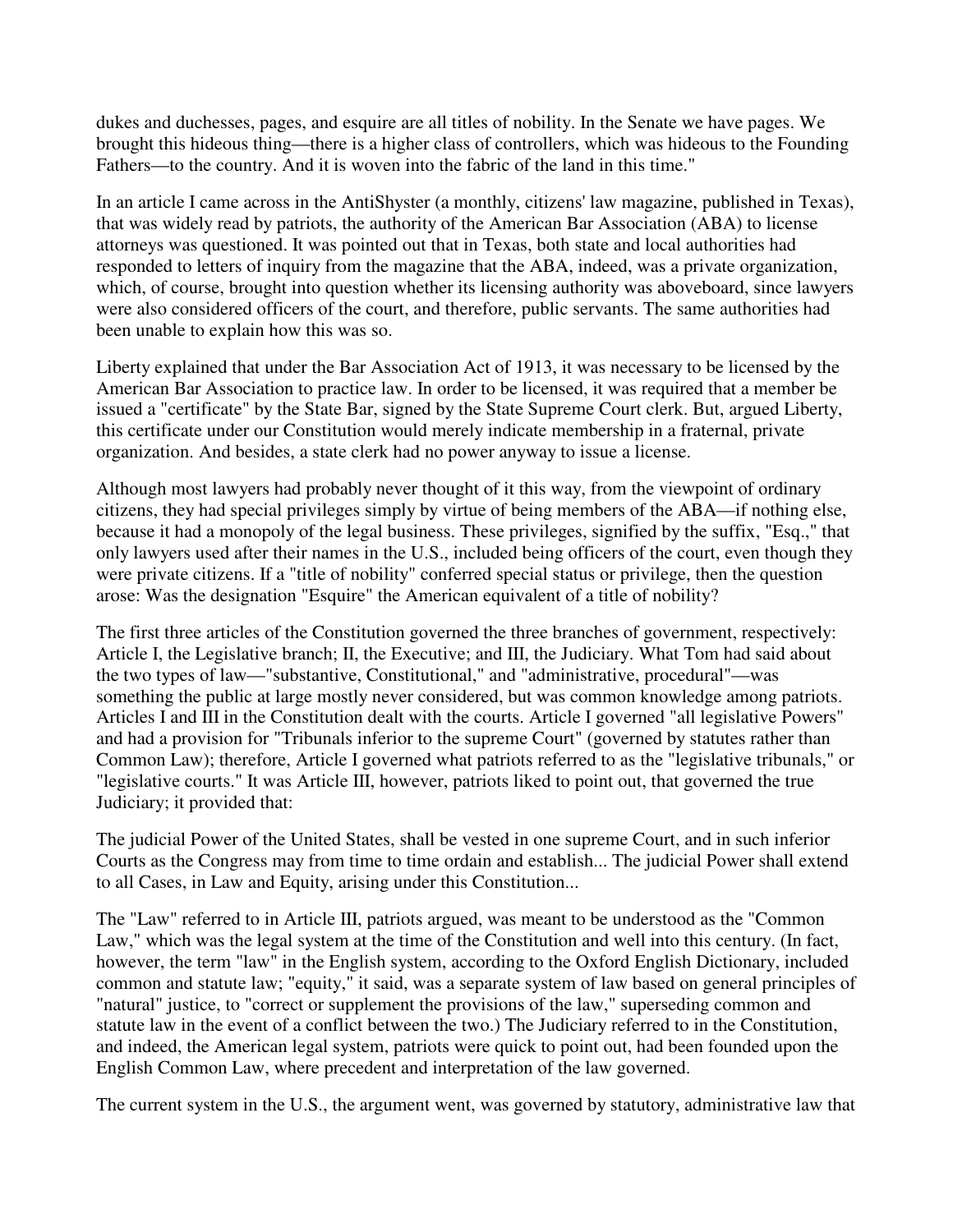derived its authority from Article I, governing the Legislative branch, under the provision for "Tribunals" in Section 8, which stated:

The Congress shall have the Power... To constitute Tribunals inferior to the supreme Court;

Today, much of this law came under the Uniform Commercial Code, or UCC, patriots noted, which also derived its power, not from the Judiciary of Article III but, from the Legislative branch's Article I, Section 8—from the clause granting Congress the power:

To regulate Commerce with foreign Nations, and among the several States, and with the Indian tribes;

The UCC, patriots believed, was the result, eventually, of President Franklin D. Roosevelt's efforts in the 1930s to greatly enlarge the scope of federal law. Written following World War II, in the UCC, the definition of commercial transactions had been twisted to include almost every activity—even when in the true sense of the word there was no "commerce" involved. Technically, the UCC applied whenever state lines were crossed, including by mail or telephone. In practice, today, this was often pushed to the point where an activity was considered "commerce" when state lines "could" have been crossed. The Framers had never meant for such a broad interpretation of "commerce," argued patriots, or for it to replace the legitimate function of the Judiciary, as provided for in Article III. Today, federal cases, and even most non-federal cases, were normally heard, as the patriot groups and the Militias liked to explain, in the legislative tribunals that derived their authority from statutes, not in true judicial courts, which Americans had a right to under the Constitution. And so, unknown to the general public, the true judicial court system had been largely set aside.

There were a number of Militia newsletters, one of which was the New Jersey Militia Newsletter (started that same spring). In one issue was an article with yet another (shocking to me) explanation for why the Constitution no longer had any authority in the courts, and why there was in fact no more separation of powers between the Executive, Legislative and Judiciary branches. Over the years, explained the New Jersey Militia, lawyers had instituted the little-known (to the public) English "Doctrine of Judicial Supremacy." This doctrine, in the United States, it was explained, had been put forth first in 1905 in the book, The American Judiciary, by Judge Simeon E. Baldwin—a professor of Constitutional law at Yale, Chief Justice of the Supreme Court in Connecticut, and one-time governor of that state. In an excerpt of the book the judge argued that there needed to be "some permanent human force, invested with acknowledged and supreme authority," always "in a position to exercise it" in case of the unexpected and emergencies. "The Judiciary," Baldwin had stated, "holds this position in the United States." (The New Jersey Militia's comment was that this was why there was a "growing Patriot and Militia Movement.")

A more comprehensive book on the subject, that had appeared in 1911, said the Newsletter, was The American Doctrine of Judicial Supremacy by law professor Charles G. Haines. In it, the professor had explained that under this doctrine, Congress was subordinate to the judges, not a co-equal branch of the government under the separation of powers as guaranteed by the Constitution. He wrote:

In the United States supreme power is exercised for most purposes through a judicial system in contradistinction to those governments in which the legislature is supreme and the courts subordinate...

With the few exceptions noted, the United States stands alone among the great countries of the world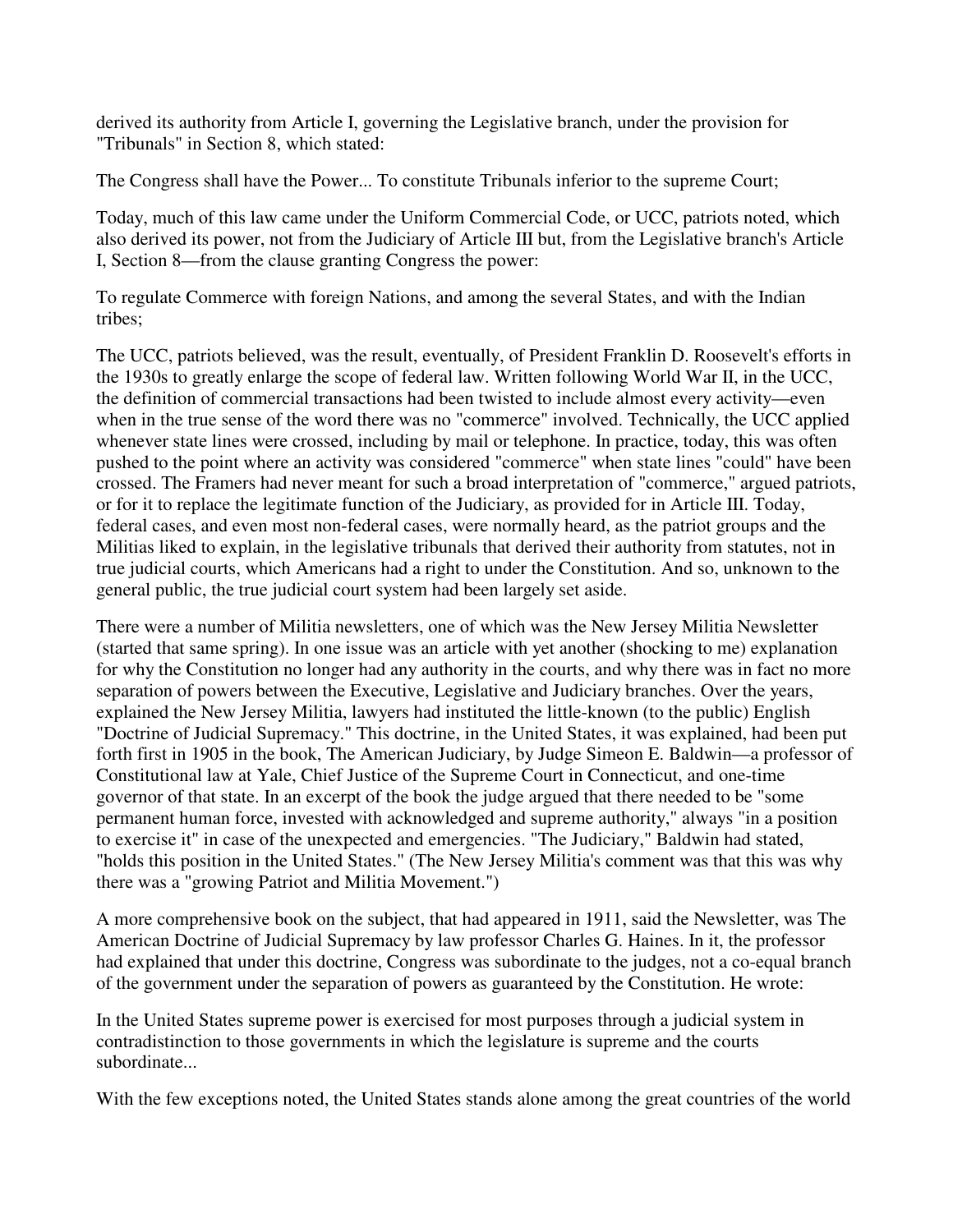according the judiciary the function of guarding the fundamental law and in establishing thereby judicial supremacy...

This principal of law and political practice which places the guardianship of written constitutions primarily in courts of justice, combined with the Anglo-Saxon idea of the dominance of judge-made law, constitute the basis of what may appropriately be termed the American doctrine of judicial supremacy.

(The Newsletter comment was that Judicial Supremacy was certainly not an American doctrine, nor was it Constitutional, but was, rather, "a judicial doctrine created by judges, intoxicated with power.")

The arguments by patriots that, on the one hand, there were no more true judicial courts but only legislative tribunals, and on the other, that there was judicial supremacy (in the legal system), might have appeared contradictory, but as patriots explained it, it simply meant that, in practice, the laws made by legislators, whatever the original intent might have been, once they arrived in the statutory and administrative courts, meant whatever a judge said they meant, period.

Louis B. Boudin, who had been an opponent of this doctrine, reported the Newsletter, in 1932 had published the definitive work on the Doctrine of Judicial Supremacy, Government by Judiciary, refuting the legitimacy of the system of Judicial Supremacy being practiced by the judges, on the grounds that it did away with a separation of powers:

Not only is the Judicial Power here described an entirely different governmental institution from the Judicial Power envisaged by [Supreme Court Justices] James Wilson and John Marshall, but it rests upon an entirely different governmental theory. The Judicial Power as understood by Wilson and Marshall was based on the theory of the separation of powers—the distribution of the powers of government among three co-equal departments; while the modern Judicial Power as expounded by Baldwin and Haines, and as actually exercised by our Judiciary, is based on the theory of the centralization of the powers of government in the Judiciary, which is thereby made the supreme political power in the nation.

And the theory of the separation of powers is not the only one abandoned by the modern supporters of the Judicial Power. There is a tendency also to abandon the written basis of the power and to substitute for a sort of Judicial Prerogative, claimed to be inherent in the office itself, independent of any written constitution either as a source or measure of the power. According to this theory, the judiciary is the repository of a higher law, of which the conscience of the judge is the only evidence and sole measure, which requires and enables him to declare "unconstitutional," and therefore null and void, any law which conflicts with that higher law as understood by him...

Boudin went on to explain that, "This new development in our constitutional law is based upon two historical theories," one English, the other American. "English judges claimed, and for a long time possessed the power to declare a law null and void for 'unreasonableness,' or because it did not square with the dictates of equity and justice as understood by the judges." This doctrine's chief sponsor (in the early 17th century) had been Lord Edward Coke. It had been incorporated into American Constitutional law (in the early 20th century) and supplemented by what Boudin described as, "a rather novel, not to say startling, theory of the American Revolution." Boudin described this theory, saying, "It is nothing less than the assertion that the American Revolution was but a lawyer's revolution, designed to revive and perpetuate in America Lord Coke's doctrine of Judicial Power." (The editor of the Newsletter quipped, "That's right, fellow patriots, according to the mind-set of our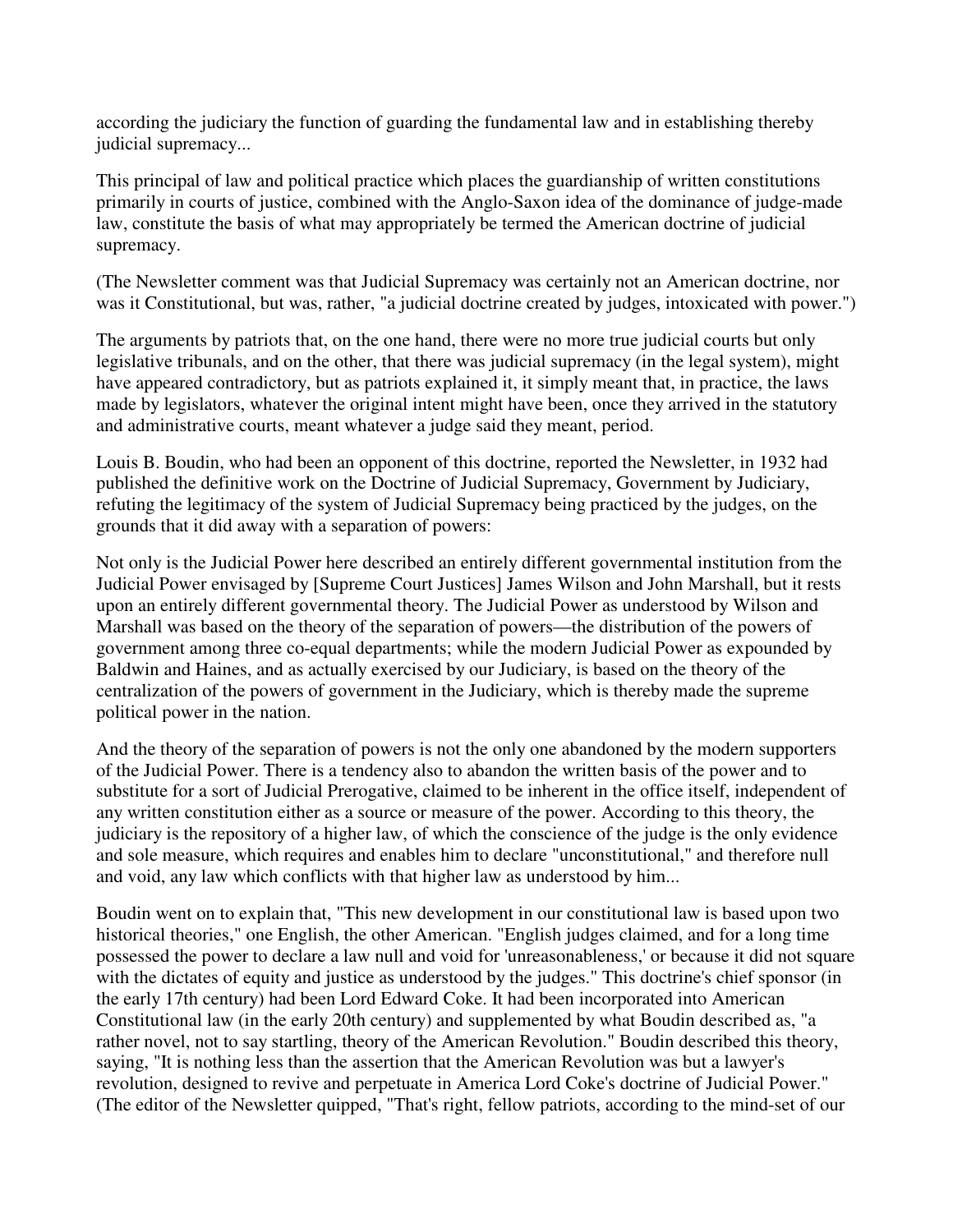judiciary, the real reason we fought the Revolutionary War was to free ourselves from the monarchy of King George and replace it with a Judicial Monarchy!!!")

In fact, explained Boudin, Judicial Supremacy in the United States "first took definite form in the report of a special committee appointed by the New York Bar Association," meeting between 1915 and 1917. In the final report, they said just that, stating:

In short the American Revolution was a lawyer's revolution to enforce Lord Coke's theory of the invalidity of Acts of Parliament in derogation of common right and the rights of Englishmen.

Boudin argued that, contrary to what the New York Bar Association had declared, Lord Coke's theory was not applicable in the United States because, unlike in England, in the United States there was a written Constitution superior to both Congress and the judges. Boudin wrote:

The thing to be remembered is that in Lord Coke's theory—whatever it was—neither the source of the judicial power nor its measure was based on any written constitution. The power was inherent in the office, and in its nature superior to the legislature. The overriding of the will of the legislature was not done ex necessitate, because of the compelling force of a written constitution superior to both legislature and judge, but by the requirements of right and justice as dictated to the judge by his conscience.

(Interestingly, Britain, still today, did not have a written constitution.)

At the beginning of the NJM article was a quote by Thomas Jefferson, who, although a lawyer himself, or perhaps because of it, had been deeply concerned about judges' and the Supreme Court's power. The author of the Declaration of Independence had written:

I do not charge Judges with willful and ill-intentioned error; but honest error must be arrested, where its toleration leads to public ruin. As, for the safety of society, we commit honest maniacs to Bedlam, so judges should be withdrawn from their bench, whose erroneous biases are leading us to dissolution. It may, indeed, injure them in fame or in fortune; but it saves the Republic, which is the first and supreme law.

At the recommendation of the editor of the New Jersey Militia Newsletter, I contacted the Erwin Rommel School of Law, which specialized in seminars and publications on how to represent yourself in court, and was popular with patriots. As part of an information packet, they sent me a present-day article from a mainstream publication, the American Spectator, titled, "Judges For Sale," which showed that questions about the legal system and judges were not confined to patriots. "Judges are indeed different from other officials," noted the article. "They are indeed exempt from ordinary forms of accountability." This, it said, allowed judges to behave in ways "that would not be tolerated in other officials." Listed were a number of current instances of judges' extravagance with taxpayers' money, as well as blatant conflicts of interest, including the acceptance of lavish gifts from interested parties, and the failure to adhere to ordinary norms of ethics, all the way from local judges to Supreme Court justices.

There was one school of thought among patriots that went so far as to reject the provisions for the Judiciary in the Constitution altogether, on the basis that the delegates to the Philadelphia Convention had been authorized only to revise the Articles of Confederation, not draft a Constitution. This movement within the movement deferred to the Articles of Confederation, which, they pointed out,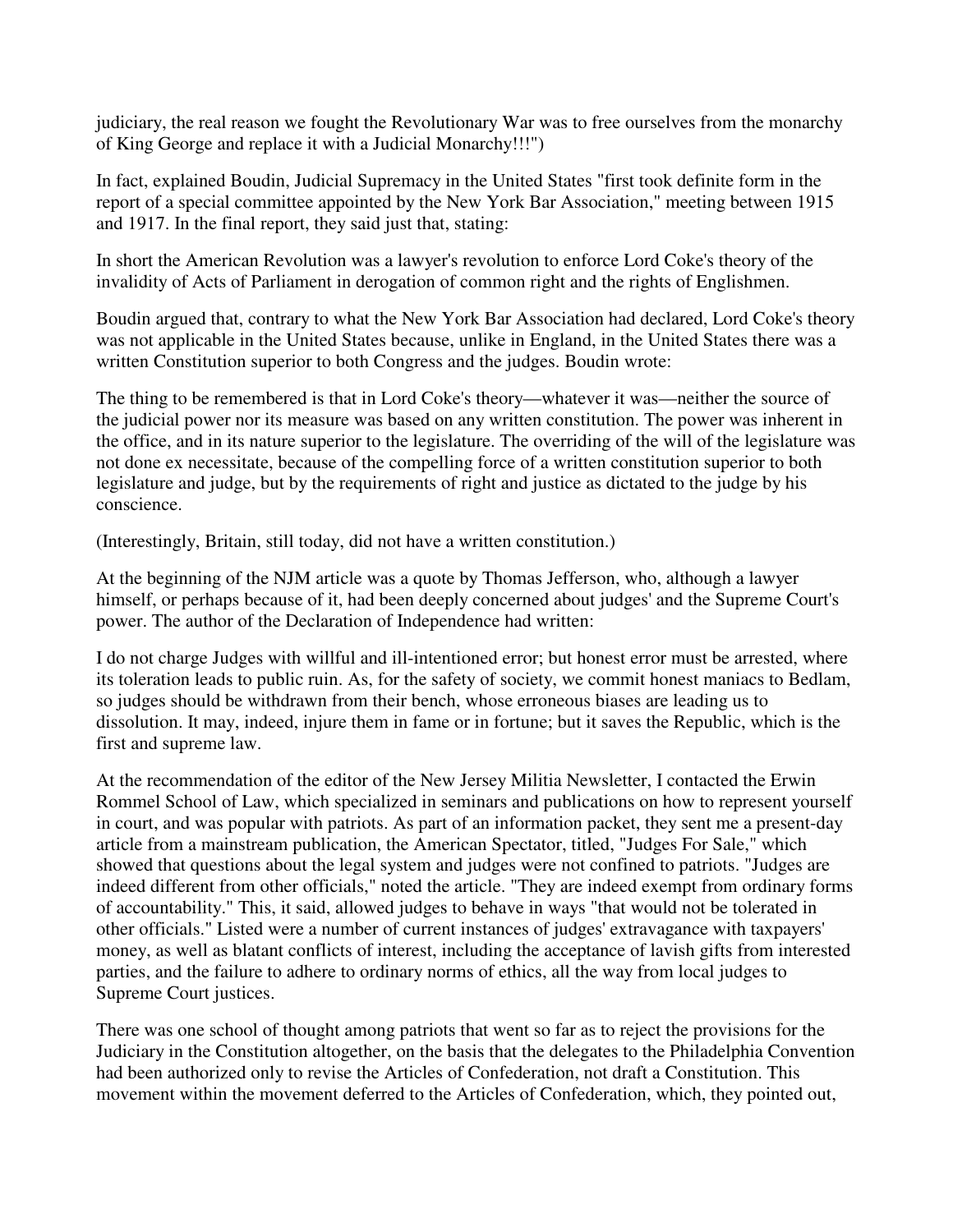had never been formally repealed. (Johnny Liberty, for example, considered the Constitution an addendum to the Articles of Confederation, meant only to "make a more perfect Union," not disband the Union of states as it existed already, under the Articles of Confederation.)

Because of the treachery of lawyers and Federalists at that time, went the argument, the Constitution had been deliberately left faulty concerning the Judiciary, having no provision for bringing into being the Supreme Court. (Patriots argued that, in any case, the current manifestation of the Supreme Court was not the Supreme Court the Founding Fathers had had in mind. The Founders had never envisioned that the Supreme Court would have the power to rule on how the Constitution was to be interpreted, thereby making policy; the Supreme Court, until after the Civil War, had been, rather, the highest court of appeals for cases under the Common Law.)

Ralph Boryszewski, a retired police officer and patriot in Rochester, New York, had put out a pamphlet titled, "The Unconstitutional Judiciary Act of 1789," that came into my hands early on (he had also written a book on the subject, which I read later, expanding on the same argument), where he explained that immediately after the Constitution was ratified, some of those same lawyers in the First Congress had formed a Senate committee to organize the United States Judiciary. For eleven months they had worked on a bill that was twice as long as the Constitution itself, explained Boryszewski, which really amounted to a series of Constitutional amendments—without going through the prescribed process. The bill had been passed by both houses, which, he noted, were controlled by lawyers.

This bill had established the Supreme Court and a system of federal courts with powers that far exceeded what had been intended in the Constitution, explained the former police officer, creating the offices of Attorney General and U.S. Attorneys. Also, the bill had established a system of adversarial proceedings such as to ensure that people would have to hire lawyers, and had adopted the English Common Law, under which the Colonists had been repeatedly abused. (Here was a patriot who refuted even the Common Law.)

Worst of all, Boryszewski pointed out, Section 17 of this Judiciary Act had granted judges the authority to override a jury's decision (declaring a mistrial) and hold a new trial. The act had also conceded to judges the power "to punish by fine or imprisonment, at the discretion of said courts, all contempts of authority in any cause of hearing before the same." (Federal judges were thereby allowed to make uncontestable decisions canceling jury verdicts, and about what constituted "contempt of court." The latter, explained patriots, amounted to bills of attainder, or punishment without due process, which were forbidden in the Constitution.)

The people earlier had opposed the establishment of lower (federal) courts, said Boryszewski, because they had regarded them as a "dangerous link to the Supreme Court for maintaining federal supremacy." Ironically, he pointed out, since there was no "Supreme Court" sitting at the time, this bill could not be challenged. The Supreme Court should have been seated prior to the passing of any act by Congress, but the Constitution had not provided for the enabling of the Court, leaving the number of justices open, and no oath of office for them.

Thomas Jefferson had made known his feeling about the judiciary having too much power when he had said:

To consider the judges as the ultimate arbiters of all constitutional questions is a very dangerous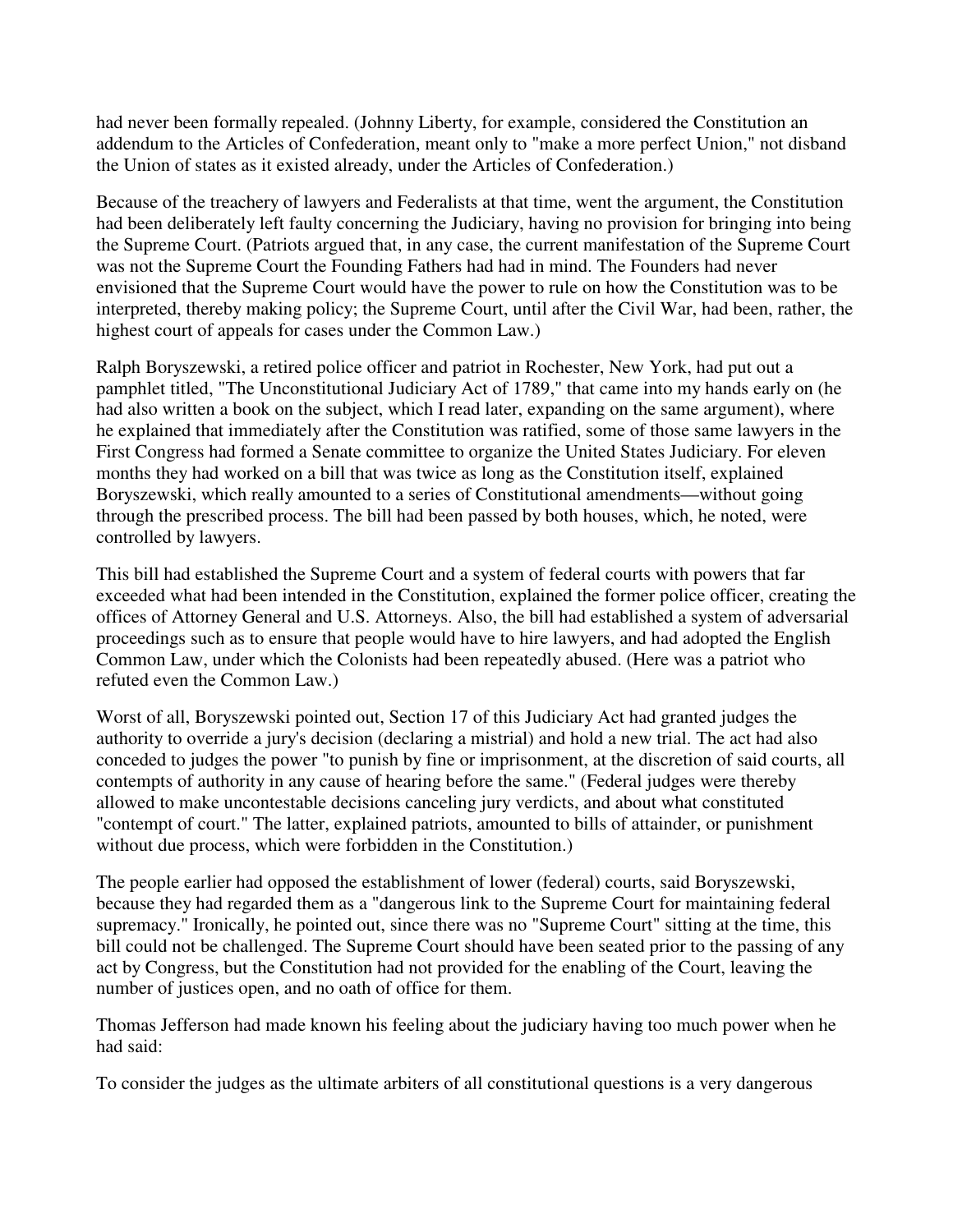doctrine indeed, and one which would place us under the despotism of an oligarchy.

Tom continued, "To reestablish the Constitution, we would have to have free and fair elections. We do not have free or fair elections. We have not had for a long time. Vote fraud has been with us as a part of our society for years and years and years. I remember back in the '50s, it was acknowledged in the Congressional record that voting machines could be tampered with, and today it has been tuned by a fine ear. Today, electronic balloting leaves no track record of paper ballots to count."

I would learn from material afforded me by the Militias that the computer software for counting votes was considered proprietary, and therefore not open to public scrutiny. So there was good reason to doubt that elections were always fair. The patriots and Militias pointed out that the mainstream media, when it reported at all on vote fraud, mostly stuck to issues of multiple voting or votes cast by unqualified persons. But reporters almost always stayed away from the far more serious matter of electronic vote fraud. Indeed, after the fall elections that year, startling new evidence that there were two-way modems inside many of the computers, capable of being reprogrammed at a distance (like telephone answering machines) would be brought to light in the patriot community. The information would come into my hands later that year.

Tom continued, "Money should not be used as the criteria to hold a person away from running. New York State requirements to get on the ballot, even for someone like Pat Buchanan, are impossible. Forbes got the access, with his money. Buchanan, even so, did not get on all the ballots in the state, there are so many hoops to jump through to be a candidate. Rulemaking today is so complex that almost no one can say he lives not violating the law. Mowing the grass, you may be killing an endangered species, if someone took the time to prove it.

"Buchanan was ignored by the media. Alan Keyes was also a substantial candidate, and he could hardly get out of shadowy obscurity. The press made sure of this. Who is the press to decide on this? Only certain candidates are allowed to participate in the debates. Perot had enough money to buy his way in last election. But others are not shown at all."

That spring, in the Republican primaries, conservative talk-show host Pat Buchanan was running against Steve Forbes (owner of Forbes Magazine), black candidate Alan Keyes, and Senator Bob Dole. Already, Buchanan had won the critical primary in New Hampshire and done well in Iowa. Ignored at first, Buchanan's minimally-funded campaign had nevertheless taken off, and he was being given prime time in the news every day. It had quickly become obvious that he was playing to the patriot community and their concerns, as well as the Militias. His message was populist, pressing for the de-globalization of the economy. He called for abolishing NAFTA and getting the U.S. out of GATT to protect small American businesses and jobs. He also advocated doing away with affirmative action and gay rights laws as well as banning abortion (the ultimate rankling points for liberals). He stood steadfast in favor of gun rights and the Second Amendment.

"Lock and load," he would say, his eyes twinkling, a tacit reference to rifle target practice—and the American Revolutionary War. He also made frequent reference to "peasants with pitchforks," alluding to the disenfranchised American farmers (recalling the French Revolution, where a king and his courtiers, who lived off the impoverished peasants tilling the land, had been toppled). Reform the IRS, get rid of socialism, stop the invasion by illegal immigrants undercutting Americans in the job market, defeat the New World Order and Globalism! America first! Buchanan supported the badlyneglected Tenth Amendment and states' rights, and called for doing away with foreign aid. Israel was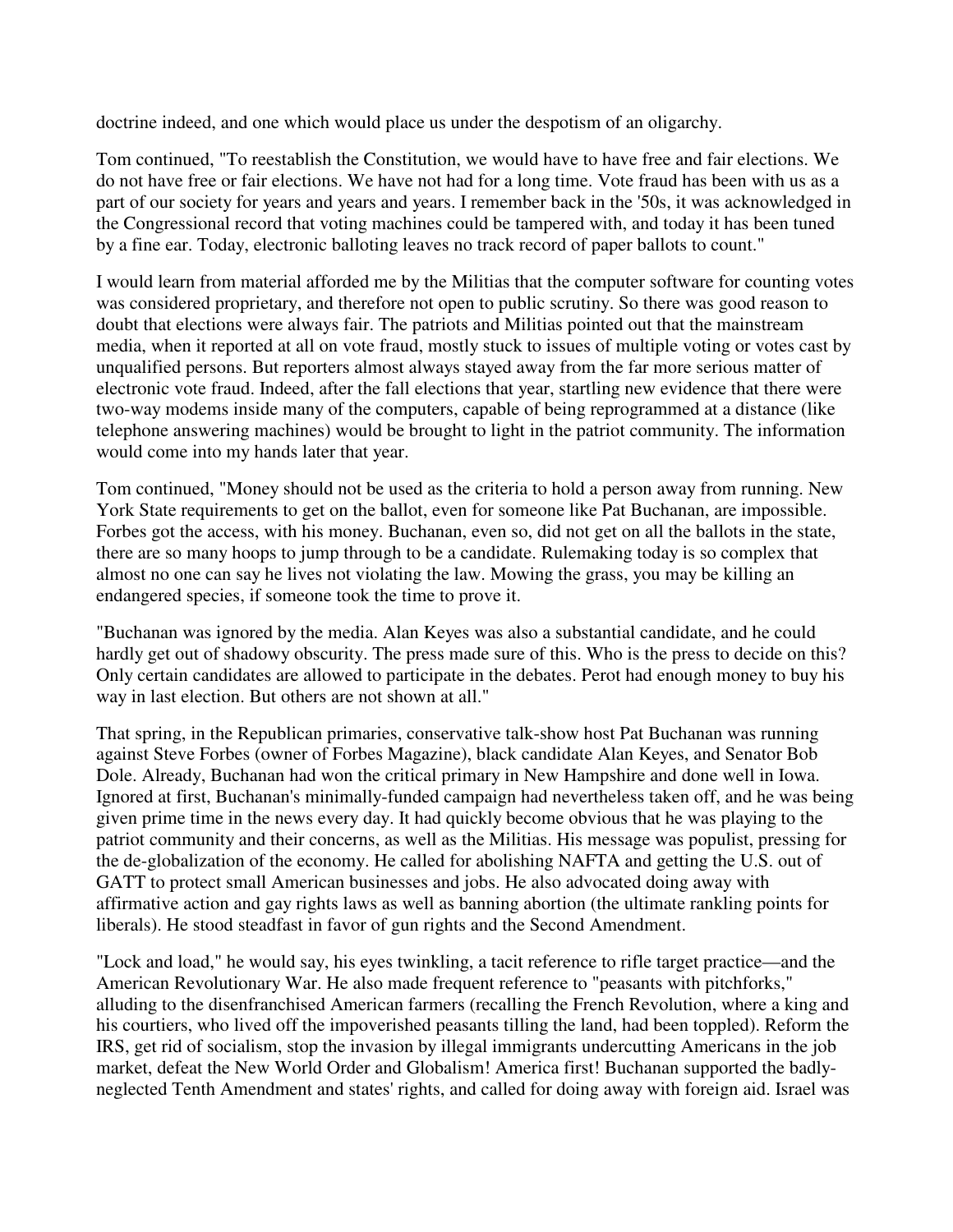the largest recipient of U.S. aid, and already in the past, Buchanan had been taken to task and labeled "anti-Semitic" for suggesting that the Israeli lobby exercised too much power in Washington. The "Amen corner," he had called it.

During these spring primaries, at around the same time, a major scandal erupted when CNN reported that one of Buchanan's top advisers, Larry Pratt—executive director of Gun Owners of America, a Washington, D.C., gun rights group—had ties to the Militias, with the media portraying them as white supremacists and neo-Nazis, and again, as being somehow tied to the Oklahoma bombing. Pratt was forced to step down as the campaign's co-chairman, and Buchanan's campaign took a serious dive, from which it never recovered.

I asked Tom who the overall commander of the U.S. Militia was. He replied that he didn't know, explaining, "We operate on the basis of a need to know." So I asked if it hadn't occurred to him that maybe it was being run by the government, or even someone like George Bush, in order to know what the Militias were planning, to gain control of them, as part and parcel of the plan for the New World Order.

His reply was, "I'm not afraid the enemy is controlling us. We have the commonality of the Constitution. We see things from the Constitutional perspective. There is the same perspective all over the country. We may not agree on the UN, or abortion, or whatever; there are gradations in terms of what it is the Militia is about. You see, what's happening in Montana is a good example. We knew about the Freemen. We have the tapes and all—Leroy Schweitzer is the godfather of this information—and we're doing some of the same things they are doing, but they started it. But why should we go from New York unless they need us? They have a Militia in Montana, grass roots."

Tom was referring to the very tense standoff in Montana that had started on February 25, between a group being called the "Montana Freemen" and the government. Of the group of thirty-some Freemen and their friends who had taken refuge at a ranch outside Jordan, Montana, twelve of them had been charged with filing "phony liens," writing "bad checks" and "threatening judges," as the media reported it. Like most people in that part of the country, the group had weapons, and the Freemen were being described by the media as "heavily armed," and an "anti-government Militia."

The story, however, was far more complex. It was true that most of the Militias had openly taken the side of the Freemen. The Freemen, however, were not a Militia, and the Militias said they had taken the Freemen's side because they feared another Waco. The Freemen, like the people at Ruby Ridge and Waco, held religious beliefs that were outside the mainstream, and they vocally subscribed to the Second Amendment right to self-defense, in the political sense (as a check against tyranny). They were holding out against arrest on the Clark ranch—which had been in the family of owner Ralph Clark for several generations—where they had begun to sequester themselves in the fall the year before, after a fellow Freemen was arrested.

Earlier, the Freemen had established a "township" on the Clark ranch, that they named Justus—the old-English spelling for "justice," and a pun on "just us." Invoking the Constitution, they had set up their own Common Law court and appointed a Justice of the Peace. They had proceeded also to invoke the power to carry out the death penalty under the Common Law, as it had once stood, for such things as murder and treason. This went to the very heart of the matter concerning the all-out government siege. The Freemen, in their newly-formed court, had tried several judges, in absentia, for breaking their oaths of office to uphold the Constitution, which in the Freemen's view constituted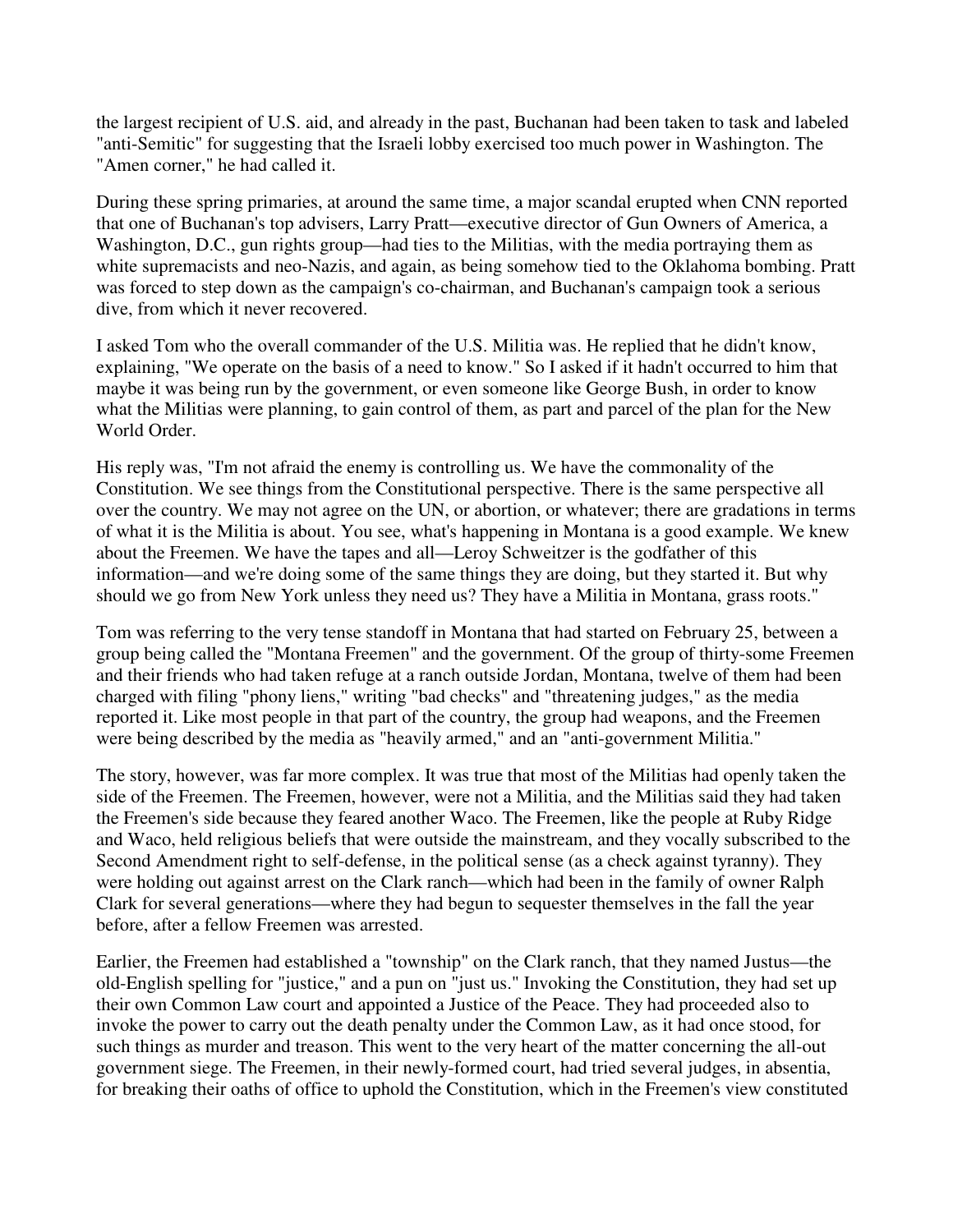treason. These Freemen had then raised their voices, threatening to carry out the executions, while at the same time acknowledging that their jurisdiction was limited to Justus Township. The judges, however, feared something the government itself on occasion resorted to—being kidnapped and taken to Justus for trial.

The Freemen had tried a number of other public officials also for breaking their oaths of office, and they had all been found guilty by default when none of them had showed up for trial. With these judgments, the Freemen had obtained liens against their property in the regular county clerk's office, and had begun issuing credit drafts, of the sort normally used by farmers (where liens could be used as the credit), to pay off debts and make purchases. At the same time, the Freemen were conducting seminars for people around the country—given by two of their members, Leroy Schweitzer and Dan Peterson—to teach other patriots how to do the same. The ideas of this particular Freemen movement (there had been others earlier, linked to Posse Comitatus), which had started in the beginning 1990s, at the same time the patriot groups and the Militia movement were heating up, had spread widely throughout all these groups.

Ralph Clark, the owner of the ranch, went the story, at one point in the late 1980s had failed to pay his mortgage, crying foul, and the bank had recently auctioned the ranch off. A relative had bought it, but Clark refused to move. When the local authorities had failed to remove him, the relative had moved to get the FBI involved: he wanted to sell the stores of wheat and begin spring planting. The Militias were appalled when the first thing the FBI had done was kidnap Schweitzer and Peterson on March 25 (just like the officials judged guilty of treason feared would be done to them), with undercover officers posing as satellite dish installers. At a far place on the ranch, Peterson had been subdued with a stun gun and Schweitzer had been hit over the head. The following day, the FBI announced that they had arrested the two Freemen at the Post Office. The arrest warrant, however, appeared only several weeks later in the court docket.

Schweitzer's daughter had been to the prison to see her father a few days after the arrest, and had published an affidavit on the Internet, dated April 11 (which circulated widely among the Militias), describing his circumstances. She wrote:

He described in detail how the federal marshals put shackles around his ankles and wrists so tightly that he bled. He said they strapped him in a chair and kicked him in the legs, hit him in the face, grabbed him by his hair and yanked his head around, pushed in on his ears with their fingers until he almost passed out, and pressed on the backs of his fingernails. They turned down the heat in his cell, took his blanket and his mattress and left him in only his t-shirt and pants.

The following day, said daughter Brandie Schweitzer, they had moved her father to a medical center without notifying the family, and it was only after repeated calls during the next four days that she had been able to locate him. At the medical center, she and her brother had gone to see him again, and had found him with a tube in his nose for force-feeding, which he said was very painful; he had vowed not to eat until he was given a "grand jury trial." Every time they inserted a tube, he said, he was x-rayed against his will, and they had told him that if he pulled the tube out they would put a bigger one in, that would hurt more. He said they had also threatened to start breaking his bones, and a doctor had told him that if he managed to get released, they would "shoot him up with cancer first." There were bruises on the insides of his elbows, and on his hand where they had inserted an I.V., and he said he could smell drugs put in him through the nose tube. Considering that the crimes he was charged with were white-collar—no different from, say, Michael Milken, who had run a junk bond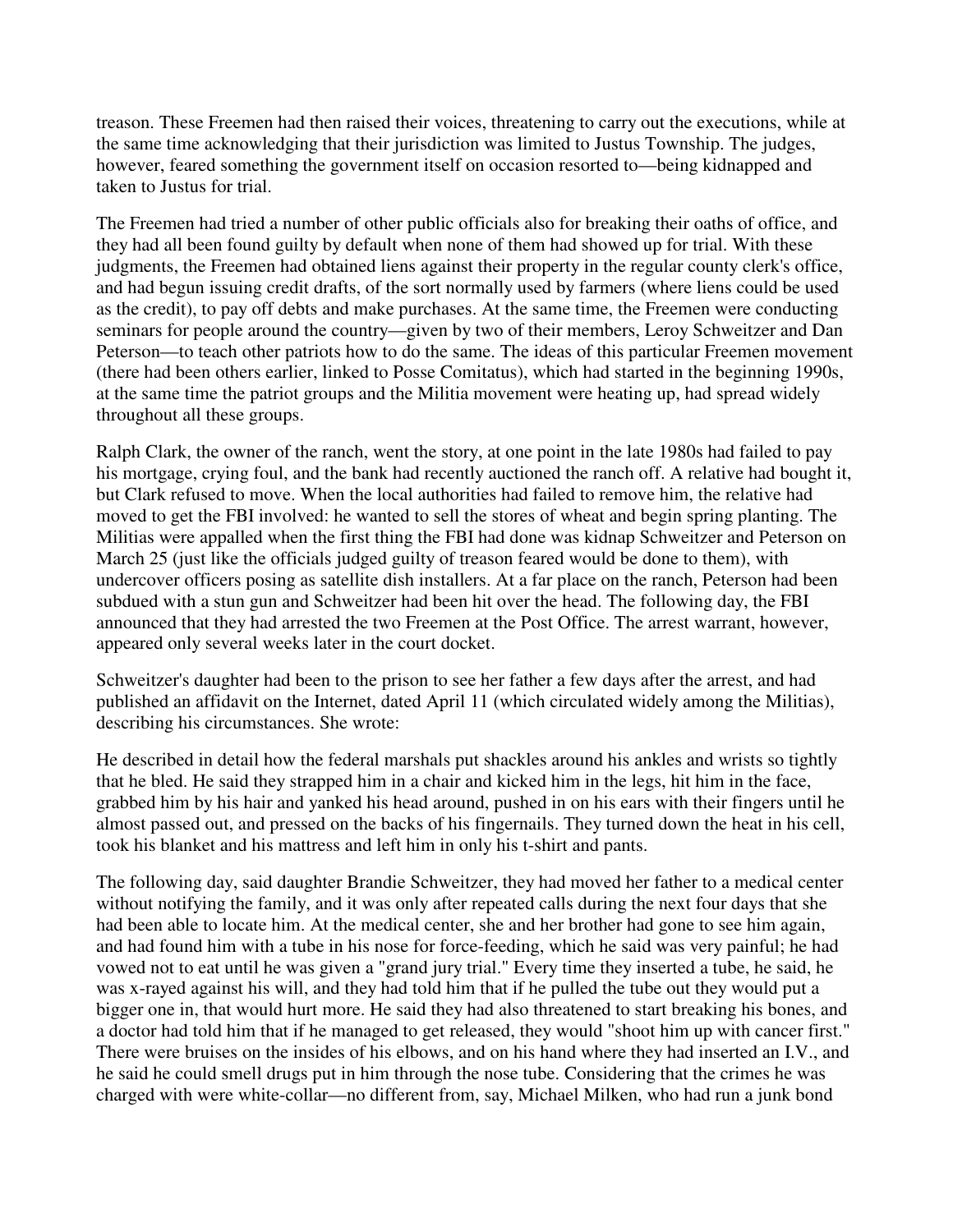scam on Wall Street—patriots liked to point out that this treatment was highly unusual.

At present, the Clark ranch was surrounded by a collection of law-enforcement agencies, including some 600 FBI agents, with the people inside with their families and friends, charging that the FBI and the federal government had no jurisdiction over them, and vowing to fight to the death rather than surrender. The FBI, the Freemen did not recognize because the United States government system, the argument went, was one of "delegated powers," and in the Constitution the People had granted no "police powers" to the federal government. Therefore, the FBI was unconstitutional.

I was sent a copy of a letter dated June 17, 1986, from a Marlene C. McGuire at the Library of Congress, which indeed said:

Our research shows that while most entitites within the federal government are officially established and defined by charter, the FBI is not. The Attorney General created the FBI in 1908 (The United States Government Manual 347-8 (1904)). The bureau's activities have since been outlined by various statutory authority.

She went on to say that a "formal charter" had been proposed at one time, but was not approved by Congress.

The Freemen were agreeing to be tried in court, but only in a Common Law court under Article III of the Constitution, not an Article I court. They also, however, demanded to be tried under an 1802 law that stipulated that a jury for a Freeman (defined at that time in some places as a white, male landowner), needed to be made up of other Freemen. (As was pointed out, however, by other patriots, this law had long been defunct. The Freemen's reply to this was that all the laws that came after the Civil War were null and void, on the grounds that there was no longer a legitimate, Constitutional government.)

The national media were camped out a mile from the ranch, playing up the standoff every day on the news. They regularly described the Freemen as "white supremacists" and "anti-Semites," and there was beginning to be talk (as there had been at Ruby Ridge and at Waco to justify a government assault) of this being a "fortified compound" and that the family members and friends inside were "hostages" and the children were being mistreated and needed to be "rescued." Patriots and Militia members were increasingly worried that there could be a replay of Waco.

Tom continued, "Aside from the Freemen situation in Montana, it could be any one of many ongoing situations around the country, even one in New York, to set things off. For example, in the summer of 1995 we had an action in New York, and forty states checked on us. It was over a zoning dispute in the town of Perry. It was in the Rochester press. Jim Dacey of the Chemung Militia received a court order that said he had to move his mobile home off his property. We went to the sheriff and told him that this man was attempting to avail himself of the court processes. We told him we would not allow Gestapo-like action, and to leave him alone until he exhausted the court processes, however long that took. We got the sheriff to understand this. We would have put thousands of people there."

Jim Dacey's plight, I would learn later, had been described in a series of press releases during the summer of 1995, by fax and over the Internet, put out by Norman Olson, Commander of the Northern Michigan Regional Militia (he was the Baptist preacher and gun store owner who had founded the Michigan Militia, whom Tom had mentioned). Dacey's case, it seemed, was typical of certain injustices over property rights, that were happening with increasing frequency all around the country,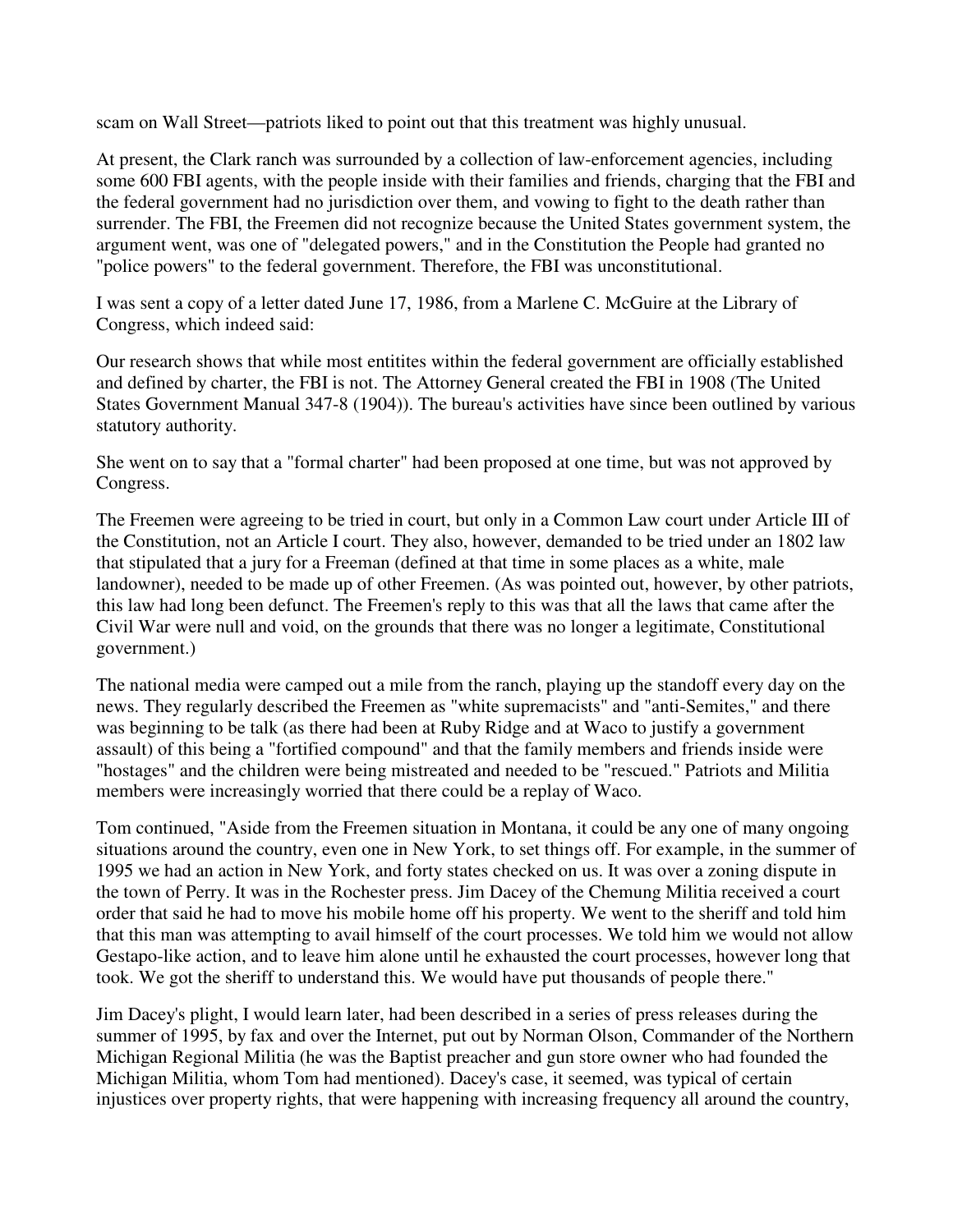fueling the Militia movement.

Olson's first release was titled: "New York Patriot Stands Alone Against the State: New York Militiaman Vows to Defend Property With His Life, if Necessary." Datelined, "Perry, NY, July 27," it began, "A 4-year legal battle between local officials and a militia member may be nearing a fatal conclusion in this small town between Buffalo and Rochester. In a 'David v. Goliath'-like struggle, James P. Dacey, 41, father of six, of Perry, stands alone against a zoning board intent on removing his manufactured house from property the board claims is unsuitable for 'trailers.'" The press release explained that Dacey's home was not a trailer, but rather, "a manufactured home sitting on a block foundations and cannot be moved," complying fully with the federal guidelines in the "National Mobile Home Construction an Safety Standards Act of 1974." Notwithstanding compliance with the law, however, the Zoning Board order had been upheld by the New York Supreme Court.

In the several releases, it was explained that in 1992 Dacey had requested a variance for his manufactured home and had been turned down, and although the town judge subsequently had ruled in his favor, saying that the zoning laws were outdated and not in compliance with the federal standards for manufactured housing, and even though Dacey's five-and-a-half-acre lot was back in the woods, off a dirt road, and there were half a dozen mobile homes in the same zone, nevertheless, the (state) Supreme Court had upheld the order to remove the home. The Zoning Board's attorney had demanded that Dacey be handcuffed and physically dragged off his property along with his trailer, but the Supreme Court, instead, had imposed a \$50-a-day fine for every day that Dacey stayed on.

"I have not had my day in court," was Dacey's response. "They have violated my rights. I am not asking for preferential treatment, only justice. I want to plead my case in a court of law. Until then I will stand," it said in the release. The Supreme Court, it was explained, in fact, had never overturned the lower court's decision that had been favorable to Dacey, but merely ignored it. The local judge who had ruled in Dacey's favor, said the Zoning Board's actions reminded him of the corruption of a "Good Old Boys' Club," with variances and favors granted to residents who were in favor with the town government. Among several other irregularities that were noted in the various releases, the zoning inspector, in violation of New York laws, it said, owned a contracting firm. In Dacey's behalf, Militia Commander Norman Olson declared:

The Dacey matter is prime evidence of government corruption and the resulting abuse of citizens. This harassment must not be tolerated. Jim's father left school after the 8th grade to work the local coal mines and later worked in the steel mills. Jim is a father of six children who are learning very vividly what the tyrants are doing to their father. Jim Dacey needs the people of New York to support him before he is shot down like a dog. I am calling on people everywhere to support James Dacey to help him get his day in court and to plead his case before a jury. I pray that it does not happen, but if it comes to Jim defending his property against armed jackbooted Gestapo thugs, the citizen militia will most likely be there. We don't want war, but if corrupt government gangsters want the war to start in Perry, NY, we may not be able to avoid it. Its their choice now.

If, at first, Olson's reference to Dacey being "shot down like a dog" had sounded to me like a gross overreaction to what was merely a zoning dispute, my thoughts on this would change over the coming months. Over and over, I heard about instances around the country where people had been subjected to injustices by government authorities, that had ended in police brutality—often, over land disputes in rural areas. Indeed, I was told on a number of occasions about such cases, where people ended up being shot dead by law enforcement. The police invariably claimed that they had simply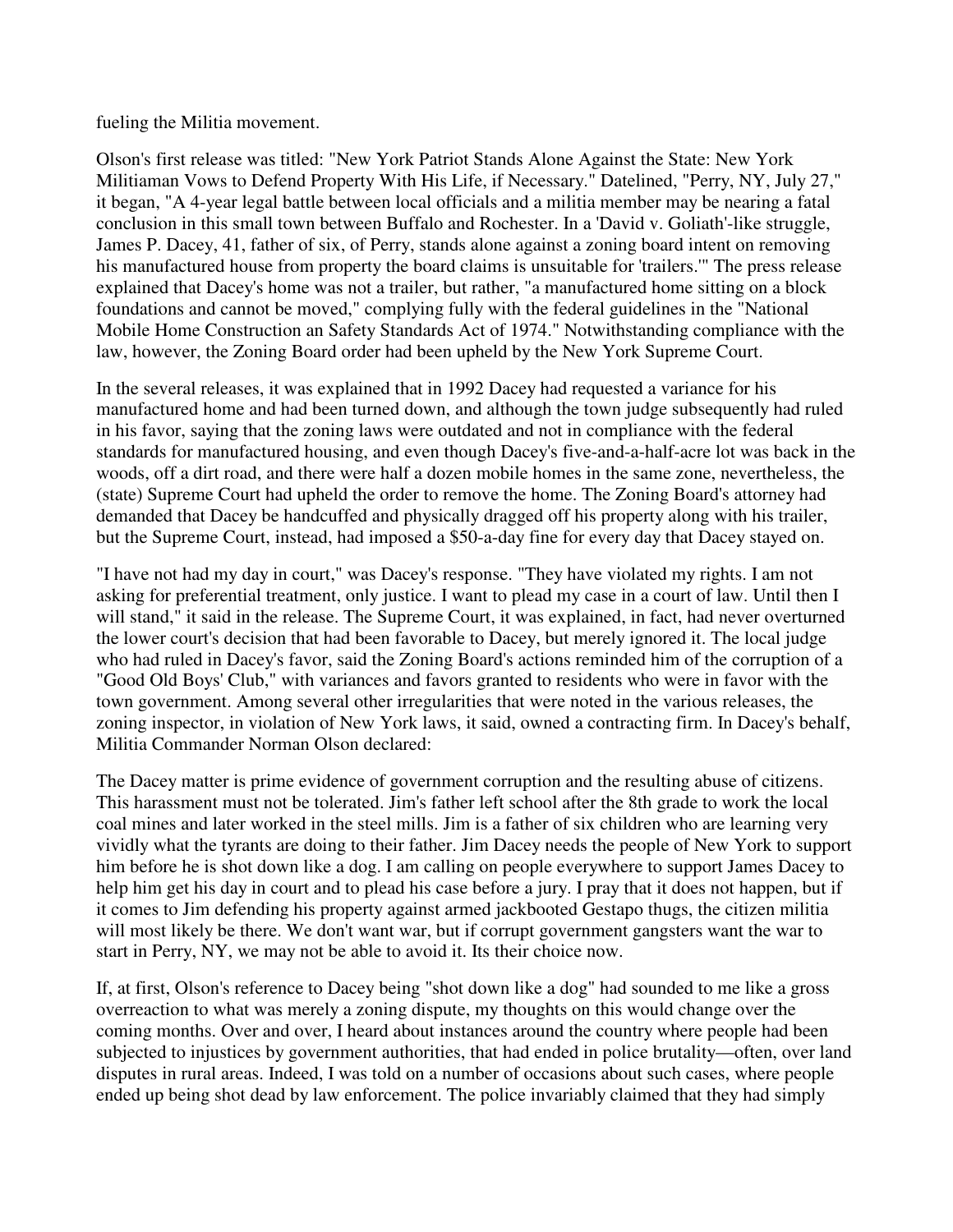been defending themselves, or that the person had committed suicide, and there was rarely an investigation. All too often, however, those close to the situation said the person in question had been shot in the back. These cases were never reported in the national media.

Indeed, in one such incident later that year, a fellow member of Jim Dacey's Chemung Citizens Militia, who was also involved in a property dispute, was shot by the police in his home, not far from where I interviewed Tom Church. (Although neither Dacey nor the other man lived in Chemung County, they belonged to the Chemung Citizens Militia, perhaps because it was the most visible Militia in the area.) Unlike Dacey, however, this other Militiaman did not request the presence of the Militia, and he was at home alone when the police came to remove him from the property

### Chapter 4

### OF COMMON LAW, JURY RIGHTS, FOREIGN AFFAIRS, TRADING

### WITH THE ENEMY

If in the opinion of the people the distribution or modification of the Constitutional be in any particular wrong, let it be corrected by an amendment in the way which the Constitution designates. But let there be no change by usurpation; for though this, in one instance, may be the instrument of good, it is the customary weapon by which free governments are destroyed.

#### George Washington

"When we get our back up as a nation, believe me, the federal government does not have enough force to inflict their will upon us," said Tom. "New York is relatively weak compared to other places. It is a very liberal state. I find myself to be a liberal in some respects.

"The sheriff sent a command-center vehicle to remove Dacey and his home, with a couple of National Guard armored vehicles, one of which was carrying an ATV military vehicle. We knew they were coming across the county. They were going to make the town of Perry's highway garage a command center. So the phone rang there, and the sheriff's personnel were told to leave the area immediately with the command-center and National Guard vehicles. We told them that if they were not gone in five minutes, to radio, not for backup, but for bodybags. The vehicles turned around in a matter of minutes, and they headed back over to Warsaw, to the sheriff's compound. And they never came back again.

"The National Guard unit in Buffalo had 200 men on standby," he said, a touch of humor entering his voice when he added after a pause, "which would have been a jolt." As Tom paused to consider what this "jolt" would have been, the corners of his bearded mouth curled up slightly. "Fortunately," he continued, "Sheriff Kaplow decided to remain dormant. He's not really a Constitutionalist at heart, but he decided against bloodshed. The National Guard unit only stood down from the alert in December. This is still an ongoing situation.

"There is another situation in the Adirondacks near the Raquette River. A five-generation Adirondacker has been prohibited from building a cabin on his own land. In that case, the Militia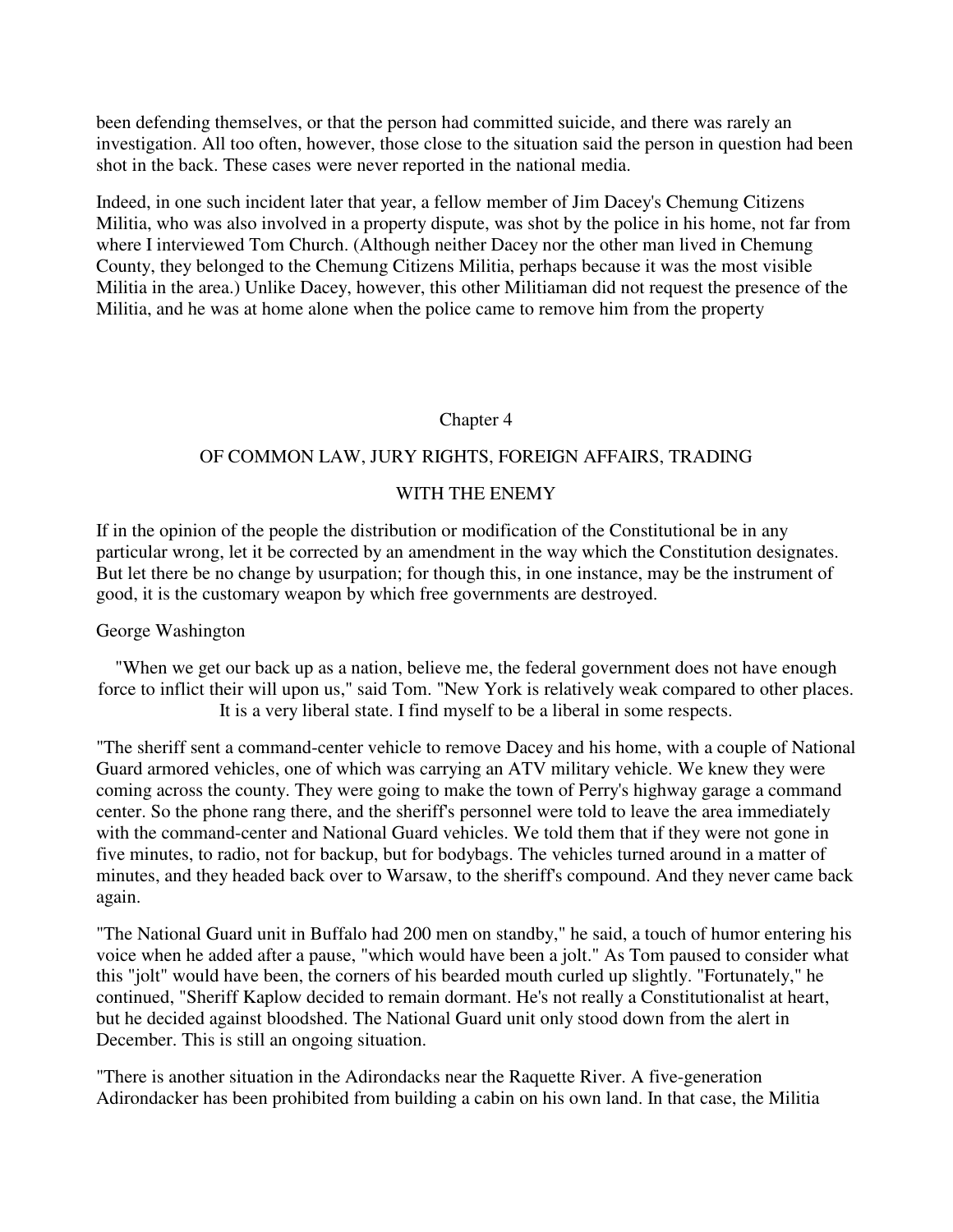showed up and shots rang out, and the state police vacated the area in a hurry, never to return. He has since beaten back the initial court actions taken against him by the Adirondack Park Agency. It has cost him time and money, but he's fighting it through the legal process, which is all that we would ask—to allow him to follow the legal process, as is happening. The Adirondack Park Agency is like a super zoning board that covers the whole area of the Adirondack Park—what they call the Blue Line. Even though some of the land is privately held, its still within the Blue Line. This Park Agency, which is not elected officials, has dictatorial control of the land.

"Somewheres across the U.S., there will be someone under duress of heavy-handed government, and everywhere there are Militias. If Jerry ever needs us, we're there, and vice versa." (Jerry Loper of the Chemung Militia.) "There's a situation bubbling up right now in the Albany area. A man has a farm there in a very rural area, and his home burns. He moves into a trailer, and the elected public servants, instead of helping, set upon him, and they have him arrested. Mobile homes, they say, are not allowed. The audacity of providing for his family before he gives homage to the government! A mobile home, he is told, will be allowed for three months, with a three-month extension, while he is building a new home. But he hasn't been able to get the insurance money. He was in jail for eighteen days, and is in contempt of court now. But he has joined the Militia, and isn't going to leave his house this time to go to jail. He's going to fight the government, with aid at his side if the government comes again.

"If we start the process, where shooting occurs, we aren't stopping just by driving them off the property to the county highway. After the scale tips that way, we're not stopping until we clean this whole sorry affair out. There's gonna be people like you see with that Justus Township out in Montana, who have a town symbol of a noose. We're going to hold court and we're going to deal with these traitors. Many of them have already been put on constructive notice, just on a local basis, along with many of our public officials that are already subject to liens.

"Down in that area of the state, there's a county where you've got a family-court hearing examiner liened, a family-court judge liened, a State Supreme Court judge in the county liened, the sheriff liened, the county court clerk liened. They're all in a conspiracy to violate the people's rights. These people are without an excuse, but they'll be given a trial. I can guarantee you that the appeal process won't last more than the time that they'll be giving the appeal to their Maker, for his mercies, upon entering into the eternal life that they may have. They'll be given a trial, but the facts are very clear.

"The case will be made against them that they've taken an oath, and if it is shown that they violated this oath, and they're traitors to their oath, they're gonna be executed. With this oath goes serious responsibility. This is why our country today is where it is, because these people have been engaging in this condition of which I spoke earlier, of 'mixed war.' They've stopped all the proper means of redress. The courts are closed off to the People. The courts are a futile exercise for the people who know and have experienced what they do to you in court.

"The liens that we're doing are not done through the judicial process. They're done through nonjudicial process, the UCC, which the government itself uses, because then the judges cannot be involved in covering the tracks for their fellow attorneys, who are also public servants—quote, unquote. They'll be given trials, but they're not going to have the benefit of the judges who've allowed them to do what they've done with impunity. They will be tried before The People.

"I hope you'll put somewhere in your book, where it is the power of the 'supreme Court' emanates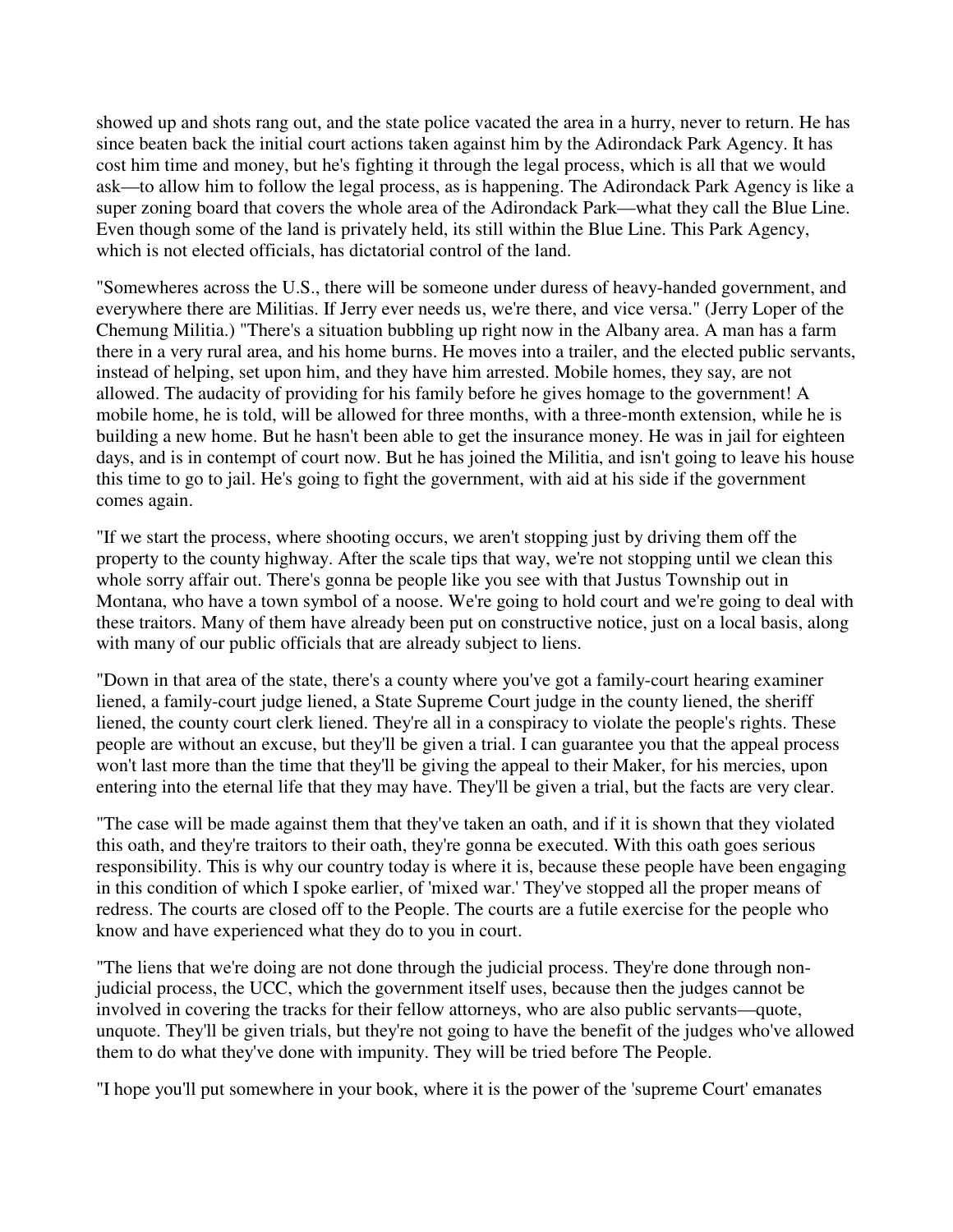from. And I'm not talking about the one in Washington. I'm talking about the one that Leroy Schweitzer and other people have in various states out and around the territories. We're talking about the Constitutional Common Law court, Article III of the Constitution, where the 'supreme Court'... Leroy Schweitzer talks about it, and about the other courts devised by the legislatures—Article I courts.

"Today, what we see are 'legislative courts.' They're Article I courts. The Common Law court is becoming an anachronism. Its little vestiges left of it that you can see. If you pull up a McKinney's book of law, you'll see all the statutes refer to the Common Law, but its all been concealed from the minds and eyes of the current generation of inhabitants on the land. They don't understand about the legality of the Common Law Constitutional court. Where does it emanate from? Where do we get the idea that we can do this? Article III of the Constitution. Even lawyers don't understand this.

"The Supreme Court in Washington, with its black-robed men and women—John Jay, a New Yorker, was the first Supreme Court Justice. If you read some of John Jay's cases—now, where is the jury that was there then? We don't have a jury in Washington any longer, do we? Something has changed. The Common Law, Constitutional, Article III court has been bypassed and deemphasized in the legislative tribunals that we see in Washington and other places like state capitals. These Article I courts have come into prominence, all brought on by the American Bar Association and by lawyers because the Common Law courts allowed others than lawyers to practice before it. They couldn't have that.

"My philosophy, and of the U.S. Militia—all our members believe the same thing—is, we need to do everything possible today of a peaceful nature to bring the government back into line. The U.S. Militia requires its members to vote. You have to vote. But I must tell you, I know that there's vote fraud. I don't believe my vote is adequately or accurately portrayed in the results. Even in their government courts—not a Peoples' court, its a legislative tribunal—there's no neutrality on the part of the judges that sit there. But we should do what we can with lobbying our legislators, all those things that are tools our Founding Fathers gave us.

"But when all these things fail, and they have failed—we have been doing this for thirty, forty, fifty years, and yet here we are today with less liberty than ever before—it has been said that our Founding Fathers gave us a few boxes to preserve our liberty. The ballot box was one. The jury box was another, but now the juries have been whittled down, so they can't consider the law as well as the facts. That's the way judges charge the juries now. The judge tells them that he will determine the law, that they determine the facts. The Fully Informed Jury Association is trying to get out a different message to jurors nationwide. They're one of the other parts of the patriot community."

Often the Militias passed out fliers on jury rights, produced by the Fully Informed Jury Association, or FIJA, which had been started in Montana, inspired by a man named Red Beckman. FIJA activists regularly passed the fliers out in front of courthouses around the country. Folded in three, under the title, "FACTUAL INFORMATION about JURY SERVICE...," the flier began with a warning:

The judge will try to intimidate and control jurors and can throw them off the jury if he finds out how knowledgeable they are before the jury begins to deliberate. Judges have gained a certain illegitimate power over the jury, but they must understand both their power and the judge's tactics. The jurors must have the courage to stand up to a bluffing, bullying judge and vote their conscience. Judges are jealous of their power and want it for their own. Judges are extremely afraid of the presence of wellinformed jurors in "their" courtroom.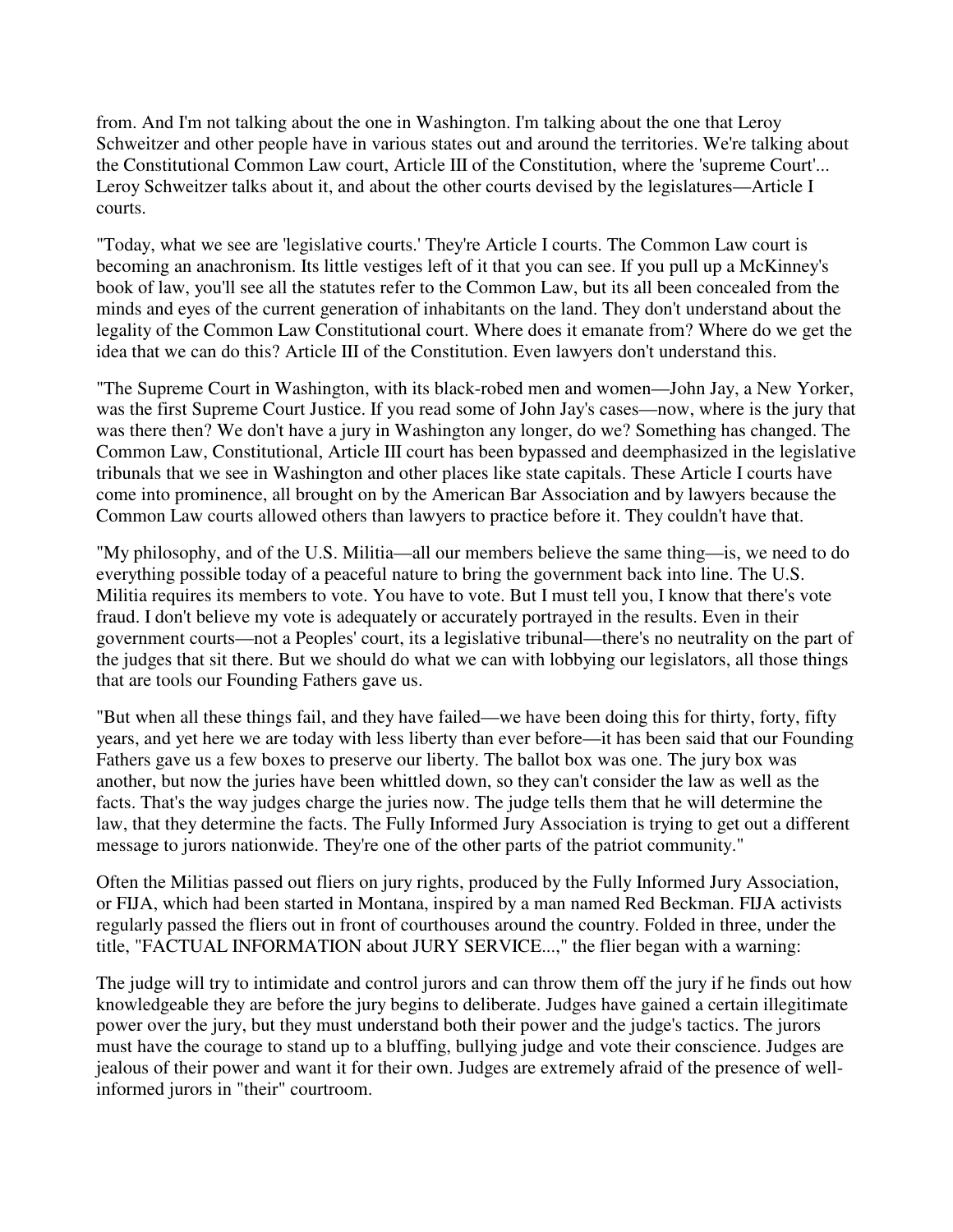Inside, it was explained that most judges told people erroneously that they were allowed to consider only the facts, not whether the law was fair or not, or the motives of the defendant, and that conscience should not affect their decision. FIJA explained that, in fact, it was the juror's right to judge the law itself. (This practice was commonly called "jury nullification.") "In a trial by jury," said FIJA, "the judge's job was to referee the trial and provide neutral legal advice to the jury" (as intended by the Founders). How could a person get a fair trial if jurors were not allowed to use their conscience? Noted was the opinion that if only the facts needed to be judged, that could best be done with a computer. FIJA advocated:

When its your turn to serve, remember:

1) you may—and should—vote your conscience;

2) you cannot be forced to obey a "juror's oath";

3) it is your responsibility to "hang" the jury with your vote if you disagree with the other jurors!

FIJA's purpose, the flier explained, was to educate jurors and promote laws requiring judges to inform juries of all their rights, or at least allow lawyers to do so, as had been the practice in the time of the Founding Fathers and for most of the nineteenth century. The Founders, said FIJA, "understood that trials by juries of ordinary citizens, fully informed of their powers, would confine the government to its proper role as the servant, not the master, of the people." John Adams, the second American president, was quoted as saying about the role of a juror:

It is not only his right, but his duty... to find the verdict according to his own best understanding, judgment, and conscience, though in direct opposition to the direction of the court.

Thomas Jefferson, who was of the opinion that the Constitution did not sufficiently guarantee individual rights in the Judiciary branch, and warned that if the Judiciary was given too much power it might ruin the republic, was quoted saying:

I consider trial by jury as the only anchor yet imagined by man by which a government can be held to the principles of its constitution.

Even before the Revolutionary War (in 1735), FIJA noted, in New York "a jury had established freedom of the press in the colonies by finding John Peter Zenger not guilty of seditious libel," for printing in his newspaper critical news stories about the governor. The court earlier had instructed the jury that "Truth is no defense." Zenger's attorney, Andrew Hamilton, however, had informed the jury of its rights to judge the law, giving as an example William Penn's trial in England before he came to America and founded Pennsylvania. Penn had been charged with preaching the Quaker religion when the Church of England was the only legal church. The law was against him. The jury was held four days in prison without water or food, but refused to find him guilty.

As a result, in 1670, England's highest court had been forced to acknowledge the right of the jury to reject both the law and the facts, and to vote according to conscience. This had greatly influenced how government was to be conducted from then on; it was this that had led, within the decade, to a recognition of individual rights—freedom of speech, and freedom of religion and assembly. England's efforts to restrict trial by jury later in the Colonies was an important factor in the American Revolution. In the Constitution and Bill of Rights, reference to the right to a trial by jury appeared no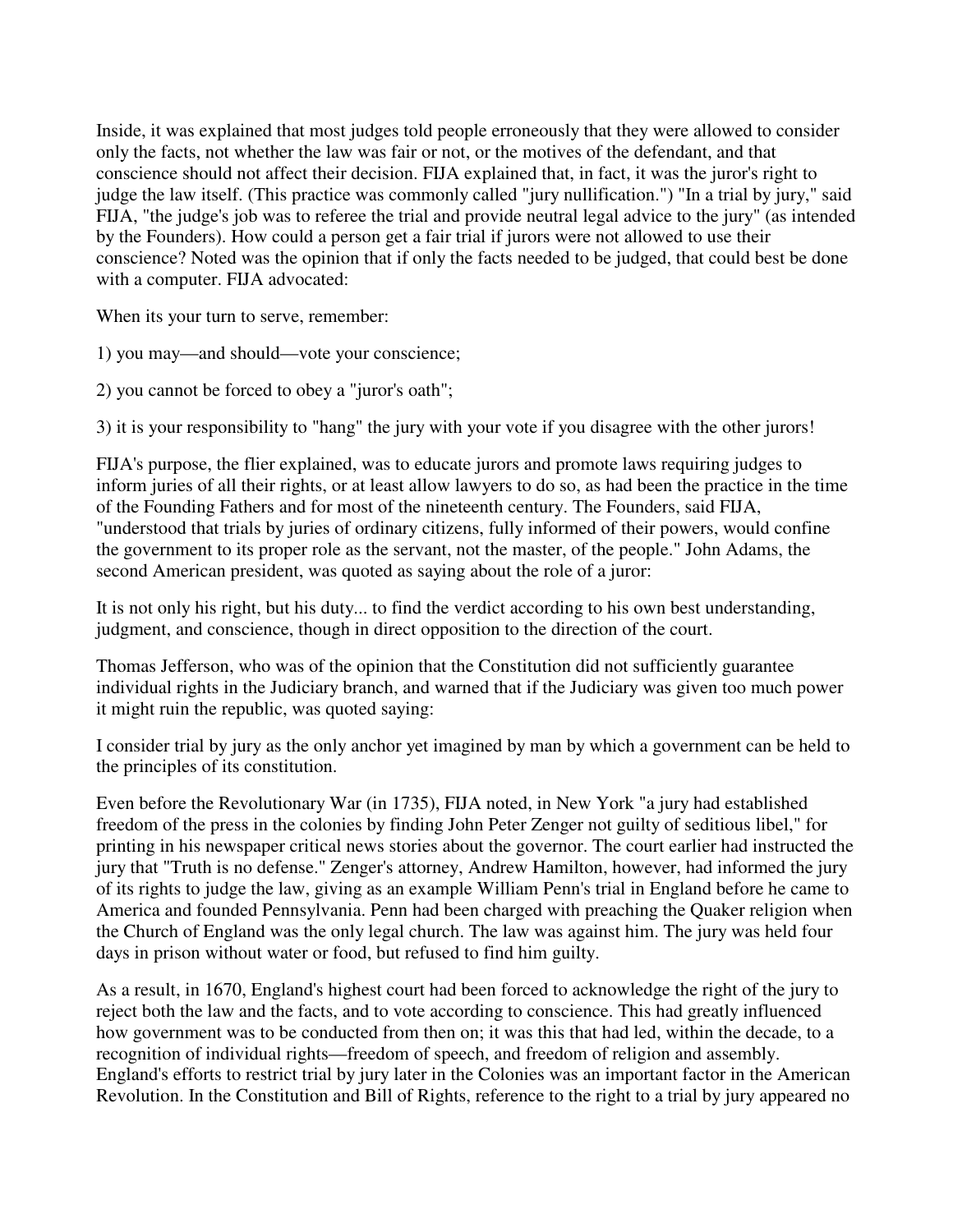less than three times.

An effort was made (in the U.S.) again in the late nineteenth century to limit jury rights through a series of court decisions, and although this had failed, explained FIJA, since then it had been "held that jurors need not be told about these rights." Attorneys, furthermore, could now be cited for contempt of court for informing a jury of its right to vote its conscience. Notwithstanding this serious setback, however, the D.C. Circuit Court of Appeals had held as recently as 1972 (in 473 F. 2d 1113) that a jury had the

unreviewable and irreversible power... to acquit in disregard of the instruction on the law given by the trial judge. The pages of history shine upon instances of the jury's exercise of its prerogative to disregard instructions of the judge; for example, acquittals under the fugitive slave law.

(In the years leading up to the Civil War, time and time again, when a runaway slave was brought to trial, juries had voted to acquit, no matter that running away was illegal; today, black-dominated local juries around the country routinely voted to acquit other blacks of crimes, such as for drugs, thought to be unfair or unfairly applied—at the public urging of prominent black lawyers.)

FIJA argued that it was the role of a juror to protect citizens from "bad law," and advocated passing laws that would require the jury to be informed of its powers, so that respect for the law could be restored. Legislators, the argument went, would be less likely to pass bad laws knowing that they would be disregarded by juries. There were thousands of people in prison who had harmed no one, there due to jurors' ignorance of their full rights, said FIJA. It advised jurors to consider the following four questions before voting:

Is this a good law?

If so, is the law being justly applied?

Was the Bill of Rights honored in the arrest?

Will the punishment fit the crime?

If a juror answered no to any one of these questions, FIJA advocated voting "not guilty."

FIJA's efforts at education of the public were bearing fruit, and not long after this interview, in an attempt to shut down the jury rights movement, activists began to be arrested for distributing FIJA fliers outside courthouses. Guidelines were drawn up by a judge for dealing with jurors who were knowlegeable about their rights, and shocking measures began to be taken against jurors voting their conscience, including jail, for the first time ever in the United States. I would learn about this later.

Tom's reference to the "jury box" had to do with the saying among the Militias that:

The Founding Fathers gave us five boxes—the soap box, the ballot box, the witness box, the jury box and the cartridge box.

"And so, they gave us the courts and the jury," remarked Tom, "but today they tell us that the judge decides what they can decide on. The one remaining box that I see that we have left is the cartridge box."

I asked him to expand on this. Gazing intently at the wide expanse of wintery spring ground that lay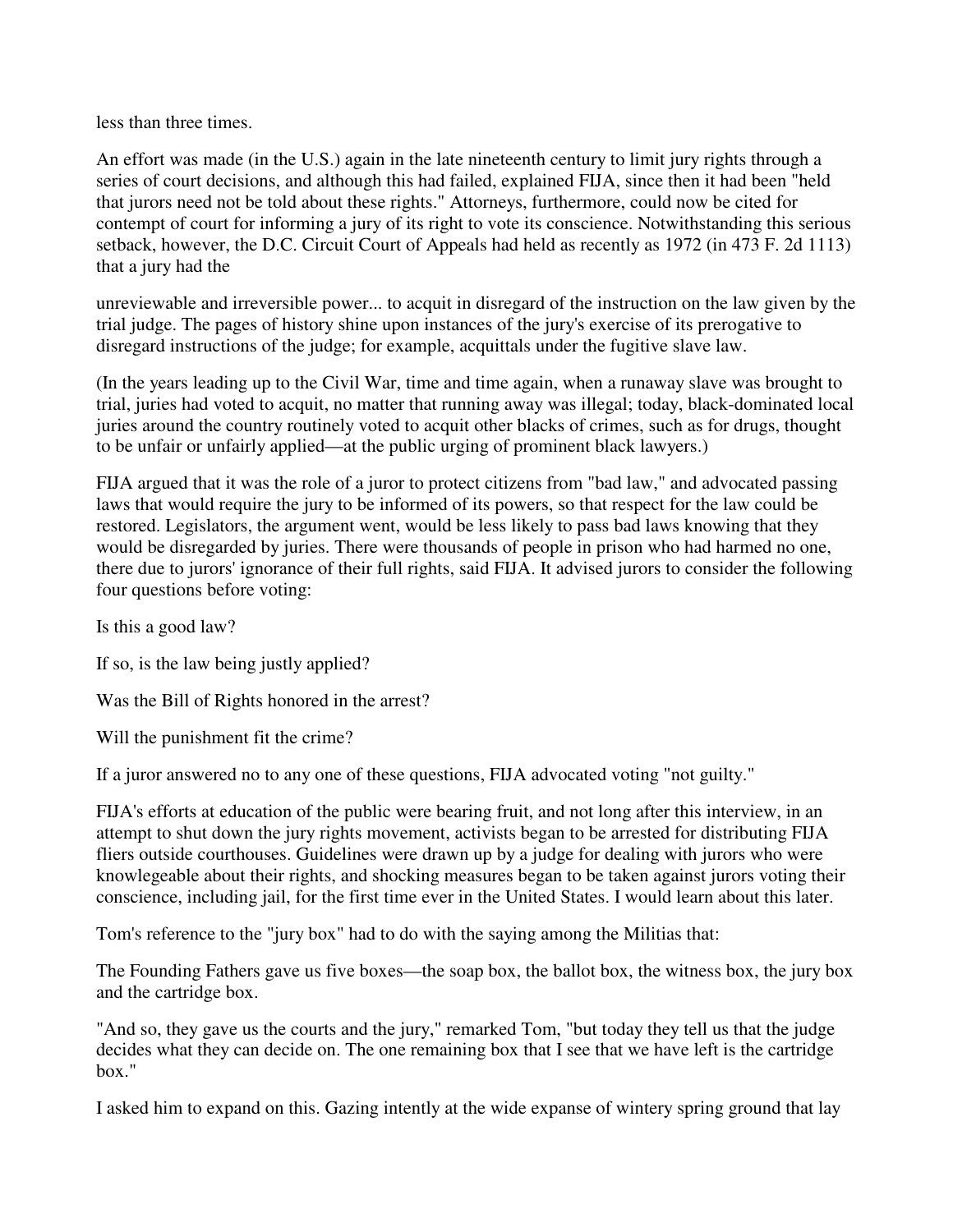before us beginning to stir, he reflected, "I believe that just like you have a fertile piece of land to grow a garden or you have a dry piece of brush that's fertile for fire to spread, this land, the oppression of government at all levels, has created a fertile environment for violence to spring forth in this country. And it could be over the likes of the Jim Dacey situation. It could be the likes of the Montana situation. It could be a situation like the John Laiken situation in Ohio, where an average citizen was just home with his wife and his kid, and he was killed, or the retired minister who was set upon by the ATF, and he had a heart attack and died."

The retired minister Tom was referring to had been a black man in Boston whose apartment had been "dynamically entered" in 1995 by the ATF wearing black combat fatigues and masks. In this widelypublicized incident, they had kicked in the door and literally frightened the retired black minister to death. Afterwards, the ATF had simply said they had gone to the wrong apartment, with no public apology. (In New York, meanwhile, I heard on the news that a token-booth attendant had died of a heart attack during a robbery where—like the Boston ATF agents—four boys had worn frightening masks. The boys, however, unlike the ATF agents, were charged with murder.)

Tom continued, "Somewheres in this land we are going to be called to come to the defense of a fellow citizen, and when we do, if the federal or the state government won't back off, and there's bloodshed at the outset, this tinderbox of United States today is going to explode in a horror of violence aimed at the government. And we're going to throw this tyranny off!

"We are going to be victorious because what we are fighting for is liberty. Liberty takes many forms to many people. Liberty lovers come in all labels. You yourself are a writer. You love the liberty of the First Amendment. I would hope that you recognize that this right is being eroded, one decision after another, of our courts. In some cases, preemptive approval is required by the government, for certain authors on certain topics. And so, your right to be a writer is only as strong as my right to be a Militiaman—an armed, equipped Militiaman.

"Our Founding Fathers knew it well, and wrote about it, talked about it. The Constitution was to chain down the government as best they could. Even so, after having devised this thing, I think it was Jefferson who said a revolution every twenty years or so would be a good thing. Well, I don't think quite the same in that respect as Mr. Jefferson, although I understand his sentiments.

Thomas Jefferson had indeed said in a letter dated November 13, 1987:

... God forbid we should ever be twenty years without such a rebellion. The people cannot be all, and always, well informed. The part which is wrong will be discontented, in proportion to the importance of the facts they misconceive. If they remain quiet under such misconceptions, it is lethargy, the forerunner of death to the public liberty.

... And what country can preserve its liberties, if it's rulers are not warned from time to time, that this people preserve the spirit of resistance?

Let them take arms. The remedy is to set them right as to the facts, pardon and pacify them.

What signify a few lives lost in a century or two?

The tree of liberty must be refreshed from time to time, with the blood of patriots and tyrants. It is its natural manure.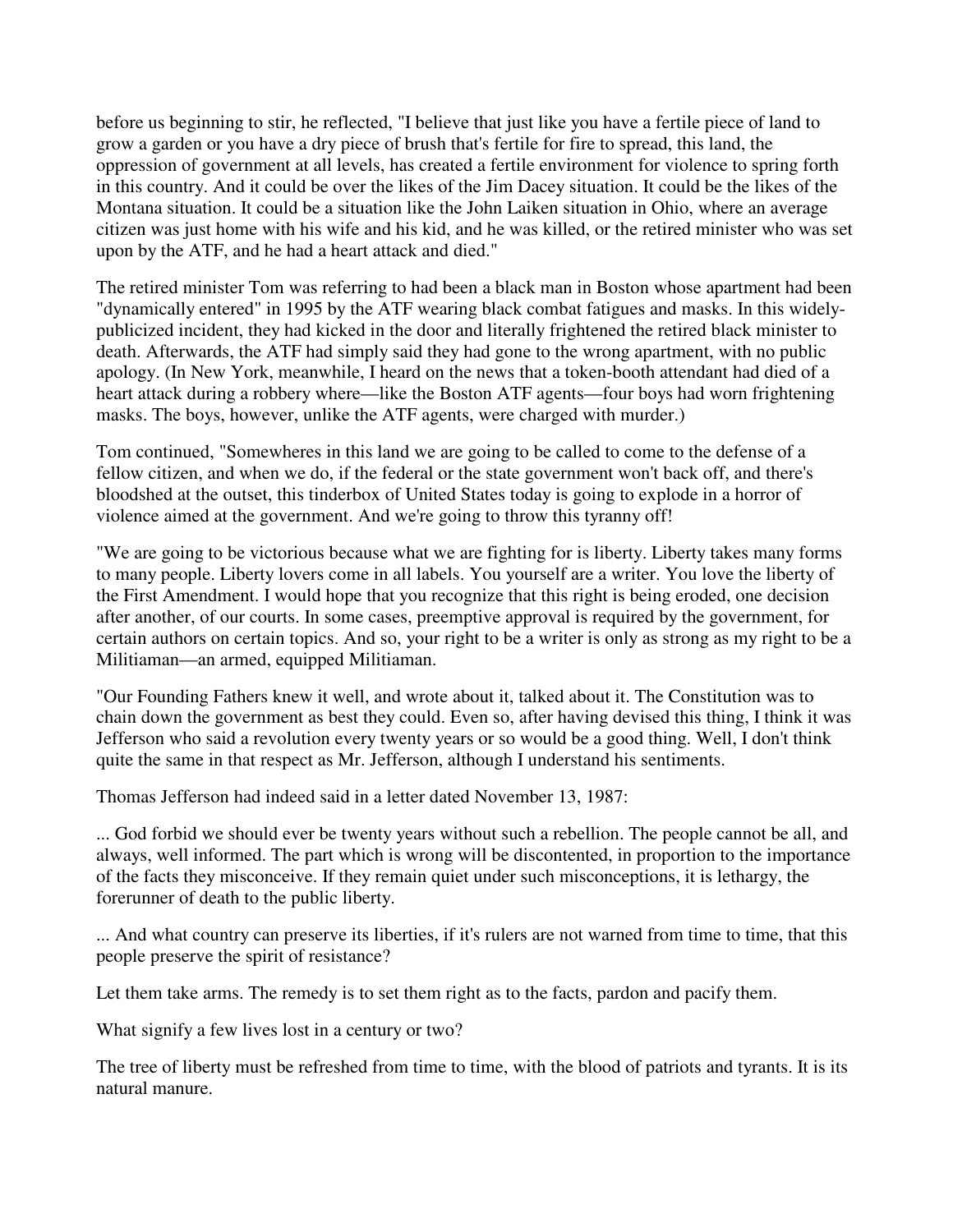"We've been allowing our rights to be usurped by the government. When I look at my grandson and other little children, I get a lump in my throat. I think about how, no matter everything that I've done, lobbying my legislators, writing letters to the editor, trying to stand up for people's rights in court as an advocate, all my efforts aside, I look at that little child and I can't say that he has the same rights I had as a kid. The documents that we had when I was a little kid have been eroded. We're leaving them a life of little more than an indentured servant. While we pay in excess of 50% taxes, those little children are going to pay 80 or 90%. It can't go on. It has to change. All it lacks is people with the intestinal fortitude to deal with their mortality and say, 'I'm never gonna live forever. No one gets off this planet alive.' And to ask, 'Will I leave this a better place for my fellow man and my offspring? Or will I leave it a worse place, by virtue of my apathy or my nothing view?'

"And so it is that many people have made a hard choice. No matter what it costs us, we must restore liberty. We have Militiamen with young children, with children in the womb. They live on a day-today basis. Perhaps something will happen, literally, next week, that will require us to come to service in defense of someone's unalienable rights. That Militiaman with a wife with child, he doesn't know how his wife will exist if he dies. He is her sole source of support. But he knows that he cannot look his son in the face, or his young daughter, if he allows liberty to slip away on his watch.

"These are the kind of people that belong to the New York Regiment. I love them all dearly, and I suffer under the weight of the responsibility I feel to these people, like the pregnant woman, this burden of, people look to me for these decisions. There could be life-and-death decisions, and I have to have my head straight. Even if there was a George Bush-type figure out there in the U.S. Militia somewheres in the country, at a given scene on a given moment, what do you suppose the chances are of us getting communications through to the guy to ask, 'What do we do now?'

"We have to do these things at the time. We have to know what we're doing. Its a grievous responsibility, which I can handle. I've handled it. But I sense it all the time, every time I go to something and I see a family of one of our members, I look at the family, and I take a very serious responsibility to know what we're doing and that we do the right thing."

Tom looked pensive, and said, "There's something else I wanted to tell you about our organization. We're not any kind of a racial organization. I can tell you that at times someone was thinking about joining, and they were talking racist language and so forth, in more than one locale in the state, and members reported back to me that they'd told the person they better not hear that language again, and no literature of that nature. We are not racists. We are for Americans, be they of whatever color. Are there racists in society? Yeah, we know that. I would be naive to think there are no white supremacist views. But we do not allow any dissemination or talk of that sort. The person would be put out of the organization. This is well understood in New York.

"Like J. J. Johnson, he stayed at my house." J.J. Johnson was a well-known black Militia leader I would encounter later. Tom continued, "I have been to his house. But there are very few blacks in the organization, not for lack of effort. I had a rally for J.J., with a letter I devised that reached out to black ministers, every predominantly-black church I could find in the vecinity, with complimentary tickets. Not one was used. I personally met with a minister afterward, and he was hospitable and said he would look into it, and I never heard from him.

"There's another thing that I want to tell you, because I want the historical record preserved. It pertains to another minority group. But this has to be even more vague than some of the things I told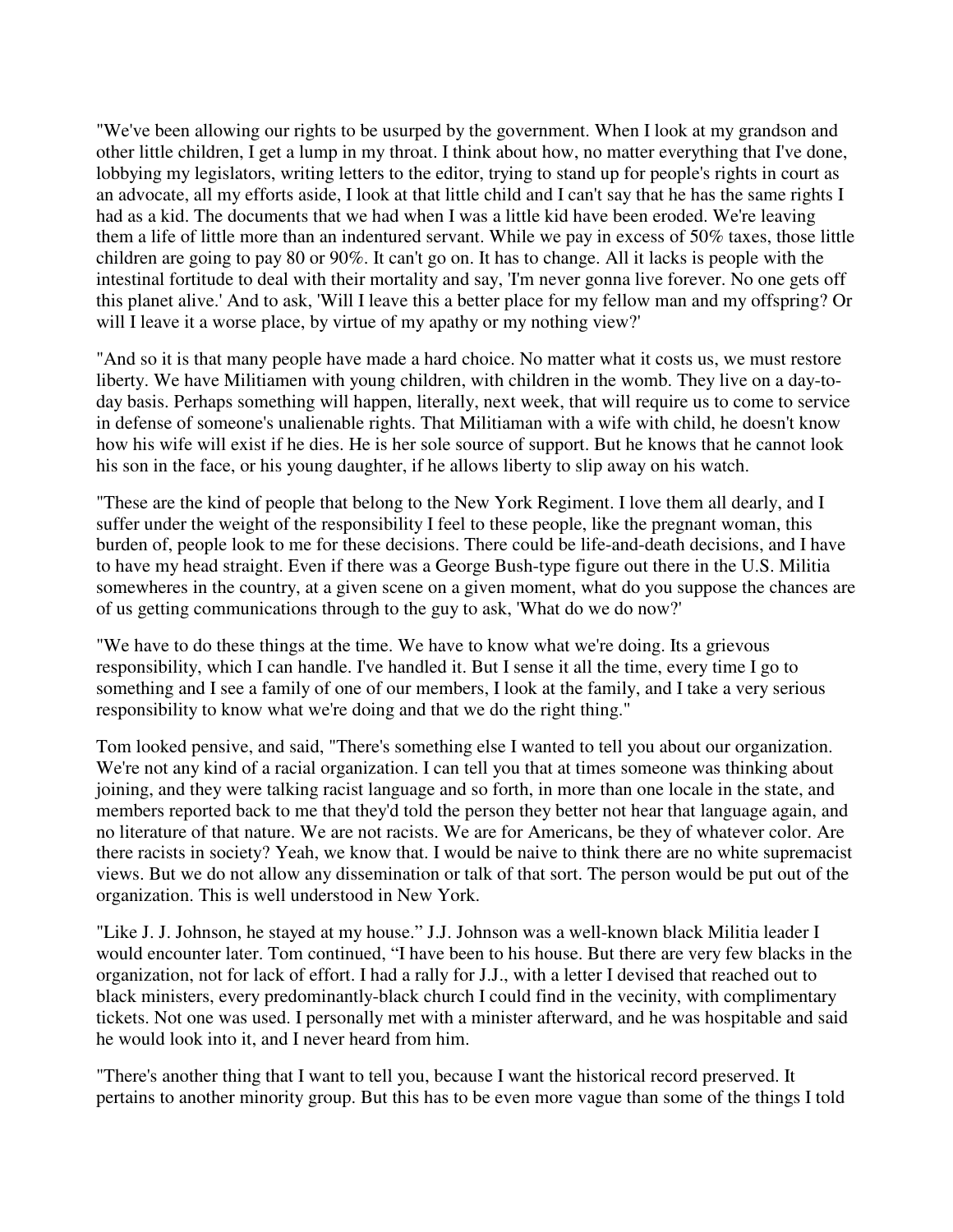you about the U.S. Militia. What it involves is Native Americans. There are Native Americans in the Militia. There are Native Americans in the New York Regiment. The Indians understand the New World Order from some of the old teachings.

"Indian groups in New York state, as tribes, have to be very careful about the legalities of Militia involvement because they are signatories to treaties. The most important single thing for an Indian is the preservation of their bloodline, that they not be rubbed out from the face of the earth. If the Indian nations in New York state—and this is the Iroquois Confederacy, and I can't be any more exact were to become openly associated, the federal government could claim they have violated the treaty, and take everything they have. They have to protect their bloodline perpetuity. But they understand very well from the ancient teachings where it is we are going right now.

"I had a meeting with the chiefs about matters of mutuality. We were concerned about minorities. We reached out to the Native Americans. I get goose bumps. The Indian chiefs told me they knew there would be a day when somebody like me would come to them. I didn't know six months before it happened. They knew the federal government in these times would ask them for their help, and that they as nations couldn't help either side. They couldn't help me. And they couldn't possibly help the federal government, because its a monstruosity. Their teachings told them they would not help this government. Beyond that, if it ever becomes relevant historically, and I am not around, you might be able to find some of these people and ask what they meant, what it is the teachings are. All I can tell you is, we remain extremely close to the Native Americans in New York state.

"We became aware of a plan under Governor Cuomo," he continued, "to invade an Indian reservation with the New York State National Guard—basically, divest them of their territory and their sovereignty. It was in '94, I believe. It was through our intelligence collection that we became aware of Operation, I can't remember the name. We told them about it at the time, and they found it hard to believe. They checked it out. We're white men. They were skeptical. They've been screwed by Anglo white men for hundreds of years, and we couldn't blame them. Our intelligence checked out, and then the relationship was meaningful. In 1995, Governor Pataki took office and acknowledged that there had been this plan under Governor Cuomo, and he disbanded it. It was in the Albany papers. The Indians demanded a meeting with Governor Pataki. They had been going to take over lands with military forces, over a sales-tax issue.

"The way the contact started, in 1992 the state blockaded the Cattaraugas Indian reservation west of Buffalo with a military-like display of state police, with armored vehicles and so forth. The state police used the throughway maintenance area at Exit 58 as a staging point. They had tents set up with all kinds of state police, and they had the command-center vehicles there and helicopters. And they had ambulance facilities. They blockaded the Indian nation. You couldn't go on or off unless you were an Indian. What they did is they shut the businesses down. Only Indians could go to the store or the bingo place.

"What happened then was the Cattaraugas Indians said, 'You're going to blockade us, we're going to shut down the throughway'—the throughway runs through their land. The Indians went up on the two bridges where their roads cross over the throughway, at one-half-mile distance, and they proceeded to dump everything imaginable, including burning tires, off the bridges onto the throughway. They had fires roaring twenty, thirty foot in the air. The fires were so intense that it scalped the paint right off the steel bridgework. The throughway was shut down for two days. We were just fledglings, but we heard about this and we went there. We never had talked to Indians before. Four people went—an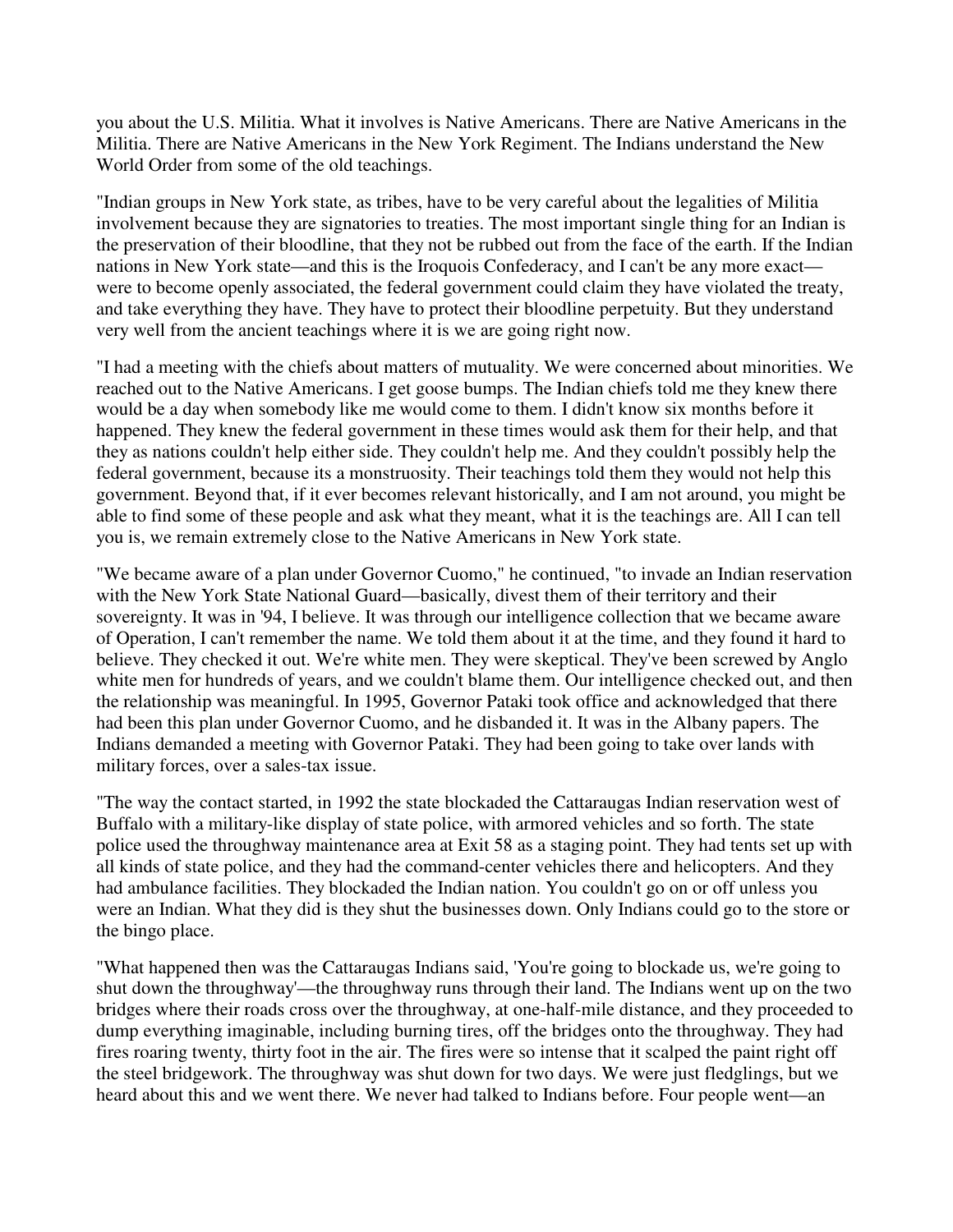intelligence collection party, including me. After the intense standoff, the State police were made to withdraw the blockade.

"In '95, there was intertribal fighting, with some deaths. Those who wanted a white-man's form of government fought with those who wanted a traditionalist form of government. We in the Militia didn't believe we should interfere. They are sovereign, and if they want to use the force of arms to decide, they have the right to do so. If the state decided to intervene militarily, we would only do something to help if the Indians requested it. There are no formal links. They do believe in their right to protect against any kind of invasion. Indians will die for that."

The Iroquois Confederacy had been an important influence on the Framers of the Constitution, as was explained in a book that another New York Militiaman gave me to read—Indian Givers, by Jack Weatherford. The Iroquois Confederacy, it explained, was a union of sovereign nations with a limited central governing council elected by the tribal councils, and it had been the model for the federal system of government. The Iroquois Confederacy's practice of admitting new "members" into the Confederacy had been adopted by the Framers. Rather than creating "colonies" or annexing territories, as was the practice in Europe, new "states" would enter the Union as full members.

Benjamin Franklin and Thomas Jefferson, both, were students of the Indian methods of governing. Franklin, who was considerably older than Jefferson, had been Pennsylvania's Indian commissioner in the 1750s, and following the Revolutionary War, pressed hard for Indian traditions to be adopted by the government. "Impeachment" (which was also English) and "caucuses" were among those traditions that were incorporated. One very important practice that was adopted was a separation between civil public officials and the military. Unlike in England, in order to hold public office in the United States, an officer was required to resign from the military, following Native American practice. The Militias also adopted the Indian practice whereby military officers were elected by the men serving under them. The unorganized Militia, today, continued this practice. Commanders were normally elected by members.

In 1974, the American Indian Movement (A.I.M.), formed to protect American Indians' civil rights, had been officially labeled a "terrorist organization" by the federal government, in order to justify greater police power. This was followed a year later by a shootout between A.I.M. members and unidentified FBI agents who came onto the Pine Ridge Indian Reservation in South Dakota, showing their weapons, at what came to be known as "Wounded Knee." One American Indian and two FBI agents died, and three Indians were tried for first-degree murder. Two of them were acquitted by a jury who said they were acting in self-defense. The third, Leonard Peltier, who was tried separately because he had fled to Canada, received a life sentence on two counts of murder. One of the two who were acquitted, Bob Robideau, in a 1995 interview, said about the Militias:

The FBI, the ATF and other internal national law enforcement agencies have been well-trained, wellsensitized to using subversive tactics against their own population. Their training ground was with the black people. Not only were they trained in how to do a better job, but they also sensitized the general population into accepting this type of activity for its own protection. And that's the most important part, that ultimately they sensitize the general population to accept these types of tactics. Just like I'm sure in Germany many Jews were accepting of the tactics that were being used against them. Are we, too, going to go to the gas chambers without a fight? Probably, if this is allowed to continue without a struggle... The main thing is that the government and those that control this country, the multinational corporations, have been able to manipulate the minds of this country to the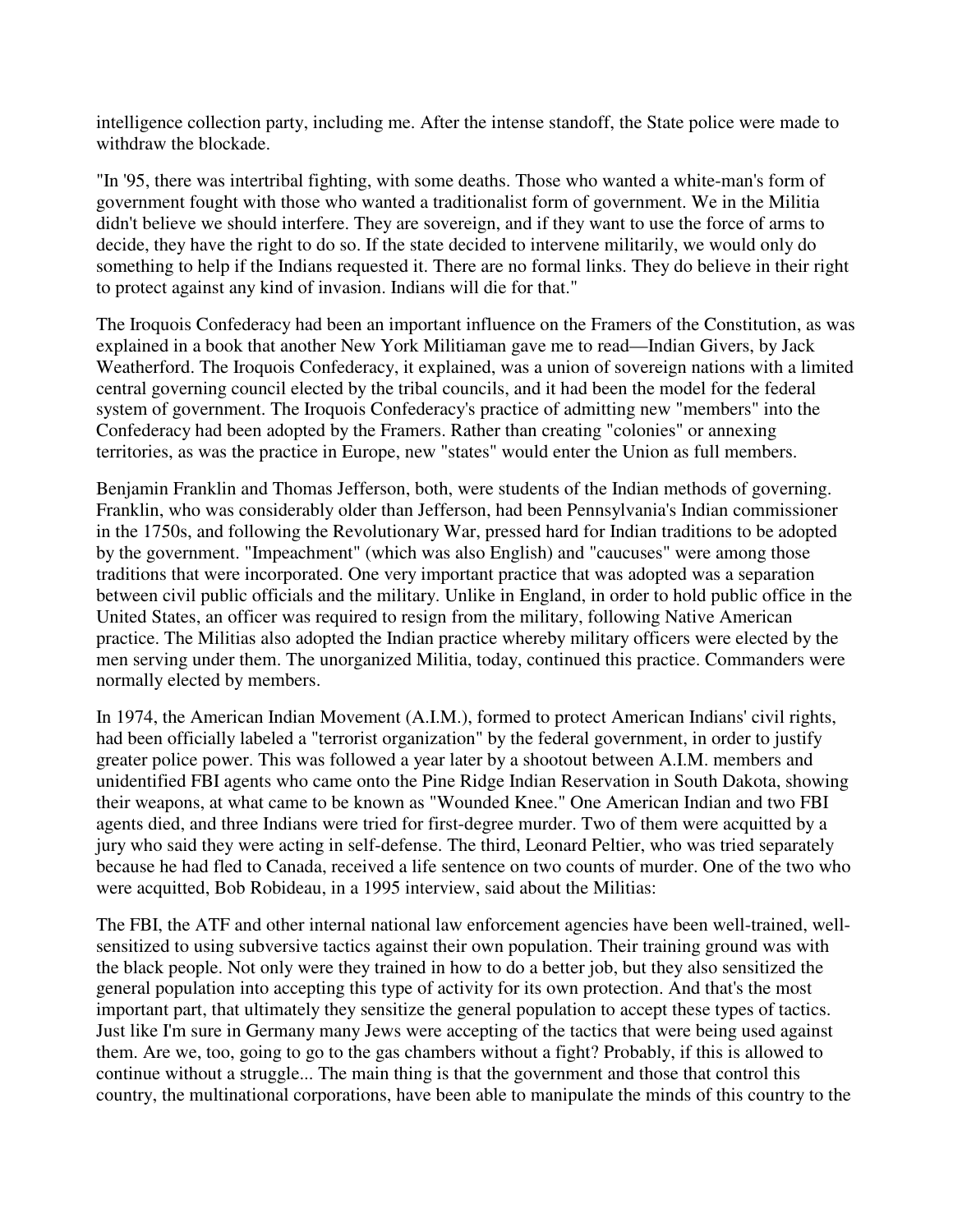degree where they can focus those minds where they want to.

Now they have focused on militia groups, when we should be focused instead on what the government is actually doing and preparing to do.

Nodding his head slowly, Tom said, "I see us on an inextricable path to the New World Order, save for armed intervention. I believe in participating in rallies and such, but we don't believe this is going to work. Many of our members would like to do something right now. They say, 'How many more first shots do we have to hear?' They say, 'How many more violations of our Constitution do we have to endure? When will we act? Will it be never?' These are questions that are put to me. They want to act now.

"I tell them we have to stay a certain course, that if we are forced to arms by a defensive action, to help a fellow citizen, it may be possible for some of the generally-dumb public, as I call them, to understand that we've taken on the government's public policy. If we were to do something like the bomb at Oklahoma City, which isn't even in our vernacular, but if we were to do something like go and snatch some particularly tyrannical judge, or a traitorous senator, or some such act, we would not succeed, with the onslaught of the press and what they would do to us. We need to have public support, even by the generally-dumb public, cause we're doing this for them, even if they don't know it. They don't have any idea what's going on, what's being done to their rights."

He paused, and added, "It is a much harder challenge to put Humpty Dumpty back together again than knocking him off the wall. We have a course. Its a defensive one, and we're going to stay that course. So when the time comes, and we are pressed into service, and forced to arms to protect a person's unalienable rights, we will do so. Once blood is spilled, we will do whatever is required to be victorious.

"We don't use the phone or mail for business. It is all hand-carried, or by electronic communications which are encoded for operational convenience. Encoded with PGP—an encryption device brought out at the time of the government Clipper chip. This gifted individual, he put it on the Internet and gave it away to defeat the Clipper chip. By the way, he was arrested when he did this, and charged with violating the export act, even though he was not selling it."

If I had been surprised to hear of the close links to Native Americans, now I was even more surprised when Tom began telling me about the U.S. Militia's contact with another group—the Chiapas rebels in Mexico. I had thought of Native American rights and the Chiapas rebels as being the sole province of the left. I thought how this just went to show that if the old paradigm of "left-right" continued to exist among the elites, it no longer did so at the grassroots. Today, it was the "Haves," with their internationalist institutions, and the "Have-nots," or populists, who, in the case of the Militias, were being labeled "nationalists" and condemned for it, as if nationalism in and of itself were evil. The Militias liked to point out that during World War II it was the nationalism of the Free French and other resistance groups—as well as the nationalism of the Russians, British and Americans—that had caused them to fight against and eventually defeat Germany. Otherwise, Europe might have submitted to German rule. (Ironically, it was happening now with the European Union, economically, with the EU's central bank in Frankfort.) Americans in World War II had been told they were also fighting to preserve their own freedom.

"The Chiapas contact began in '94," said Tom, "in the fall of the first year that they became publicly known. We understand very well the corruption of the Mexican government and the role our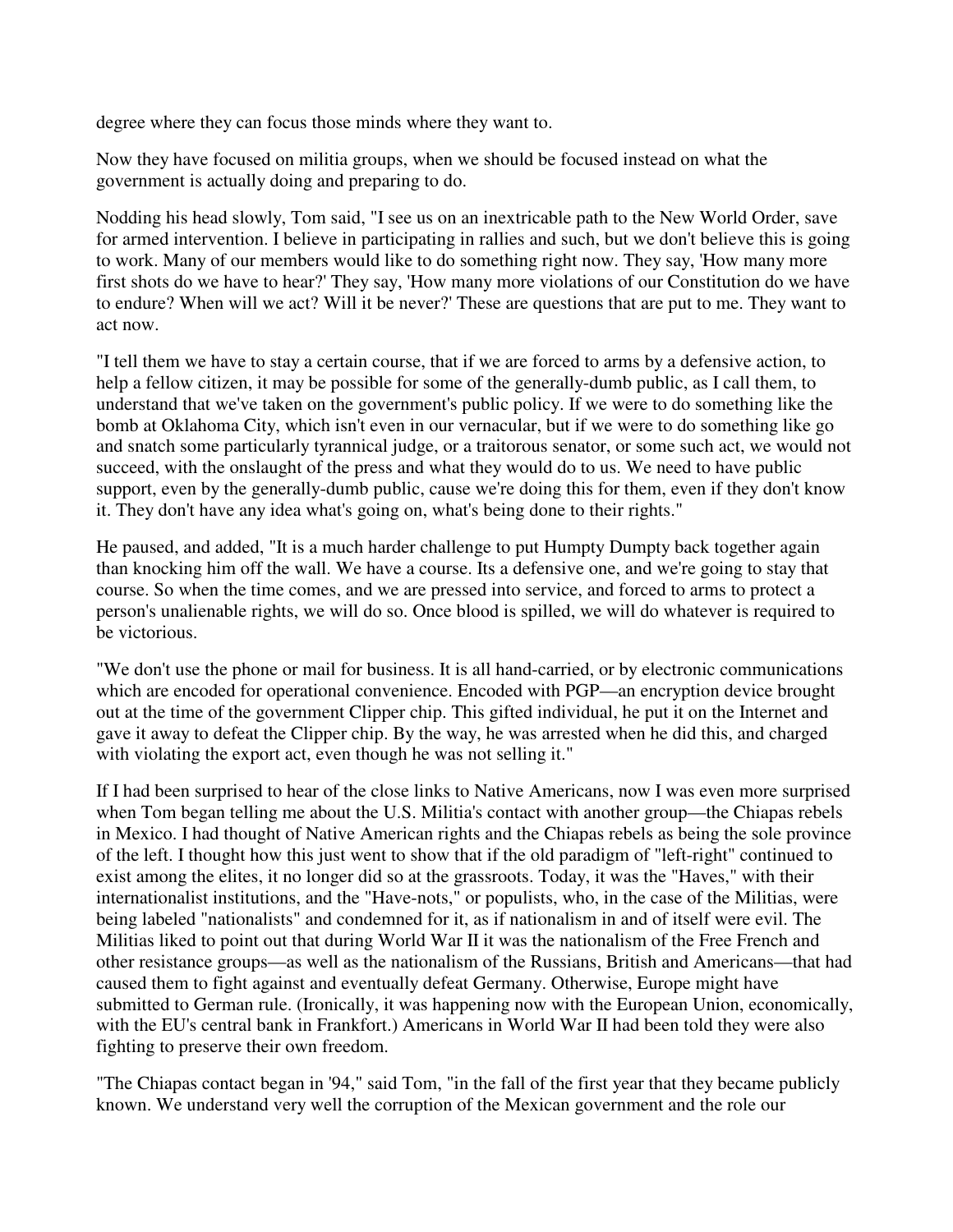government plays in the enslavement of the Mexican people. The NAFTA agreement was part of it."

The North American Free Trade Agreement, or NAFTA, was a trade pact that had been signed by Canada, the U.S. and Mexico, for the stated purpose of opening the borders to trade. The reason given, both by the Bush and Clinton Administrations, was that foreign trade would increase, and this would automatically raise wages in the U.S. and bring more jobs. But just the opposite had happened. Immediately after the argument had gone into effect in 1994, factories had begun moving to Mexico, where there were few environmental controls and factory wages were often lower than 50 cents an hour.

Critics such as Jerry Brown had pointed out before it passed, that NAFTA was modeled on the UN's General Agreement on Tariffs and Trade (GATT)—an agreement to lift all trade protections globally, scheduled to go into effect the following year—and that, in sum, these trade agreements would "allow unelected officials to resolve conflicts." Already, Brown noted, a secret dispute panel in Geneva had ruled that GATT would override federal and state laws in the U.S. Americans, he warned, would be subjected to "a supergovernment of unelected trade bureaucrats working for NAFTA and GATT."

Jerry Brown had also warned that there were an estimated 800,000 Mexican farming families that would be "driven off their communal lands because of low-cost U.S. competition, inducing another 700,000 illegal immigrants to seek work in the U.S., depressing wages on both sides of the border." And so it was, on January 1,1994—the day that NAFTA went into effect—that corn-growing peasants in the state of Chiapas began an armed uprising, just as he had predicted. The rebels called themselves "Zapatistas," after a turn-of-the-century, peasant Mexican Revolutionary hero who had championed the peasants' property rights, by the name of Emiliano Zapata.

"We are sympathetic to the Zapatista movement," said Tom. "We have rendered them aid, which I won't go into. We have people who have gone down there and participated in their day-to-day life. The corruption of the Mexican government, former President Salinas—who was the shoo-in candidate for president of the World Trade Organization—that was to be his payoff for selling Mexicans into bondage in NAFTA. Of course, he couldn't be reelected, so he had to have another beautiful perch to aggrandize himself. Today he's a fugitive. There are warrants out for his arrest, related to drugs."

The World Trade Organization, or WTO, was a brand-new UN agency headquartered in Geneva, there to administer GATT and the global open borders. President Carlos Salinas had been Wall Street's and the Clinton Administration's golden boy, and the U.S. had nominated him for first head of the WTO. When, at the last minute, some U.S. Congressmen had shown a reluctance to ratify NAFTA, the Clinton Administration had warned that a failure to ratify would hurt President Salinas and his designated successor's chances of winning the elections that fall, which could result in civil unrest in Mexico and a devaluation of the peso. In fact, all these things soon happened—because of NAFTA.

Soon after it was signed, Salinas and his family were hit with a drug-trafficking and corruption scandal of major proportions, and Salinas's name had had to be withdrawn. His chosen candidate for president was assassinated while campaigning. On the day that NAFTA went into effect, the armed rebellion in Chiapas started, spreading to other parts of Mexico, and soon the peso was devalued by half (bringing economic desperation and a rise in crime never before seen, that would last for years.)

Clinton proceeded to bail out Mexico with a loan of \$40 billion, bypassing Congress. Although he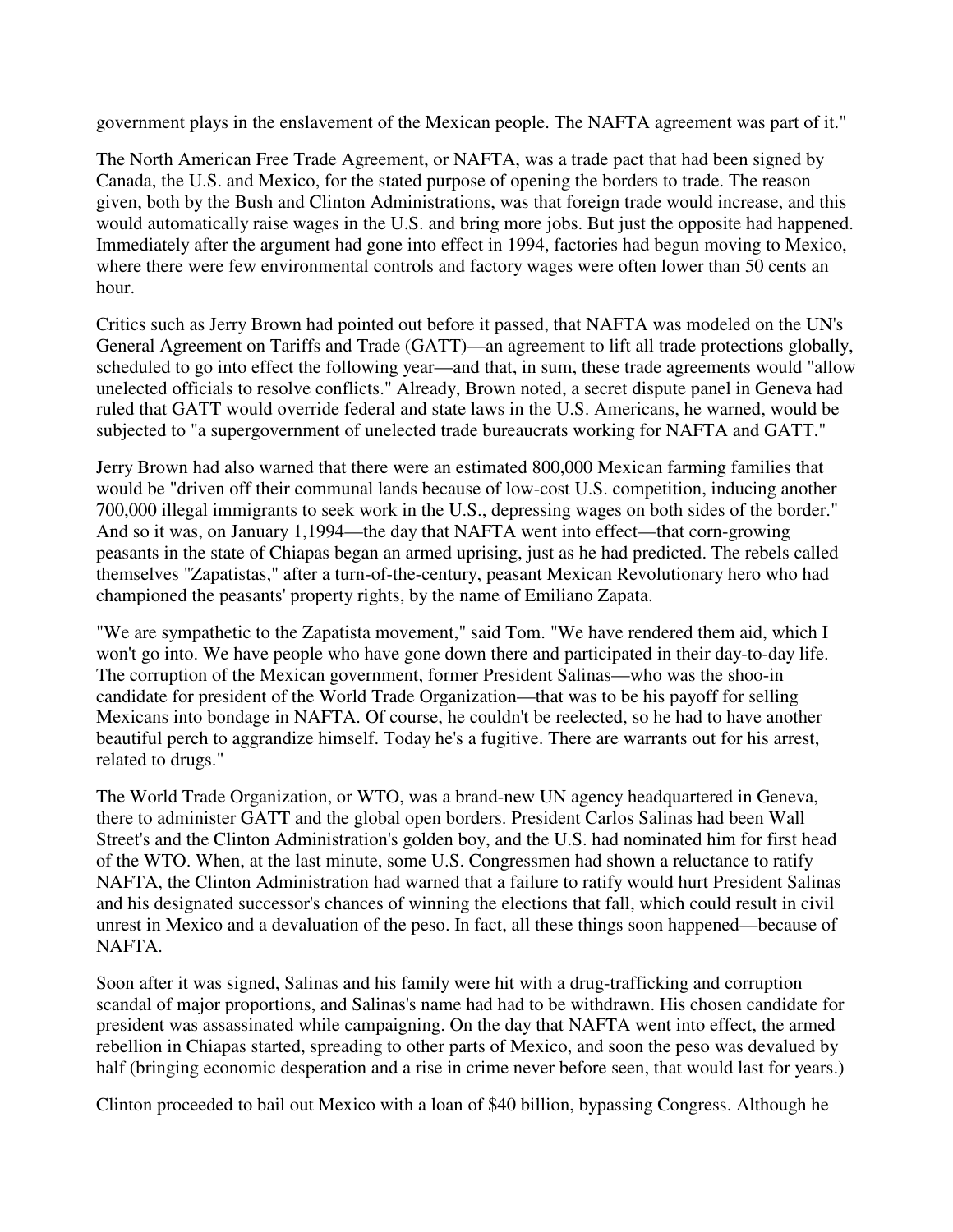said it was to help with the pain and suffering of the Mexican people, as it turned out, the money never left the U.S.; it went to the Wall Street banks that were owed money by Mexico. Clinton had promised that American taxpayers would not be stuck with an uncollectible debt, and so, in a special White House ceremony the following year, Mexico handed over a check, and American taxpayers sighed with relief. As it turned out later, however, what had really happened was, the IMF (as the Militias would say, a part of the rapidly-consolidating "UN System") had advanced an extra \$26 billion to the Mexican government—so Mexico could pay the U.S. that amount—with a promise by Clinton to raise the U.S. contribution by that amount the following year (in the end, a great deal more had to be loaned to Mexico, costing Americans far more than the initial \$40 billion). So in fact, without knowing it, the American taxpayers were stuck with the bad debt after all (even though the monies to the IMF, technically, were a loan). Only the Wall Street banks, such as Treasury Secretary Robert Rubin's firm, Goldman Sachs, were paid back.

This had been the case in the late 1980s also, inside the U.S., with the savings-and-loans banking crisis, where the taxpayers had been coerced into a bailout of the banks for between \$300 and \$500 billion (no one knew exactly). This was accomplished with warnings that, otherwise, the whole economy would collapse. The savings-and-loans, however, had gotten themselves into the mess in the first place by engaging in corrupt and bad business practices. And, while risk, in this system, was normally expected to be assumed by the owners of a business, it became clear that in the case of the banks—if they were big enough—the risk was underwritten by unwitting taxpayers. This meant that there was no risk for those making the decisions. However, when there were profits, they always went to the banks, not the taxpayers.

"Looking at the international scene," said Tom, "one of the things that has been so totally repugnant is what we see our government doing with respect to the Chechens. Its not known by very many people, but the United States has sent advisers over there to help the Russian military in how to subjugate these freedom-loving Chechens, fighting for self-determination and all those things that our country used to stand for. Spetsnaz has been brought to this country for training. They are the KGB of today, terrorizing the Chechens, destroying their women and children, irrespective of whether they're guerrillas or not. Search and destroy, scorched-earth strategy to displace the Chechens to an area where we have better control over the population."

After a short silence, Tom said, "About the Zapatistas, I don't know about it appearing in a book. I don't know what the feds would do with this information. I guess, say the Militias are involved in international terrorism. And we have no faith in the American press. We have a Militia member who is an accredited journalist—who has access to the White House and Air Force One, and is right there with Clinton. And we know how it works from the inside—the government handlers, and how inside his organization they marshal him."

I said I thought it should be included because it would show people a side of the Militias that people did not suspect, and destroy the perception that the Militias were isolationist rednecks who had no thought or understanding of the world.

I asked Tom what made the Militias different from gangs or other armed or paramilitary organizations. He replied, "It is a matter of international law, what distinguishes a Militia member from a common criminal. The people in Georgia will be tried as criminals."

This was a reference to the arrest during those days by the ATF of three members of the Georgia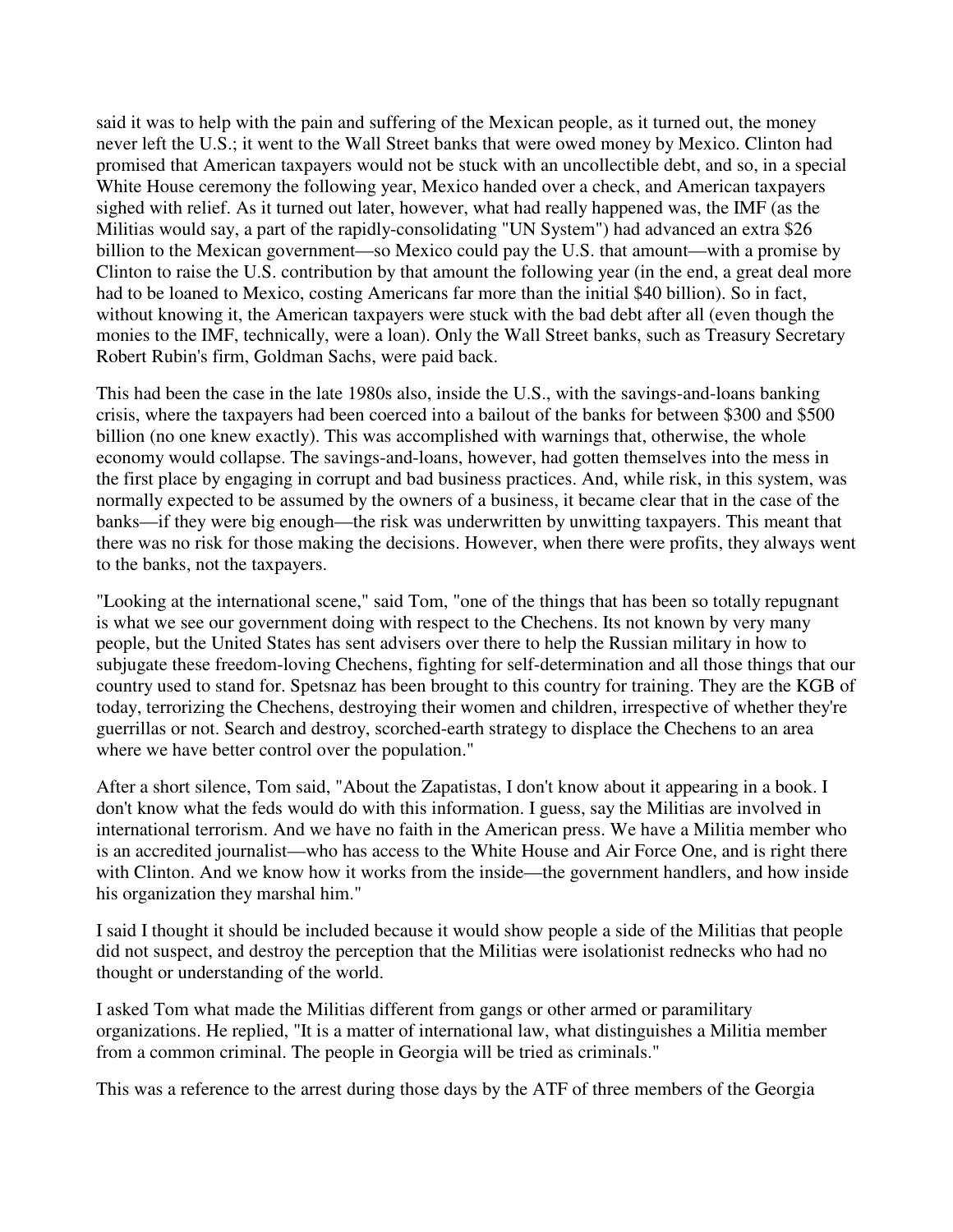Militia, on charges of conspiracy to make pipe bombs to use against the government. Much had been made in the media of reports that sections of pipe had been found on Militia commander Robert Starr's property—who happened, however, to be a plumber—and the fact that they had also found fertilizer there. Headlines around the country had cried that there had been plans by the Georgia Militia to set off bombs at the Olympics in Atlanta that summer. But, as it turned out, like Randy Weaver—and many others around the country—these Militia members had been set up and entrapped by the ATF. This was to be revealed during the court hearings later. Outright entrapment was becoming a regular federal police activity, especially by the ATF.

Tom continued, "There is international law that deals with Militias—what constitutes a Militia, what distinguishes a Militia person from a common criminal. What do we have to do to comply with the international rules of land warfare, so that if we have to act, we will be doing so as a recognized Militia, as opposed to a criminal gang? The literature says that you have to be distinguished from a civilian in appearance, and it speaks about an arm patch and military-type headgear. And it talks about several criteria, one of which is, you have to be part of an organization with a chain of command. You have to have some kind of identification."

Tom had shown me his U.S. Militia ID card, roughly 4" by 5", and his armpatch, embroidered in bright colors—the official New York seal, with the female figure of Justice on the right, blindfolded, balancing her scales. "What you saw fully complies with all the laws," he said, now showing me the oath that U.S. Militia members were required to take, which he allowed me to copy by hand. It said:

I swear to support and defend the UNITED STATES CONSTITUTION and BILL OF RIGHTS from all enemies, foreign or domestic, with all means at my disposal.

I further swear to maintain complete silence with respect to all U.S. MILITIA information that I may learn, and insure that such information is not divulged to any persons who are not sworn members of any U.S. MILITIA chain of command, so help me God.

Tom also allowed me to read the typewritten pages that he used for recruiting, where I learned that the penalty for violating the oath was death. He assured me, however, that he had not violated his oath, talking to me. He added that no member had yet had occasion to use this official identification with law enforcement. However, he said, "Should anyone be arrested, we have the groundwork covered. If caught, he would immediately claim he's a POW. We are in a state of war.

"What you saw fully complies with all the requirements. If any of our people were to be arrested, we're not going to be like those couple of bubbas down in Georgia. We're gonna have the ground under the person's feet, so they can say, 'You cannot charge me as a criminal.' For instance, if the authorities caught one of our members with a machinegun without a permit, that person would immediately claim that he was a prisoner of war. The state of war is in existence—mixed war. Its already been declared by the government against the People. You know, the 'War Powers' act. So we're in a state of war. Most civilians don't know anything about the War Powers act, that the People are the enemy of the government, but we do."

Tom was referring to, "The Act to Define, Regulate and Punish Trading with the Enemy," better known as the "Trading with the Enemy Act," for short, often referred to by patriots simply as the "War Powers act" (not to be confused with the War Powers Resolution passed in the early 1970s during the Viet Nam war); it had been passed in 1917 during World War I, when the Congress had granted the president full "War Powers," making it possible for President Woodrow Wilson to have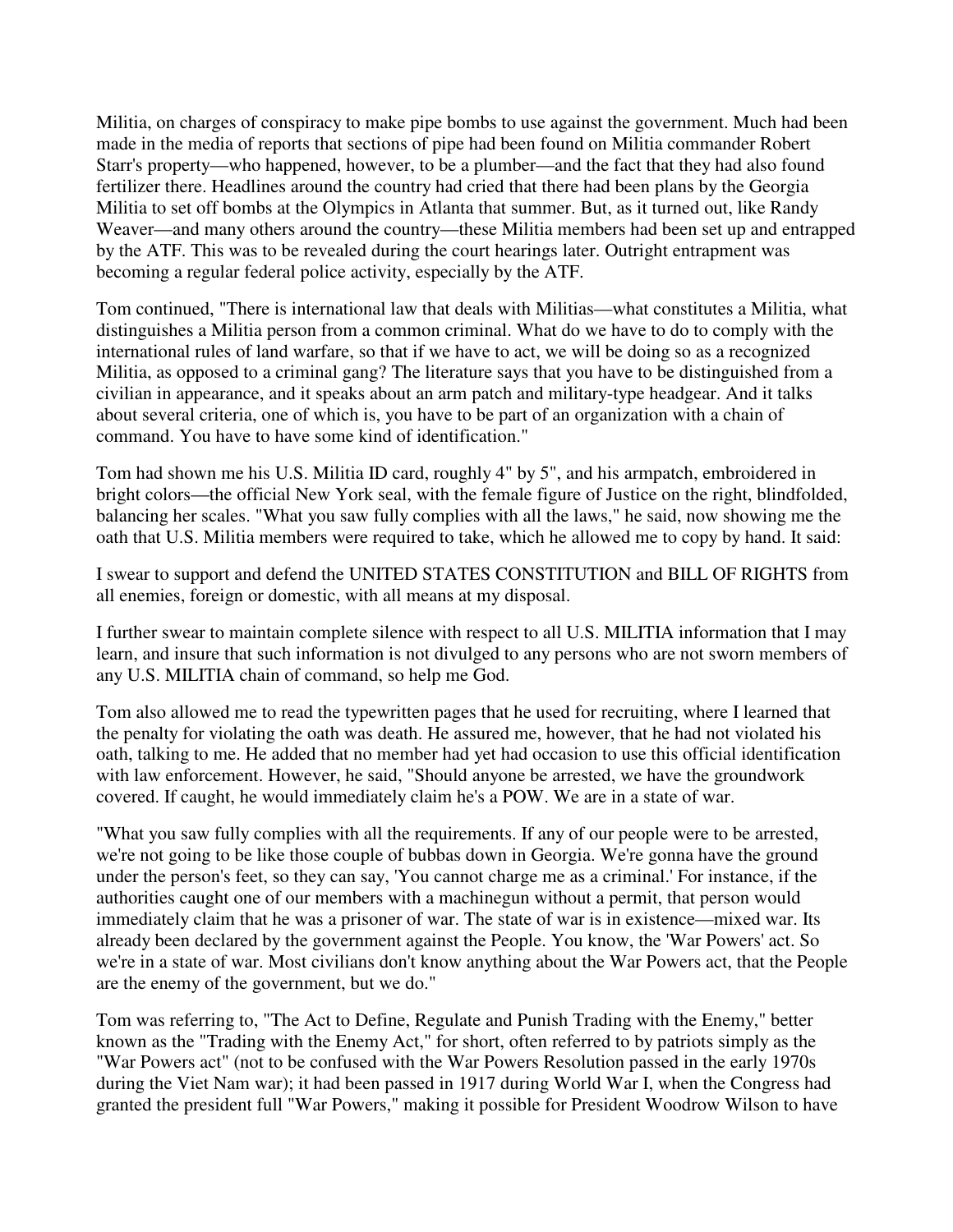control over the assets of foreign nationals from enemy countries—meaning the Germans and their allies. The law had been forgotten about after the war, along with all the other war measures that became defunct when the war ended. But in 1933, in a little-noticed action by President Franklin D. Roosevelt, it had been dusted off and amended to include the American people in the definition of "enemy." Unknown to most Americans, it was this amended statute that had allowed Roosevelt's government to formally declare a state of emergency and seize all the gold in the country.

Unknown to the general public also, this now-amended Trading with the Enemy Act remained in full force, and was the basis for many government actions, including the thousands of "executive orders" and "presidential decision directives" issued since by the various presidents (which would otherwise have no basis in law). During his first term, President Clinton, already, had issued some two hundred of these directives and executive orders, roughly one a week (at almost the same rate as Roosevelt during the Great Depression). Some were classified, where the public was not even allowed to know what the law so decreed was.

The Sovereign American Handbook, like Tom, said about this:

Our government formally declared war on us in 1933 by amending the Trading with the Enemies Act (1917) to include all American sovereign Citizens and suspending the Constitution through the Emergency and War Powers Acts.

Indeed, in light of the use to which the Trading with the Enemy Act was being put, unbelievable though this was to me at first, it was hard to argue with the assertion that the federal government was at war with the American people—the "mixed war" that Tom had referred to. It was a subject that I was to learn a great deal more about over the coming months, for, along with the Second Amendment, it was at the heart of the Militia movement.

Tom continued, "And we're going to get an attorney, who's gonna present the case that this person, as a member of the Militia, has the right to own military accoutrements, be they whatever they are. I wonder how that'll fly with the average tyrannical judge. He'll say that's frivolous. He'll put the person in jail without bail. We'll file a habeas corpus request, and they'll deny you. You're a terrorist. So we don't think this is going to help our members, but we'll do it anyway because this is the right way. This is the facts of the matter. What it all comes down to is, when they eliminate all other forms of reasonable means to address grievances, you have two choices. Either you be subservient and say nothing, or you fight for your beliefs.

"This thing is being foisted upon us. I can tell you, I do not aspire to a war in this country, but I can also tell you that if things go over the line, where blood is shed, where they're after us in earnest, we are gonna be some nasty, mean, vicious hombres. We are fighting for everything that's dear to us. All the Gestapos in the federal government—the alphabet soup agencies—they're out for a pension, for a paycheck."

Pointing toward the ochre valley edged with a stubble of darkish green below us, Tom added, "Those people in those houses don't know the government is the enemy and that we're at war." I looked out over the wide-open field, with the tiny farmhouses nestled in straw fields, and could see that in the space of a few hours the spring light had gotten colder, harder. His earlier intensity spent, a bleak note entered Tom's voice as he changed cadence, repeating what he had just said—more slowly, almost in a whisper. "Its the right way when we eliminate all other forms of reasonable means of addressing grievances. You either be subservient or fight for your beliefs. I do not aspire to a war in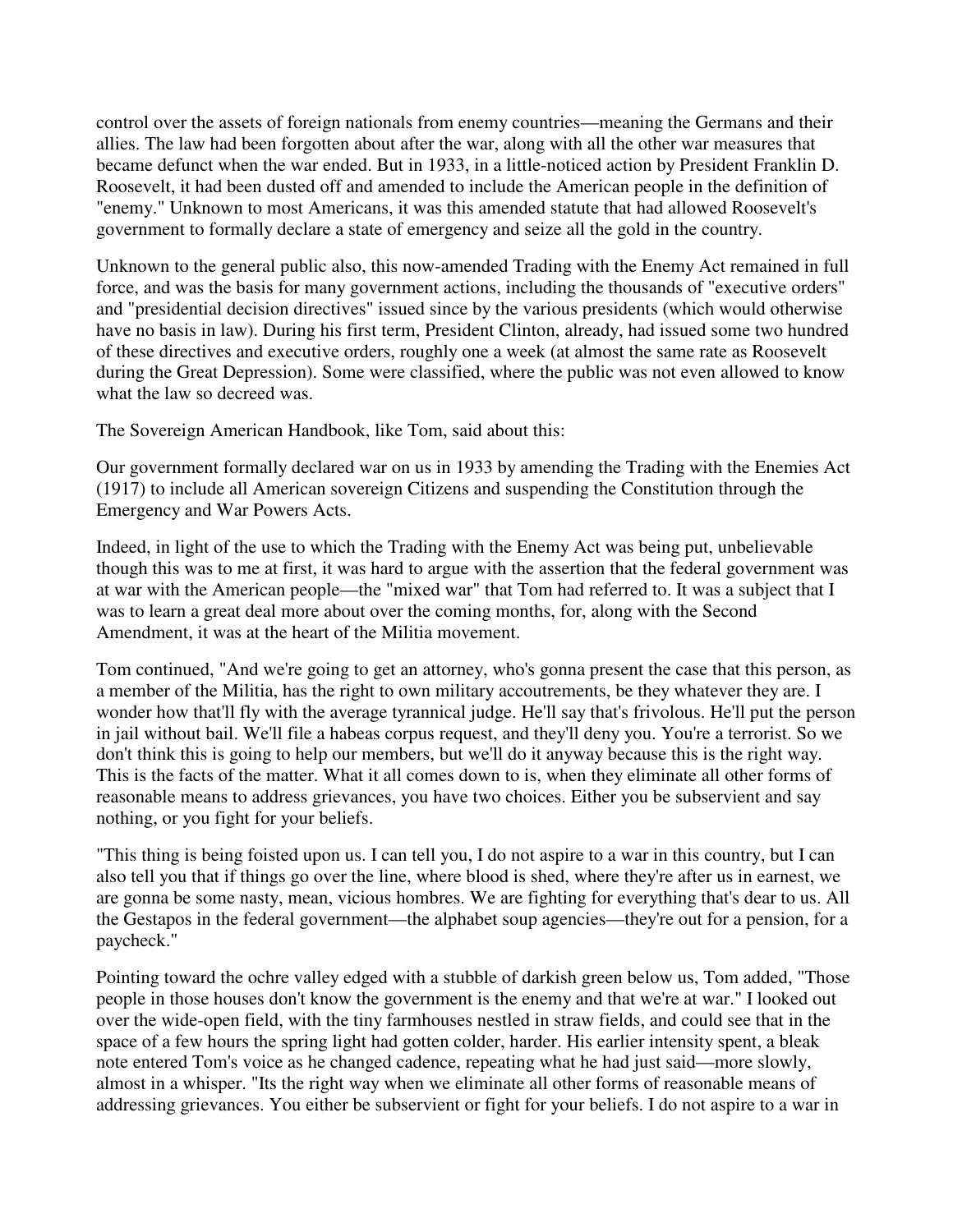this country. We're fighting for everything that is dear to us. All those alphabet soup agencies, out for a pension, are mercenaries. Can a war be won by mercenaries, as opposed to people fighting for their life, backed into a corner?"

Tom was silent for a long while, then added solemnly, "You know, I've been thinking about your book. I hope everyone reads it, but I'm not optimistic. But even if no one reads it, except for the government gumshoes, it is there as history. You are in possession of history, and I hope you'll be a careful guardian of that."

In order to understand fully how the Militia movement had caught fire everywhere in months, it was necessary to look at the public Militias, namely the Militia of Montana, a foundation stone in the movement, which saw its role as something very different from the underground U.S. Militia.

### PART II

# Falling Star

Whenever a people entrust the defense of their country to a regular, standing army, the power of the country will remain under the direction of the most wealthy citizens..., your liberties will be safe as long as you support a well-regulated militia.

Independent Gazeteer, Pennsylvania 1791

#### Chapter 5

# M.O.M.

mi-li-tia n. 1 a) orig., any militiary force b) later, any army composed of citizens rather than professional soldiers, called up in time of emergency

2 in the U.S., all able-bodied male citizens between 18 and 45 years old who are not already members of the regular armed services: Members of the National Guard and of the Reserves (of the Army, Air Force, Coast Guard, Navy, and Marine Corps) constitute the organized militia; all others, the unorganized militia

Webster's New World Dictionary (1991)

In history, it was likely that the Militia of Montana would go down as the grandfather of the presentday Constitutional Militia movement. For among these citizen groups, it was the most visible. The Militia of Montana, or M.O.M., as it liked to call itself, had made, not military preparedness, but a strong educational mission, its primary function, taking the lead in the Militia movement to educate Americans about what had gone wrong in the Founders' Republic, and what their citizen rights were.

During the summer following the Oklahoma bombing in 1995, there were Senate hearings on the Militias in the Judiciary Subcommittee on Terrorism, Technology and Government Information; they were broadcast on C-SPAN. Like most people, this was my first direct look at Militia members. On the Militia panel were John Trochmann, who, with his brother David and nephew Randy, had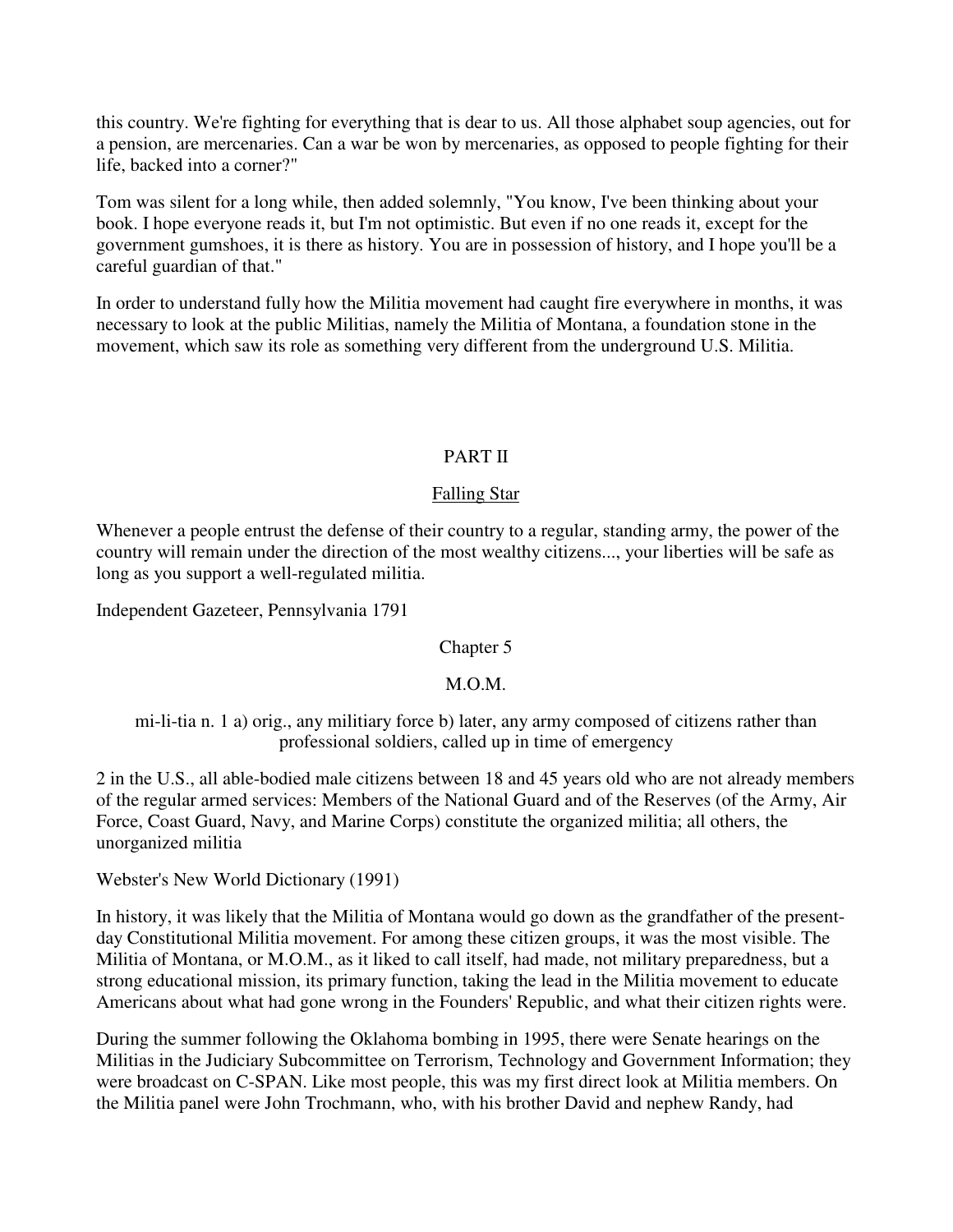founded M.O.M. and was its acknowledged leader. Although he was wearing a gray flannel suit, what struck me about the fifty-year-old Trochmann was that, with his broad, high forehead and dark, piercing eyes, salt-and-pepper hair and full silvery beard and mustache, he seemed to be from another era. It was as though there were another, superimposed reality (something like a double image), where he wore, not a suit, but overalls and held a pitchfork. Trochmann, I would learn much later, indeed, had grown up on a Midwest farm.

He had long been a member of the patriot community before setting out to form the Militia of Montana, and had brought with him to the Militia movement many of his former friends and beliefs. Through M.O.M.'s publications and Trochmann's lectures around the country, he had, in great part, set the tone for the emerging Militia movement. It had been the already-existing patriot community, with its many overlapping beliefs and constituencies, that had been the most receptive at first to John Trochmann's Militia message.

Little did I imagine at the time that one day I would meet with him. Again, one of the first things that struck me about Trochmann when I finally did, at a "Preparedness Expo," was that it didn't matter that he was wearing a gray suit, I could see only a plaid flannel shirt and suspenders. His hands were like rough, dry Idaho potatoes. John was nothing if not an American Gothic character out of a Grant Wood painting, stern and righteous. That day in Pennsylvania, some time later, he seemed never to be at ease as he told me his life story leading up to the Senate hearings. He started, telling me how he had come to live in Montana:

"It was a childhood dream of mine to be in the Rocky Mountains. When I was in the 2nd or 3rd grade, I came upon an encyclopedia. I looked up the letter 'M,' and found 'mountains' and 'Montana.' I grew up as a farm boy in the northwest corner of Flatland, Minnesota. I was not happy with flat land, and I wanted to go to the mountains. Everybody has to have a dream. If they don't, they don't accomplish much in life. Dreams are gold. I don't see much difference.

"My curiosity was first tweaked by my dad. He was a farmer, carpenter and preacher. He bailed out of the Lutheran Church in the early '50s because they joined the National Council of Churches. He joined the Evangelical Churches of America, and when they joined the World Churches of America, he said, 'That's enough organized religion for us, Johnny.' He called me Johnny.

"At the age of 17, in 1960, I joined the U.S. Navy. I went to Cuba during the Missile Crisis as part of a bomb squadron out of Norfolk, Virginia—for submarine warfare. Part of our job was to take pictures of the Soviet ships leaving with the missiles on the decks. In fact, we discovered it was not missiles but just decoys covered by tarps. We brought this to our superiors and they just told us to shut our mouths. So that tweaked my interest a whole bunch.

"Beyond that point, back in Norfolk, I watched on a military television as our President Kennedy was shot in the face by our own people. It was shown in Life magazine. They printed a few thousand copies and then tried to recall them. They changed the article midstream. They actually showed the footage of the Zapruder tape. I realized something was wrong with this picture. The more we discussed it, the more we realized, something's gone radically wrong here in America. That did it for me. I pretty much questioned people in public service positions ever since.

"So, ever since then, I've really been in the pursuit to find truth, exposing the corrupters to the American people. But I guess the big push came in the mid-'70s when I started getting involved in trying to educate our fellow Americans. We were distributing information to our customers,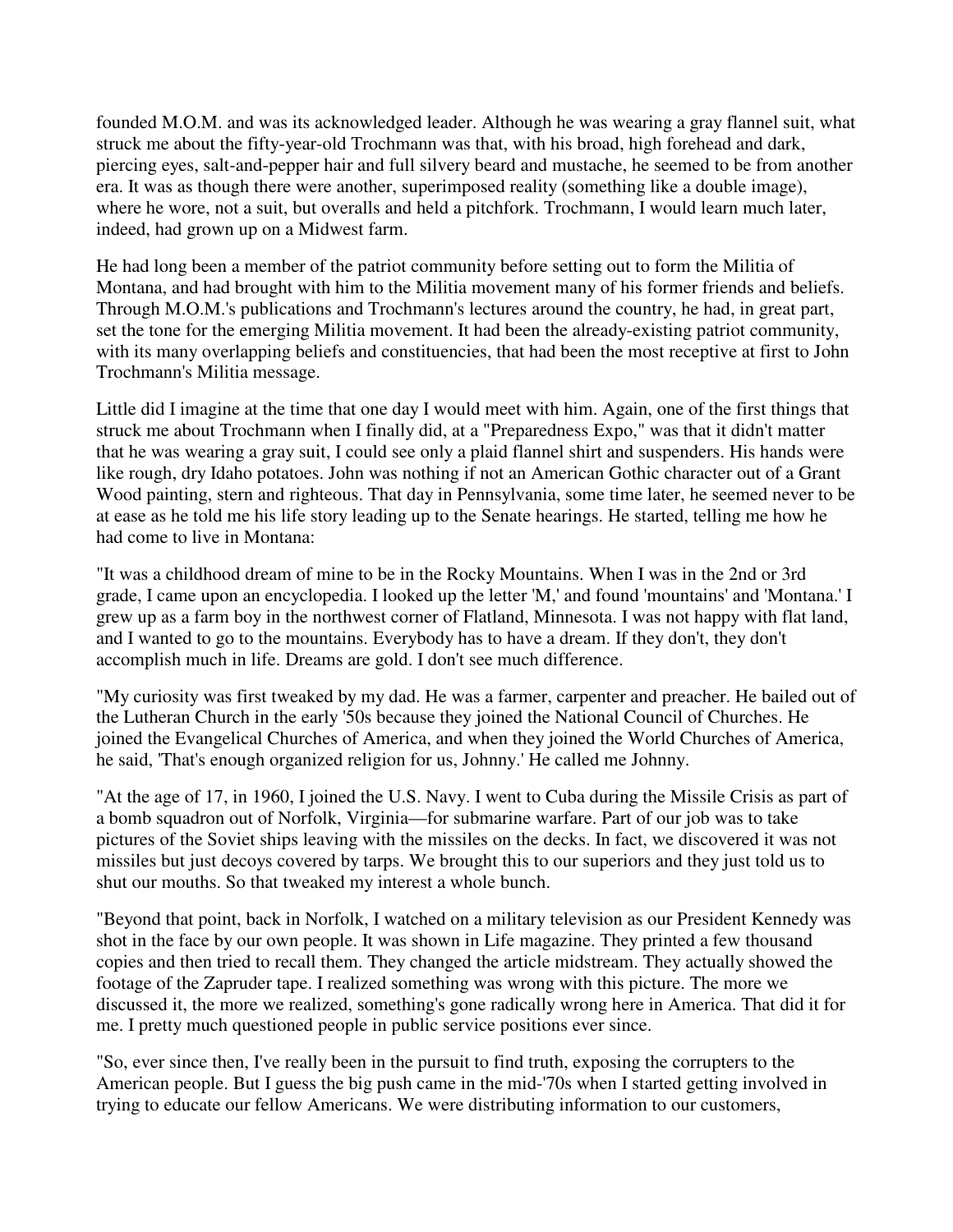reduplicating what we came across. People were very receptive. My two brothers and I had two businesses—A&T Motors, which did automobile repairs and built racing engines, and Trochs Enterprise Inc. which dealt with parts for snowmobiles, under the trade label, 'Snowstoff.' We had 5500 wholesale accounts. As a part of the military, I had attended the U.S. Armed Forces Institute in Norfolk—business law and business administration. I never set out to finish. I just wanted to get an education.

"I built myself a Bentwood dome home—thirty-foot domes spaced twenty feet apart. It had about 6,600-and-some square feet, three stories high, a third of it built into the ground, quite self-sufficient. That took a lot of time. I was into self-sufficiency. My electricity was wind powered. The interest in self-sufficiency was something that I acquired by watching our country and observing how those in high places were trying to control the populace based on energy and food. And I wanted to be independent, not 'interdependent.'

"Eventually, I sold my home. It was valued at \$360,000 but I had to sell it for \$60,000. Minnesota had become a rearview state where, as far as I could see, most Minnesotans didn't care what happened. Montana has always been a more free-thinking state, based on the way of life. People are few and far between. The economy is much tighter there. The unemployment rate is much higher. In our little community, its about 50% unemployment, and the global grabbers are making sure it continues to grow, by shutting down the sawmills and the mines. And then, the UN Biosphere grabbers, land grabbers, are making sure that the land grazers have no place to run their cattle. Besides, a lot of people who have woke up across the country and are realizing the cities are not a good place to live are moving to Montana.

"I moved to Noxon, Montana in '87. I married a lady from there. My brother David had located there earlier. He took my dream and left with it before I had the opportunity, because I was in the process of building a house at the time. I moved to Montana and occasionally did an engine job for someone, or a transmission job. I'm semi-retired.

"In Montana, we home-schooled our children—with our children from former marriages, they totaled six. In early 1990, part of the home-schooling was to do a story on the Aryan Nations church, so we sent our children to Aryan Nations in Idaho with some trusted friends, and when we went to pick them up the next day, we found that, being teenagers—of course they didn't ever lie to their parents, ha, ha, ha—we found that they had gotten little or no sleep the night before and had been on alcoholic beverages. And we had trusted our friends and had trusted the church over there, that they would take care of our children properly. While I was there, I was invited to come back and speak in July of that year at the Aryan Nations World Congress, and I did. I spoke about immorality—'their' immorality.

"From that point on, I was branded an Aryan Nations Neo-Nazi. Mainstream media, from that point on, has been slandering me. Never, ever, ever, did I belong to Aryan Nations. Never paid any dues, never signed anything, never received anything in the mail. What does it take to be a member?

"OK, I only brought that up because you needed to see how I connected with the Randy Weaver family. That's how we met them. We pretty much lost touch with them after that, but our children were writing letters back and forth to their children, because our children became friends. In early 1991 Randy Weaver was arrested, as far as I'm concerned, for not cooperating with federal agents to set the Trochmanns up.

"He was arrested because he wouldn't participate in a federal sting operation. The Aryan Nations was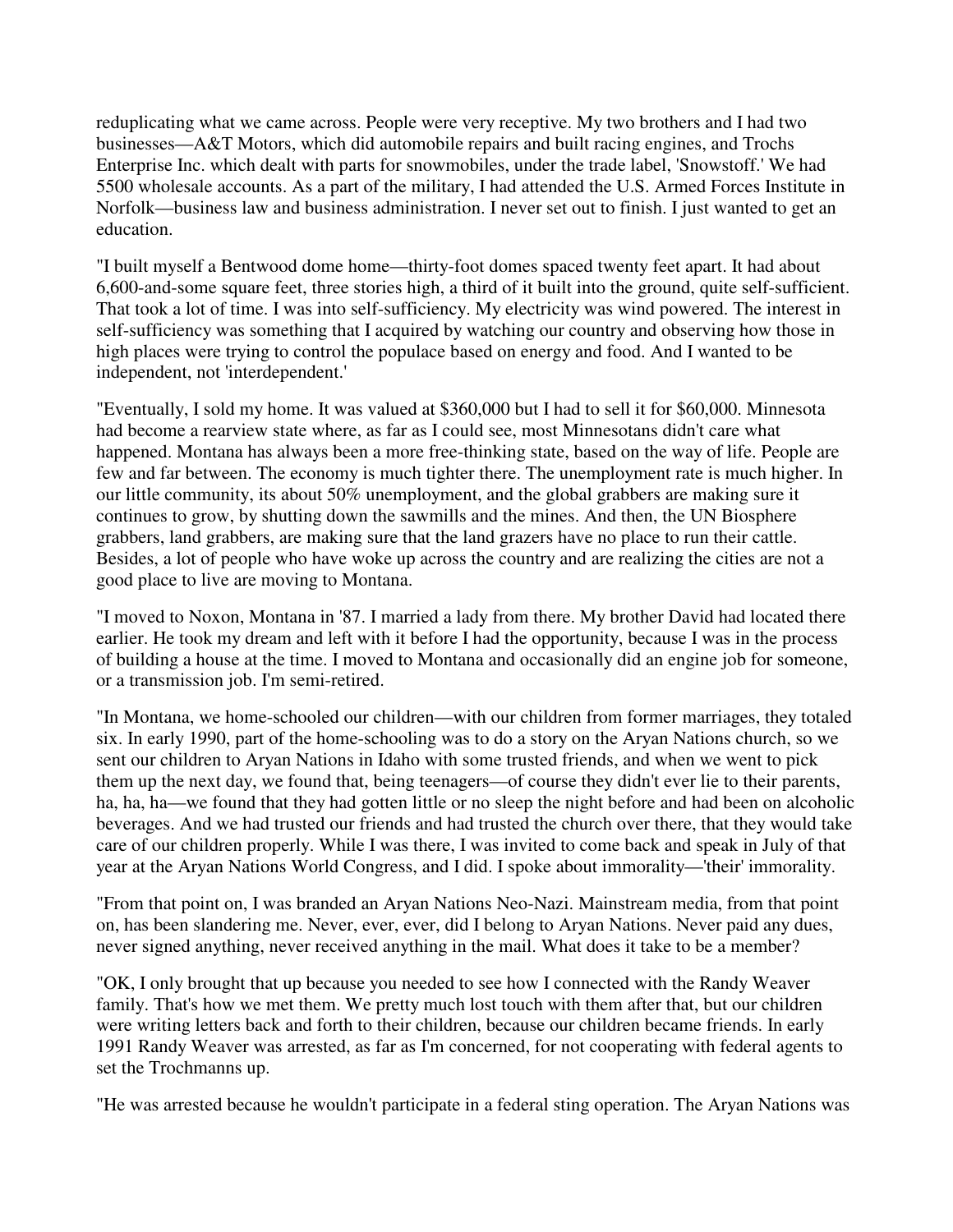part of it, but he came to the Noxon, Montana area that year with the specific purpose of infiltrating the Trochmann family. It came out in the trial in 1993. He went over there to case it out. Apparently, at the time, he had agreed to it. Something changed his mind. Anyhow, he was arrested in '91, and when he got out of jail on bail, he went up into his mountain retreat—what they, the government, called a 'compound.' We call it a clapboard cabin. It was made out of mill ends. It was a little cabin that would sway in the breeze when it blew.

"Why did the government want to set us up? We were outspoken against tyranny in government. Our reach was all over the country, because of our former customers. We were still sending them things. We sent out one book called Billions for the Bankers, Debts for the People, showing the three different methods of takeovers, and the one that we were concentrating on was the financial takeover. I don't even remember who wrote it, but we must have sent out, phew, thirty, forty thousand of them, free." (This 30-page booklet, of which I was given a copy by a patriot during my research, published in 1984, was basically an expose of the Federal Reserve System, a subject dear to the heart of all Militia people, about which I was beginning to learn in the spring of 1996.)

"The snowmobile parts was a very good business, and that's why we have this business, because we took that money and we sunk it into this. But it would be nice to break even some day. The IRS thinks we're making so damn much money, the bastards.

"In '91, when Randy Weaver retreated to his mountain cabin, we brought them food for, probably, sixteen months. At the time I didn't know he had gone there to set me up. And then, on April 19 that date always comes up—of 1992, my nephew Randy Trochmann and I went to visit the Randy Weaver family because we just felt in our spirit that we had a problem someplace with one of our friends—that they were being put in jeopardy of some sort—and the Randy Weaver family is the only ones that we could not call and find out. They didn't have a telephone.

"So we drove up to the Randy Weavers' and we found Vicki Weaver sitting on the rock overlooking the gate with her rifle on her lap, with little Samuel standing to her left side with a rifle—Sara and Rachel were to her right side—looking down at us. I said, 'Good morning Vicki, good morning children,' and all I got for a response was, 'John, what are you doing here?' And I thought, 'How strange. Why should she talk to me like that?' I thought to myself, 'What do I usually do up here? I come up here to visit you.' And she says, 'I don't know who to believe anymore. John, turn around and look.' So I turned around and saw a whole row of federal agents behind us, at least a dozen, and I realized that they were under siege. I didn't know we drove into the middle of a siege and just kinda screwed it up for everybody. And she said, 'John, go home.'

"Now, Randy Weaver was nowhere in sight. Neither was their brand new baby. So, instead of going home, we went down to a pay phone in Naples, Idaho, which we knew was bugged, and called my brother's phone, which we knew was bugged, and made this statement: 'I don't know what these agents are up to, trying to harass the Weaver family, because Randy Weaver was killed two weeks ago when he fell off the cliff.' I mean, if they're masters of deception, why can't we join in? So, from there we went to visit a newspaper man we knew was former CIA and probably still with them, and we gave him still another story. As we sat in the restaurant talking with him, we looked out at the Weaver home, and there was a huge, thick, black cloud that sat right over the home and rained like crazy. And that was the end of the siege at the time. The marshals abandoned their program, apparently." (This incident, interestingly, had taken place a year before Waco, also on the anniversary of Lexington. The question the Militias were asking was, had this date already been selected by the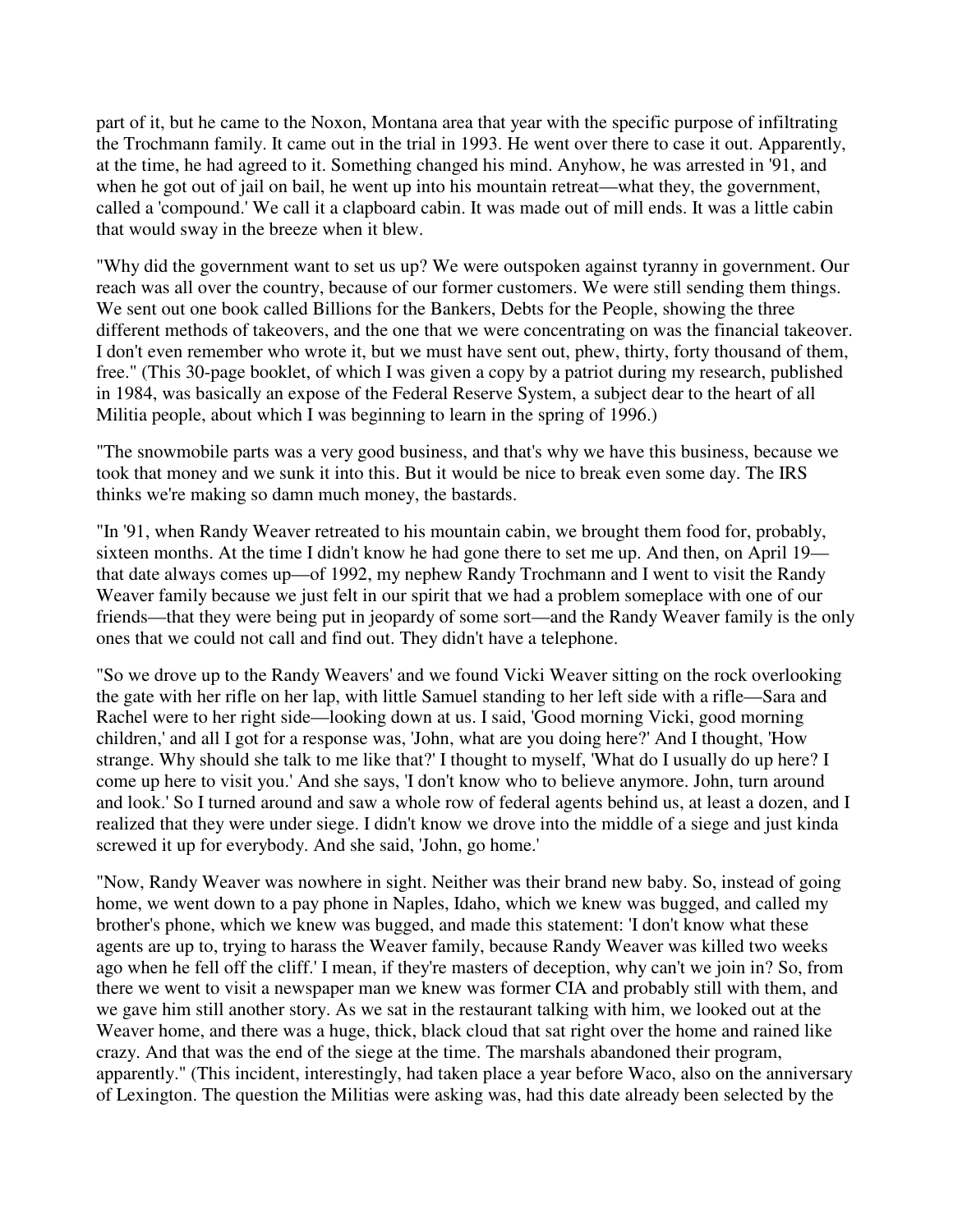feds for some action?)

"From that point on, we just didn't have anything more to do with the Weaver family, seeing they had just told us to go home. And then, in August we realized that the Weaver family was under siege again. We didn't know at the time that a marshal had been shot—Marshal Degan—and that Samuel Weaver had been shot and killed. Friends of ours heard about the siege on the news. There were hundreds of people by the time we got there, from all over the countryside—Montana, Washington, Oregon, Idaho. I'm sure there were a few Canadian citizens too. Its close to the border.

"So, from that time on, the Trochmanns—my brother David, my nephew Randy, and myself maintained a twenty-four-hour vigil, and one of us was awake at all times for the eleven-day siege that followed. At which time we discovered that little Samuel Weaver had been shot in the back by federal agents, coerced into a mortal gunfight, that Marshal Degan had been shot two hours before the Weaver family knew he was there—shot by his own agents. We've got eye witnesses to prove it. Gerry Spence didn't believe it until the trial was well underway, and by that time the witness had had a threat and disappeared.

"Prior to that, however, we had a Los Angeles police chief take an affidavit from the man, which we still hold a copy of, that he actually saw Marshal Degan being shot in the back by his own men. The sheriff up there wants to know how come there's never been an investigation, with seven bullet holes in Mr. Degan's backpack, which was on his back, and no inquest. The man who saw this was in the process of purchasing land in the area, and the marshals apparently didn't know that he was walking the land right below them.

"Marshal Degan was a good marshal, but he was part of a drug bust operation on the East coast, in the Boston area, that netted a \$6 million catch and sent a number of federal agents to the pen. And for that, he had to die. So the rogue agents within the agency found a way to sacrifice him, and vilify the Weaver family to boot. You gotta ask yourself, how many point men does a six-man team need? This six-man team already had a point man. Why did they need Degan? If Degan was in front of the rest of them, why?

"At the siege, the three of us tried to keep the peace down below at the barricade, to make sure that the federal agents would have no excuse to remove the public from the area. We felt once the public was hauled away, they could butcher the family very easily, which they tried to do. They tried to burn the house down twice. The first time they tried to do it, the rains came and washed all the diesel fuel off the building, that the choppers had dumped on it. The second time the Huey military choppers did that, we had moved the media into the area, and got them to start taking pictures of what was going on. They swarmed against us, arresting some of the media that didn't hide quick enough, and they never did burn the place, because of our observation and scrutiny of them all the time.

"Bo Gritz got involved, and eventually talked Randy Weaver out, and what was left of the family, after they killed his son, shot his wife in the face, with her infant in her arms. A sick bunch of beasts. But they were just obeying their orders, right? Who would do such a dumb thing as that?"

John was silent for a moment, then said, "It reminds me of a poem I've been taught by an elderly gentleman. It goes like this:

Captain, what do you think, I asked, of the part your soldiers play?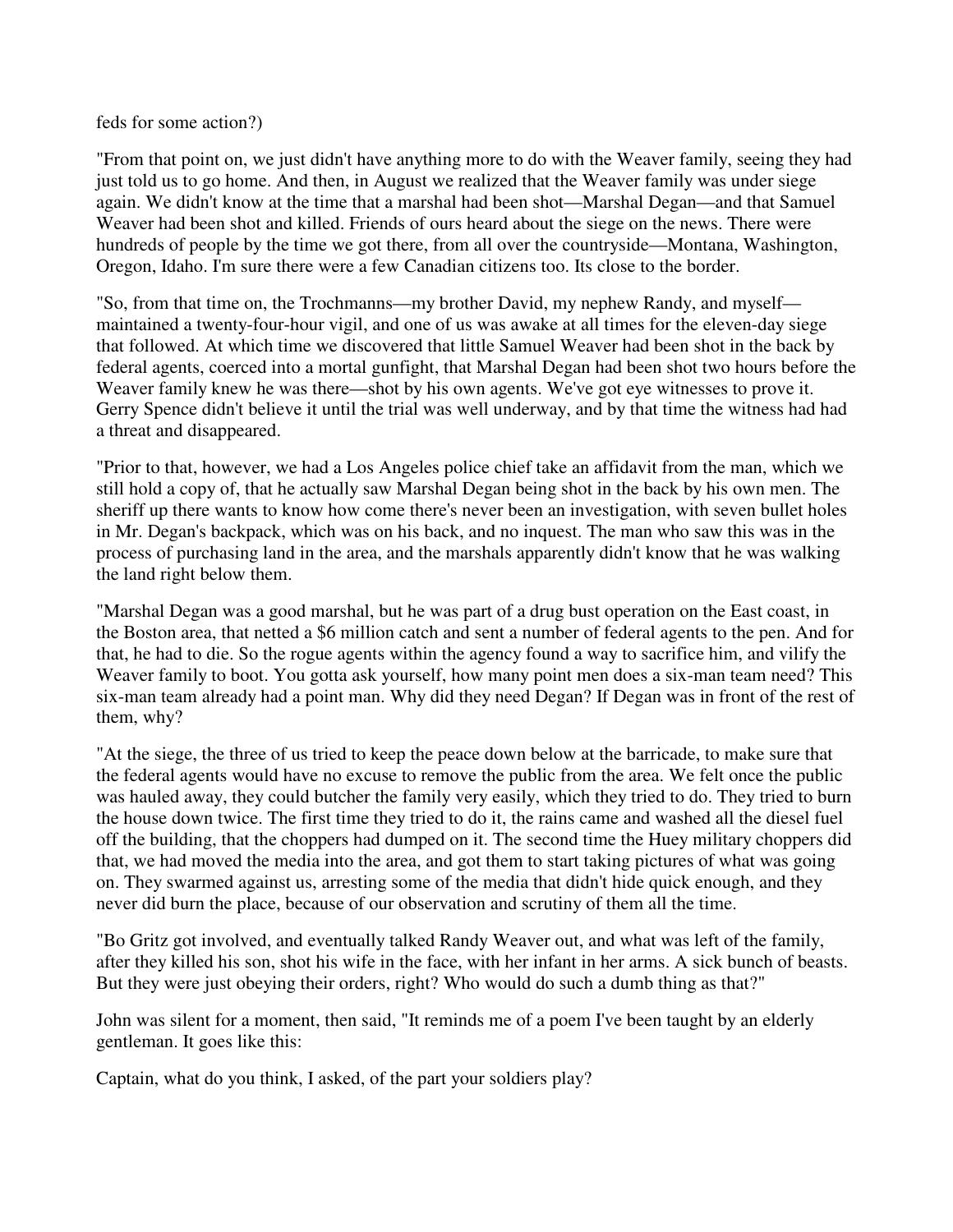The Captain answered, I do not think, I do not think, I obey!

Do you think you should shoot a patriot down and help a tyrant slay?

The Captain answered, I do not think, I do not think, I obey!

Do you think your conscience was meant to die and your brains to rot away?

The Captain answered, I do not think, I do not think, I obey!

Then if this is your soldiers code, I cried, you're a mean unmanly crew, and for all of your feathers and guilt and braid, I'm more of a man than you.

For whatever my lot on earth may be and whether I swim or sink, I can say with pride, I do not obey, I do not obey, I think.

"That's what our agents need to do."

The Paul Bunyan-with-a-blue-ox character stopped talking, and looked at his watch as if he had more important things to do in the wilderness of America than talk to a reporter. Looking back at me warily, after a bit, he continued, "After this happened, we were part of an organization called 'Citizens for Justice.' It was an investigation team that held meetings every week or so. We helped set it up. There were hundreds involved in it. We were investigating and uncovering evidence, and turning it over to Gerry Spence. That was the fall of '92.

"Then, in April of 1993 came the burning of the Branch Davidians in Waco, including women and children." Trochmann began to sound irritated, saying, "If they wanted David Koresh, why didn't they arrest him while he was jogging? Why didn't they arrest him when he went into town? No, they didn't want it that way. They had a much bigger picture to work on. Why was the military involved, and why did they do the shooting as they did? Why did they kill four agents which were Clinton bodyguards? We have evidence of that—like Marshal Degan. I mean, questions, questions, questions and no answers, still today. And still, all that happened, including the Randy Weaver siege and Waco, and it didn't seem like America was waking up.

"It seemed like they just went on about their lethargic life. So we decided in June of 1993 that Montana was not as remote as we'd like it to be, and we were just going to walk away from our fellow Americans, let'em wallow in their own mire. And we went to Alaska to look for a more remote area. We spent the 4th of July in Wrangell, Alaska. We had found jobs and were all set to move up there, and we came back down and packed a forty-foot high cube, semi-trailer.

"Just before we left, we took a tour around the country and realized, America really is starting to wake up. We can't abandon her now. So we gave up our plans to leave, and decided to start organizing to educate our fellow Americans on an even larger scale than we had before. So, in early 1994, about February—this was after the Brady Bill—we started the Militia of Montana, and all these people are starting to get involved, including little old ladies and doctors and nurses, and everybody in between."

A light came into John Trochmann's stern, black eyes beneath the thin gray eyebrows, and he explained, "We organized the Militia of Montana under the First Article of the Bill of Rights freedom of speech—and that's what we're doing today, exercising the First Article of the Bill of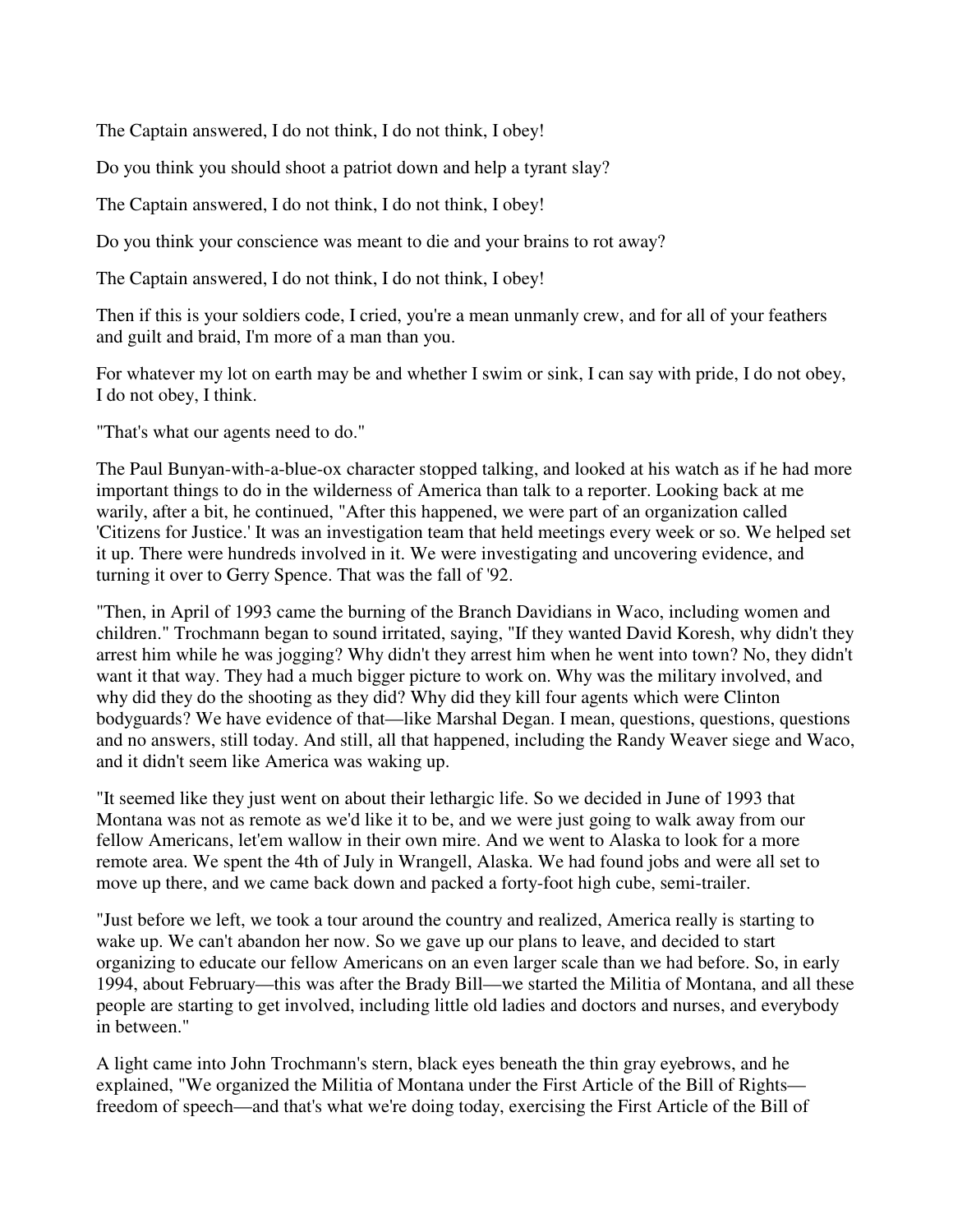Rights, to educate our fellow Americans. We started a Militia because we had tried all those other names for many, many years and it didn't seem to get anywhere; Wildwood Fellowship was one of them, and United Citizens for Justice. But the one that seemed to make the most sense was one that would point in the direction of the foundation of our nation, which was the word, 'Militia.' I don't know if anyone thought of it. It was just laying there waiting to be used. It was my nephew Randy that came up with the name, 'Militia of Montana,' based on the acronynm that he'd come up with—'M.O.M.'" John savored his words, saying, "What a nurturing name!"

M.O.M. had put out a manual on how to form a Militia, which quickly became a blueprint for Militia units around the country, although variations emerged. It could be said that this manual, in a way, had been the cornerstone of the most-recent incarnation of the Militias as a 1990s movement. M.O.M. also put out a monthly publication, Taking Aim: The Militiaman's Newsletter, that was widely-read among the Militias, and a catalogue of related tapes and books, with subjects that ranged from how to survive in the wilderness and U.S. military manuals, to government conspiracies having to do with such things as an imminent New World Order takeover under the UN and Bill Clinton's connection, as governor of Arkansas, through the Mena airport, to Iran-Contra and drug trafficking, that I began learning about also in the spring of 1996. Although there had been groups that called themselves Militias before Ruby Ridge and Waco (in places like Texas and the Midwest), the Militia of Montana was the first to publicly advocate that ordinary citizens organize and network nationwide.

The Militia of Montana Information & Networking Manual, as M.O.M.'s 27-page instruction manual on how to form a Militia was titled, was published in early 1994 when the Trochmanns formed M.O.M. (he couldn't remember what month exactly, but others said it was February). On the cover, in all four corners, was the eagle from the United States coat of arms, wings spread, holding an olive branch in one claw and a sheaf of arrows in the other, and a ribbon in the beak that said, "E PLURIBUS UNUM." The Manual had been written mostly by Randy Trochmann (John's nephew), who also edited the newsletter. The Trochmann family approached writing like a country store that offered the bare essentials along with a few luxury items, everything neatly displayed on rough-hewn shelves and in well-ordered cardboard boxes. Randy Trochmann's writing was the cardboard boxes and rough shelves that held all the necessary Militia accoutrements for survival and for the defense of property and family, as well as a good bit of no-holds-barred advice.

On the first page was the Second Amendment, followed by some world history on the role of "militias," beginning with Britain in 54 B.C. It was noted that Caesar and his Roman army of 23,000 had been routed by the militia, made up of the local landowners. In modern times, after World War II, Finland, it said, due to the militia, had kept free from Russian occupation, and in Afghanistan, the local militias had held Russian troops at bay for eleven years.

The popular saying, "A man's home is his castle," M.O.M. explained, could be traced to England, to the Magna Carta, which King John had been forced to sign in 1215, guaranteeing Englishmen the right to keep and bear arms. It had been understood, said the Manual, that this "meant castles with moats, ramparts, draw bridges, etc, and all of the other paraphernalia of a castle and needs to secure it... meaning that a man had the right to fortify his home against any who may assault it, and likewise, have the right to defend it in like manner."

The Founding Fathers, many of them fluent in Greek and Latin, the Trochmanns explained, had been well schooled in the historical role of the militias, and "There was much discussion during the constitutional convention as to how the states would secure their sovereignty and liberties from a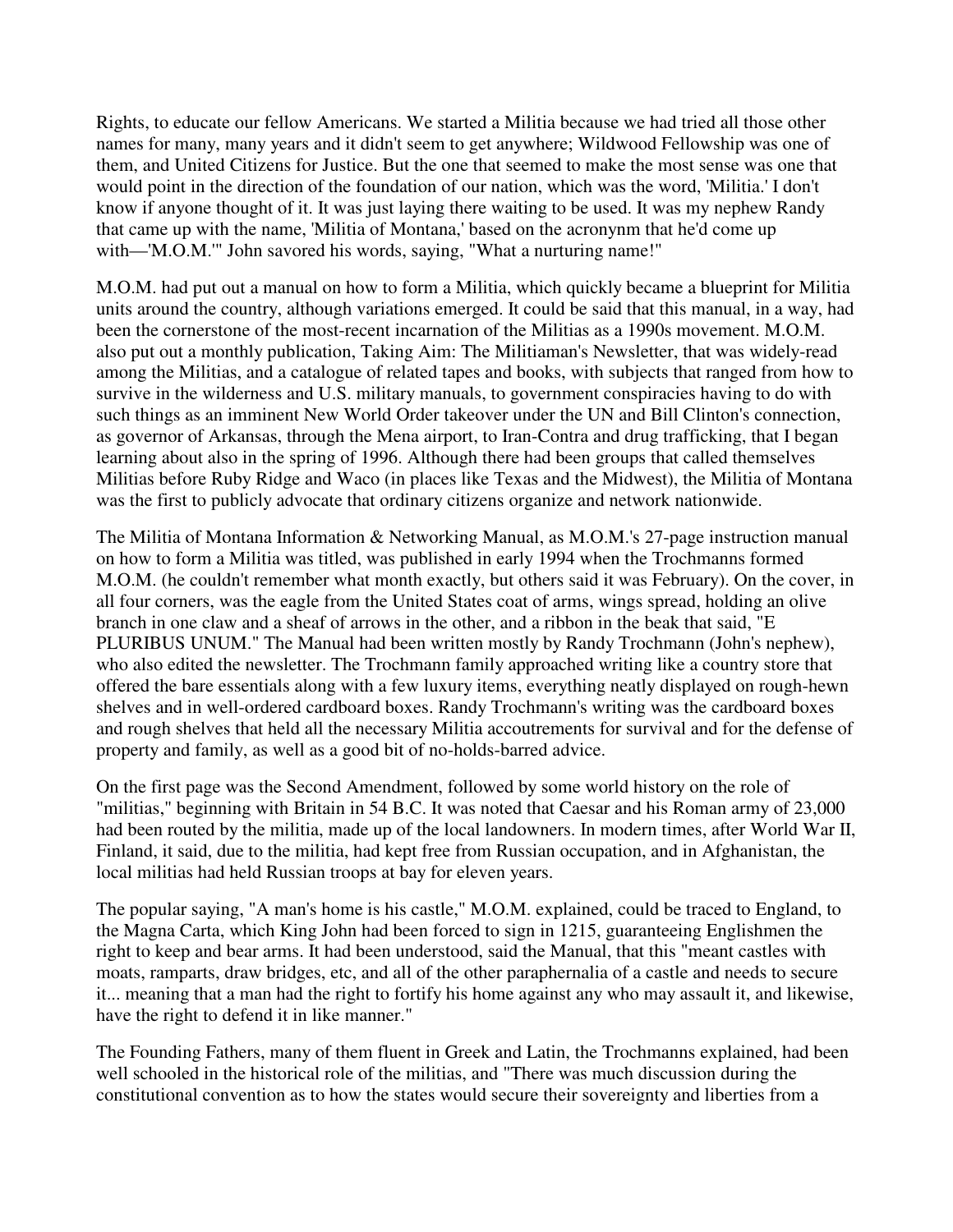national government." They had been afraid the government would turn into a monarchy, and for that reason, had established three branches of government, with a clear separation of powers, and "protected the right of the Militia of the several states to keep and bear arms through the Second Amendment."

Although many Americans today believed the primary reason for the Second Amendment was to defend against criminals and for hunting, the Manual explained, the Founding Fathers had written this amendment so that the people could, as Thomas Jefferson had put it, "protect themselves against tyranny in government." Jefferson, M.O.M. noted, had understood that in order to take away their liberty it would be necessary to disarm Americans. In 1775 Jefferson had anticipated the arguments of the anti-gun advocates, that taking guns away from people would lower the crime rate, when he had copied into his Commonplace Book, Italian philosopher Cesare Beccaria's words:

False is the idea of utility... that would take fire from men because it burns, and water because one may drown in it; that has no remedy for evils except destruction (of liberty). The laws that forbid the carrying of arms are laws of such nature. They disarm only those who are neither inclined nor determined to commit crimes, such laws serve rather to encourage than to prevent homicides, for an unarmed man may be attacked with greater confidence than an armed man.

Most of the Founding Fathers had served in the Militia at one time or another, explained the Manual, and understood that it was the source of protection for the people's rights. They had also understood that the Constitution, in the future, would need to be interpreted with an understanding of the original intent. Indeed, its primary author, James Madison, had warned:

[D]o not separate text from historical background. If you do, you will have perverted and subverted the Constitution, which can only end in a distorted, bastardized form of illegitimate government.

In earlier times, explained M.O.M., Greece, Rome and Israel had all had militias, and when they had been replaced by standing armies under the complete control of a king or emperor, these nations had "all passed into oblivion." It explained how the National Guard had only been created in 1903 with the Dick Act, and was therefore not the Militia referred to in the state and federal Constitutions. A report by the Senate Judiciary Committee, Subcommitee on the Constitution was quoted, that concurred as recently as in 1982:

That the National Guard is not the "militia" referred to in the Second Amendment is even clearer today. Congress had organized the National Guard under its power to "raise and support armies" and not its power to "Provide for organizing, arming and disciplining the militia." The modern National Guard was specifically intended to avoid status as the constitutional militia, a distinction recognized by 10 U.S.C. 311(a).

In 1916, during World War I, recalled the M.O.M. Manual, when Teddy Roosevelt had offered to raise a Militia and lead it into battle in Europe, as he had done in Cuba, President Wilson had proceeded to alter the definition of the Militia and who controlled it. The National Guard had been put under the full control of the president, making him its commanding officer, not as president but as senior military officer—an important distinction. In effect, said M.O.M., Wilson had made the National Guard "a private army of the president." And so, Title 32 USC stated:

[T]he President shall prescribe regulations, and issue orders necessary to organize, discipline, and govern the National Guard.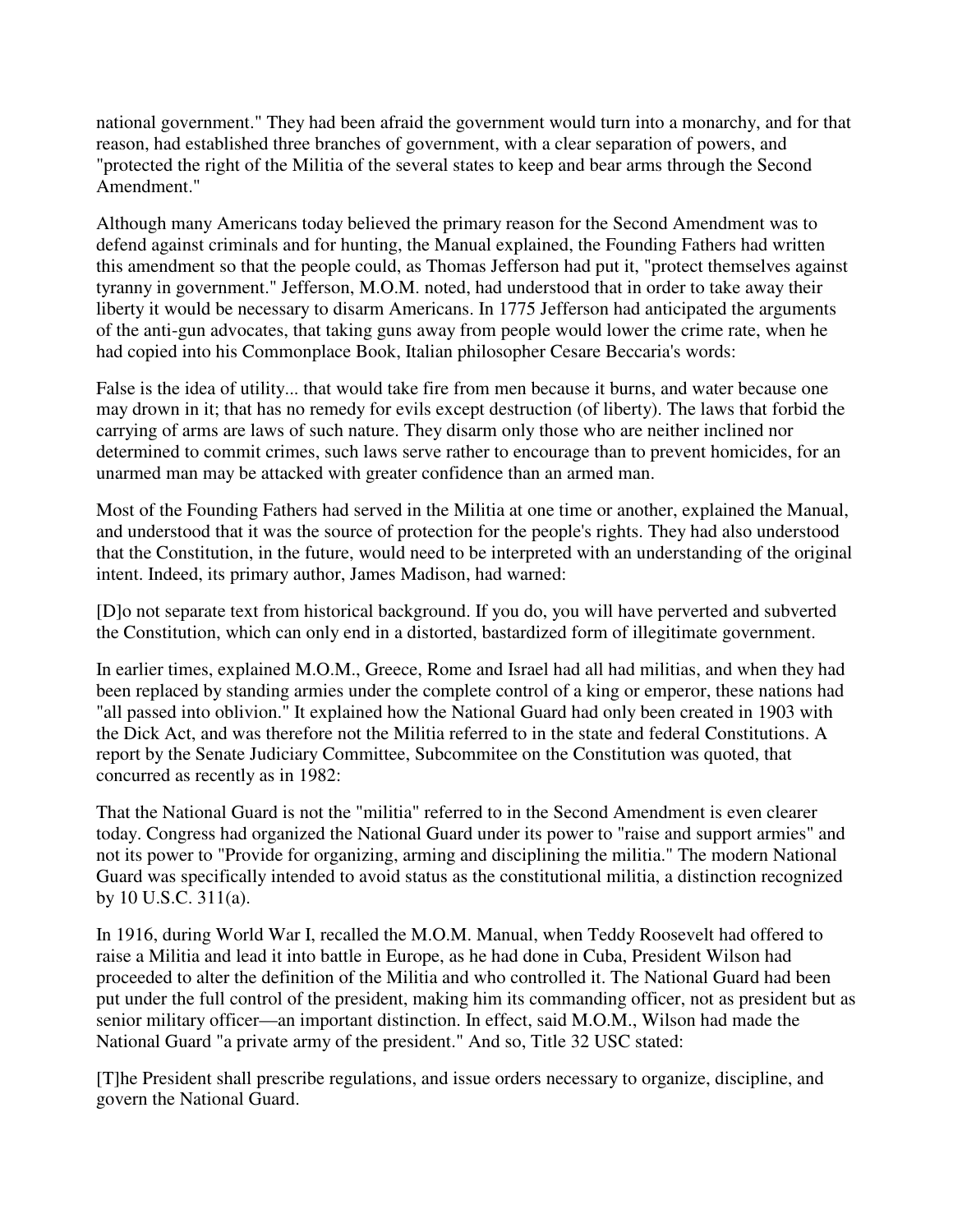States had soon been forced to comply under threat of loss of federal funding, explained the Manual, and the National Guard units, now federally funded, had been made subject to the Uniform Code of Military Justice, and put under the direct command of the Secretary of the Army (which started under FDR). Massachusetts had been the last state to capitulate, in the 1950s. Montana, however, like many states, M.O.M. explained, in its definition of "Militia" in the state constitution, had retained the distinction between "organized" and "unorganized." It was stated in the legislation that insofar as the National Guard and the Montana Home Guard were concerned, federal regulations governed. But, said M.O.M., the "unorganized" Militia in Montana had remained that of the Second Amendment, with Montana reserving to itself that portion of the Militia provided for in Title 10-1-103, which stated:

[T]he unorganized militia... consists of the members of the militia who are not members of the organized militia.

M.O.M. pointed out that in instances around the world where a "militia" had played an important role in overthrowing a tyrannical government, as in the case of East Timor, or in the ousting of a foreign nation, such as Poland under Nazi Germany, when subsequently that militia had been disbanded and its weapons collected, this had resulted, in East Timor, in annexation by Indonesia, and in Poland, by the Soviet Union. Czechoslovakia, Hungary, Romania and Yugoslavia, where the militias had also been strong and were disbanded at the close of the Second World War, likewise, had been absorbed by the Soviet Union. Although it had remained legal In the Soviet Union to own a shotgun or a hunting rifle, the ability to organize and bear arms had been eliminated, along with the leadership and organizations that would have allowed for training and preparation of militias.

M.O.M. explained that taking the "lead in the legislation of the disarming of America" was the organization Handgun Inc., and its founder Sarah Brady, who, the Militias believed, had showed her true intentions when she once stated:

Our task of creating a Socialist America can only succeed when those who would resist us have been totally disarmed.

It was Sarah Brady, readers of the Manual in early 1994 would have known, who was responsible for the Brady Bill, named after her husband, James Brady, the White House Press Secretary who had been wounded in 1981 in an assassination attempt against President Reagan, and left a paraplegic. The Brady Bill, passed in late 1993 (which had precipitated the forming of the Militia of Montana early the following year), required a five-day waiting period to buy a handgun, during which time a background check was to be performed, leaving a computer trail of information, that many already believed was the first step towards a national firearms registry.

The Manual went on to explain that Militias were not out of date, as some would argue, and this could be seen in places like the Kurdish territories, Croatia and Bosnia, where minority groups had recently been able to protect themselves with militias from majority oppression. In plain-carboardbox language, M.O.M. put it thus:

The militia, under the second amendment, is to be able to bare [sic] arms, meaning to use them in a military confrontation... The security of a free state is not found in the citizen having guns in the closet. It is found in the citizenry being trained, prepared, organized, equipped and led properly, so that if the government uses its force against the citizens, the people can respond with a superior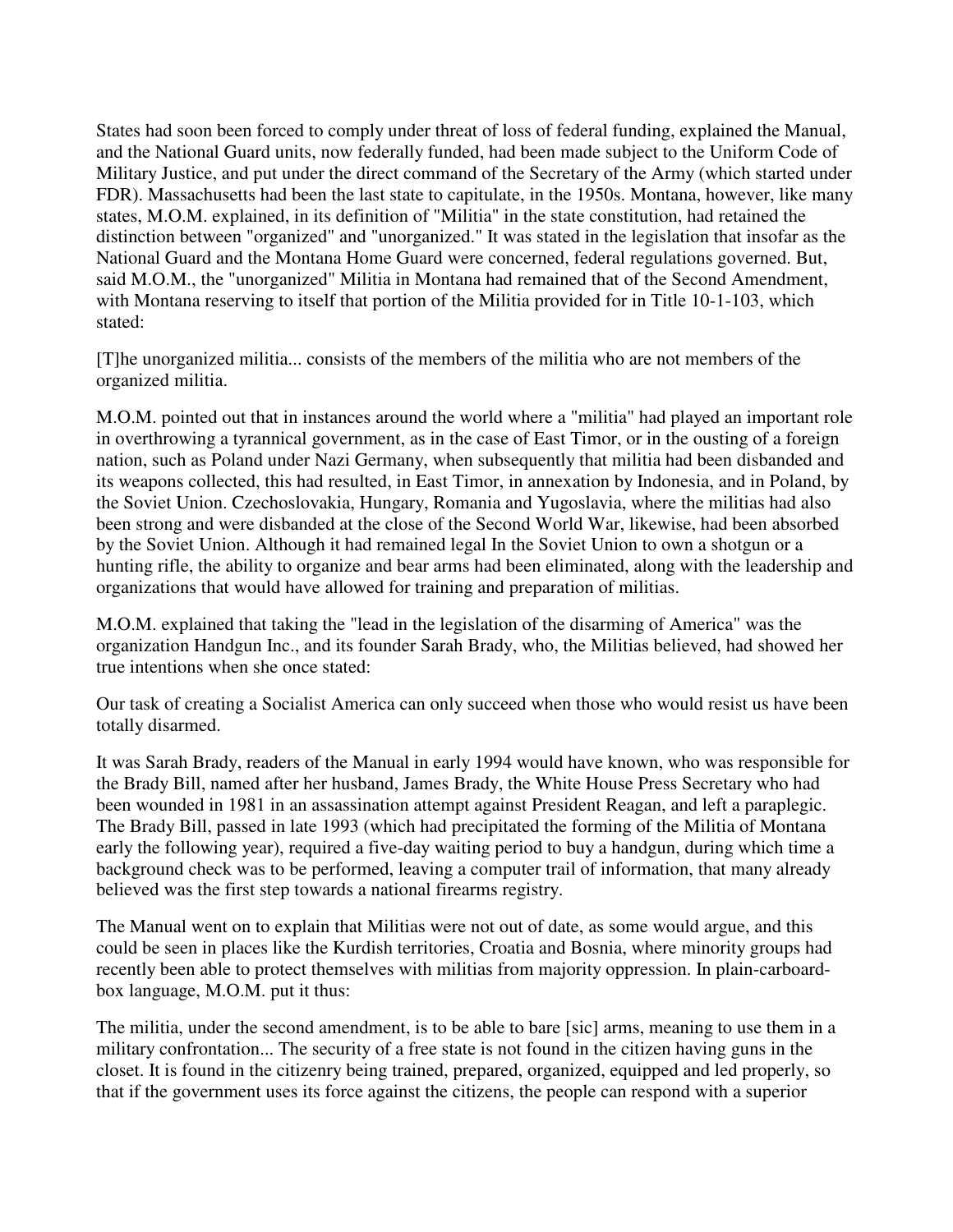amount of arms, and appropriately defend their rights.

The framers had learned that the regular Army would not protect the rights of the people under the bureaucracy or [if] a tyrant went mad with power. It was not the army, or the bureaucratic officials, members of parliament or Governors who made up the Revolutionary militia, Continental Congress, or committees of Correspondence that started the war to protect the rights of man. It was John Q. Public—the common man... Our government by passing these Crime Bills and the Brady Bill have shown us that they are attempting to disarm the militias of the several states... It is not enough to have a gun, it takes knowing how to use it, when, and who you can trust and rely upon.

The lessons of history... If the army has control of the militia, then the militias will be obedient to the command of the army, which is in the command of the government. If the militia is independent and viable, then only laws which are right and just will come forth from the government, keeping the populace supportive and loyal to the government. To balance the military power of the nation, with the might of the militia, will put at odds any scheme by government officials to use the force of the government against the people. Therefore, when the codes and statutes are unjust for the majority of the people, the people will rightly revolt, and the government will have to acquiesce without a shot being fired.

Following this in the Manual was a modern-day "Declaration" by the Militia of Montana, modeled on the 1776 Declaration of Independence:

When, in the course of human events, it becomes necessary for the Citizen's of this State, to exercise their right to protect and defend their lives, families, property and the right of this State to be free and independent, a decent respect to the opinions of mankind requires that they should declare the causes which impel them to exercise their 2nd Amendment rights, which are guaranteed and protected by the Constitution of the United States of America.

We hold these truths to be self-evident; that all men are created equal, that they are endowed by their Creator with certain unalienable rights, that among these are life, liberty, and the pursuit of happiness (property). That to secure these rights, governments are instituted among men, deriving their just powers from the consent of the governed. The history of the present federal government is a history of repeated injuries and usurpations, all having in direct object the establishment of absolute power and control over the citizen's of the State of Montana, and likewise, the rest of the several states of the union. To prove this, let facts be submitted to a candid world.

Following this were enumerated the current "Train of Abuses" that M.O.M. charged the government with, which began, "The present federal government has bribed the several states and their local governments into obeying their rules and regulations," which is "contrary to" the federal and state constitutions, through threats to "withhold... grants and/or funds." It continued with a long list: "federal intervention, manipulation and control" of trade; deprivation of trial by jury (tax foreclosures) and deprivation of the disadvantaged of a proper defense; "quartering large bodies of armed foreign troops among us and protecting them, by mock trials, from punishment for any murders which they have committed on the innocent inhabitants (Weaver, Waco, etc.)"; for erecting "a multitude of new offices," and sending "hither swarms of officers to harass our people and eat out their substance, often these officers being under foreign control and finance"; giving its consent to agencies that "have unconstitutionally plundered our homes, ravaged our property, burned our homes, and destroyed the lives of our people as well as murdering innocent citizen's"; "altering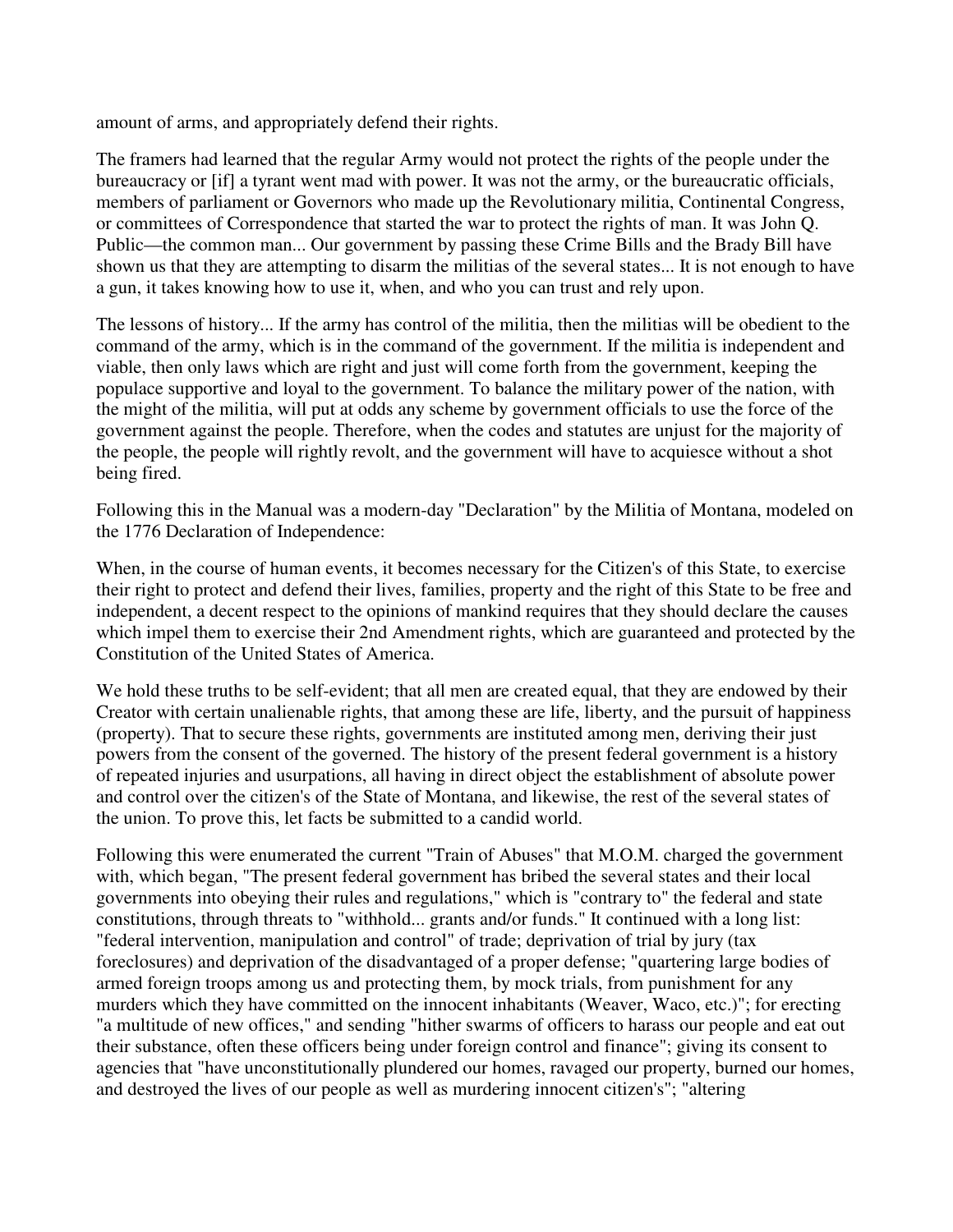fundamentally our forms of government, which our Founding Fathers bled and died for, without the consent of the governed"; and rendering the states defenseless "by taking away their organized militia... " and "disarming the unorganized militia by laws which are unconstitutional." (The reference to "foreign troops," as I was learning, meant "federal," as opposed to state or local law enforcement, a qualification that at first had sounded totally off the wall to me, but was indeed backed by a cogent argument.)

The M.O.M. Declaration, continuing its imitation of the Declaration of Independence, concluded:

In every stage of these oppressions we have petitioned for redress in the most humble terms; to the judiciary, the legislative and the executive branches of this present government; our repeated petitions have been answered only by repeated injury.

Nor have we remained silent to our fellow citizen's. We have warned them from time to time of the usurpations and travesties that this present government has done to them and continues to do to them; Some have listened; Some have not;

This present federal government has, by it's actions, declared war upon it's citzen's;

As our fellow citizen's have not consented to altering or abolishing the form of government guaranteed to us through the Constitution of the United States of America and the Constitution of the State of Montana, we, therefore, the able-bodied citizen's of the State of Montana, do, by and through the authority of the citizen's of the State of Montana and the citizen's of the several States united, have the right to protect and defend our lives, families, property and the right of the State of Montana to be a free and independent State, in the form our Founding Fathers enacted for our use.

This was followed by a section of quotes from The Federalist Papers, a collection of essays by the Founding Fathers that illustrated, among other things, their thinking on the Militia. These writings had appeared in the various newspapers after the Constitution was drafted, when the Antifederalists were arguing against ratification unless a Bill of Rights was included to protect the newly-won freedoms. The Federalists, arguing that these freedoms were already sufficiently protected because the body of the people constituted an armed Militia, against which no government tyranny could prevail, had included Alexander Hamilton and James Madison, and left no doubt as to their intention that there be a self-regulating citizens Militia. In Number 28 Hamilton had argued:

The militia is a voluntary force not associated or under the control of the state except when called out; a permanent or long-standing force would be entirely different in make-up and call.

In Number 69 he had said also:

The president, and government, will only control the militia when a part of them is in the actual service of the federal government, else, they are independent and not under the command of the president or the government. The states would control the militia, only when called out into the service of the state, and then the governor would be the commander in chief where enumerated in the respective state constitution.

Madison had written on this, in Number 46:

The highest number to which a standing army can be carried in any country does not exceed one hundredth part of the number of the souls, or one twenty-fifth part of the number able to bear arms.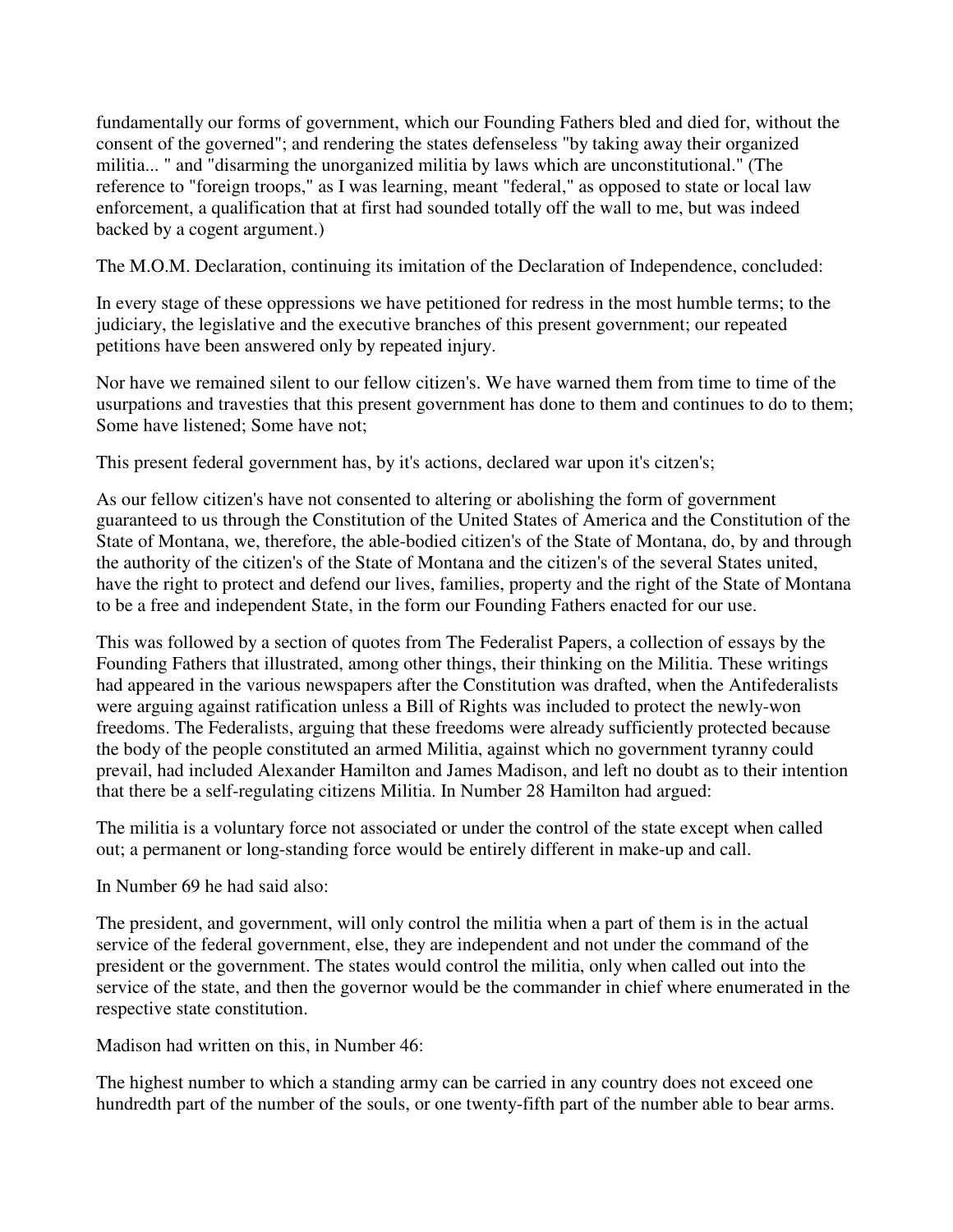This proportion would not yield, in the United States, an army of more than twenty-five or thirty thousand men. To these would be opposed a militia amounting to near half a million of citizens with arms in their hands, officered by men chosen from among themselves, fighting for their common liberties and united and conducted by governments possessing their affections and confidence. It may well be doubted whether a militia thus circumstanced could ever be conquered by such a proportion of regular troops. Besides the advantage of being armed, [a militia] forms a barrier against the enterprises of ambition, more insurmountable than any which a simple government of any form can admit of. The governments of Europe are afraid to trust the people with arms. If they did, the people would certainly shake off the yoke of tyranny, as America did. Let us not insult the free and gallant citizens of America with the suspicion that they would be less able to defend the rights of which they would be in actual possession than the debased subjects of arbitrary power would be to rescue theirs from the hands of their oppressors.

Next, in the Militia of Montana Manual was a section that cited the passages in the U.S. and Montana constitutions authorizing the Militia. Aside from the Second Amendment, the "Constitution of the United States of America," it noted, made three references to the Militia—two under the powers granted Congress, and one under the executive powers. Together they read:

To provide for calling out the Militia to execute the Laws of the Union, suppress Insurrection and repel Invasions;

(Article I, Section 8, #15)

To provide for organizing, arming, and disciplining, the Militia, and for governing such Part of them as may be employed in the Service of the United States reserving to the States respectively, the Appointment of Officers, and the Authority of training the Militia to the discipline prescribed by Congress;

(Article I, Section 8, #16)

The President shall be the Commander in Chief of the Army and Navy of the United States, and of the Militia of the several States, when called into the actual service of the United States.

(Article II, Section 2, #1)

M.O.M. noted that among the articles pertaining to the Militia in the "Constitution of the State of Montana," Article VI, Section 13 stated:

The militia forces shall consist of all able-bodied citizens of the state except those exempted by law.

This meant, as in most states, that almost everyone not in the armed forces was a member of the Montana Militia. Quoted also were, Daniel Webster, Winston Churchill, John Salter, Edmund Burke, and Thomas Jefferson, who had once stated:

When governments fear the people there is liberty. When the people fear the government there is tyranny.

Following was the Militia of Montana's statement of "Intent" (still in mock-Colonial), which stated:

We, the able-bodied Citizen's of Montana, hold these truths to be self-evident, that when the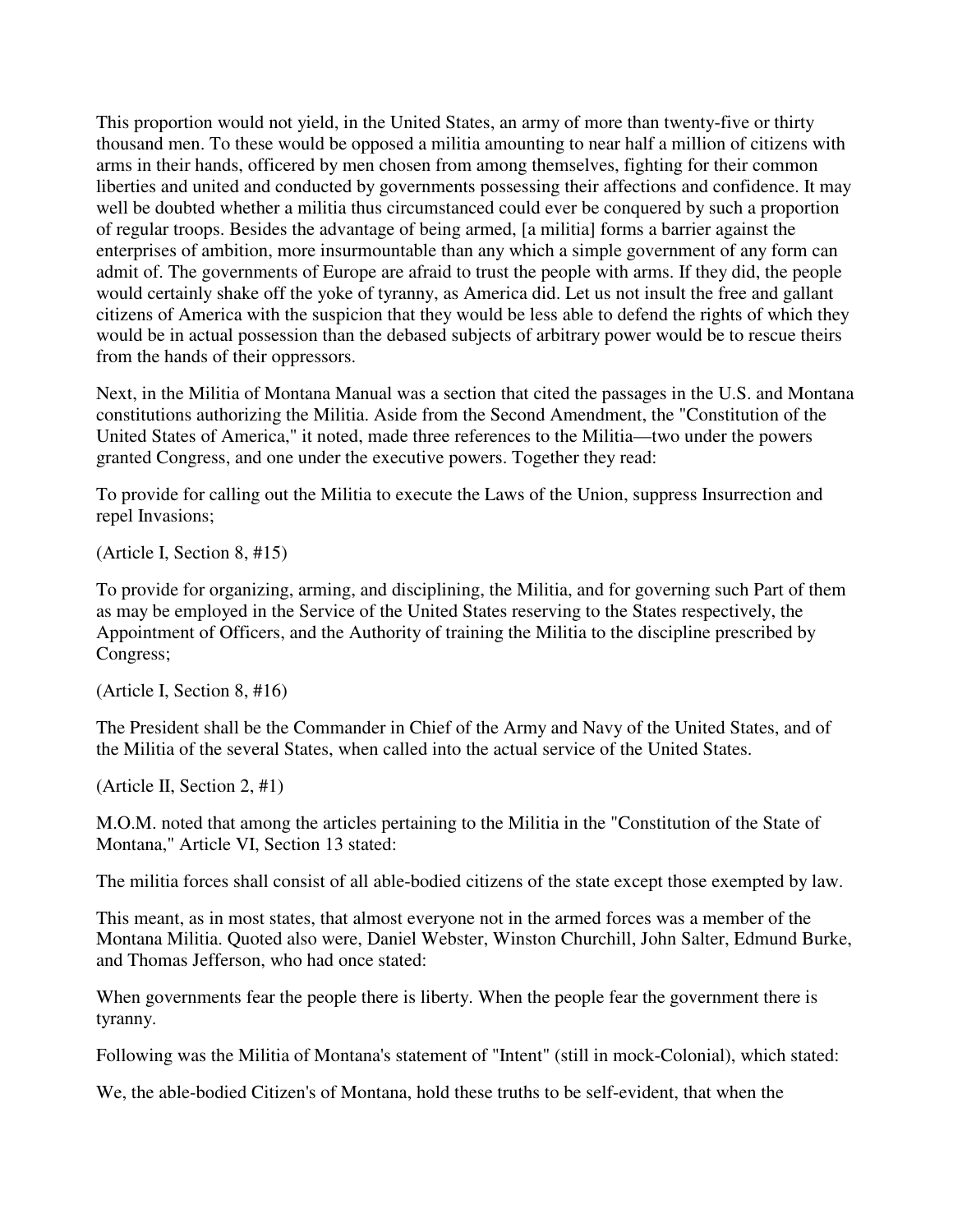government is instituted among men for the purpose of protecting their rights and liberties, it is the DUTY of man to put on the cloak of liberty for the sake of protecting man-kind from government that is out of control and that has transformed itself into a Tyrant. Just as our Founding Fathers of this Country shook off their shackles of bondage, so must we.

THEREFORE, we, hereby solemnly publish and declare that as free, able-bodied Citizen's of the State of Montana [we] do hereby pledge to exercise our right to protect and defend our lives, families and properties, by and through the authority of the free people of this state and of this nation, and to further this protection, we hereby form as members of the unorganized militia of the State of Montana, a volunteer organization to be known as the "Militia of Montana, County, Unit \_\_\_\_\_\_\_\_"

This had been the model for statements by Militias around the country. It was followed by the section, "Rules and Regulations," with the chapters: "Rank and Structure," "Taking Up Arms," "Officers and Members," "Funding and Property," "Association," "Law and Justice," and "General Provisions." Each unit commander, it explained, was to be chosen by the unanimous vote of the members for a two-year term. Officers were to be chosen by the commander, supported by a members vote of two thirds. The uniform would consist of bluejeans and a gray shirt. Dissatisfied members were encouraged to break off and form new units.

The rank and structure, it said, should mirror that of the "organized" state Militia (the National Guard), without violating the military code. When engaged in the active service of the state, the unit was to be organized according to that branch it was in service with.

All able-bodied state citizens over twenty, in no case under eighteen, were eligible for membership. A new member was to have the Declaration read to him by an officer, and be voted in by a three quarters vote. Then, the new member would "be enlisted" by reading "the covenant of service":

I (state name) shall faithfully execute the Constitutional laws of the Union and the United States of America and the State of Montana, to the best of my ability; to protect, defend and uphold the Constitution of the United States of America and the State of Montana against all enemies foreign and domestic.

The M.O.M. Manual called for every unit to send a representative to the sheriff and county commissioners "with a letter of greetings and notice of the ability to serve." However, the Militia could only be called into service with a unanimous vote during roll call, and could not be used against unarmed citizens, "nor," Most importantly, "against armed Citizen's" defending "the constitutions of the State of Montana and of the United States of America" (meaning Constitutional Militias. A unit could only be called into service by the governor, the county commissioners, the sheriff, or the unit commander (of a Constitutional Militia). It could be called up to exercise the right of defense, only for the protection of lives and property of state citizens and the state and U.S. constitutions, "against all enemies foreign and domestic."

The Militia unit could not be used against the police or governmental authority within the state, "except by call out by the representative authority of the government, with the sustaining vote of the Unit," and only when there existed "crimes of violation of their oath of office." It was to be used outside the state only in times of invasion and with the unanimous approval of all the members, as well as permission from the governor and a majority vote of the county commissioners. ("Invasion,"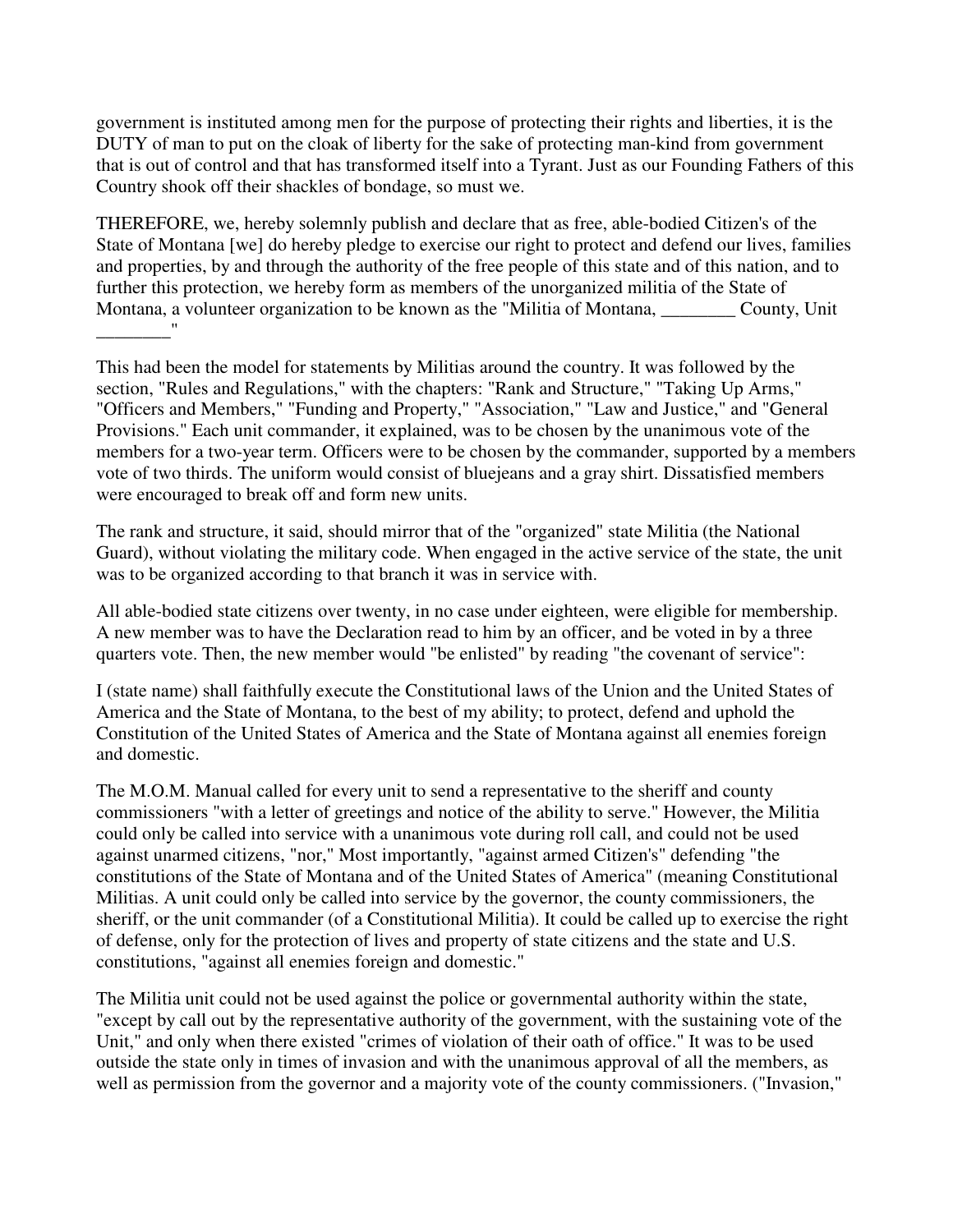as I was learning, for the Militias, could consist of federal troops entering any state of the Union.)

No member received pay, and all were responsible for their own uniforms and equipment. It advised collecting dues, with a suggested \$20 application fee and \$5 a month, and stipulated that donations could be accepted only without any strings attached. Funding was not to be accepted from any political entity except in times of a general call-out. Interference by the federal government would not be tolerated.

Disobedience of the lawful orders of a superior and the commission of a crime were grounds for dismissal. A member could also be dismissed by a two-thirds vote. But members were guaranteed a fair hearing in all cases.

Members were to support all laws not in contravention of the "Constitution of the United States of America" as well as the state constitution. The Manual referred to the (federal) Constitution's Article VI, paragraph 2, which said:

This Constitution, and the Laws of the United States, which shall be made in Pursuance thereof; ...shall be the supreme Law of the Land, and the Judges in every State shall be bound thereby, any Thing in the Constitution or Laws of any State to the Contrary notwithstanding.

Members were to be subject to the highest moral standards. They would at all times be respectful of civil authorities and the rights of citizens, and were to suppress insurrections against laws "held to be Constitutional." Units, however, could be called into service for use against any armed force not authorized to assemble in the state by the federal and state constitutions. (Those familiar with Militia thinking would know that this could be interpreted to include the ATF, FBI and other federal police forces, as well as the regular army, on the grounds that there were no federal police powers in the Constitution—which was why the government was seeing red regarding the Militias.) Units could also be called into service to assist in time of natural or manmade disasters.

In the Manual was a grammatical diagram of the Second Amendment:

A well-regulated Militia being necessary to the security of the state, the right of the people to keep and bear arms shall not be infringed.

The diagram, prepared by a woman named Bernadine Smith (of the Second Amendment Committee in Hanford, California), showed that the words, "shall not be infringed," constituted the "predicate" in the sentence, therefore meant to be a "restrictive" clause. These same four words, showed the diagram, contained as they were in the "declaratory," latter part of the sentence, applied equally to both subjects, the "militia" in the first clause, and the "right" (of the people) in the second clause meaning, to the Militia "collectively" and to (the right of) the people "individually." Accordingly, Smith explained, there was another grammatically-correct way to phrase the Second Amendment (without changing the meaning), which was:

Because a well-regulated Militia is necessary to the security of a free State, the right of the people to keep and bear arms shall not be infringed.

Next to the diagram was quoted a man by the name of A.C. Brocki, who was described as a "teacher of Advanced English, a foremost expert in grammar, former Senior Editor for Houghton Mifflin," who concurred, saying that in the Second Amendment, what was meant was "that the people have the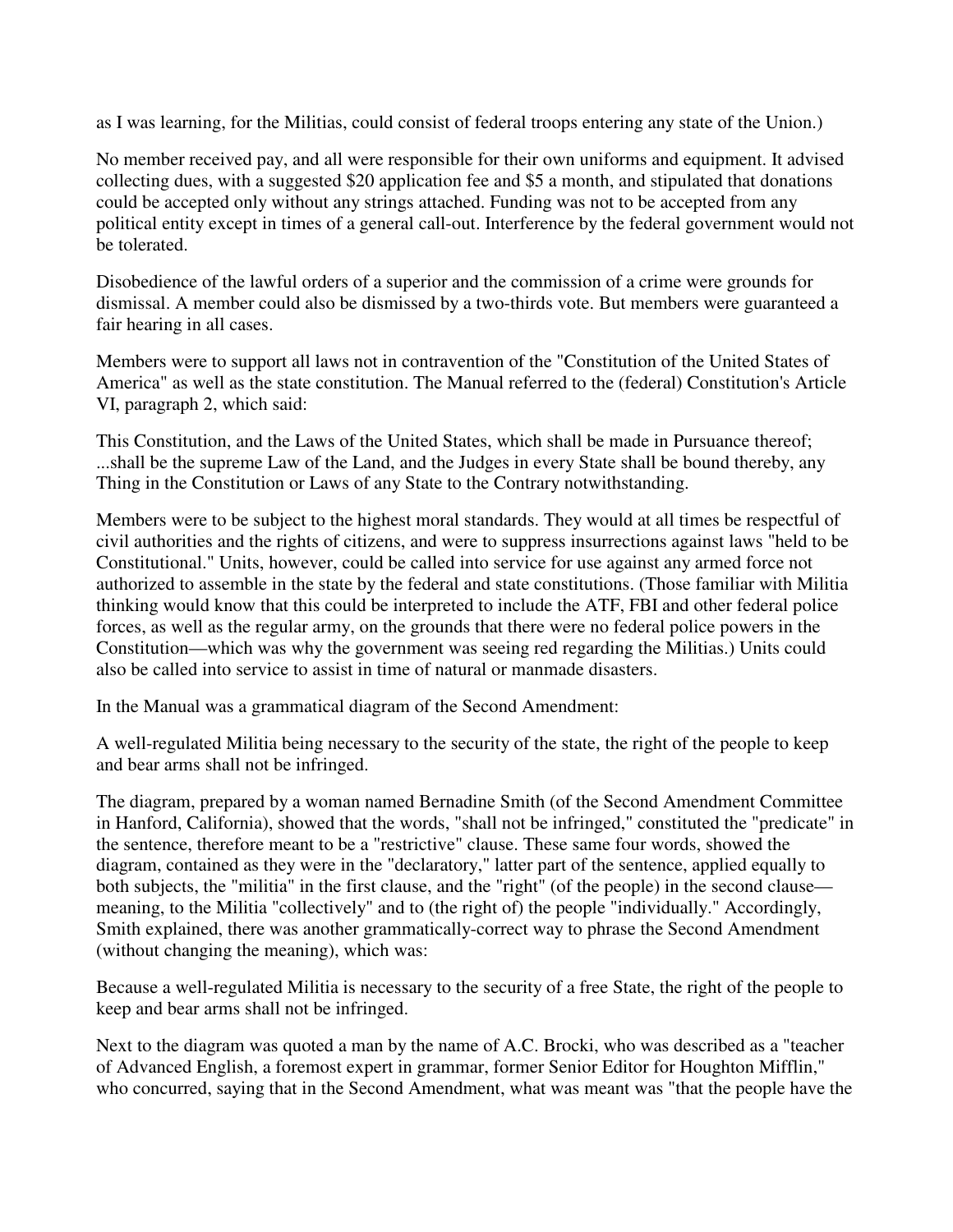right that is mentioned"—to "keep and bear arms."

On the subject of grammar, in fact, one of the foremost experts on the English language, Roy Copperud, author of American Usage and Style: The Consensus, a member of the usage panel of the American Heritage Dictionary and expert frequently cited in Merriam Webster's Usage Dictionary, had the following to say in response to written questions regarding the true meaning of the Second Amendment:

The sentence does not restrict the right to keep and bear arms, nor does it state or imply possession of the right elsewhere or by others than the people; it simply makes a positive statement with respect to the right of the people... [which] right is not granted by the amendment; its existence is assumed. The thrust of the sentence is that the right shall be preserved inviolate for the sake of ensuring a militia... The right to keep and bear arms is deemed unconditional by the entire sentence...

To the best of my knowledge, there has been no change in the meaning of the words or in usage that would affect the meaning of the amendment. If it were written today, it might be put: "Since a wellregulated militia is necessary to the security of a free state, the right of the people to keep and bear arms shall not be abridged."

Underneath Smith's Second Amendment sentence diagram in the M.O.M. Manual was the Preamble to the Bill of Rights, which stated, as I now knew, that the ten Articles were "further declaratory and restrictive clauses" added "in order to prevent misconstruction or abuse of [the Constitution's] powers."

On the back cover of the Manual was an essay by Smith, titled, "Interpreting the Meaning & Purpose of the Second Amendment." Contrary to much contemporary opinion, she explained, the reason the Framers had put the Militia first in the sentence, "A well-regulated Militia being necessary to the security of the State, the right of the people to keep and bear arms shall not be infringed," had been in order to stress both the importance of "the collective use of the right to arms," and that the individual right had "equal status."

Smith recalled that when the Constitution had been submitted to Virginia in 1787 for ratification, for three weeks, Patrick Henry (who had made the "give me liberty or give me death" speech) had railed against it every day, warning that it had been written "as if only good men will take office!" The main reason for objecting to the Constitution, he had argued, was that "it does not leave us the means for defending our rights or waging war against tyrants." Already, he warned that the federal government was being given too much money and power and that it would end up converting the states "into one solid empire."

Another area that Patrick Henry had believed needed greater limitations, noted Smith, was treaty power. He had argued for another Constitutional Convention, but had agreed to settle for a Bill of Rights. Over the protestations, the secretary of the Constitutional Convention, future-President James Madison, argued that a Bill of Rights was not necessary because the government would exercise only those powers delegated it, with Patrick Henry replying, "Let Mr. Madison tell me, when did liberty ever exist when the sword and the purse were given up from the people?" It was only after Madison was blocked from the first Senate, and he promised to draft a Bill of Rights, that he was able to secure a seat in the House of Representatives. On December 15, 1791, related Smith, man's natural rights, thus, were memorialized in the Bill of Rights, becoming the "unrevokable and superior part of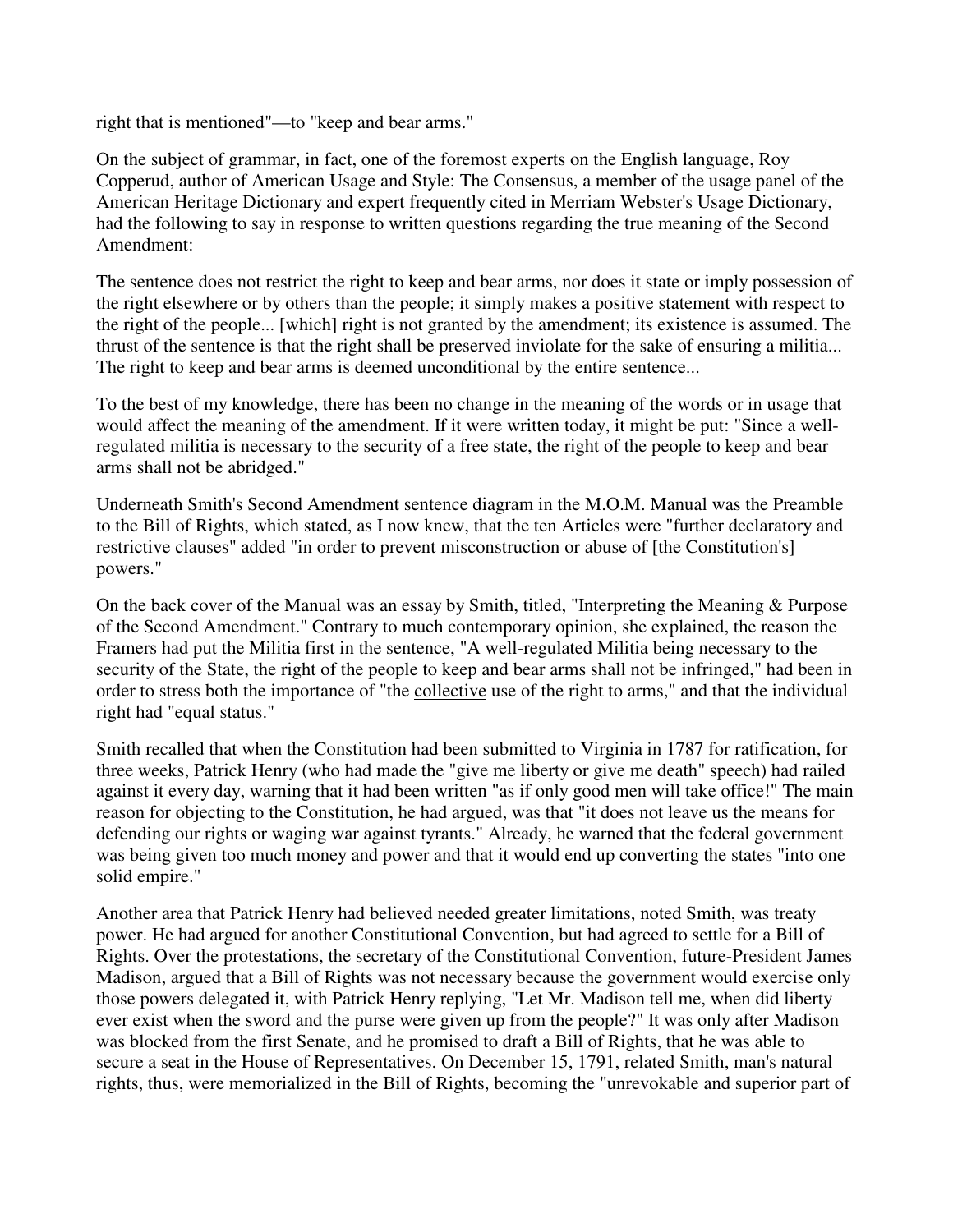the Constitution."

She ended, quoting Patrick Henry once again:

Guard with jealous attention the public liberty. Suspect everyone who approaches that jewel! Unfortunately, nothing will preserve it but downright force, and whenever you give up that force, you are inevitably ruined!

Toward the back of the M.O.M. Manual were diagrams for setting up "Militia Support Groups," as well as Militia "cells." The support groups, it was explained, were to be structured so they could be easily transformed into Militias with a military chain of command. There were sample worksheets for keeping track of the command network and members (these were soon to be discontinued, when it became clear that the authorities were anxious to get their hands on them).

At the back of the Manual, in good country-store manner, was a list of "Materials to Assist You in Your Preparation"—video and audiotapes and publications, available for purchase from M.O.M. which included a number of government military manuals on subjects such as survival, guerrilla warfare, special forces, unconventional warfare, map reading, booby traps, hand to hand fighting, small arms defense, how to escape from confinement, clothing and equipment, caching, training, and medical care. Highly recommended was the selection, The Art of War, by Sun Tzu, who was quoted:

To win without fighting is best.

John Trochmann grimaced as he continued, explaining to me in the interview, "Then came the problems with infiltrators. By the summer, there were snakes everywhere you turned. We'd come out with this networking program to put people in touch with people. What started the program was a radio show in Detroit, Michigan—the Mark Scott show. He had read part of one of our newsletters on his talk show, and there was such an uproar, with people from Michigan calling Montana for more information, we realized that these people needed a way to get in touch with each other. There were all these people that don't even know the other person exists, so we started a system of putting people in touch with people in Michigan. That was the beginning of our network program. And one of the main people involved in helping us get going on this was a beautiful woman, and I'm not going to give you her name, that still is part of the Detroit Police Department. She's a police officer, and she felt she wanted to find ways to get in touch with people too, and she begged us to get involved in this. She was very concerned about her country.

"When we started putting people together, the provocateurs decided to jump on board. There were many instances of people calling and saying, 'Why are you circulating this person's name and giving our name to him? We know that he has been convicted of a felony and works for a federal agency to keep himself out of the pen.' And we kept getting these reports all over the country as we were networking. These were people who had authorized us to network their name with others; we didn't do any of it without authorization first. But then we began to realize that this is a dangerous program because of all the infiltrators and the inability of our fellow Americans to recognize what could be there. There were a tremendous amount of naive people out there who were too doggone trusting. We, the Trochmanns, had gone through the pits of Hell as it were, and were not very trusting. That's when we came up with the checklist of who to allow into your cell structure system."

An insert had been added to the Manual in the summer of 1994, with the heading, "Tips on Networking," with recommendations on how to recognize government infiltrators. It advised that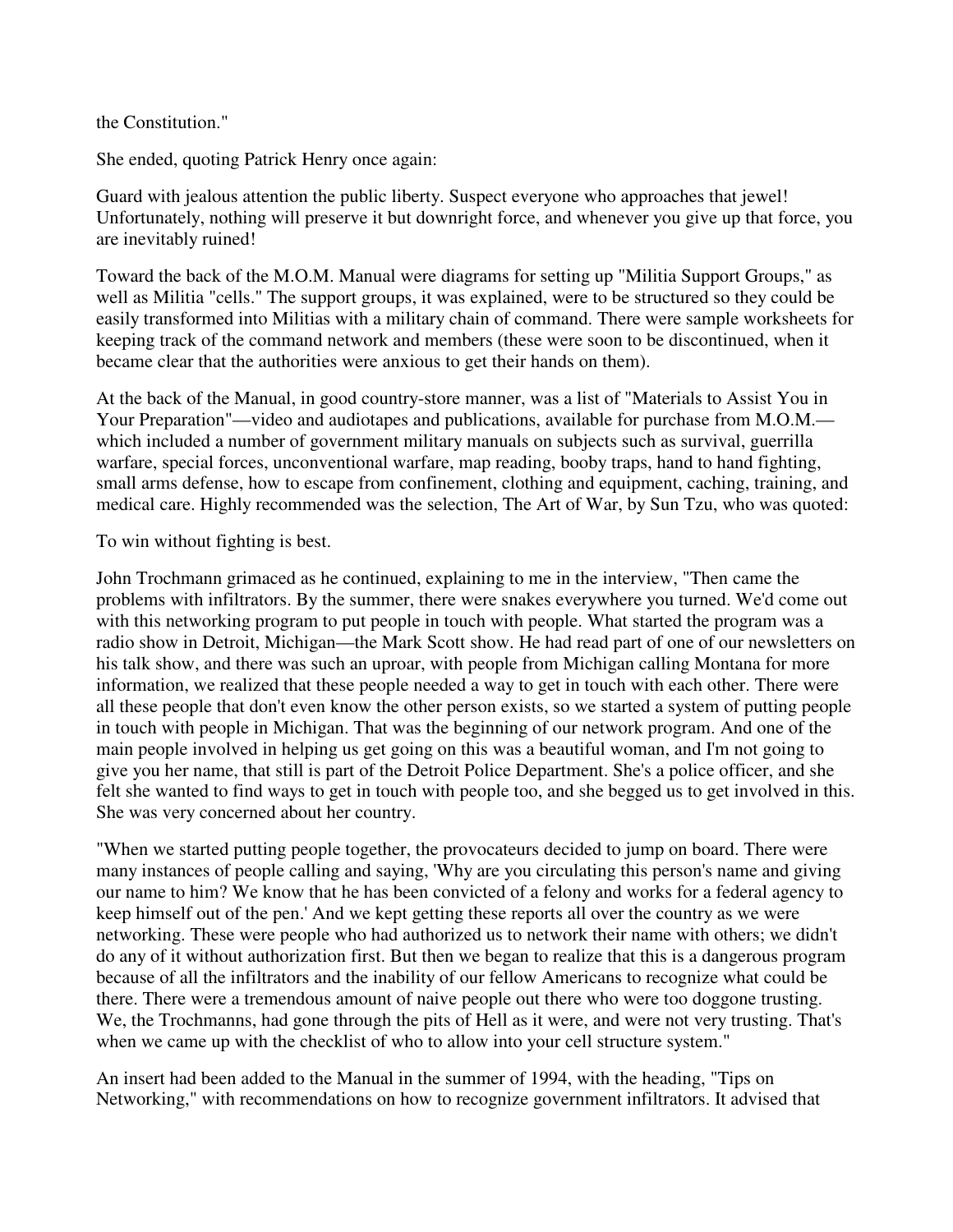Militia members should "Beware of all strangers," noting that successful resistance groups, historically, had been small groups or cells where members knew and trusted one other from long experience. Someone who said all the right things and supplied money, warned M.O.M., should not be trusted. Nor should someone whose background and interests were different. It advised doing a little investigation of new people, bearing in mind the ruthlessness of tyrants, and that a government that would "mass-murder innocent families" (as at Ruby Ridge and Waco) was "not going to play 'fair.'"

"Be double aware of a stranger who proposes illegal activities," it warned. "You will find him testifying against you in federal court." It advised against handling someone else's weapon, or "you may find your fingerprints showing up at a crime scene." People who received paychecks from the enemy, it warned, could have divided loyalties. And it called for recognizing media tactics and not reacting to buzzwords such as: "religious separatists," "white supremacists," "Nazis," etc.

"We must be committed to spreading the truth, the whole truth, and nothing but the truth," it emphasized, to informing the masses and getting them to be sympathetic. "There is an enormous amount of moral high ground which has been abandoned by our foes. Claim it and use it."

At the bottom of the page, it said in tiny italics, "we are everywhere."

Trochmann continued, "We got on talk shows all over the country. We ended up on the Phil Donohue show, I think, in November of 1994. The staff asked me to recommend other people to be on the panel of Militia people, along with myself and my cohort Bob Fletcher, so I did. And when they found out that the one person I had recommended was a black man, they tried to cancel him out—J.J. Johnson. And I said, 'If you cancel him, you'll cancel all of us. That's the way it is.' The reason, we discovered, was that they had members of the ADL [Anti-Defamation League of the B'Nai B'Rith] on that panel also, and they were going to use this stupid racist thing against us, but it wouldn't work very well if J.J. Johnson was sitting there. Now, would it?

"They tried to get us to sign a contract that would cause us never to do another show until theirs aired, but we said, 'No, this is not going to work this way. We're gonna give you thirty days to either air it or we're gonna go do other shows.' And they said OK and decided not to air it. So we put out bulletins all over the country to call this number to get our show aired. And NBC had to hire extra people to handle the phone lines, and they finally aired the show, incorrectly. I mean, they did a bad job of it. They showed firearms in front of the screen and made bad statements about us, and across the screen during the breaks they showed the Second Amendment minus the words, 'right of the people.' They took that out of the Second Amendment."

Trochmann's eyes never ceased sizing me up as he spoke, like some Scandinavian villager in an Ingmar Bergman film, always on guard before strangers. He clasped his rough, dry hands together on the table with solemnity, holding tight, as he laid out his life story to a stranger. All the time, I could see him questioning in his mind whether to continue.

"Early '95, a couple of things happened. March second, I kissed my wife goodbye at 6 o'clock in the morning and headed east to rally with a number of other people, to visit the Freemen in eastern Montana, in Roundup. My purpose for going there was to get a mission statement from them. Find out first hand what they were all about. They were not yet under siege; this was a year earlier. They were teaching Common Law trusts, about the Federal Reserve, how corrupt it was. We wanted to put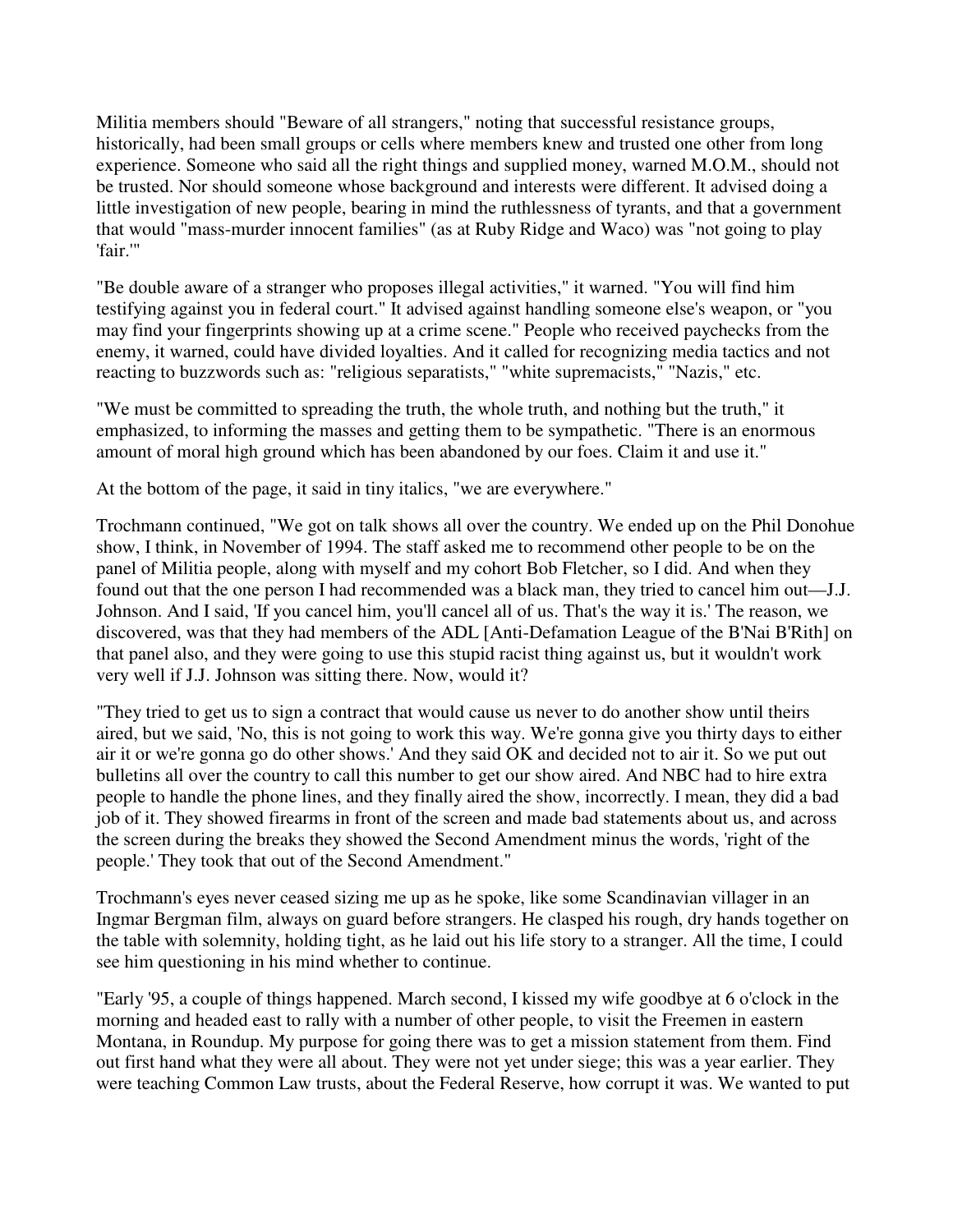out a mission statement about them in our newsletter, based on what they had to say, themselves.

"So I met up with other people on the way to eastern Montana. Roundup was eleven hours away from us, so its not like a hop, skip and a jump. When we got to the Freemen's, I had a severe headache because I had followed a diesel truck all the way there. The next day, we sat down and they were to give me this mission statement, which ended up being a three-foot stack of paper, with a fist on top of it that said, 'If you want to know our mission, read this. This is our mission statement.'

"I said, 'I have 24 hours to get home. I want your mission statement. I'm a slow reader. That's a year's worth of reading there.' They broke their promise to me right off the bat by not having this mission statement ready. Later that day, we found out that some of the people had gotten arrested. Dale Jacoby and Frank Delano were the first two people to be arrested, in the afternoon of March 3. Supposedly, they were trying to file Freemen papers in the courthouse, which the judge had allegedly passed orders against allowing them to do.

"I was in the ranch house several miles out of town. The Freemen didn't move to the Clark ranch, which is way east of there in Jordan, until the fall. So we're headed home, and we went into town to find out what was going on with these guys. We couldn't get the sheriff's department to admit to having seized these people, yet some of our people saw them being arrested. So we had our Militia of Montana office make an official call to them.

"As one of my passengers went in to confront the sheriff's department and see what was going on, and to retrieve his radio, that the sheriff's department had confiscated from the other two people that were arrested, the next thing I know, two deputies came roaring out, headed in my direction. I wondered, 'What in the world is going on?' And I looked behind my shoulder to see who they were after, and by the time I turned around, there was a twelve-gauge shotgun in my face. And the guy had his eyes rolled back like a mad cow. You couldn't even see his pupils, and he was kicking the fender in the door and he blew the window out, and I ended up being arrested. And I thought this mad person was going to kill me on the spot. So I was incarcerated for thirteen days.

"One of the things they charged me with was criminal syndicalism. Its been declared unconstitutional, but its still on the books in Montana. I was looking at 52 years in prison for sitting in my car waiting for my passenger. We got Senator John DeCamp from Nebraska involved as our attorney, and all the charges were eventually dropped without any adjudication. In the case right now, we are bringing suit against them for what they've done to us. Then, in April, a few weeks later, the bombs went off in Oklahoma City, on the  $19<sup>th</sup>$ —there's that date again."

John DeCamp had explained in a second edition of his book, The Franklin Coverup, that the Trochmanns had decided to contact him because they had read his book. In the section on his defense of John Trochmann in early 1995, along with six Freemen, DeCamp described the experience as, "one of the strangest cases in which I had ever been involved." The "Montana Seven," as he called them, he related, were put under bail requirements of hundreds of thousands of dollars, after being "charged with the crime of sedition with mandatory 10- and 20-year prison terms," when "their 'crime' was that they had met with individuals like themselves—not for any actual violation of the law." The arrests, stated DeCamp, had been "unconstitutional," and he had become convinced, irrespective of what he thought of their beliefs, that "these individuals had done nothing wrong, but were classic victims of improper government arrest, harassment, and abuse... under color of law."

In a written ultimatum to the Montana Attorney General, included in the book, where he requested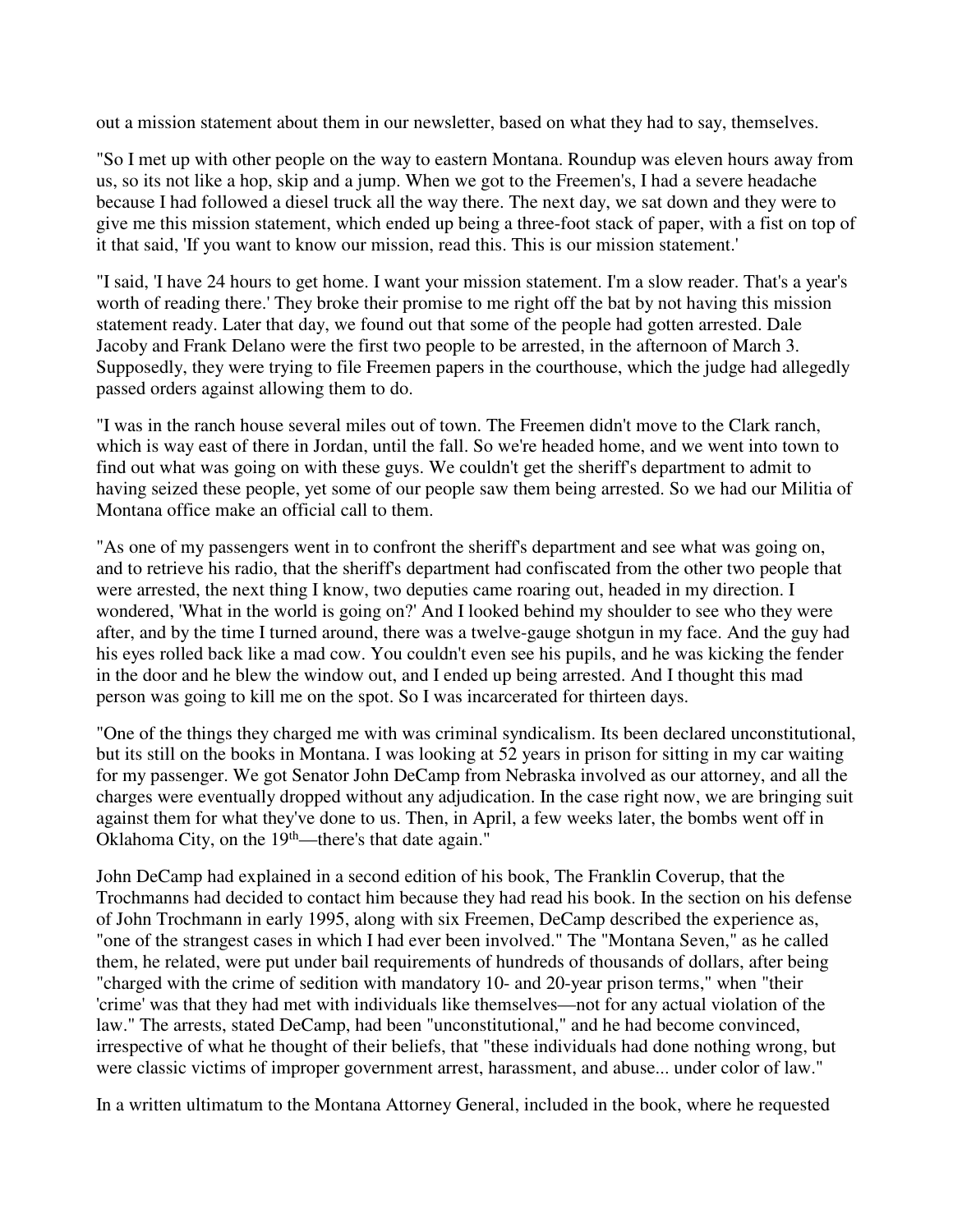the dismissal of all the charges and threatened to make it into a "civil rights case," DeCamp had described the arrest and what followed:

A couple of defendants go into the sheriff's office to seek return of the Lopez radio and the others wait in their car properly parked in front of the sheriff's office. None of the Montana Seven defendants does anything improper or illegal. All are polite.

But suddenly, with lightning speed and led by Deputy Jones, the officials assault these individuals. They believe, apparently driven by paranoia, they have a right to capture. Again, led by Deputy Jones, the Montana Seven are trussed up like hogs; handcuffed with their hands behind their backs; forced to lie for six hours in pain on concrete trussed up and handcuffed. They abuse them in a variety of other ways, threaten them with loaded shotguns in their backs and chests, break out car windows, question them in violation of all legal and proper police standards; charge them with felonies of every ilk and description and fabricate allegations to support their charges and their actions. The officials lie to the relatives and friends calling into the sheriff's office and repeatedly deny that the Montana Seven are even in jail or have been arrested.

And these things recited here are the nicest things the local officials do.

An example of the leaks to the press by the authorities, DeCamp related, was a pending charge of "counterfeiting," which turned out to be based on possession of a \$3 bill bought in a novelty store. There was so much media hype, he wrote, with the press repeating the officials' "leaks" in "one sordid wild tale after another," and politicians jumping on the bandwagon, "proclaiming the evils of terrorists and how the state must not be a victim of such terrorists," that "the families and businesses of the Montana Seven are horribly damaged." DeCamp, eventually, was able to get all the charges dismissed. (In a subsequent federal lawsuit against the sheriff's department brought by John Trochmann, the judge ruled that Trochmann's civil rights had not been violated, but nevertheless awarded him his legal expenses plus \$200 for damage to his pistol, which a deputy sheriff had confiscated and inscribed with his initials.)

DeCamp explained that at the same time as the lawsuit, he was dealing assiduously with the offices of the Montana governor and attorney general, and officials in Washington, as well as the national press, "trying to prevent an outbreak of violence spawned by either the militias or by the government." From the time of Trochmann's arrest in early February, DeCamp said, and all through March and early April, the April 19 date was a hot issue among the patriots. He wrote:

[R]umors were flying through the entire Militia and Patriot community on almost an hourly basis, warning of imminent raids by federal officials against militia compounds. Nationwide, militias were circulating reports in all their fax, press and phone networks that these raids were coming, and that militia members had better be prepared.

The militias specified in their written and oral communications, the date April 19, 1995, as the date of the impending onslaught...

Federal officials advised us that no attack was planned, information we relayed to militia leaders... working non stop to defuse the extremely volatile situation... [I]t was inevitable that the Feds showed up on my doorstep right after the Oklahoma bombing.

It seemed that the Militias had had information that "something" was going to happen on the second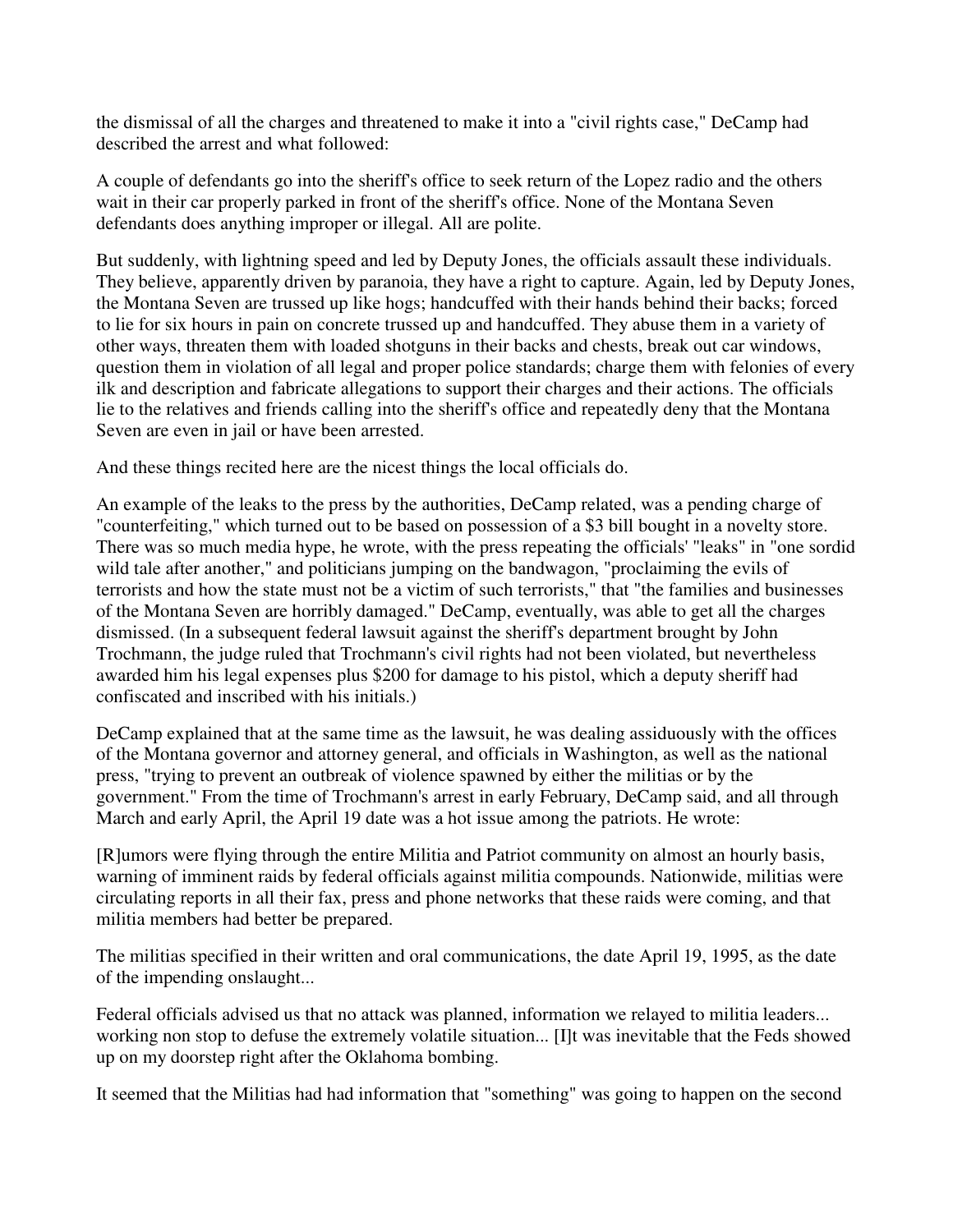anniversary of the Waco massacre in 1995. But they had not known what, exactly. What had happened, was the bombing of the Alfred P. Murrah federal building in Oklahoma City.

John Trochmann continued, "Right as soon as that happened, we contacted John DeCamp to get a court injunction to stop the demolition of the evidence, of what was left of the building. But the harder we pushed, the faster the building came down. And McVeigh's attorney, Stephen Jones, was at the head of the class to bring it down. How would you like to have him for an attorney to defend you? A scary thought, isn't it? He went out to look at the building for half an hour and says, 'Yeah, bring it down. We don't need it as evidence.' What kind of an attorney would do that? Not one that's looking out for the defense of his client, for sure. Apparently, McVeigh had total trust in him." (In fact, Jones, who had no explosives expertise, later said that he did not agree with General Partin's analysis, but gave no explanation.)

"Just after the 'bombs' went off—that's plural—," continued Trochmann, "we ended up with an avalanche of media personnel at our doorstep because the U.S. Attorney in Oklahoma City said there were Militia ties. It was about two days later. At that time, which was a Friday, the media went right off the scale on us, and for the following three weeks we had approximately 360 different media at our doorstep. The population of Noxon, Montana, which is about 300, more than doubled. It was an absolute circus. About 300 of them were U.S. media, and 90% of them had the same questions, in the same order. I could look them in the eye and tell them what their next question would be. It was just ridiculous.

"As a result of how we were treated by much of mainstream media, and their twisted stories that they told of the interviews there, we have since banned the media from our offices. We found six bugs planted in our office. We found merchandise missing, and we just drew the line and said, 'No more. If they want to interview us, it'll have to be off the property.'

"This lasted several weeks, and we contacted John DeCamp—my nephew Randy did—and said, 'You know, it doesn't seem fair, John, that we should bear the brunt of this entire storm, and the Senate trying to pass bills against us,' meaning the Militia, 'that we not have our day before the Senate. Why don't you get us an invitation to sit down in front of Senator Specter's office on the Anti-terrorism bill?' So he acquired an invitation for us to bring the Militia to Washington on May 25th. Late the 24th, we landed in Washington, only to find that the meetings had been canceled. We broke our piggy banks, we took every last dime we could to get the airline tickets to get there. Senator Specter's reason for canceling was because Senator Dole pulled rank on him and said that there'd be no Militia hearings, that they were going to have budget hearings.

"So the 25th, we scheduled a press conference at this hotel we were staying at. Acquaintances within the CIA says, 'You might as well forget about it. You're not going to have anybody from the press show up. They're going to stay and cover the budget.' We said, 'Well you don't mind if we have the press conference, do you?' And they said, 'Well we can't really say anything about it,' and I said, 'That's right, you can't.'

"We held the press conference, and we took all the media off Capitol Hill. The place was absolutely packed, including C-SPAN, CNN, the major networks, etc. And we ran that press conference for one hour. C-SPAN aired it several times. And then, right after that, Time magazine came out with this little article about, the Militia comes to Washington, their meeting is canceled, and they're left here with time on their hands in all these federal buildings. Talk about sick yellow journalism!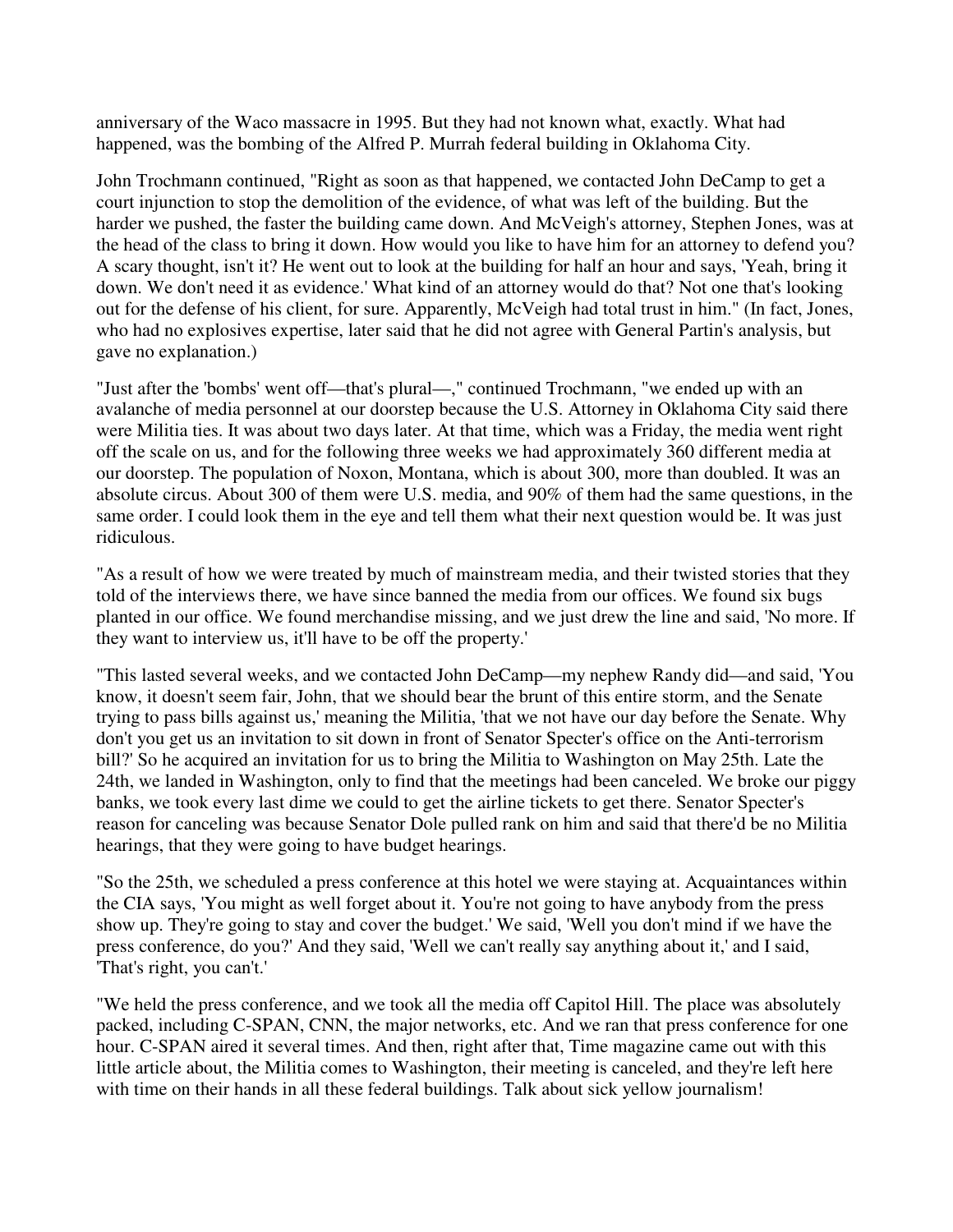"So, we visited with Senator Specter, and we told him, 'If you want us to come back to Washington, D.C., the bill will have to be on you next time. We can't afford it. You broke our bank.' So it was rescheduled for June 15, and they purchased the tickets and sent them."

As I listened to him, I was slowly coming to understand that John Trochmann, in his own way, was a visionary—a dark visionary who painted a stark present and a bleak future. I felt that, somewhere, he inhabited still an ancient northern Scandinavian landscape of trolls and orcs, under the unrelenting glare of the midnight sun, and the multi-color Northern Lights. What I had before me was a character out of Ingmar Bergman's black and white film, The Seventh Seal, about Sweden in the Middle Ages, grappling with the Black Plague, and why God had abandoned them.

I was certain that John had seen the face of his God. And He was a wrathful God.

On June 15, 1995, when the C-SPAN cameras zoomed in on the two panels at the Senate hearings one, of senators, the other, of Militia leaders—John Trochmann sat there, bristly and straight as a pine tree in the northern snow.

## Chapter 6

## SENATE HEARINGS, PETITIONING FOR REDRESS OF GRIEVANCES

When all forms of government, in little as in great, things, shall rely on Washington as the center of all political power, it will render useless the checks of one government provided on another, and become as venal and oppressive as the government from which we separated.

Benjamin Franklin

On the panel with John Trochmann on June 15 were four other Militiamen; in all, they represented three Militias. John was accompanied by Bob Fletcher, who had joined the Militia of Montana early on, and was the official spokesman. Represented also was the Michigan Militia, which, unlike M.O.M., emphasized military preparedness, and was generally considered to be the largest Militia in the country. By many estimates, its numbers reached into the five figures. Norman Olson, the commander, and Ken Adams, the communications officer, were present. Having heard so often in the media that the Militias were racist, I was surprised at the time, to see that the fifth person on the panel, representing the Ohio Unorganized Citizens Militia, was black—J.J. Johnson.

The hearings were chaired by Senator Arlen Specter (R-Penn.), who was the chief Senate sponsor of the Anti-terrorism bill that Clinton was pushing. Specter (known to be a staunch supporter of the ADL, which, along with the Southern Poverty Law Center, was pushing for draconian anti-Militia legislation) commenced, stating, "These hearings have been convened to inquire into a number of questions. First, to what extent, if at all, do the Militia pose a threat to public safety and the federal government? And the other side of that coin is, to what extent are Americans joining the Militia because they feel, rightly or wrongly, that the federal government poses a threat to their constitutional rights?" The senator said there were indications that there were 224 Militias operating in 39 states, and he believed it was no coincidence that Oklahoma had occurred on April 19, exactly two years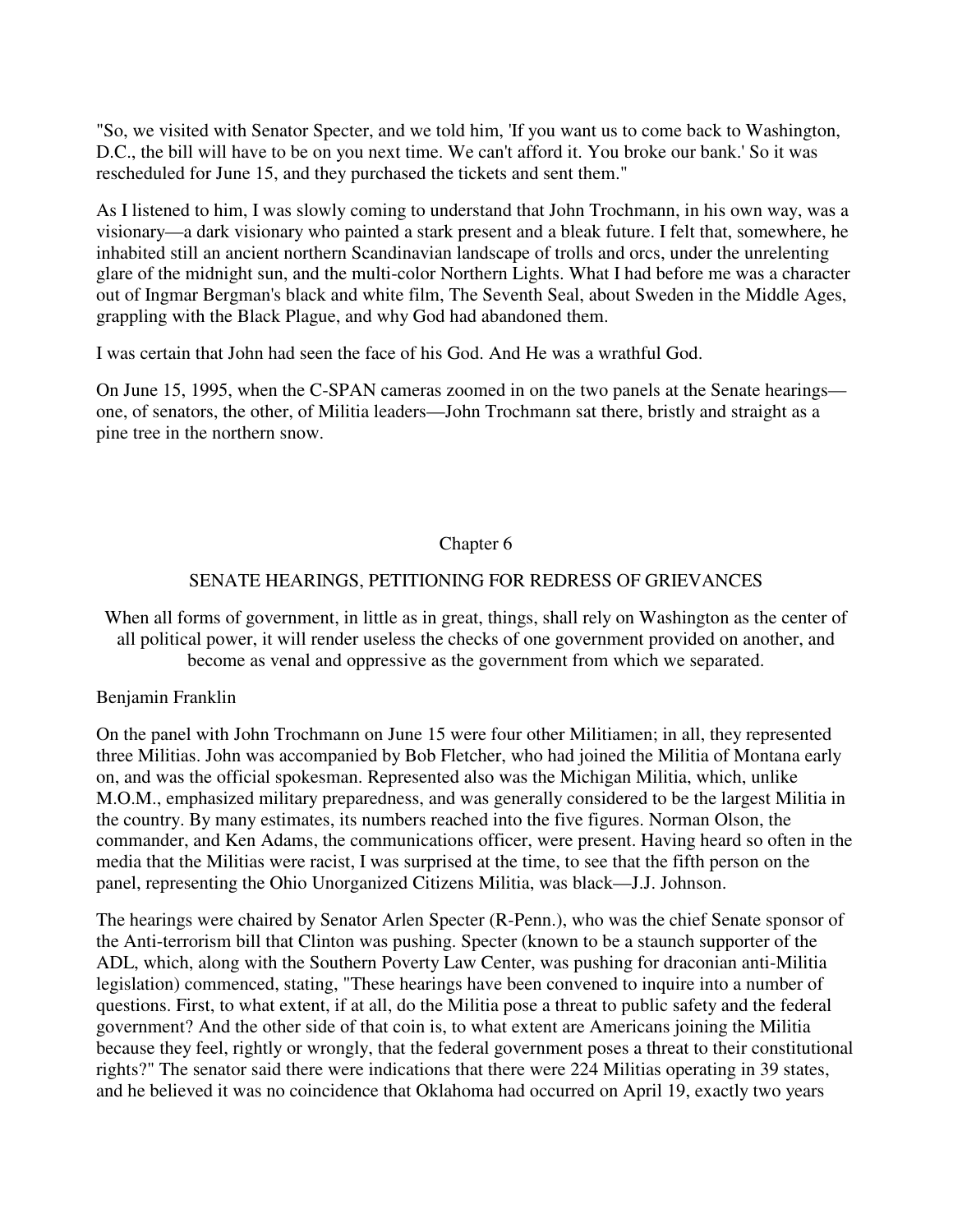after Waco. Nevertheless, he said, "I believe that there is a great deal of dissatisfaction in America today, on many lines, rightly or wrongly, and that these questions ought to be aired and ought to be ventilated."

Montana Senator Max Baucus (D), in his opening statement, informed the audience that in Montana the Militia was divided into three groups: the Militia of Montana, the North American Volunteer Militia and the Freemen. (His facts were wrong from the start, for the Freemen, of course, were not a Militia.) Senator Baucus said that law-enforcement officers (in Montana) believed that while there were about 25 to 30 hard-core Militia leaders, only some five hundred people in the state had casually attended Militia meetings. The leaders, he said, tended to share two beliefs: one, suspicion of the government; and two, "a deep strain of racism and anti-Semitism." (I wondered how he was able to reconcile the "racism" with J.J. Johnson's presence on the panel.)

Michigan Senator Carl Levin (D), professing to describe the Militias' internal publications and instructional materials, said they were "filled with the language of hate and paranoid conspiracy theories." In one publication, he said, it was written that "there are four massive crematoriums in the USA now complete with gas chambers and guillotines, more than 130 concentration camps already set up from Florida to Alaska, more than two million of us are already on computer lists for detention and liquidation." Levin said, "People have the right to say hateful things—and believe hateful things—about their government. But that doesn't make it right to say them, and extreme rhetoric contributes to an incendiary atmosphere in which an unstable individual will take the rhetoric seriously and light a match or a fuse."

Next, I thought, he would be advocating a law against criticizing the government. Freedom of speech notwithstanding, it was, after all, against the law to yell "fire" in a crowded theater. If the government could sell this analogy to the public, what was to keep them from passing laws against criticizing the government? (Such legislation would, in fact, be proposed the following year.)

At one point in the hearing, one of the senators held up an acid-yellow sheet of paper showing a drawing of Hitler with his right arm raised, superimposed on a target. The senator said it was an example of the racist, anti-Semitic hate literature the Militias were putting out. A Militia panel member, however, immediately identified it as a poster put out by a Jewish civil-rights organization in Milwaukee—Jews For the Preservation of Firearms Ownership (JPFO). What it said under Hitler's image was: "ALL IN FAVOR OF 'GUN CONTROL' RAISE YOUR RIGHT HAND." This was an allusion to this Jewish civil rights organization's public position that the Holocaust could not have happened if the Jews in Europe had been armed. Copies of this poster could be bought in bulk, and were meant to be used for target practice.

A Bunyanesque John Trochmann, sitting before the senators looking solemn and grandfatherly, gray beard and mustache, like a village elder of yore, explained in his peculiarly-stilted manner, "The following are just a few examples as to why Americans are becoming more and more involved in the Militia-patriot organizations. The high office of the presidency has been turned into a position of dictatorial oppression through the abusive use of executive orders and directives... When the president overrules the Congress by executive order, representative government fails... When the average citizen must work for half of each year just to pay their taxes while billions of our tax dollars are forcibly sent to bail out the banking elite, when our fellow Americans are homeless, starving, and without jobs, Congress wonders why their constituents get upset. When government allows our military to be ordered and controlled by foreigners, under presidential orders, allowing foreign armies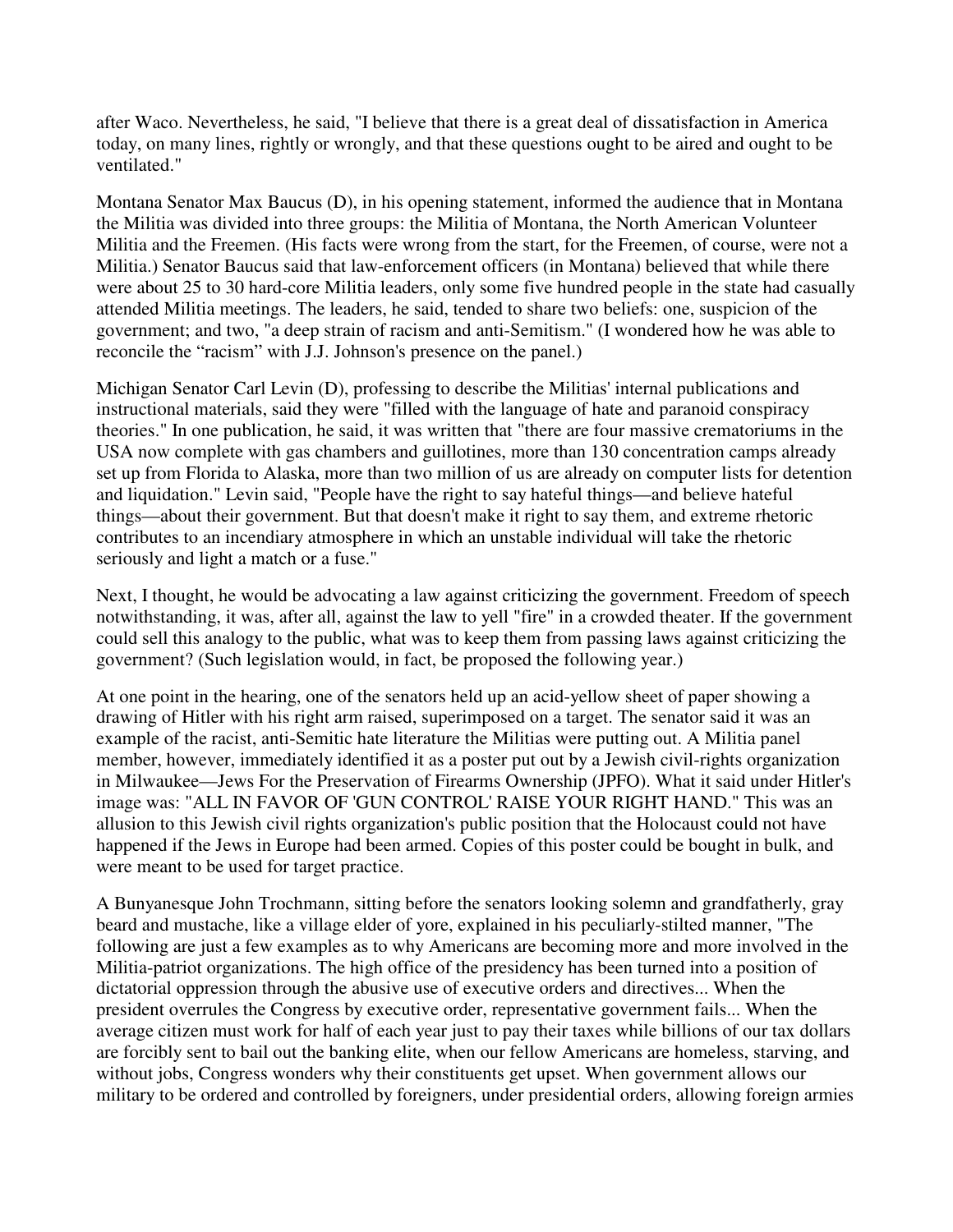to train on our soil, allowing our military to label caring patriots as the enemy, then turn their tanks loose on U.S. citizens to murder and destroy, or directs a sniper to shoot a mother in the face while holding her infant in her arms—you bet your constituents get upset..."

In his characteristically-dry manner, he stated, "We the people have had about all we can stand of the twisted, slanted, biased media of America, who take their signals from a few private, covert, special interest groups bent on destroying what's left of the American way... A nation can survive its fools, even the ambitious, but it cannot survive treason from within. America has nothing to fear from patriots maintaining vigilance; she should, however, fear those that would outlaw vigilance."

Ken Adams of the Michigan Militia, looking lawyerly and comfortable in his conservative dark suit and tie, explained that the Militias were not racists or anti-Semitic, though there were bound to be fringe groups and others that would "try to attach themselves to our coattails... and try to get their public attention too—but it is wrong. If they use hate, if they use violence. If they do not abide by the law, we will be the first to expose them."

Norman Olson of the Michigan Militia, wearing camouflage fatigues and cap, with several rows of "fruit salad" over his heart and a single gold star on each point of his collar, in far-more colorful manner than Trochmann or Adams, explained to the senators that the right to form Militias and keep and bear arms had existed from antiquity. "Fundamentally, it is not the state that defends the people but the people who defend the state... The Militia existed before there was a nation or government. The Militia... is the very authority out of which the United States Constitution grew." I had never thought about it that way, but it struck me that this was true. Olson was deft with words, the preacher in him shaping the emotion-laden words into vessels for a message of unmistakable rebuke.

"The federal government itself is the child of the armed citizen. We the People are the parent of the child we call government. You senators are part of the child that We the People gave life to. The increasing amount of federal encroachment into our lives indicates the need for parental corrective action... In short, the federal government needs a good spanking to make it behave."

The senators were all scowling now, and Specter, like a child pulling a cat's tail, began baiting Olson. He said, "I heard you say on national television that you could understand why someone would bomb the Oklahoma City Federal Building. How can you say that?"

"What I said was that I understand the dynamic of retribution," replied Olson. "Revenge and retribution are a natural dynamic which occurs when justice is taken out of the equation," and, "We are the people who are opposed to racism and hatred. We are people who love our government and love the Constitution... The thing that we stand against is corruption. We stand against oppression and tyranny in government." At that point, the Michigan preacher-Militia commander in fatigues, bursting with forthrightness and looking straight at the senators, said, "Many of us are coming to the conclusion that you best represent that corruption and tyranny."

Taking this personally, Senator Specter shot back angrily, "I want to have a full discussion with you, Mr. Olson, because I want your ideas fully exposed." When Olson suggested that there were other people on the panel, Senator Specter retorted petulantly, "I know, but I'm the chairman... I want to hear all your ideas because I want your ideas compared to mine." "And I want to let the American public judge whether you're right or I'm right... I don't take lightly your comment to me that I represent corruption. I don't take that lightly at all. And I want you to prove it if you're going to say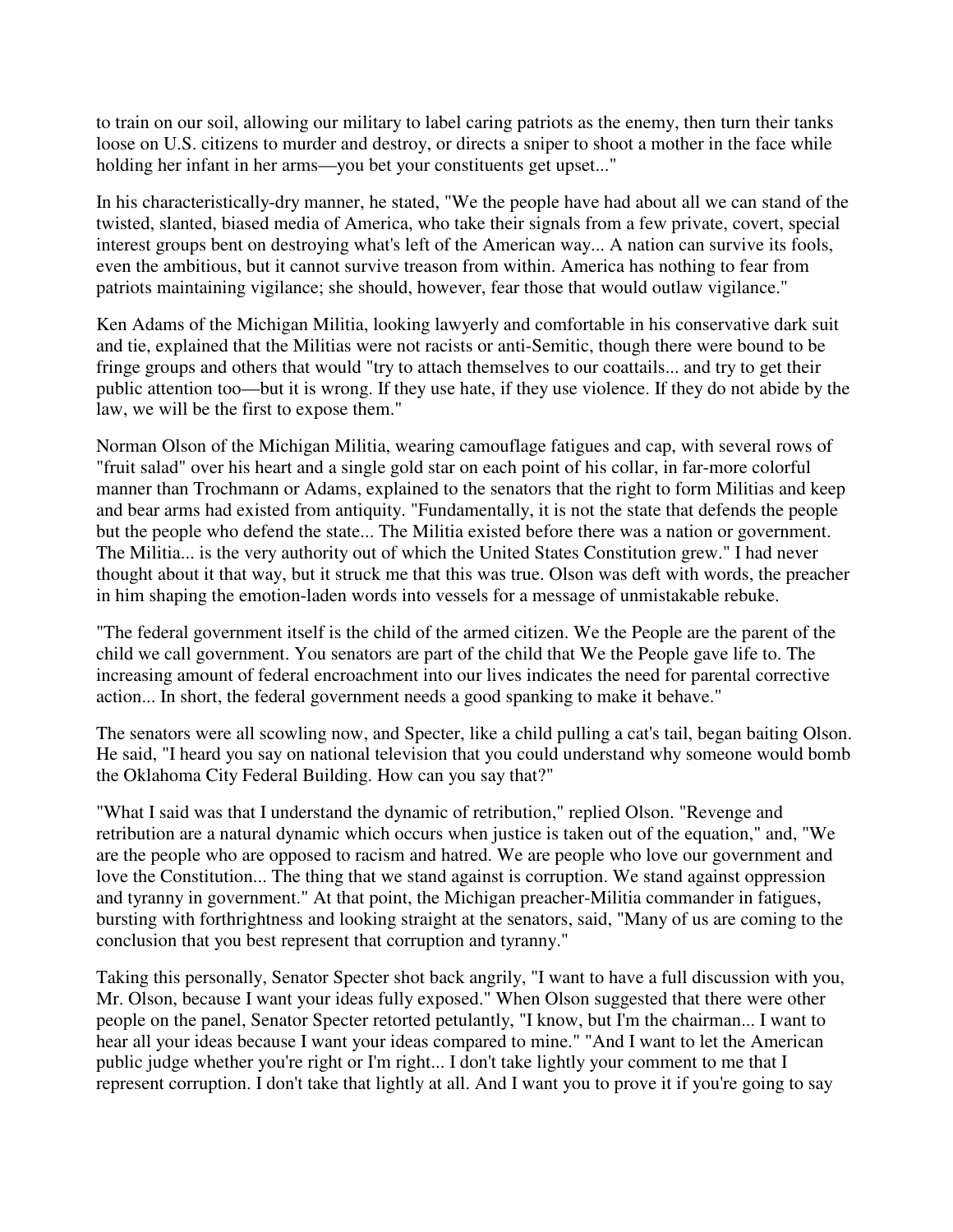that."

Olson retorted that when the FBI director had said on April 27 that the Michigan Militia had had nothing to do with Oklahoma, and no one had picked up on that, and, "I submit to you sir, that the Central Intelligence Agency has been in the business of killing Americans around the world since 1946. I submit to you, sir, that the Central Intelligence Agency is probably the grandest conspirator behind all of this government. And I submit to you, sir, that perhaps the puppeteer's strings of the Central Intelligence Agency reach even into the senators perhaps before us..."

"Well," said Senator Specter, his voice lowered, "as long as you say 'perhaps,' Mr. Olson."

I had been caught off guard. Generally, it was from the left that such charges against the CIA were made, and the Militias were supposed to be right-wing. Until then, I had always thought of the "right" as Republicans who talked about "small government" but in fact supported increased police powers and a big military, also with police powers, which translated into a police state at the service of big business. I hadn't known about populist conservatives. Recently, under Clinton, the Democrats were openly supporting the same thing as the Establishment Republicans—big business and big police. (Perhaps when they were in office they always had—at least, in recent times.) To many, Olson's statements were a breath of fresh air. What was clear was that these Militiamen were refusing to play the Washington game. They were there on their own terms. It would strike me over and over, however, during the coming months that when the left made such accusations, it was called "healthy debate," but when the Militias did so, they were "anti-government."

Senator Fred Thompson (R-Tenn.), anxious to get his two cents in, after stating with more than a touch of sanctimoniousness, "We do have a democratic society," proceeded to inquire of J.J. Johnson, "What's your problem with working through the process to solve these problems?"

Johnson replied that the Militias advocated voting more than anything, but people were "getting outright economically terrorized, socially terrorized..." He said, "What this militia is now, it's a mindset. Its the civil rights movement of the nineties." This was the most memorable phrase in the hearings, and all the more poignant because Johnson was black.

J.J. said, "It's people drawing a line in the sand." He said, "Let me talk about the racist aspect now. It's getting old. I'm getting real tired of being called a Klan member. I'm getting tired of being called a member of the Aryan Nations. I spoke two weeks ago down at the Lincoln Memorial along with two other black people and Jews For the Preservation of Firearms... and the reports came out that a racist, anti-Semitic group held a rally at the Lincoln Memorial. Are these people blind, or is there an agenda afoot here?" He continued, "Good grief, almost half the people in Waco who got killed were black. This movement isn't about guns and skin color. It's about liberty. Its about freedom."

Earlier, he had begun to drive his message home when he had said, "Its only a matter of time before an armed confrontation." Johnson had stated, "We're the calm ones. We're the ones who calm people down... The animosity I see out there between the citizens, all of them, and the government, is frightening... I feel that with the increasing polarization between the tax-paying public out there... that the only thing standing between some of the current legislation being contemplated and armed conflict is time."

"You can see from the last two years of sales from the firearms producers in this country, this nation is probably one of the most heavily armed forces on earth. And I have heard more and more people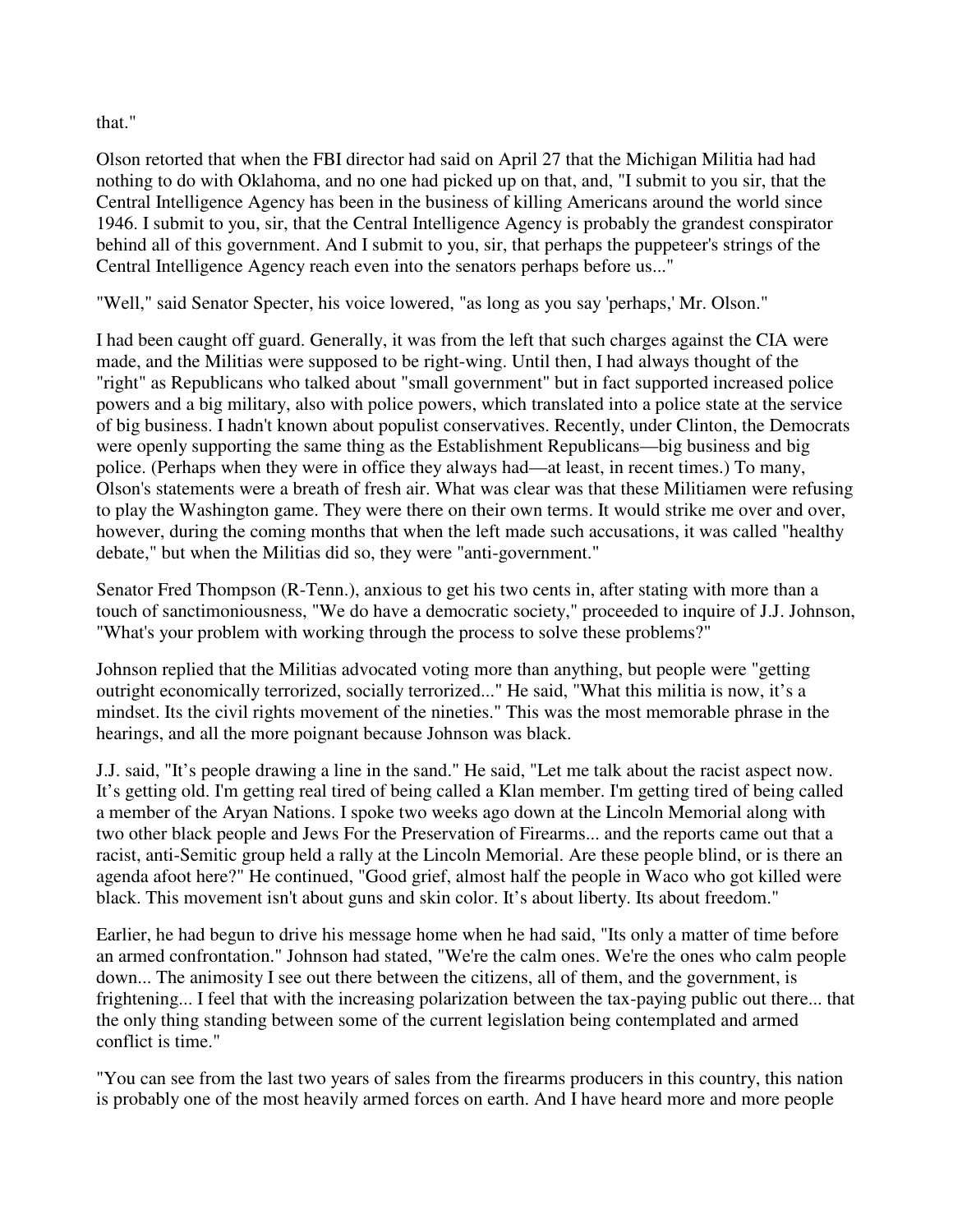say, 'If one of these black-suited, armor-wearing, state-sponsored terrorists come kicking down my door I'm going to blow somebody away.' They don't call themselves Militia, they don't even call themselves patriots, they call themselves American citizens who are getting tired of confiscatory tax rates, heavy regulation, which, they believe, are leading them down the path to involuntary servitude." J.J.'s passionate message, in many ways, was easier for me to hear than that of the others, because he spoke a more familiar, urban language.

One of the things that would strike me during the coming months, living in a big city as I did, was how differently people outside the cities thought. While in the cities people rarely mentioned the Constitution, except as something the experts were concerned with (usually the ACLU), outside the city, people referred to the Constitution as a contemporary document, meant to be held up to the government by ordinary people as an everyday standard. Increasingly, ordinary people outside the cities felt they were being subjected to unconstitutional and arbitrary laws and law enforcement. And between the corruption in government and the prohibitive cost of lawyers' services, more and more, they were finding themselves without recourse in the courts. (It was nothing for a lawyer to talk of \$100,000- \$200,000 for an ordinary case.) I already knew that a large number of people around the country lived in fear of the government. And many of the people in rural areas, as I was soon to learn, were only a hair's breadth from forming Militia groups to defend themselves from the government.

As J. J. Johnson noted in the hearings, weapons sales were at an all-time high, with ordinary people believing that stricter gun-control laws were coming, and, eventually, the total confiscation of weapons from private citizens. (Clinton's Brady Bill, they saw as a first step to registry, then confiscation.) The right to keep and bear arms was deeply ingrained in the American psyche, and people wanted to buy guns while they could.

Besides J.J. Johnson saying that the Militias were the "Civil Rights movement of the nineties" and that it was only a matter of time before "armed confrontation," the item that caught my attention the most during the Senate hearings was Bob Fletcher's statement that the government was using "weather control" as a "weapon" against Americans. At the time, I thought this was one of the most farfetched things I had ever heard the government accused of, but Fletcher told the senators that the Militias had all the backup information to prove it, and I decided to keep my mind open. Senator Claiborne Pell, added Fletcher, had written an article on the subject in the 1970s. There was, however, no visible follow-up by the media on the subject of weather engineering.

Nevertheless, Fletcher's statement had not gone unnoticed. Whenever I touched on the subject of the Militias in conversation with friends, his statement about the government controlling the weather over and over, usually amid snickering or gales of laughter—was brought up to show that the Militias were a bunch of crackpots. I was skeptical, myself, but I was curious to know more.

It was true, as Fletcher had pointed out, that the weather had changed significantly in recent years, and the number of natural disasters due to hurricanes, tornadoes and earthquakes had multiplied many times over. I recalled that it had been reported in the New York Times a few years earlier that Iran had attributed a large earthquake, that had resulted in thousands of deaths in Iran, to the CIA, and I had laughed it off as an example of how paranoid those Iranian mullahs were. But I also knew that in Russia there had been a lot of research in weather modification, and I had read that Russian weather machines were available commercially to farmers. So, I thought, who knows? I began to wonder, after all, if some of the increasing numbers of natural disasters were not due to government tampering with the environment, or the weather. I little suspected at the time that one day I would have the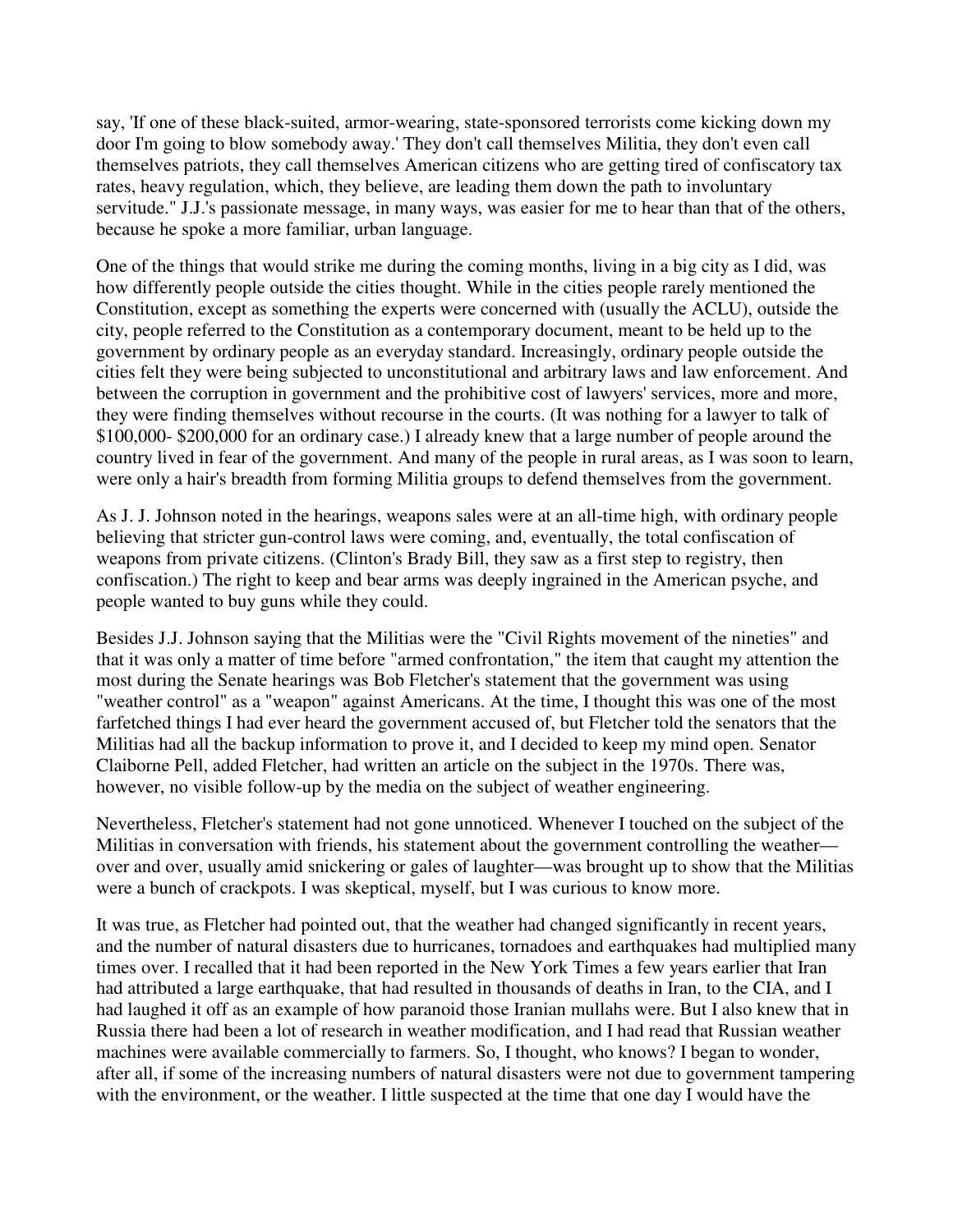opportunity to ask Bob Fletcher in person.

After the hearings, I was asked to write a short article on the Oklahoma bombing and the rise of the Militias, for a photography magazine in Venezuela. At the time, I didn't know whether the Militias had anything to do with the bombing, so I emphasized the general discontent with the economy and the government, as the background for both the bombing and the Militias. To go with the article, I chose a photograph that had appeared on the front page of the New York Times, showing a man in military fatigues at the site, who the caption said was a fireman.

The point I was making was the militarization of civil society in the U.S. Earlier, there would have been a picture of a traditional fireman dressed in black rubber coat with yellow stripes and a red fireman's hat, not someone in jungle camouflage. The soldier was pulling a damaged American flag out of the rubble, which I thought was an apt metaphor for what was happening in the country: the military, a new symbol of government, or the "new order," camouflaged, carrying the damaged symbol of the nation of a country in economic and moral ruins. I didn't know yet how apt it was, for the flag also had yellow fringe on it, which, I was to learn later, for the Militias, had an extra, damning significance.

As the months drew on, it surprised me that there was no objective coverage of the Militias whatsoever, even in the alternative media. As it turned out later, the reason was, I was plugged into the wrong alternative media—that of the left, which, as I knew already, could be as elitist and narrow-minded as any amount of right-wing bigots. I didn't yet know there was another, alternativepopulist media. The media of the right, I had never thought of as anything but propaganda for certain special-interest groups—big business or anti-abortionists—which I believed was the unwritten agenda for the entire right. As I was to learn, however, this was the same that Militia and patriot groups thought about the liberal media, which for all their talk of sharing the concerns of ordinary working people, were also an elite. The liberals, I figured, disdained the Militias because they were not their own.

I kept waiting for information on the Militias to appear, that was not hysterical or bent on demonizing them. Then came the standoff with the Montana Freemen in late March of 1996. It was during the first week of the standoff, on the day before April Fool's Day, that I embarked on my own endeavor to elucidate what the Militia movement was really about. It was a Sunday morning. I was fast asleep when I received a long-distance phone call from a banker friend I had not spoken to for some time, who happened to be from Montana originally. On another occasion, he had said to me, "Everyone in Montana belongs to the Militia, although they wouldn't say so to outsiders." My friend was also a former senior vice president of Chase Manhattan Bank, which was ironic, as it turned out, given the role the Militias accorded the Rockefellers in bringing about the "New World Order," which I was yet to learn about. That morning, my Montana banker friend told me to put on the television and watch ABC. I did so, and found myself watching a Sunday morning talk show: the subject was the Montana Freemen.

On the panel were two ex-FBI directors, Judges William Webster and William Sessions (who had been ousted by Clinton in favor of Janet Reno shortly before the Waco massacre). ABC reporter Sam Donaldson was incensed that the Freemen were holding out against the government, and was practically demanding that the FBI go in and put a stop to the situation by force. I was appalled. Many people thought the government should wait it out, no matter how long, after what had happened at Ruby Ridge and Waco. Judge Sessions pointed out that in both these cases the FBI had only gotten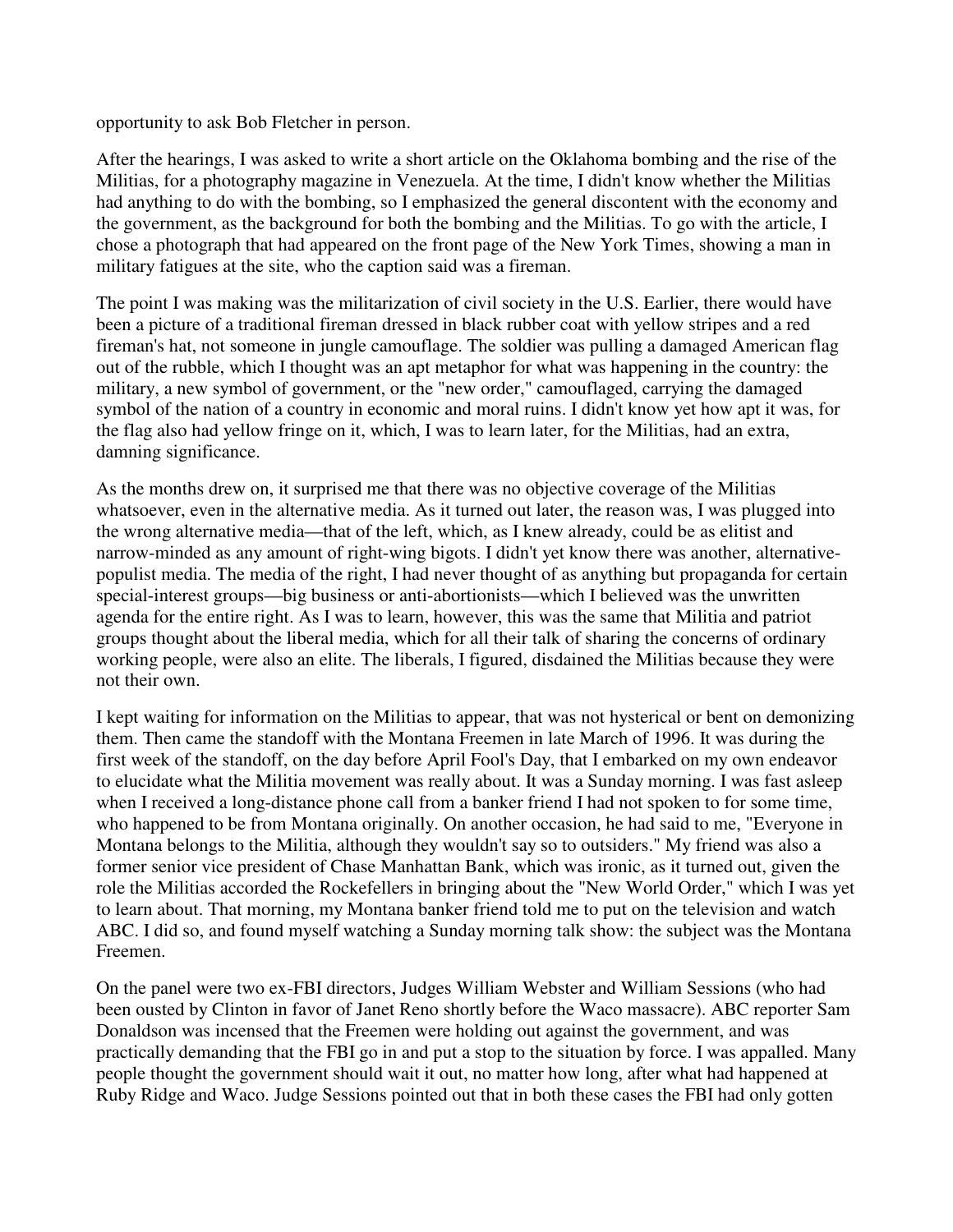involved once there were dead federal agents. Moreover, he said, the Freemen were wanted for whitecollar crimes, and in such cases, force was not generally used.

It was one of those puzzling reversals that had crept in during the 1980s, when the liberals, like Donaldson, had become the hawks in military and police matters, advocating tough reprisals against Iraq and Saddam Hussein, as well as against domestic undesirables. So-called conservatives, like New York City's Mayor Rudy Giuliani, likewise, that summer would defend welfare, while a Democratic President Clinton signed a bill to do away with it. What it meant was that all these selfrighteous public figures stuck to their principles only when they stood to benefit.

At one point, it struck me that Sessions appeared almost to be taking the side of the Freemen when he said that this case was different, because these people saw what they were doing not as crimes but as their citizen rights. There had been reports that there were Militias surrounding the Freemen ranch to defend them from the government, so when Sessions said a debate needed to take place, something clicked, and I knew the moment was right for a book that would get inside the Militias. I began work that same day, thinking it would take only a few months. However, the subject turned out to be far more complex than I imagined. I might not have undertaken the project if I had known that it would take me the better part of five years to piece it all together.

Through a friend who had a farm in upstate New York, I was able to talk on the telephone to a Militiaman named Al Long, who was a member of the Chemung Citizens Militia, on the Pennsylvania border. He told me about a rally that was being planned for Labor Day weekend in Washington, D.C., and said it would be featuring as speakers many of the people whose ideas were popular with the Militias—the ones who wrote the books and gave the speeches. Al suggested that I contact the organizer in California, a woman named Charlena Alden, which I did. As it turned out, she headed a legal-reform organization named Citizens Against Legal Loopholes (CALL).

Charlena, or Char, as she said she wanted to be called, told me she was planning to be in New York City the following week to do some fund-raising, on her way to Washington to meet with some Congressmen. Accompanying her would be Bob Fletcher (of the Militia of Montana), who was helping her organize the rally. She put him on the phone with me, and they agreed that we would meet. But Char and Bob postponed coming to New York several times, and I began to think they were not going to make it.

Char, in the meantime, sent me a copy of a 94-page booklet she had produced as a companion piece to the Rally, titled, Ignite the Spirit: The Plan, which contained a formal "Petition" for a "redress of grievances" addressed to the Congress. (The "right of the people" to "petition the Government for a redress of grievances" in the First Amendment followed that of the right "peaceably to assemble"; it was a right, along with the Second Amendment, often exercised by patriots and the Militias.) Char told me that her Petition pretty much summed up the issues as seen by the Militia-patriot community, and indeed, as I was to learn, there was a plethora of grassroots petitions that all pretty much said the same things. After spending a full three days reading it, however, I still didn't understand most of it. The issues were pretty dense, and much of it sounded paranoid to me. In the coming months I would find that most patriot literature was written for the believers, assuming, as it did, a prior knowledge of the complex issues put forth. Such literature, furthermore, tended to be written in legalese or poorlypolished, grassroots style, that made it easy to discredit and hard to understand for the uninitiated. I surely wouldn't have bothered to sift through the contents of Char's booklet if I hadn't already made up my mind to do so.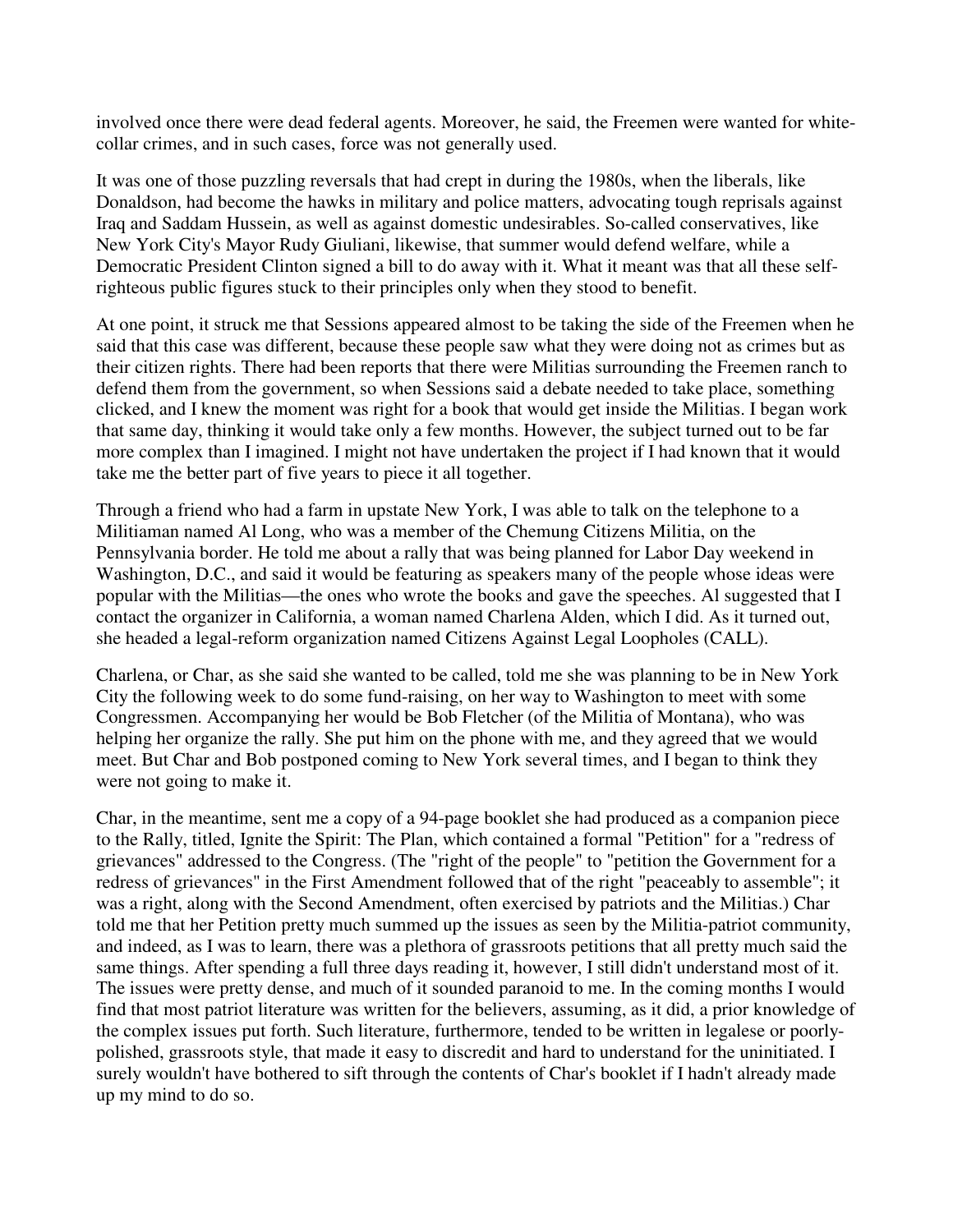In the "Introduction" was reprinted a letter that Char had written to Senator Arlen Specter. She quoted J.J. Johnson right off the bat in the subject heading: "RE: Senate Subcommittee on Militias—'ITS ONLY A MATTER OF TIME BEFORE AN ARMED CONFRONTATION.' J.J. Johnson 6/15/95."

Char began the letter quoting Senator Specter, also during the hearings on the Militias, stating that a public airing of grievances was "a very useful and healthy thing," and acknowledging the Constitutional "right of the citizenry to petition the Congress." She proceeded to inform him that CALL and many other grassroots organizations were hereby accepting his offer, and asked him to "support a petition mandating open hearings and investigations into the Department of Justice, the amended Trading with the Enemy Act, the Federal Reserve and the United Nations, and their role in the usurpation of our Constitution, and the fraud and corruption in our present judicial system."

Speaking about the "strong 'Centralization of Power' that our Founding Fathers warned us about," she then quoted the "Williamsburg Resolve"—a statement signed by thirty Republican governors at a conference in Williamsburg, Virginia, on November 22, 1994:

Federal action has exceeded the clear bounds of its jurisdiction under the Constitution, and thus violated rights guaranteed to the people. The government of limited, delegated powers envisioned by the framers has become a government of virtually unlimited power... Our freedoms are no longer safe when they exist only at the sufferance of Federal legislators, Federal courts and Federal bureaucrats...

(Patriot literature, as I was learning, relied heavily on direct quotations to make a point.)

Char then proceeded to remind Senator Specter that he had taken an oath to uphold the Constitution, and asked him: "Will you live up to your word, and your oath, and carry out a petition and mandate from We the People for 'Open' hearings and investigations and to introduce legislation to repeal Section 5b of the Trading with the Enemy Act, as amended, and the repealing of the Federal Reserve Act? If not, please explain why you are unwilling to end this declared war against We the People by the Federal government and free our Great Nation from the unlawful and unconstitutional hands of the Money-Changers?" (The part about the Trading with the Enemy Act and the Federal Reserve, as yet, meant very little to me.)

She quoted Thomas Jefferson, saying, "To sin by silence makes a coward of men (women)," and pleaded:

This covert act of war upon We the People, and compound interest on compound interest has pounded us into the ground. There is no longer any accountability and our court system no longer follows the law. The abusive discretionary powers, 'gag orders', and sanctions by the courts is out of hand. Our Bankruptcy and Family Courts are a disgrace. Help us resurrect the voice of the people. Please help us solve our problems in a peaceful and lawful manner.

Senator Specter, you have a very angry nation on your hands. If you are unwilling to resolve these issues in a peaceful and lawful manner, Mr. James Johnson's statement to the subcommittee on Terrorism, 'Its only a matter of time before an armed confrontation,' is a very serious and likely possibility.

The complete "Petition and Mandate" appeared in the booklet, with a sheet for signatures, with instructions to return completed sheets to CALL. It began: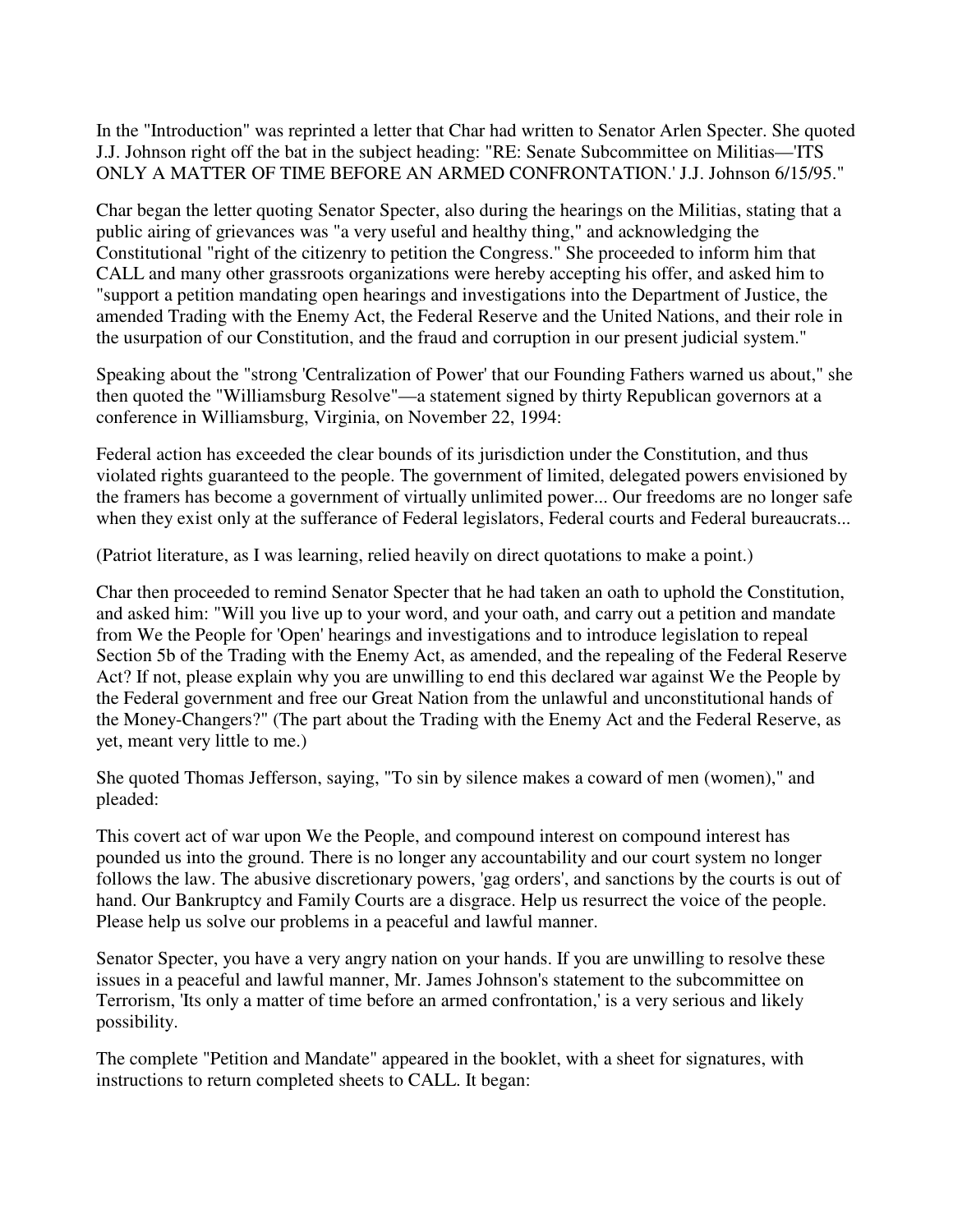Under the power and authority of Article [of Amendment] 1 of the Constitution of the United States of America, We, the Sovereign undersigned, in common law, for We the People, of the union of States of the united States of America, do hereby petition the government for a redress of grievances.

WHEREAS: On November 22, 1994, our nation's sitting Republican Governors declared: "Federal action has exceeded the clear bounds of its jurisdiction under the Constitution and thus violated the rights guaranteed to the People;" and

WHEREAS: Because Federal action has exceeded its Constitutional powers and authority, the Sovereign People of the united States of America face immediate crisis and undue hardships; and

WHEREAS: We the People are being denied our unalienable God given Rights, Equal Protection, Equal Access to Justice and Due Process under the Law as guaranteed by the Constitution of the united States of America; and

WHEREAS: Senate Report 93-549 declares that "Since March the 9th, 1933, the United States has been in a declared state of emergency... For 40 years, the freedoms and governmental procedures guaranteed by the Constitution have, in varying degrees, been abridged;" and

WHEREAS: All elected officials have taken an oath of office to uphold and defend the Constitution of the united States of America.

## NOW THEREFORE, BE IT RESOLVED, WE THE PEOPLE, THE

## UNDERSIGNED, DEMAND:

A. THAT the Congress of the United States adopt a Resolution of Redress within thirty (30) days of receipt... to further act responsibly, and to thereupon conduct open hearings and investigations to identify the "Federal action" that has "exceeded the clear bounds of its jurisdiction under the Constitution;"

Again, at the time, this all meant very little to me. I noted, however, that in the Petition, the "united States of America," when referring to "We the People," was written with a lower-case "u," but it was only later that I learned that many patriots distinguished (with some variations) between writing the name of the country as it appeared in the Declaration of Independence—with the lower-case "u" and in the Preamble to the Constitution, where it was written, "United States of America," to denote the "more perfect Union." Another way to write it was, "United States" (often shortened to U.S.), as it appeared in the body of the Constitution, which, patriots claimed, denoted the federal government and federal citizenry in its early, limited sense, when the states were paramount. Some believed even, that "United States," and especially "U.S.," had been usurped and were being used (for legal purposes) to designate a parallel, "corporate" government (a legal entity due to its incorporation) that had little or nothing to do with the nation, or "Republic," of the Founding Fathers.

The document continued, calling for: a "moratorium on all new laws, rules, codes, regulations," until the hearings and investigations were completed. It also called for a Congressional subcommittee to work with "an independent committee of Sovereigns and public servants," that would include state Senators Don Rogers (R-Calif.) and Charles Duke (R-Colo.), Dr. Eugene Schroder, Byron Dale, Walt Myers (the latter three were on CALL's National Advisory Board), Charlena Alden and Terry Sanders (CALL's executive director). And it called for open hearings on the Trading with the Enemy Act, the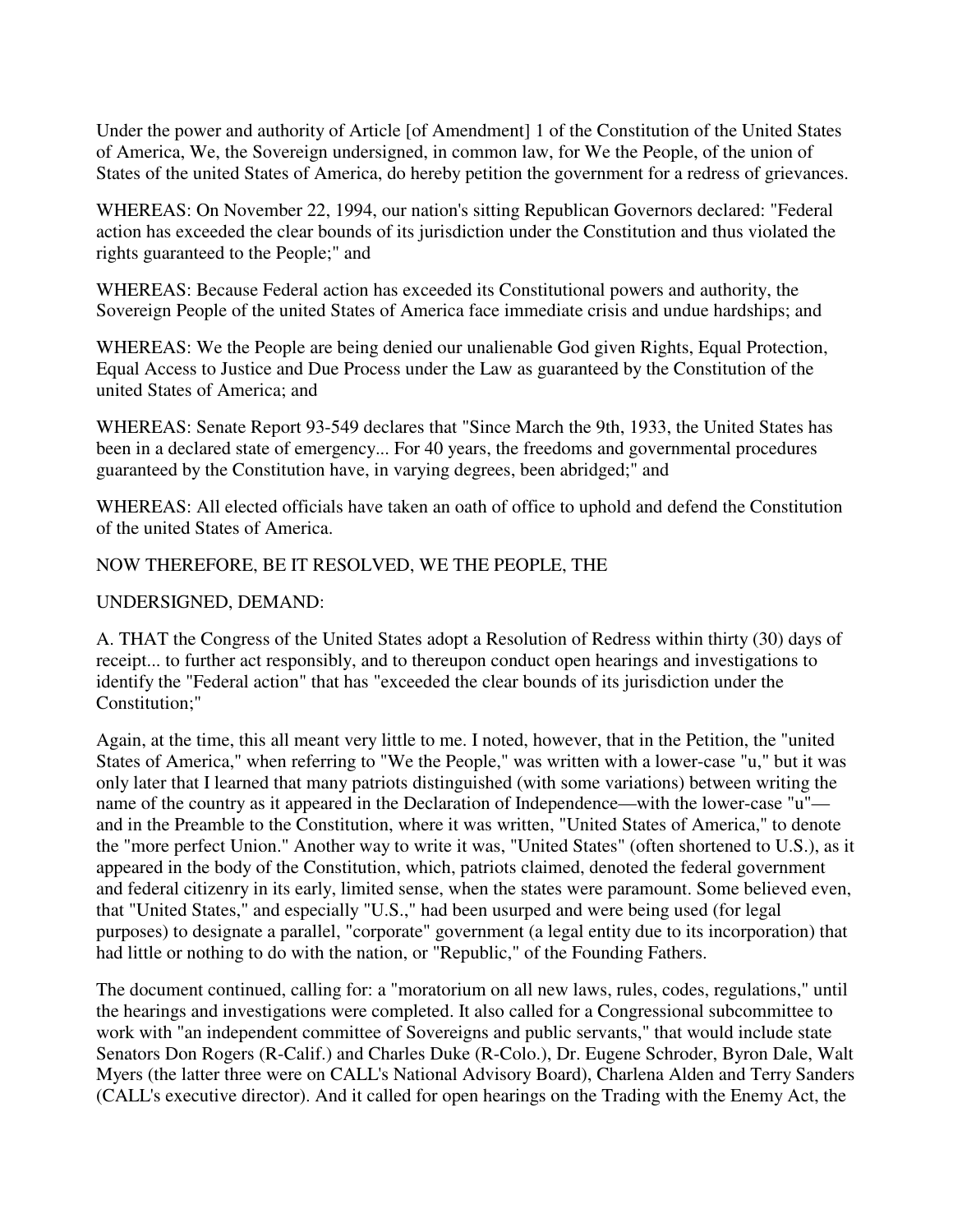Federal Reserve's monetary policy, the role of the United Nations and its treaties in usurping governmental functions and "Sovereign rights", and an investigation of the Department of Justice and the American Bar Association (ABA), and their role also in usurping "Constitutional Rights."

The Petition called also for hearings on the Council on Foreign Relations, which, it noted, had been declared "subversive" by the American Legion in 1962. The American Legion, it explained, had charged the CFR with "One-Worldism and United Nationism," and with putting forward proposals "that our country be disarmed unilaterally or bilaterally, that all individuals in the United States be disarmed," as per State Department Publication Number 7277, Freedom from War: The United States Program for General and Complete Disarmament in a Peaceful World" (issued the year before the American Legion statement). (I was yet to read this Program, initiated by JFK, and it was not included in Char's booklet.) This Petition for redress of grievances ended with a call for "a plan in the plain language to restore to the States and to the People prerogatives and freedoms guaranteed by the Constitution as it was envisioned by our forefathers."

In a press release included in the booklet, Char and CALL's executive director added another subject to be discussed in open Congressional hearing, in Point 6:

The restoring of allodial title and the return of all confiscated property.

While already, most of the charges just didn't make any sense to me, with the sweeping, general statements and accusations, and obscure references, this one left me even more baffled. At that time, I had no idea what "allodial title" meant, and nowhere was it explained.

Listed as a co-sponsor of the Rally was the Constitutionists Networking Center (CNC) in Arizona, whose executive director, Walt Myers, was named as part of the suggested people's committee to help with the hearings. CNC, which appeared in the booklet as the co-sponsor of CALL's proposals, it said, had been created in 1993, with the goal of bringing about "a government operating within the limits of the Constitution." I wrote to CNC, asking for more information on the organization, but never received a response.

In a section of the rally booklet titled, "The Plan," Char explained that during the week of November 5, 1995, a task force had gone to Washington, which had included a recipient of the Congressional Medal of Honor, to hand-deliver notices paving the way for law suits against the President and members of Congress and the Supreme Court for "failure to uphold their oath." Notices, it said, had also gone to the Vice President, the Attorney General, Joint Chiefs of Staff, Secretary of the Treasury and many others. She called on people around the nation to do the same with state and local officials. "We will gun them down with paper," she wrote, explaining that this would not be a class action lawsuit, but rather, individual suits, which would make it difficult or impossible to enjoin them.

The collection of lawsuits, she said, would be taken from San Diego (where CALL's office was) at the finish of the Republican Convention in August, as part of "Operation Accountability," by way of a "Constitutional Caravan" to Washington, and culminate in a Labor-Day weekend "Bill of Rights Rally." The lawsuits would then be filed at the Common Law Court in the nation's capital on the first business day following the rally.

Then, if the officials who had been served with an "Actual Constructive Notice and Demand," and "evidence package," failed to carry out the demands of We the People, there would be criminal charges—among them, treason. The argument went that these officials had sworn to uphold the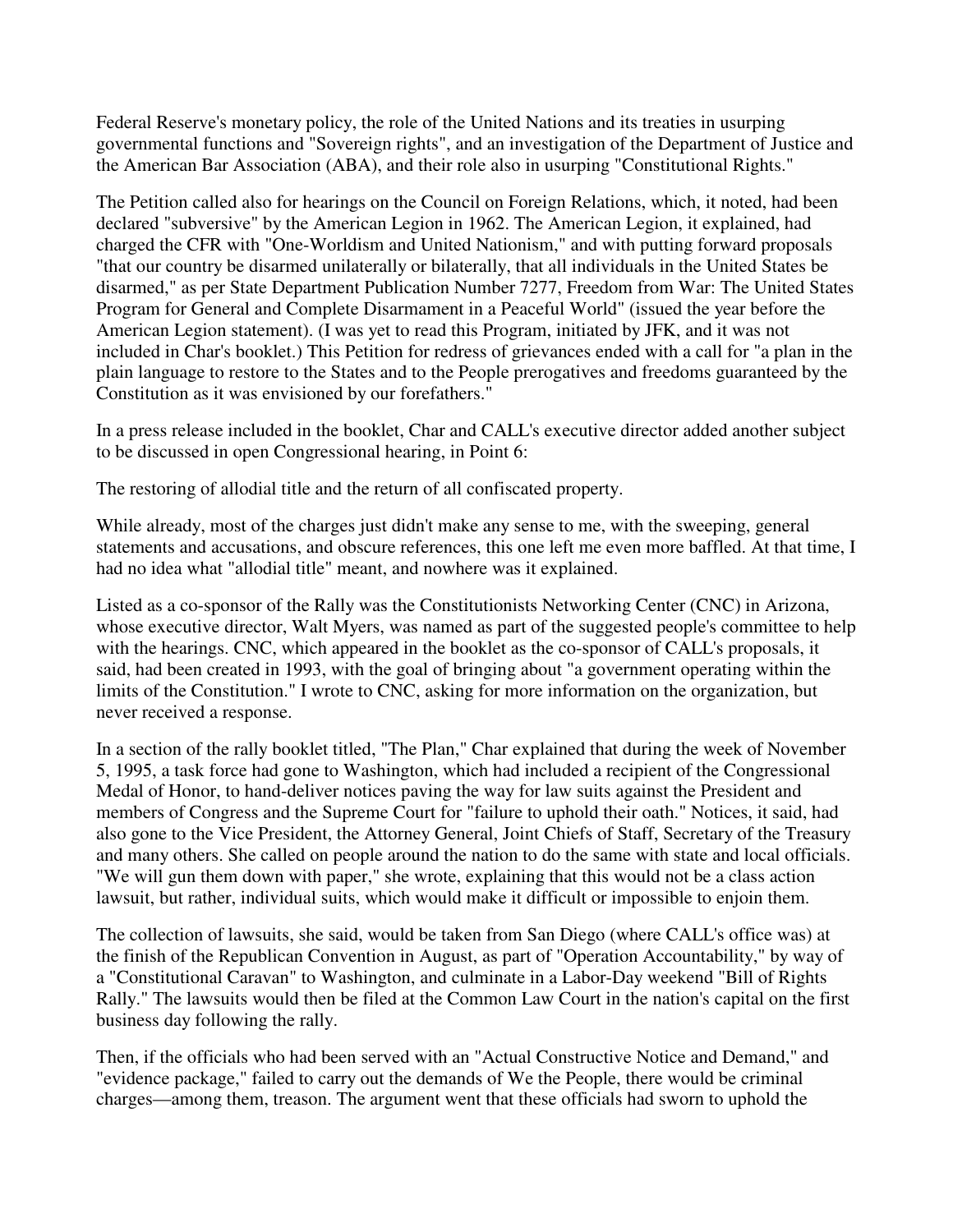Constitution, and by going along with the unconstitutional system that was in place, if they continued to do so after they were put on notice, they would be willfully failing to uphold their oaths of office, thereby committing treason.

Included in the booklet was a packet of blank services, with instructions for "We the The People" on how to deliver them to as many remaining public officials as possible before the summer. If the office holders in question failed to initiate corrective action, it said, this would be the basis for bringing lawsuits against these officials, with Grand Juries around the country bringing charges of sedition, insurrection, rebellion and treason. CALL, it said, was seeking ten million signatures around the country for Congressional hearings to be held, and investigations.

Under Grand Jury Code 22-3001, it was explained, a grand jury could be summoned by the people for an investigation whenever official action was considered deficient. This could be done with a petition to the district court bearing the signatures of a hundred plus 2% of the total number of votes cast in the preceding governor's election. A Grand Jury would consist of fifteen jurors, with a quorum of twelve. (The problems of actually doing this, however, were well-illustrated when citizens tried to impanel their own grand jury in Oklahoma, to investigate the bombing a couple of years later.)

On Labor Day weekend, the plan went, immediately after the rally, from the steps of Capitol Hill, "We the People" would proceed to the Common Law Court, carrying the mountain of lawsuits to be filed. The goal, it said, was to have two million individual lawsuits in courts all over the country by the fall. (This was my first encounter with efforts by patriots to restore the U.S. to the earlier system of Common Law, as it had existed through much of the nineteenth century, and in some form, well into the twentieth; it had been replaced with the Uniform Commercial Code, UCC, only in the mid-'60s.) This all sounded terribly ambitious and grand, and I thought Char must have tremendous resources at her disposal. Either she had a lot of money herself, or she had some rich Westerners backing her.

In the "evidence package" in the booklet, it said the Council on Foreign Relations, the Trilateral Commission, and the Rockefellers were running the world, which I had heard ad nauseum from the left in the '70s and '80s, and from rebellious Nicaraguans and Salvadorans, as well as from anti-Shah Iranians. I, myself, had participated in study groups at the CFR, and I had once worked across the street from the Council at a fellow Rockefeller organization, now the Americas Society. Thus, by Char's logic, I would myself have been one of those people planning for a world police state and government.

The idea that the United Nations was to be the seat of that world government, I found especially ridiculous. For one, as I well knew—living in New York where the UN was headquartered—the UN was one of the most inept organizations in the world. And two, I knew many of the people who had held, or continued to hold, key jobs, especially in the disarmament section, which, I would find, was the agency that patriots believed was meant to preside over the dismantling of national armies, establishing a single world peacekeeping force, and enforcing universal gun control (under the JFK Program). The UN people I knew were idealists; they were good people.

What did give me pause, however, was what had been done to Iraq under the auspices of the UN during the Persian Gulf War (1990-'91) and afterwards, with the continuing, devastating sanctions. Long after the war, the UN was continuing to kill and damage Iraqi children, systematically; it was estimated that some 50,000 children a month were dying because of the sanctions. Another five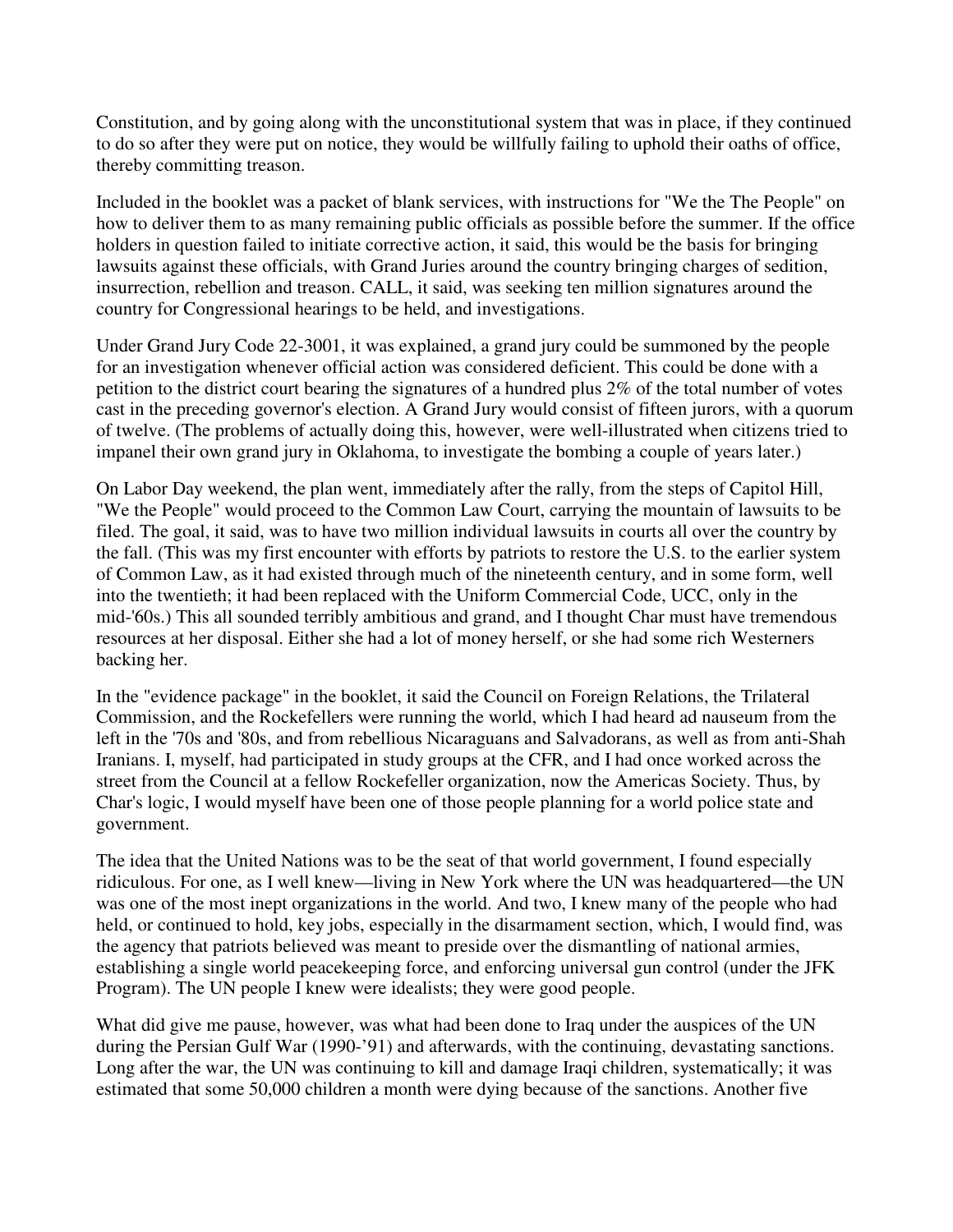children for every one that died, were growing up with brain damage and stunted growth due to malnutrition, which, according to health experts, would take several generations to reverse.

It was being said by some that "sanctions" were the "new weapon of mass destruction"—a UN weapon.

Although I knew full well that it was the U.S. and Britain that had initiated the Iraq action, I also knew that they had done it under UN Security Council authority, using this institution to launch the war—in other words, to make it "legal." In the end, all but a handful of member states of the UN had gone along with the war, with those few states remaining officially neutral. Only Jordan had stood up to the action, publicly criticizing the war against Iraq. No matter how much UN supporters argued that the UN itself hadn't done any of this, it was clear that it couldn't have happened without the UN. Not that degree of international coordination! The U.S. and Britain, without the UN, would have been hard pressed to get anyone other than Israel to join in the attack, which they had wanted to avoid, or in the sanctions afterwards. It was highly doubtful that the Soviet Union or France, Turkey or any Arab country, would have taken part, or that Saudi Arabia would have allowed the attack to be staged on its territory, if there had not been the UN umbrella (of respectability).

There was no doubt that the United Nations, with the acquisition of this major peacekeeping capability, had become a decidedly dangerous organization, in much the same way that any weapon would be in the wrong hands. Only here, it was a global army in the wrong hands. I would learn a great deal from the Militias about the difference between the individual right to bear arms and form a Militia, and the dangers of tyranny when arms were borne only by the "collective," or government. Living in a big city, and having learned over a period of many years to associate weapons in individual hands with crime, I did not yet understand this.

The one issue, at that point, that I was willing to dig my teeth into in Char's booklet, was the matter of the Federal Reserve System. I had already learned that it was privately owned, or perhaps I would have turned away even from that. And it would have been the end of the matter. I might have decided to go about my business with little thought of the Militias, trying in my own way to understand what had gone so wrong in the country (and, for that matter, in the world), especially since the 1980s, with the rise of such things as widespread homelessness in the U.S. while the rich got richer, with the rise of outright police abuse even as crime decreased, and with the loss, for a large segment of the population, of the ability to continue to earn a decent living.

All this, while at the same time, we had seen the transformation of a relatively free press into a fullymanaged media, controlled by the big corporations and a government that more and more existed to do the corporations' bidding. As a journalist, I had seen this total managing of the media (although the process had started much earlier) come about almost overnight during the Persian Gulf War and its aftermath.

It seemed to me, as I read through Char's booklet several more times, that the crux of the matter, for patriots, was in the creation, on the eve of World War I, in late 1913, of the Federal Reserve (it had been followed by the Trading with the Enemy Act once the U.S. formally entered the war, in 1917). Char sent me a few pages on the creation of the Federal Reserve and its effects, from a book that was popular with patriots, titled, Vultures in Eagle's Clothing, by Lynne Meredith. The author explained that in 1913, "Congress sank America into eternal debt by giving the powers to issue currency and control the American monetary system" to the Federal Reserve and its shareholders, the owner banks.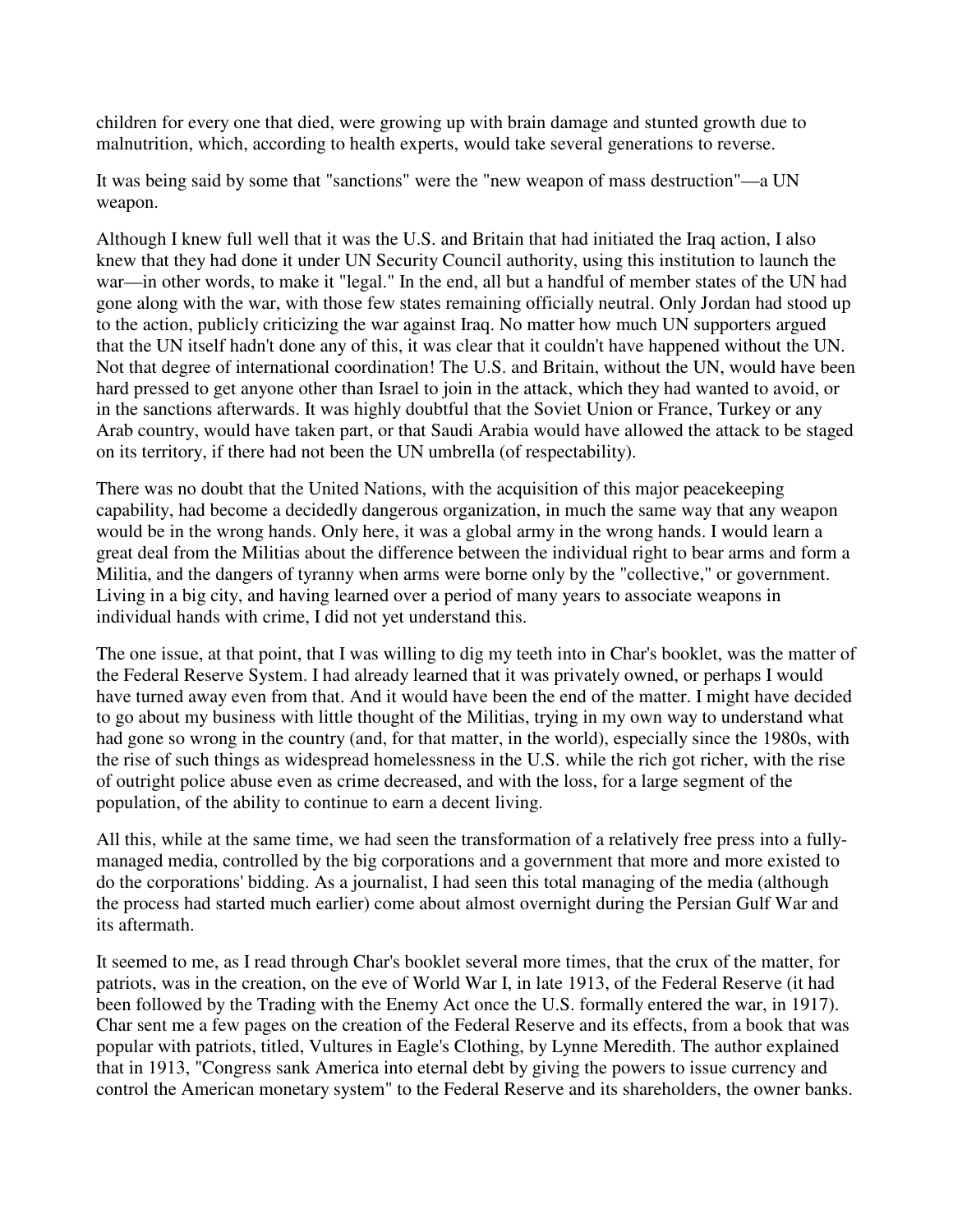The Federal Reserve, moreover, she explained, could not really be considered a federal agency because it was owned by "a group of primarily foreign bankers."

The largest of the original shareholders, researchers agreed, had been the Rockefeller and J.P. Morgan banks. Meredith included lists from two different sources, which were similar, with other owners listed as: the Rothschild Banks of London and Berlin; Lazard Brothers of Paris; Israel Moses Sieff Banks of Italy; Warburg Bank of Hamburg and Amsterdam; and Wall Street's Kuhn Loeb & Company and Goldman Sachs.

According to Eustace Mullins, a widely-read author on the origins of the Federal Reserve (about whom I was to learn a great deal more later), who claimed to have copies of the original organization certificates of the 12 Federal Reserve Banks, the principal shareholders of the New York Federal Reserve Bank, at the outset, were: (Kuhn Loeb, Rockefeller-controlled) National City Bank, 30,000; (J.P. Morgan-controlled) First National Bank, 15,000 (National City and First National merged in 1955); Chase National Bank (which became the Rockefellers' Chase Manhattan Bank), 6,000; Marine National Bank of Buffalo (which became Marine Midland), 6,000; and National Bank of Commerce, 21,000.

Meredith said that the same original banks continued to be the owners. The best I was able to get was a list of current member banks from the New York Federal Reserve Bank—the lead bank in the Federal Reserve System—and found that, whatever the list might have included originally (if it was indeed these particular banks), it had been greatly expanded—assuming that all the shareholders were member banks. Most of the banks that Meredith and Mullins had listed, in any case, no longer figured.

Although it was impossible to get a list of the original owners from the Federal Reserve, it stood to reason that the J.P Morgan and Rockefeller banks would have been prominent, and Meredith's point was well taken that there were foreign banks among them. Although the Federal Reserve claimed that all the member banks were American, many of the banks on the current list, such as I.B.J. Schroder, Barclay's and Safra National Bank—to mention a few of the obvious ones—were clearly foreignowned. The way the Federal Reserve got around this was by saying they were U.S. subsidiaries. Most if not all of the so-called American banks, furthermore, such as Chase and Citicorp, had interlocking directorates with foreign banks and corporations, and they owned large chunks of each other's stock.

Although many of the original stockholders, in any event, would no longer have appeared on the list—some of them no longer existed, or had changed their names or merged with other banks undoubtedly, many of the same banking interests did continue to hold stock in the Federal Reserve Banks, under different names. The largest current members, I found, continued to be the originalowner J.P. Morgan and Rockefeller banks, with Citibank and Chase in the lead. On the New York Federal Reserve Bank's list at the end of 1995, I found that Chase was listed as having assets worth 100,451,999, and Citibank 220,110,000, making it the largest. (Interestingly, Chase's merger with Chemical in 1997 would bring Chase's assets to 255,059,400, making Chase Manhattan Bank—the Rockefeller flagship—the largest member. In 1999, there was a new addition, the British-owned HSBC, or Hong Kong Shanghai Bank Corporation, listed as the fourth largest, after J.P. Morgan; as if to state its position, this British bank erected an enormous tower directly across the street from the New York Federal Reserve Bank.)

Stating that the foreign banking interests that owned the Federal Reserve stock were the same ones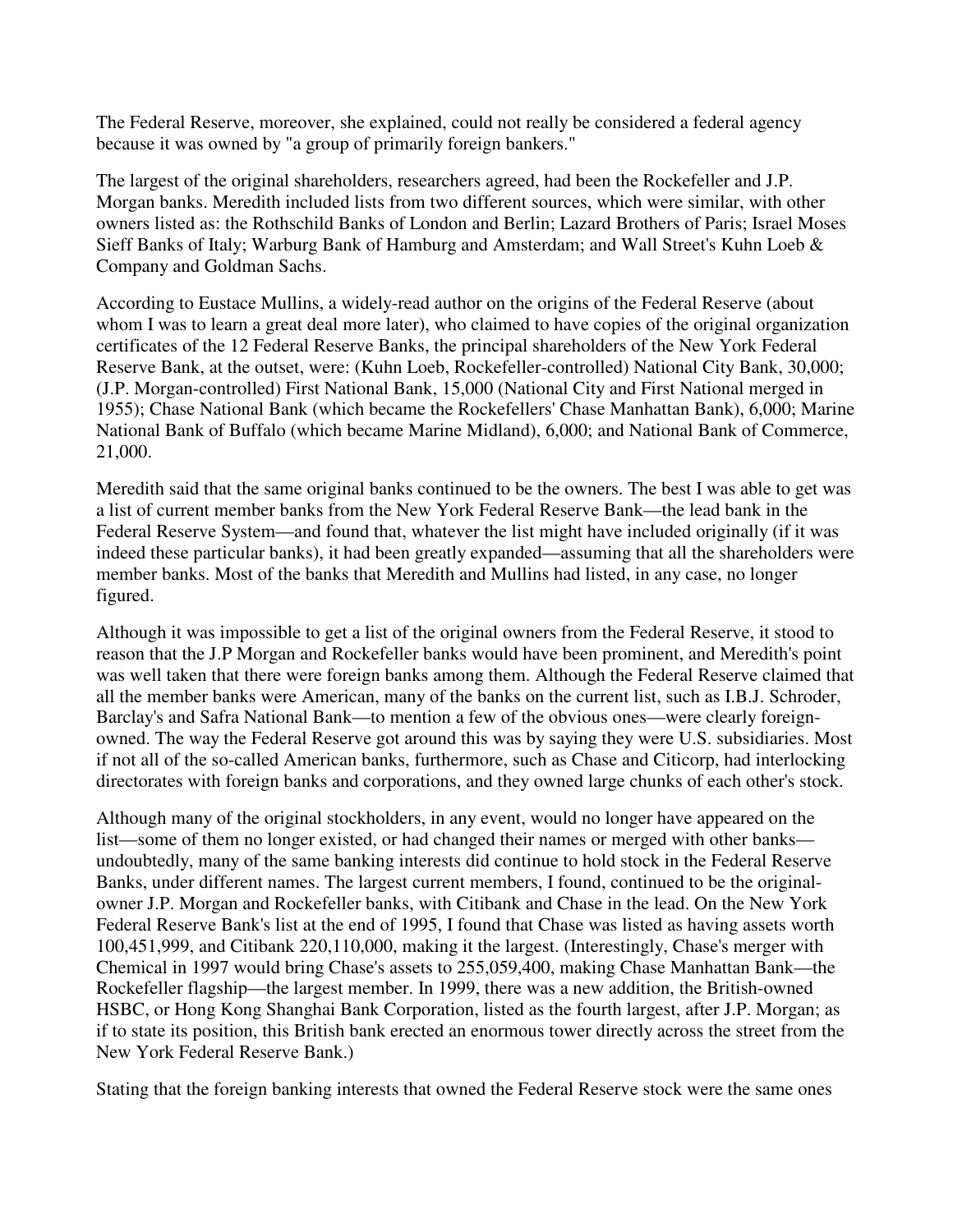that "have corrupted economies since the beginning of world banking history," Meredith went on to cite a famous quote of Mayer Amschel Rothschild, the original, late-18th-century scion of this Frankfurt banking family, who had once said: "Permit me to control the currency of a nation and I care not who makes its laws."

I well knew that any allegation that Jews were prominent in or controlled international banking today, as the Rothschilds and their cohorts had done openly in Europe throughout the nineteenth century, would immediately bring charges of anti-Semitism, and I supposed, reading this, that this must be the main reason the patriots and Militias had been labeled anti-Semitic. The Militias' prolific dissemination of information on the origins of the Federal Reserve, and the frequent references to the "international banking cartel," and especially the Rothschilds, had made them prime targets of the ADL, which lumped them together in its reports, with the Ku Klux Klan and the Neo-Nazis, labeling the Militias, "Hate Groups."

I asked Char about this over the phone, and she replied angrily that she herself was Jewish, and that, "Facts are facts." "Lynne Meredith," she said, "is my friend, and she is certainly not anti-Semitic. And neither are the other patriots I know. It happens to be true that many of the 'banksters' are Jewish. What is true is true." The use of the term "banksters," which I was hearing for the first time, I found, was widespread among patriots.

Meredith also quoted one of the Federal Reserve Act's most outspoken opponents in 1913, Congressman Charles Lindbergh, Sr. (the father of the famous aviator of that name). The day before the Federal Reserve Act passed, he had stated:

The money trust deliberately caused the 1907 money panic and thereby forced Congress to create a National Monetary Commission which led to the ultimate creation of the Federal Reserve. The Federal Reserve Act establishes the most gigantic monetary trust on earth. When the President signs the bill, the invisible government of the Monetary Powers will be legalized. The people must make a declaration of independence to relieve themselves from the Monetary Powers by taking control of Congress!... The worst legislative crime of the ages is perpetrated by this banking bill. The caucus and the party bosses have again operated and prevented the people from getting the benefit of their own government!

Meredith proceeded to explain in a section titled, "The Invisible Government," how the Federal Reserve Act had come into being. The chairman of the Monetary Commission, which had put together the Federal Reserve Act, she explained, had been Senator Nelson Aldrich. His daughter Abigail had married John D. Rockefeller, Jr. (of Standard Oil and Chase Manhattan Bank), and so, the Rockefellers had been among the largest beneficiaries of the Federal Reserve. Also, a member of the Monetary Commission had been Jacob Schiff of Kuhn Loeb & Company of New York, who, interestingly, had been born in the Rothschild home in Germany. Interestingly, said Meredith, he and William B. Thompson, who was none other than a director of the Federal Reserve Bank of New York (which set Federal Reserve policy), had helped finance the Bolshevik Revolution. Thompson had traveled to Moscow in 1917. Schiff had made a contribution of \$20 million. (Interestingly, Schiff, I learned elsewhere, had also been the chief financial strategist for the Rockefellers' Standard Oil before it had been broken up by the government in an anti-trust suit in 1911.)

The Federal Reserve Act had been passed on December 23 of 1913, Meredith related, when many in the Congress had already left for the Christmas holidays. It was immediately signed by President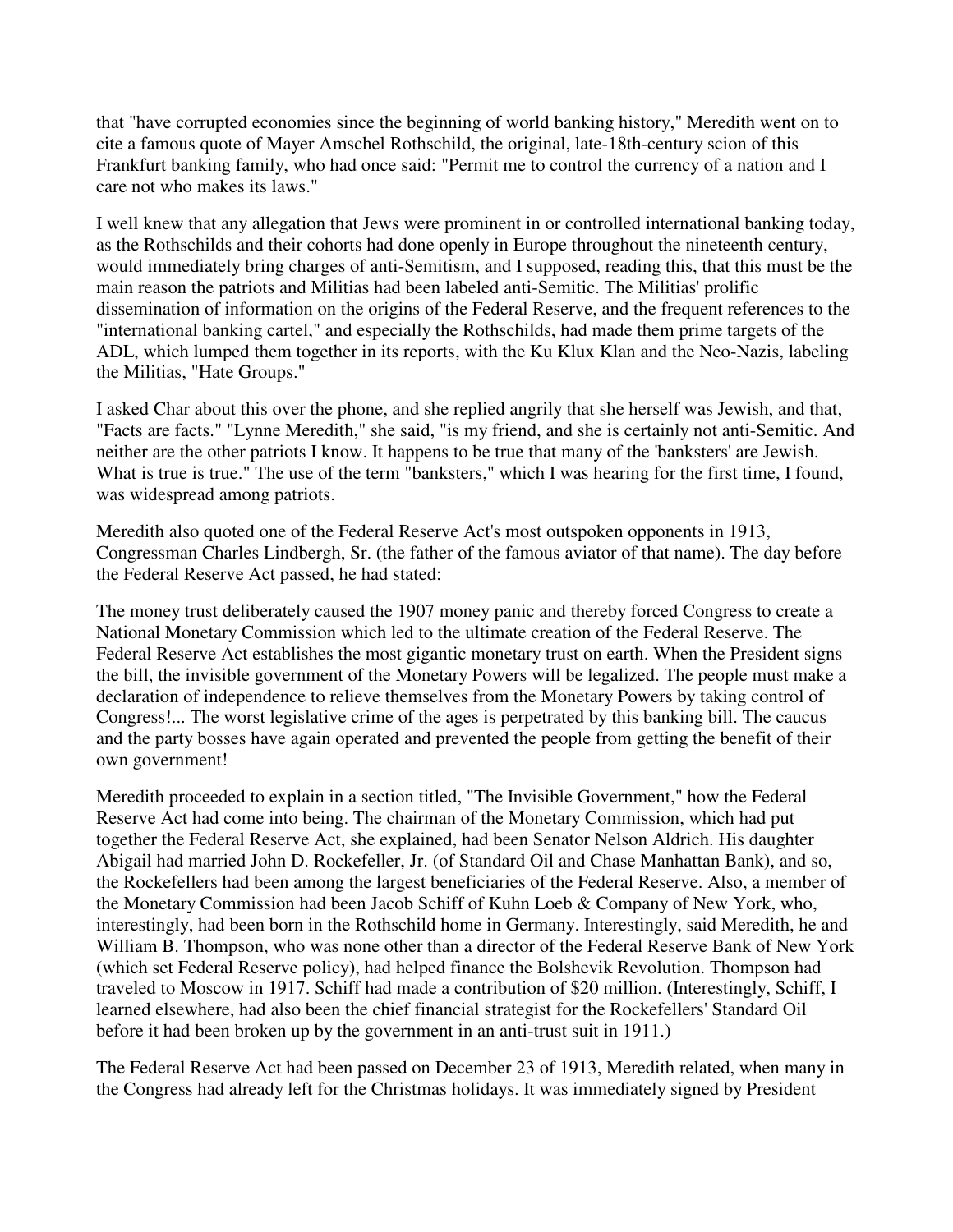Woodrow Wilson, whose campaign had been financed by the banks. Within months, individual income taxes began to be collected for the first time (the amendment on the income tax had been passed earlier in the year), to pay interest to the Federal Reserve.

In a section titled, "Money From Nothing," Meredith explained what, exactly, had been put into effect by this Act, likening the newly-created Federal Reserve's powers to a person having a printing press for producing currency, and giving it away to a banker, then agreeing to borrow all your money from him and repay it with interest. This, she explained, was what Congress had done, giving away the power to print unlimited amounts of money to a group of self-serving bankers—the shareholders of the Federal Reserve. Moreover, she pointed out, this had been in violation of the law, as was evident reading the 1935 Supreme Court ruling in Schechter Poultry v. U.S., which clearly stated:

Congress may not abdicate or transfer to others its legitimate functions.

She explained in simplified form how money was created, with the process beginning with, the U.S. government, say, informing the Federal Reserve that it needed \$300 billion in credit and \$100 million in currency. At the request of the Federal Reserve, the Treasury Department would then instruct the Bureau of Printing and Engraving to print \$300 billion worth of Treasury Bonds and \$100 million of Federal Reserve notes, at a cost to the Federal Reserve of only \$20.60 per thousand notes. At the same time, the Federal Reserve would place an order to purchase Treasury Bonds in the amount of \$300,100,000,000, using the \$100 million currency (for which it had paid only some two and a half cents per note), transferring, with a simple computer entry, the remaining \$300 billion as a credit, to the U.S. Treasury.

For this loan to the U.S. Treasury, the Federal Reserve would receive continuously compounding interest, forever, which could never be repaid in its entirety. Contrary to what most people believed, the Federal Reserve assets were, not gold or silver, but these same Treasury Bonds, for which, in this case, the Federal Reserve had spent some \$26,000 only, in printing costs. And so, the Federal Reserve created money from thin air. In this way, Meredith explained, the Federal Reserve had imposed on the country a debt-based economy, where "every Federal Reserve Note... is nothing more than a debt certificate." America's greatest power, the creation of money, had been given to the Federal Reserve. She noted that the Boston Federal Reserve Bank had summed it up in a booklet for the public, saying:

When you or I write a check there must be sufficient funds in our account to cover that check, but when the Federal Reserve writes a check, it is creating money.

She quoted the House Banking and Currency Committee's 1964 publication, Money Facts, which explained it as follows:

The Federal Reserve Banks create... Federal Reserve Notes out of thin air to buy government bonds from the United States Treasury by lending into circulation at interest and by bookkeeping entries of checkbook credit to the United States Treasury. The Treasury writes up an interest bearing bond for one billion dollars. The Federal Reserve gives the Treasury a one billion dollar credit for the bond, it has created out of nothing. This is a one billion dollar debt which the American people are obligated to pay, in full, with interest.

In regards to the chartering of the first Bank of the United States, the country's first central bank and forerunner of the Federal Reserve System, in 1791, Thomas Jefferson had said: